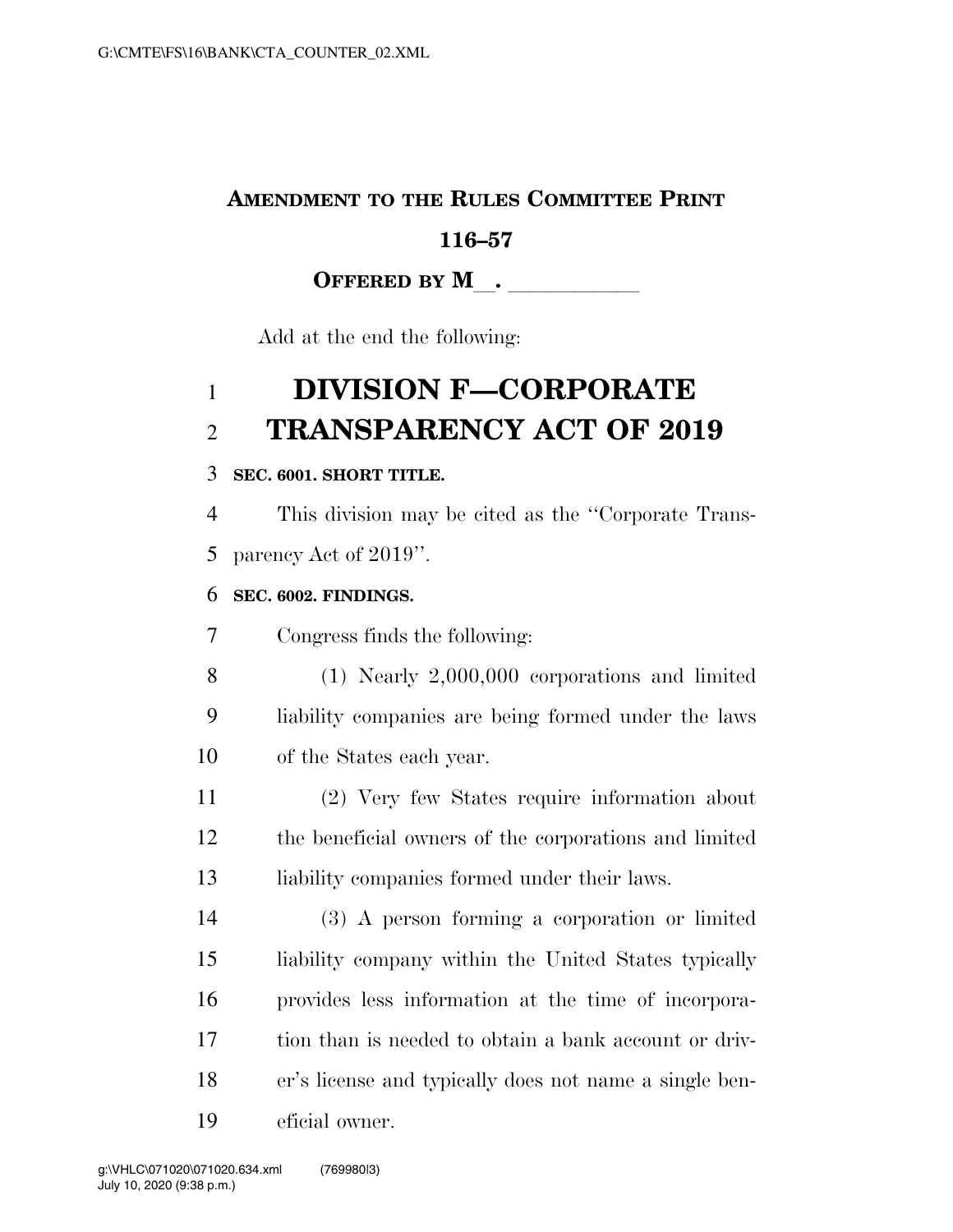(4) Criminals have exploited State formation procedures to conceal their identities when forming corporations or limited liability companies in the United States, and have then used the newly created entities to commit crimes affecting interstate and international commerce such as terrorism, prolifera- tion financing, drug and human trafficking, money laundering, tax evasion, counterfeiting, piracy, secu- rities fraud, financial fraud, and acts of foreign cor-ruption.

 (5) Law enforcement efforts to investigate cor- porations and limited liability companies suspected of committing crimes have been impeded by the lack of available beneficial ownership information, as doc- umented in reports and testimony by officials from the Department of Justice, the Department of Homeland Security, the Department of the Treas- ury, and the Government Accountability Office, and others.

 (6) In July 2006, the leading international antimoney laundering standard-setting body, the Fi- nancial Action Task Force on Money Laundering (in this section referred to as the ''FATF''), of which the United States is a member, issued a report that criticizes the United States for failing to comply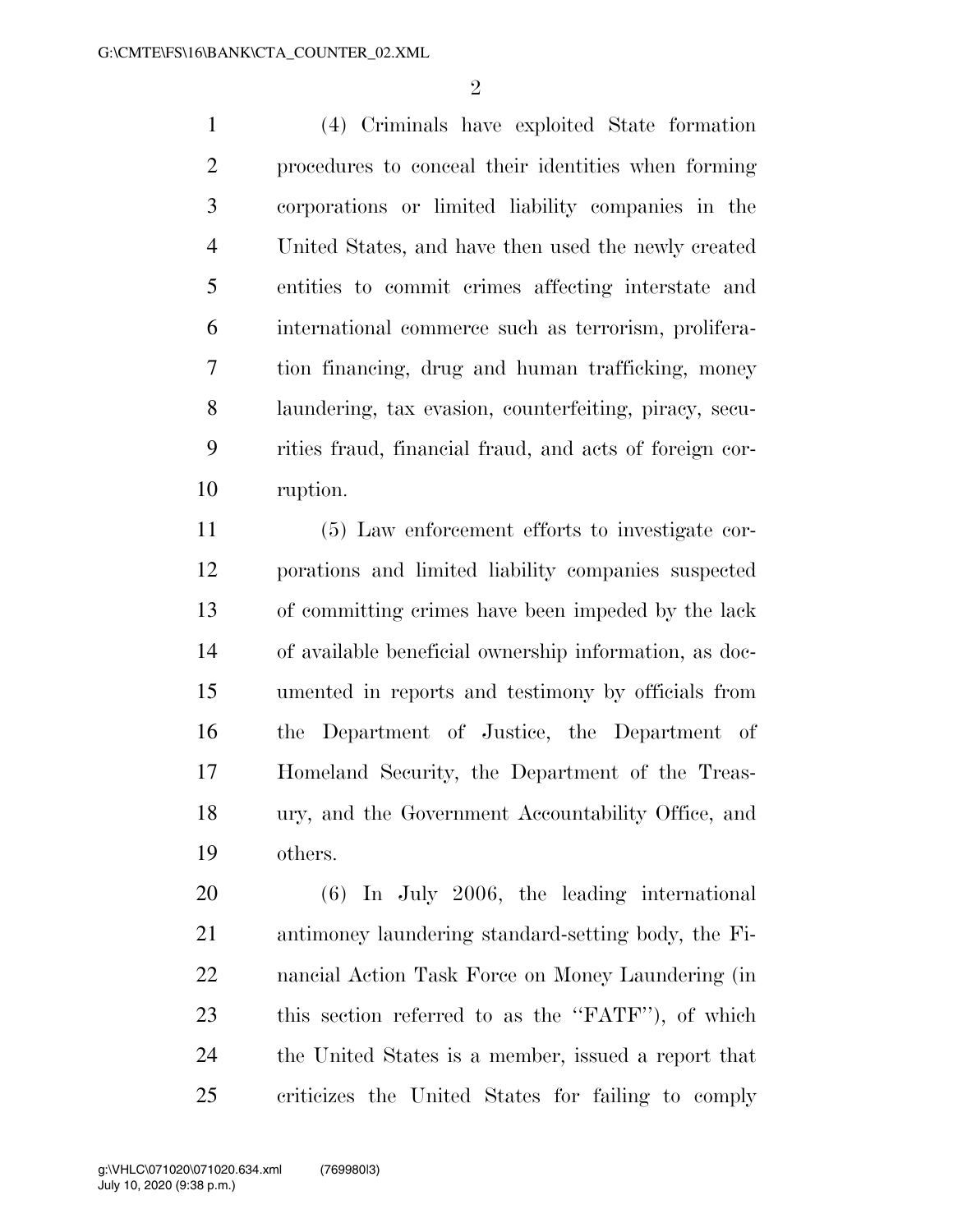with a FATF standard on the need to collect bene- ficial ownership information and urged the United States to correct this deficiency by July 2008. In December 2016, FATF issued another evaluation of the United States, which found that little progress has been made over the last ten years to address this problem. It identified the ''lack of timely access to adequate, accurate and current beneficial owner- ship information'' as a fundamental gap in United States efforts to combat money laundering and ter-rorist finance.

 (7) In response to the 2006 FATF report, the United States has urged the States to obtain bene- ficial ownership information for the corporations and limited liability companies formed under the laws of such States.

 (8) In contrast to practices in the United States, all 28 countries in the European Union are required to have corporate registries that include beneficial ownership information.

 (9) To reduce the vulnerability of the United States to wrongdoing by United States corporations and limited liability companies with hidden owners, to protect interstate and international commerce from criminals misusing United States corporations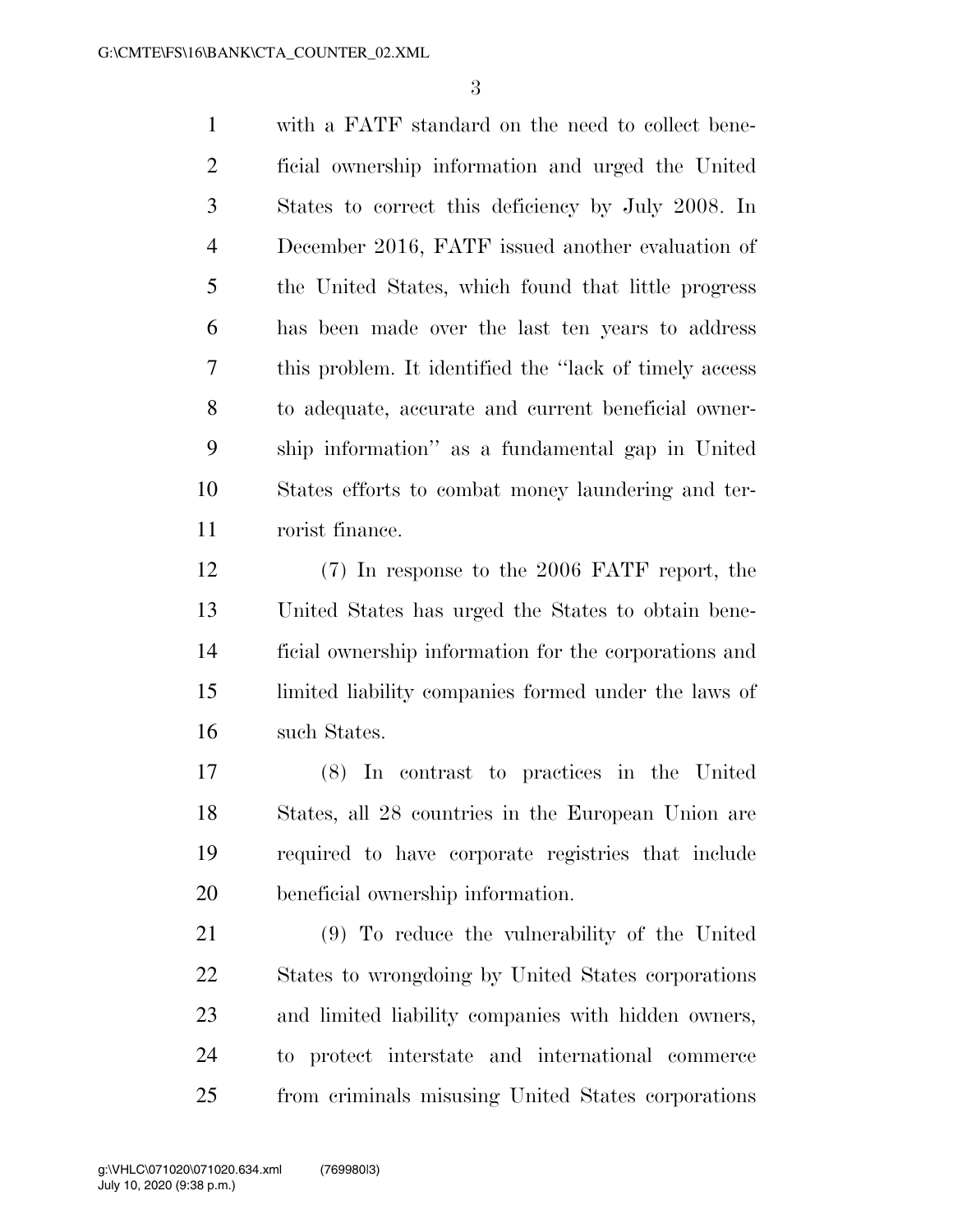| $\mathbf{1}$   | and limited liability companies, to strengthen law en-   |
|----------------|----------------------------------------------------------|
| $\overline{2}$ | forcement investigations of suspect corporations and     |
| 3              | limited liability companies, to set a clear, universal   |
| $\overline{4}$ | standard for State incorporation practices, and to       |
| 5              | bring the United States into compliance with inter-      |
| 6              | national anti-money laundering standards, Federal        |
| 7              | legislation is needed to require the collection of bene- |
| 8              | ficial ownership information for the corporations and    |
| 9              | limited liability companies formed under the laws of     |
| 10             | such States.                                             |
| 11             | SEC. 6003. TRANSPARENT INCORPORATION PRACTICES.          |
| 12             | (a) IN GENERAL.—                                         |
| 13             | (1) AMENDMENT TO<br><b>BANK</b><br>THE<br><b>SECRECY</b> |
| 14             | ACT.—Chapter 53 of title 31, United States Code, is      |
| 15             | amended by inserting after section 5332 the fol-         |
| 16             | lowing new section:                                      |
| 17             | "§5333 Transparent incorporation practices               |
| 18             | $``(a)$ REPORTING REQUIREMENTS.—                         |
| 19             | $``(1)$ BENEFICIAL OWNERSHIP REPORTING.                  |
| 20             | "(A) IN GENERAL.—Each applicant to                       |
| 21             | form a corporation or limited liability company          |
| 22             | under the laws of a State or Indian Tribe shall          |
| 23             | file a report with FinCEN containing a list of           |
| 24             | the beneficial owners of the corporation or lim-         |
| 25             | ited liability company that—                             |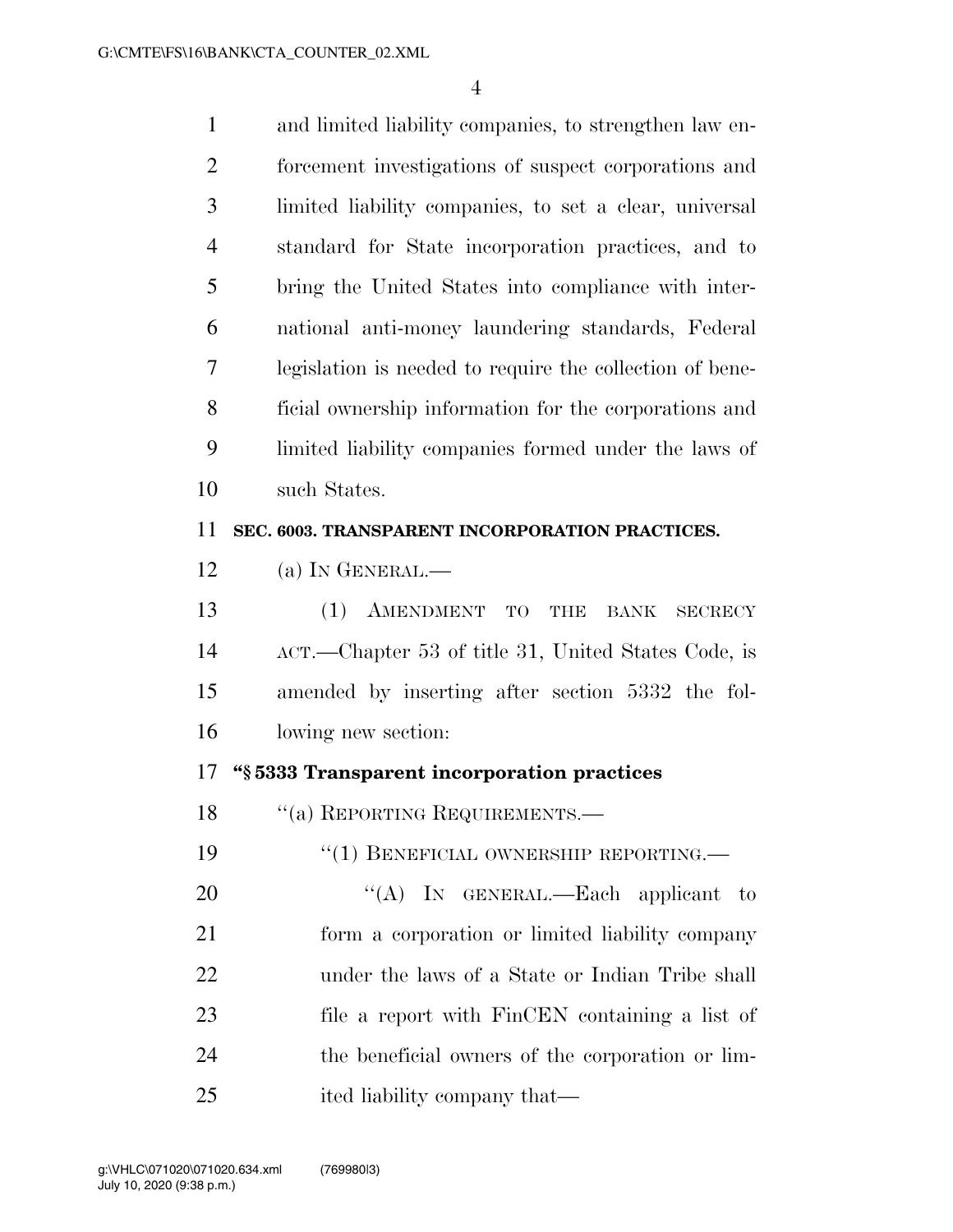| $\mathbf{1}$   | "(i) except as provided in paragraphs              |
|----------------|----------------------------------------------------|
| $\overline{2}$ | $(3)$ and $(4)$ , and subject to paragraph $(2)$ , |
| 3              | identifies each beneficial owner by—               |
| $\overline{4}$ | $\lq\lq$ (I) full legal name;                      |
| 5              | $\lq\lq$ (II) date of birth;                       |
| 6              | "(III) current residential or busi-                |
| 7              | ness street address; and                           |
| 8              | $\lq\lq$ (IV) a unique identifying num-            |
| 9              | from a non-expired passport<br>ber                 |
| 10             | issued by the United States, a non-ex-             |
| 11             | pired personal identification card, or a           |
| 12             | non-expired driver's license issued by             |
| 13             | a State; and                                       |
| 14             | "(ii) if the applicant is not a bene-              |
| 15             | ficial owner, also provides the identification     |
| 16             | information described in clause (i) relating       |
| 17             | to such applicant.                                 |
| 18             | "(B) UPDATED INFORMATION.—Each cor-                |
| 19             | poration or limited liability company formed       |
| 20             | under the laws of a State or Indian Tribe          |
| 21             | shall—                                             |
| 22             | "(i) submit to FinCEN an annual fil-               |
| 23             | ing containing a list of—                          |
| 24             | $\lq\lq$ the current beneficial owners             |
| 25             | of the corporation or limited liability            |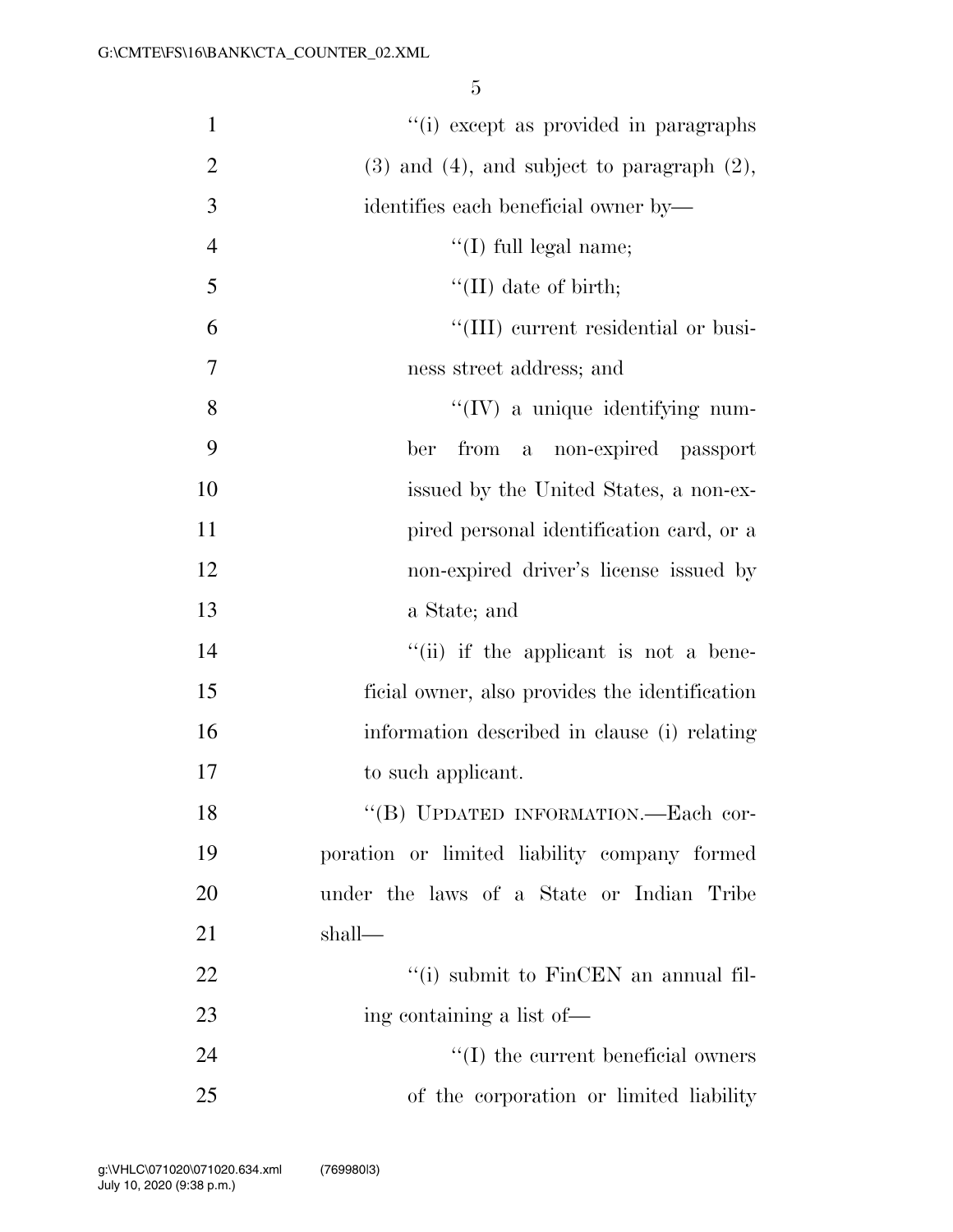| $\mathbf{1}$   | company and the information de-                   |
|----------------|---------------------------------------------------|
| $\overline{2}$ | scribed in subparagraph (A) for each              |
| 3              | such beneficial owner; and                        |
| $\overline{4}$ | $\lq\lq$ (II) any changes in the bene-            |
| 5              | ficial owners of the corporation or lim-          |
| 6              | ited liability company during the pre-            |
| $\overline{7}$ | vious year; and                                   |
| 8              | "(ii) pursuant to any rule issued by              |
| 9              | the Secretary of the Treasury under sub-          |
| 10             | paragraph $(C)$ , update the list of the bene-    |
| 11             | ficial owners of the corporation or limited       |
| 12             | liability company within the time period          |
| 13             | prescribed by such rule.                          |
| 14             | "(C) RULEMAKING ON UPDATING INFOR-                |
| 15             | MATION.—Not later than 9 months after the         |
| 16             | completion of the study required under section    |
| 17             | $4(a)(1)$ of the Corporate Transparency Act of    |
| 18             | 2019, the Secretary of the Treasury shall con-    |
| 19             | sider the findings of such study and, if the Sec- |
| 20             | retary determines it to be necessary or appro-    |
| 21             | priate, issue a rule requiring corporations and   |
| 22             | limited liability companies to update the list of |
| 23             | the beneficial owners of the corporation or lim-  |
| 24             | ited liability company within a specified amount  |
| 25             | of time after the date of any change in the list  |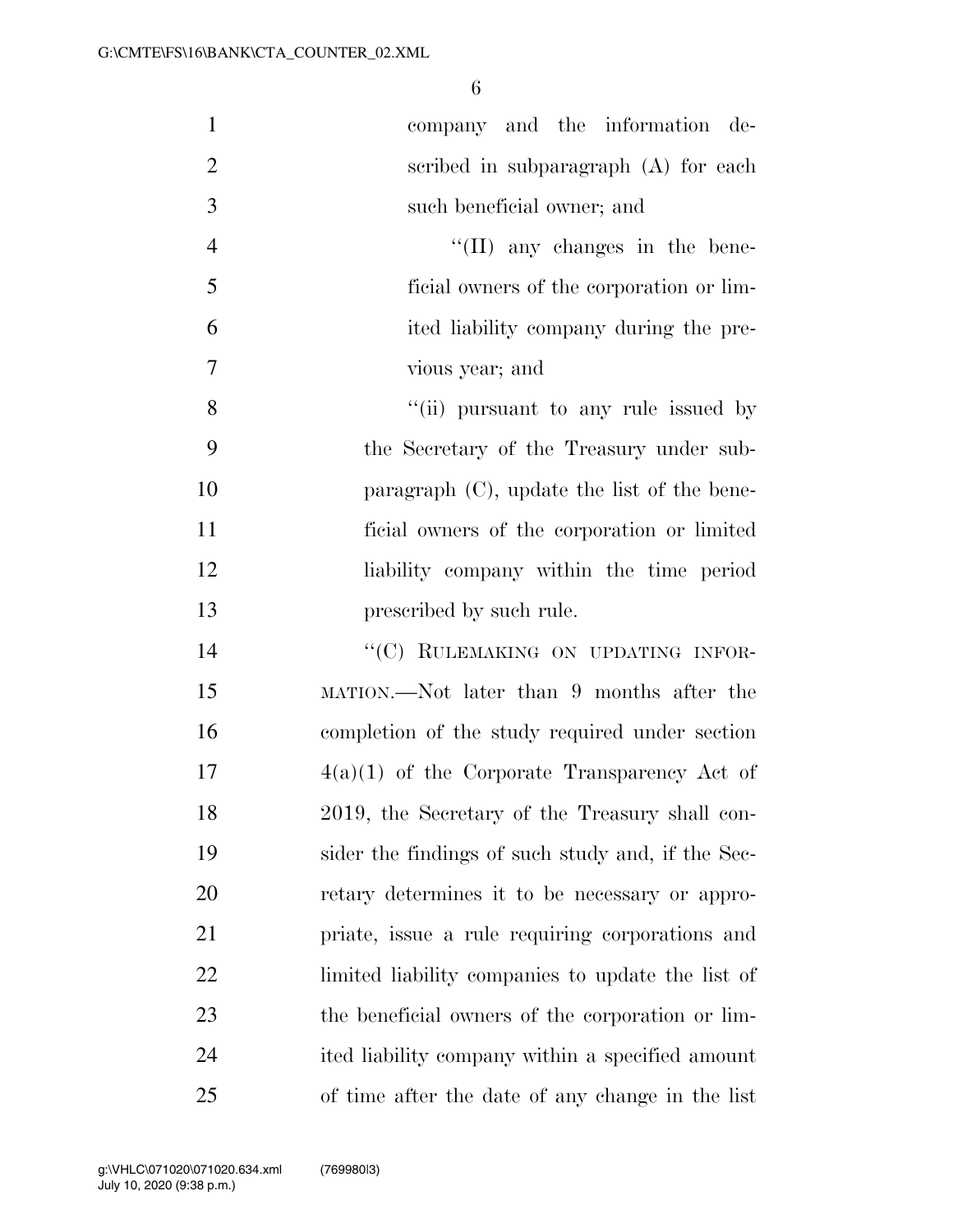of beneficial owners or the information required to be provided relating to each beneficial owner. ''(D) STATE NOTIFICATION.—Each State in which a corporation or limited liability com- pany is being formed shall notify each applicant of the requirements listed in subparagraphs (A) and (B). 8 "(2) CERTAIN BENEFICIAL OWNERS.—If an ap- plicant to form a corporation or limited liability com- pany or a beneficial owner, or similar agent of a cor- poration or limited liability company who is required to provide identification information under this sub- section, does not have a nonexpired passport issued by the United States, a nonexpired personal identi- fication card, or a non-expired driver's license issued by a State, each such person shall provide to FinCEN the full legal name, current residential or business street address, a unique identifying number from a non-expired passport issued by a foreign gov- ernment, and a legible and credible copy of the pages of a non-expired passport issued by the gov-

 ernment of a foreign country bearing a photograph, date of birth, and unique identifying information for each beneficial owner, and each application described in paragraph  $(1)(A)$  and each update described in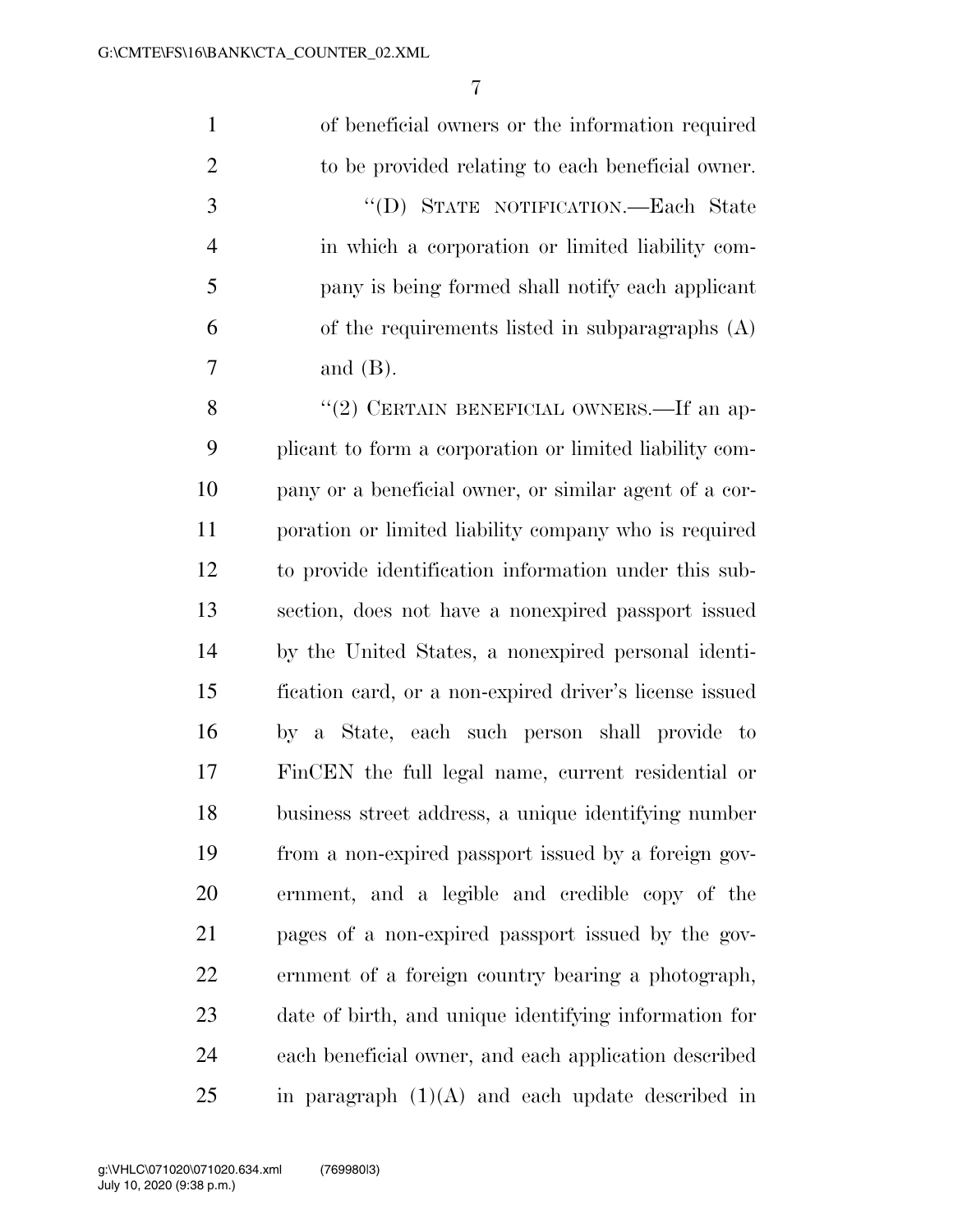paragraph (1)(B) shall include a written certification by a person residing in the State or Indian country under the jurisdiction of the Indian Tribe forming the entity that the applicant, corporation, or limited liability company—

 $(4)$  has obtained for each such beneficial owner, a current residential or business street address and a legible and credible copy of the pages of a non-expired passport issued by the government of a foreign country bearing a pho- tograph, date of birth, and unique identifying information for the person;

 ''(B) has verified the full legal name, ad-dress, and identity of each such person;

 $\langle ^{\prime}(C) \rangle$  will provide the information described in subparagraph (A) and the proof of verification described in subparagraph (B) upon request of FinCEN; and

 $\qquad$  ''(D) will retain the information and proof of verification under this paragraph until the end of the 5-year period beginning on the date 22 that the corporation or limited liability company terminates under the laws of the State or In-dian Tribe.

25 "(3) EXEMPT ENTITIES.—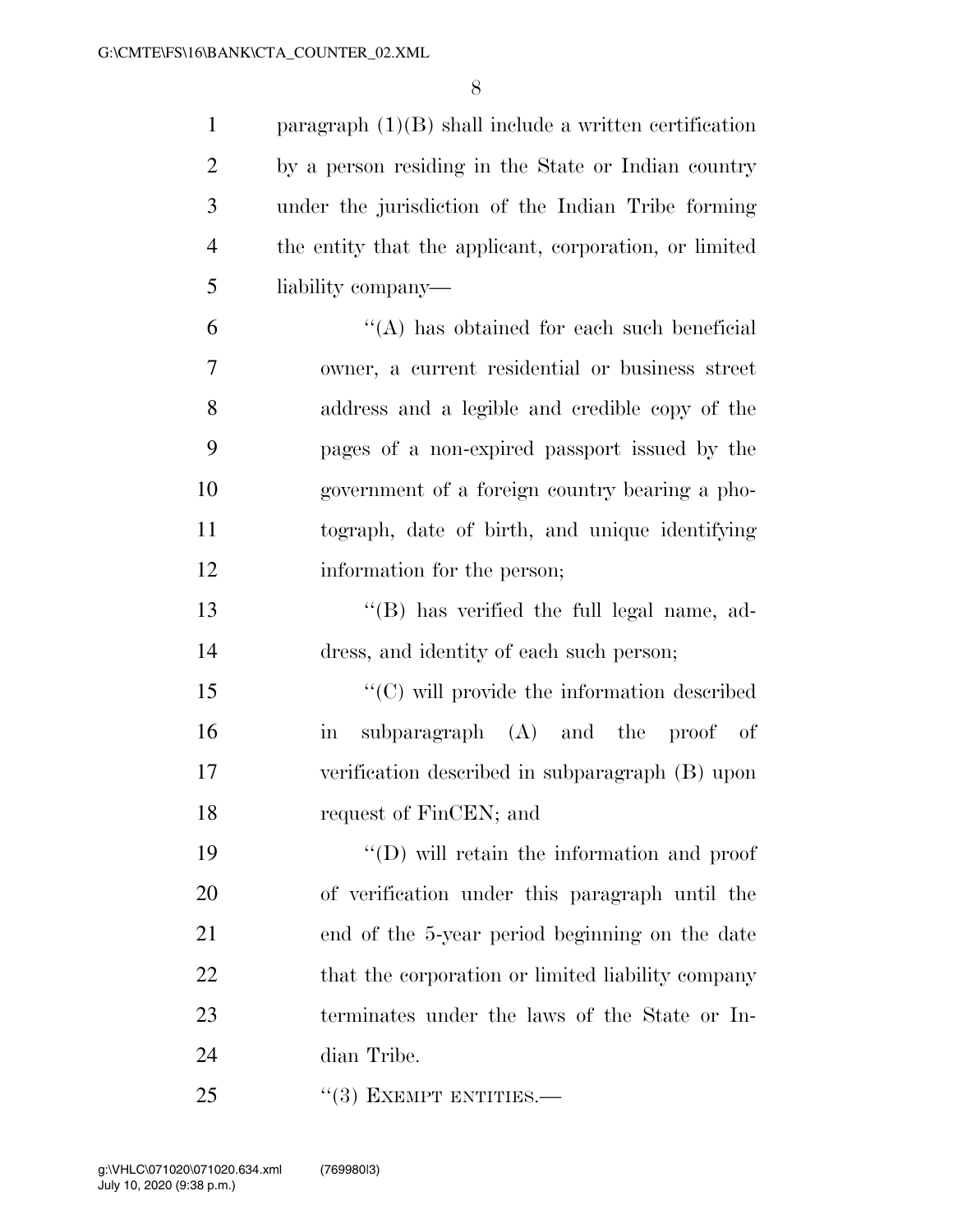$\langle (A) \rangle$  In GENERAL.—With respect to an ap- plicant to form a corporation or limited liability company under the laws of a State or Indian Tribe, if such entity is described in subpara-5 graph  $(C)$  or  $(D)$  of subsection  $(d)(4)$  and will be exempt from the beneficial ownership disclo- sure requirements under this subsection, such applicant, or a prospective officer, director, or similar agent of the applicant, shall file a writ-10 ten certification with FinCEN—  $\frac{1}{10}$  identifying the specific provision 12 of subsection (d)(4) under which the entity proposed to be formed would be exempt from the beneficial ownership disclosure re-15 quirements under paragraphs (1) and (2); 16 ''(ii) stating that the entity proposed to be formed meets the requirements for an entity described under such provision of 19 subsection  $(d)(4)$ ; and  $\frac{1}{1}$   $\frac{1}{1}$  providing identification informa-21 tion for the applicant or prospective offi- cer, director, or similar agent making the certification in the same manner as pro-24 vided under paragraph (1) or (2).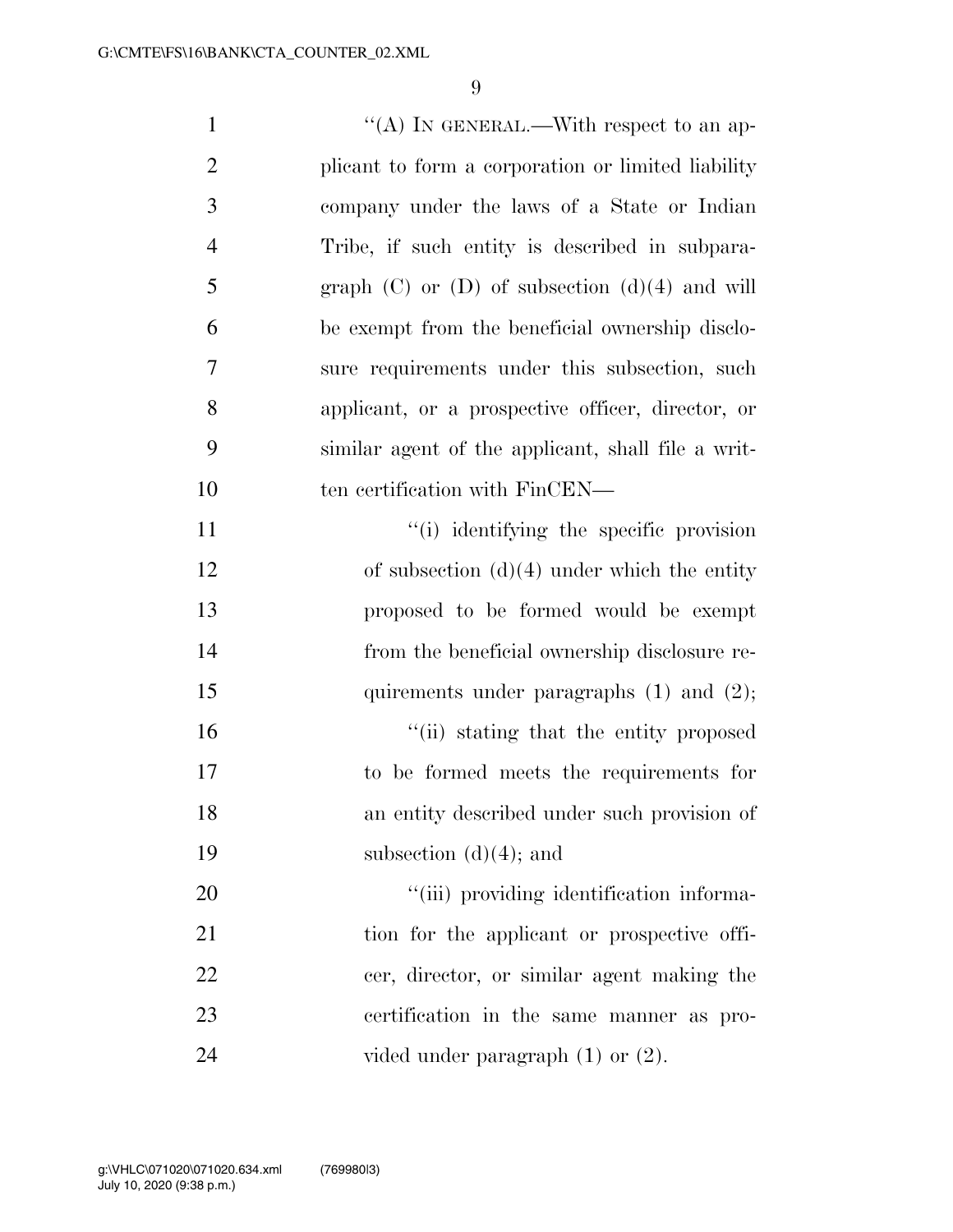1 "(B) EXISTING CORPORATIONS OR LIM- ITED LIABILITY COMPANIES.—On and after the date that is 2 years after the final regulations are issued to carry out this section, a corpora- tion or limited liability company formed under the laws of the State or Indian Tribe before such date shall be subject to the requirements of this subsection unless an officer, director, or similar agent of the entity submits to FinCEN a written certification—  $\frac{1}{10}$  identifying the specific provision 12 of subsection (d)(4) under which the entity is exempt from the requirements under 14 paragraphs  $(1)$  and  $(2)$ ; ''(ii) stating that the entity meets the requirements for an entity described under 17 such provision of subsection (d)(4); and  $\frac{1}{10}$  providing identification informa- tion for the officer, director, or similar agent making the certification in the same manner as provided under paragraph (1) or (2). 23 "
(C) EXEMPT ENTITIES HAVING OWNER- SHIP INTEREST.—If an entity described in sub-25 paragraph  $(C)$  or  $(D)$  of subsection  $(d)(4)$  has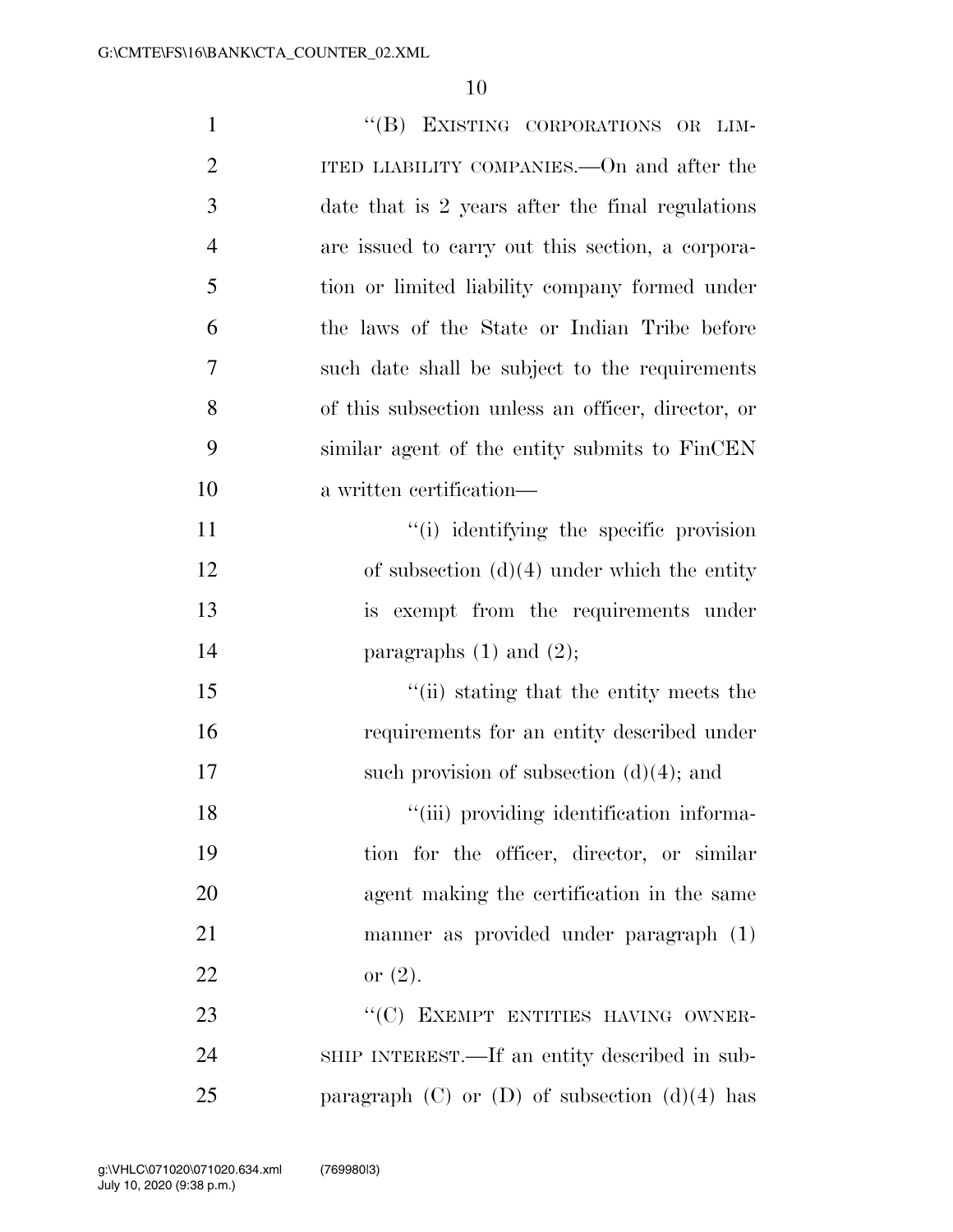or will have an ownership interest in a corpora-2 tion or limited liability company formed or to be formed under the laws of a State or Indian Tribe, the applicant, corporation, or limited li- ability company in which the entity has or will have the ownership interest shall provide the in- formation required under this subsection relat- ing to the entity, except that the entity shall not be required to provide information regard- ing any natural person who has an ownership interest in, exercises substantial control over, or receives substantial economic benefits from the entity. 14 "(4) FINCEN ID NUMBERS.— 15 "(A) ISSUANCE OF FINCEN ID NUMBER.— 16 "(i) IN GENERAL.—FinCEN shall issue a FinCEN ID number to any indi- vidual who requests such a number and provides FinCEN with the information de- scribed under subclauses (I) through (IV) 21 of paragraph  $(1)(A)(i)$ . 22 "(ii) UPDATING OF INFORMATION.— An individual with a FinCEN ID number shall submit an annual filing with FinCEN

updating any information described under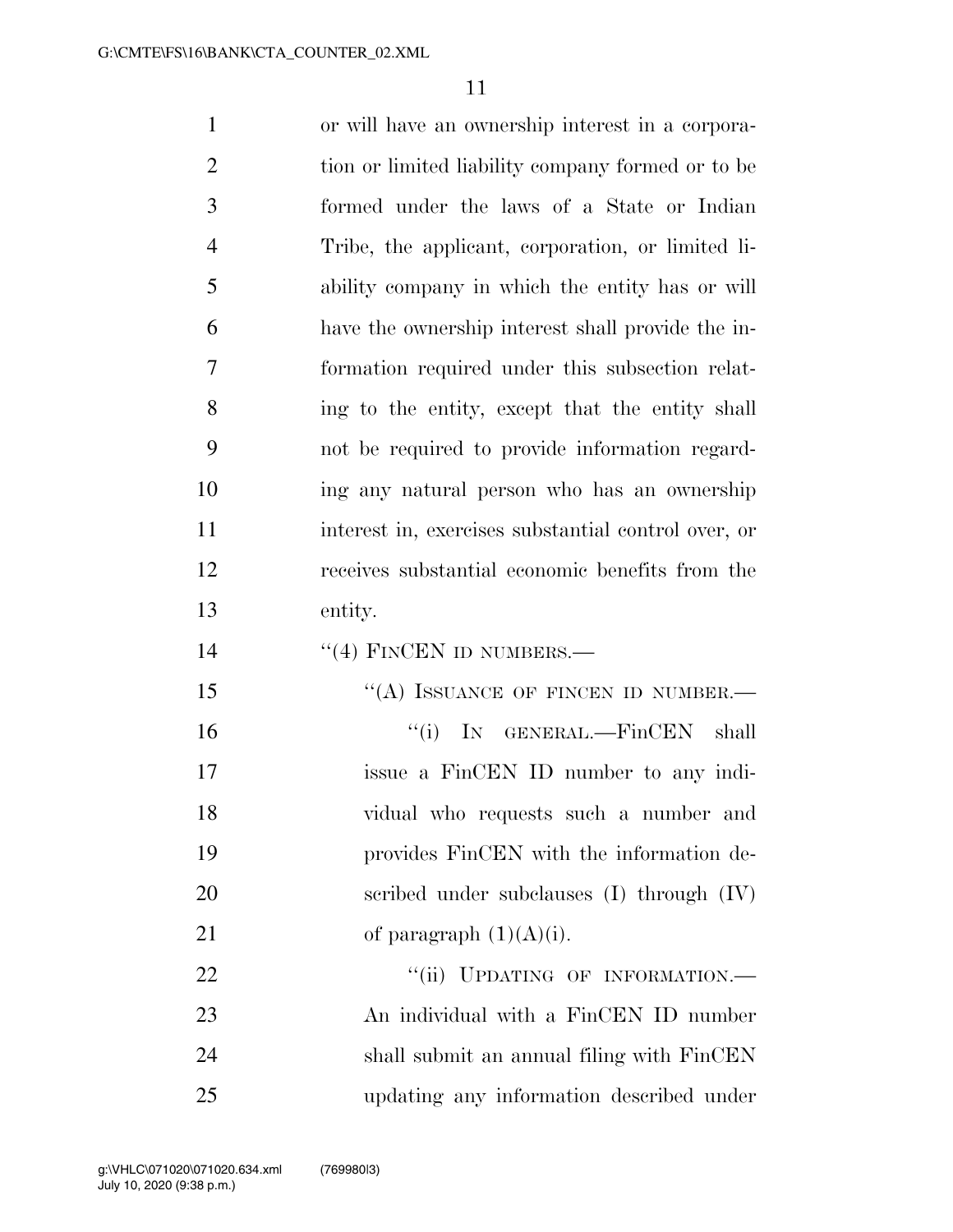| 1              | subclauses (I) through (IV) of paragraph         |
|----------------|--------------------------------------------------|
| $\overline{2}$ | (1)(A)(i).                                       |
| 3              | "(B) USE OF FINCEN ID NUMBER IN RE-              |
| $\overline{4}$ | PORTING REQUIREMENTS.—Any person re-             |
| 5              | quired to report the information described       |
| 6              | under paragraph $(1)(A)(i)$ with respect to an   |
| $\overline{7}$ | individual may instead report the FinCEN ID      |
| 8              | number of the individual.                        |
| 9              | "(C) TREATMENT OF INFORMATION SUB-               |
| 10             | MITTED FOR FINCEN ID NUMBER.-For pur-            |
| 11             | poses of this section, any information submitted |
| 12             | under subparagraph (A) shall be deemed to be     |
| 13             | beneficial ownership information.                |
| 14             | "(5) RETENTION AND DISCLOSURE OF BENE-           |
| 15             | FICIAL OWNERSHIP INFORMATION BY FINCEN.-         |
| 16             | "(A) RETENTION OF INFORMATION. - Ben-            |
| 17             | eficial ownership information relating to each   |
| 18             | corporation or limited liability company formed  |
| 19             | under the laws of the State or Indian Tribe      |
| 20             | shall be maintained by FinCEN until the end of   |
| 21             | the 5-year period (or such other period of time  |
| 22             | as the Secretary of the Treasury may, by rule,   |
| 23             | determine) beginning on the date that the cor-   |
| 24             | poration or limited liability company termi-     |
| 25             | nates.                                           |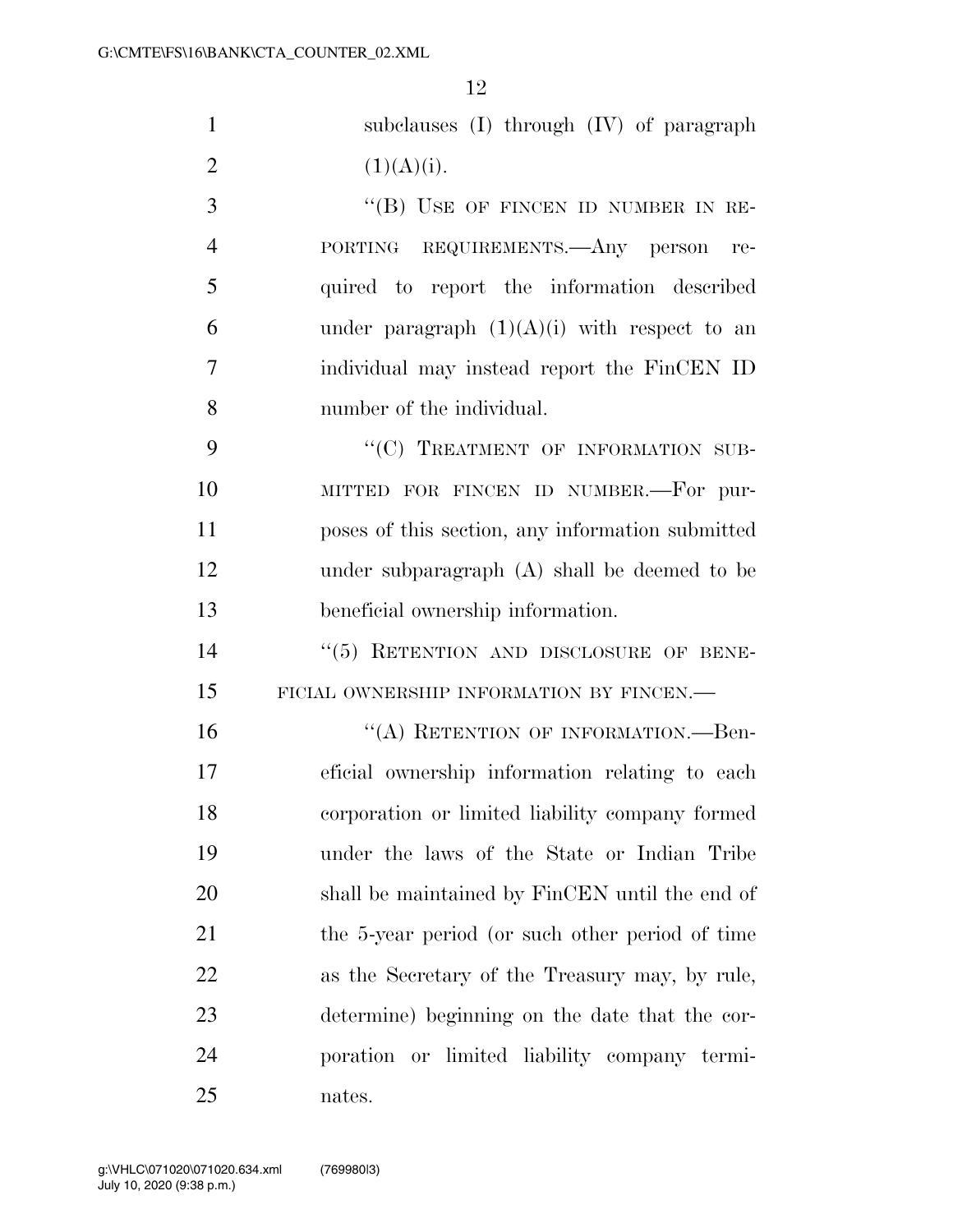| $\mathbf{1}$   | "(B) DISCLOSURE OF INFORMATION.-              |
|----------------|-----------------------------------------------|
| $\overline{2}$ | Beneficial ownership information reported to  |
| 3              | FinCEN pursuant to this section shall be pro- |
| $\overline{4}$ | vided by FinCEN only upon receipt of—         |
| 5              | "(i) subject to subparagraph $(C)$ , a        |
| 6              | request, through appropriate protocols, by    |
| 7              | a local, Tribal, State, or Federal law en-    |
| 8              | forcement agency;                             |
| 9              | "(ii) a request made by a Federal             |
| 10             | agency on behalf of a law enforcement         |
| 11             | agency of another country under an inter-     |
| 12             | national treaty, agreement, or convention,    |
| 13             | or an order under section 3512 of title 18    |
| 14             | or section $1782$ of title 28; or             |
| 15             | "(iii) a request made by a financial          |
| 16             | institution, with customer consent, as part   |
| 17             | of the institution's compliance with due      |
| 18             | diligence requirements imposed under the      |
| 19             | Bank Secrecy Act, the USA PATRIOT             |
| 20             | Act, or other applicable Federal, State, or   |
| 21             | Tribal law.                                   |
| 22             | "(C) APPROPRIATE PROTOCOLS.—                  |
| 23             | ``(i)<br>PRIVACY.—The protocols de-           |
| 24             | scribed in subparagraph $(B)(i)$ shall—       |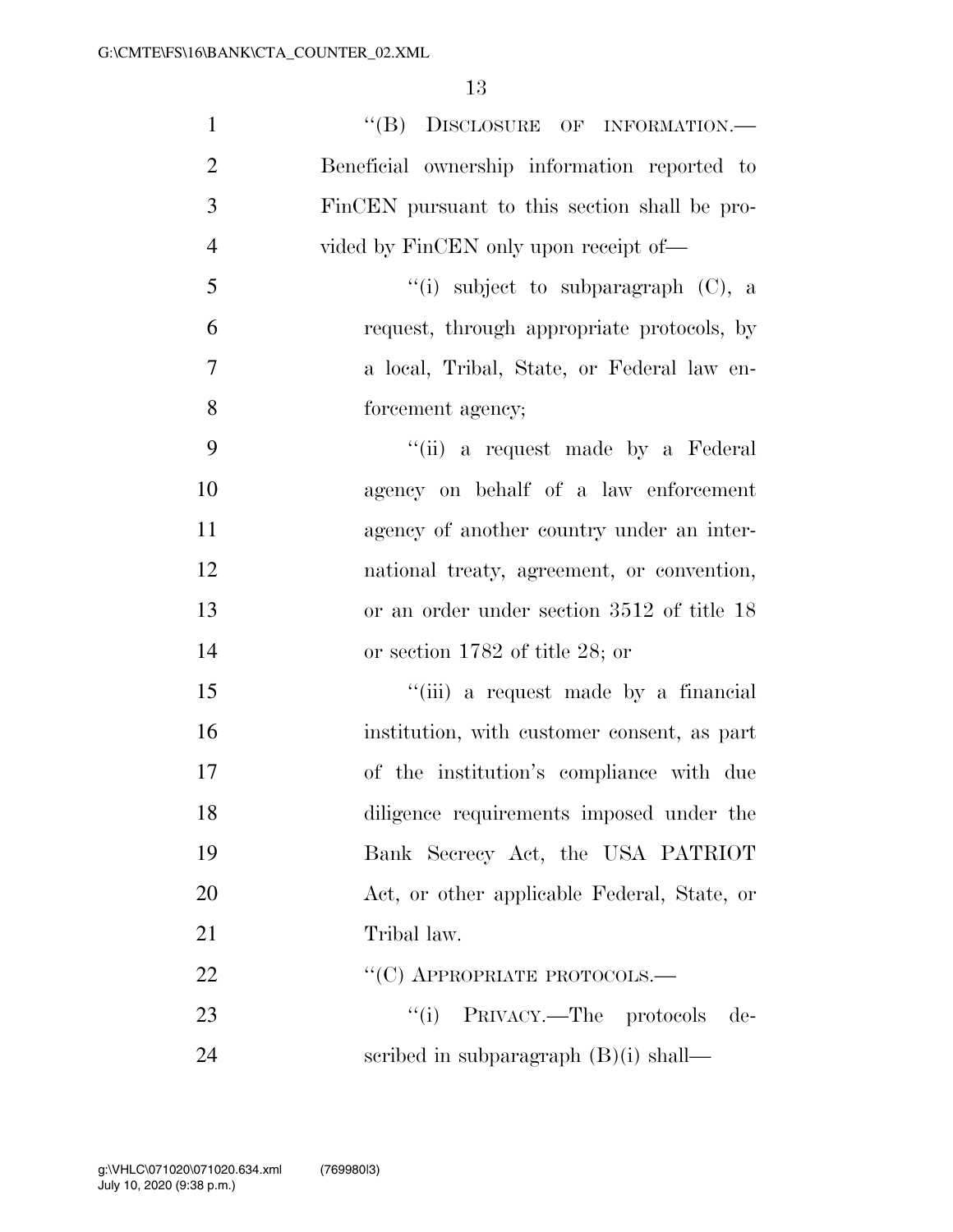$\langle (I) \rangle$  protect the privacy of any beneficial ownership information pro- vided by FinCEN to a local, Tribal, State, or Federal law enforcement agency;  $\mathfrak{t}^{\prime}$  (II) ensure that a local, Tribal, State, or Federal law enforcement agency requesting beneficial ownership information has an existing investiga- tory basis for requesting such infor- mation;  $\frac{12}{\text{III}}$  ensure that access to bene- ficial ownership information is limited to authorized users at a local, Tribal, State, or Federal law enforcement agency who have undergone appro- priate training, and refresher training no less than every two years, and that the identity of such authorized users is verified through appropriate mecha-

22 tion;

23  $\cdot$  ''(IV) include an audit trail of re- quests for beneficial ownership infor-mation by a local, Tribal, State, or

nisms, such as two-factor authentica-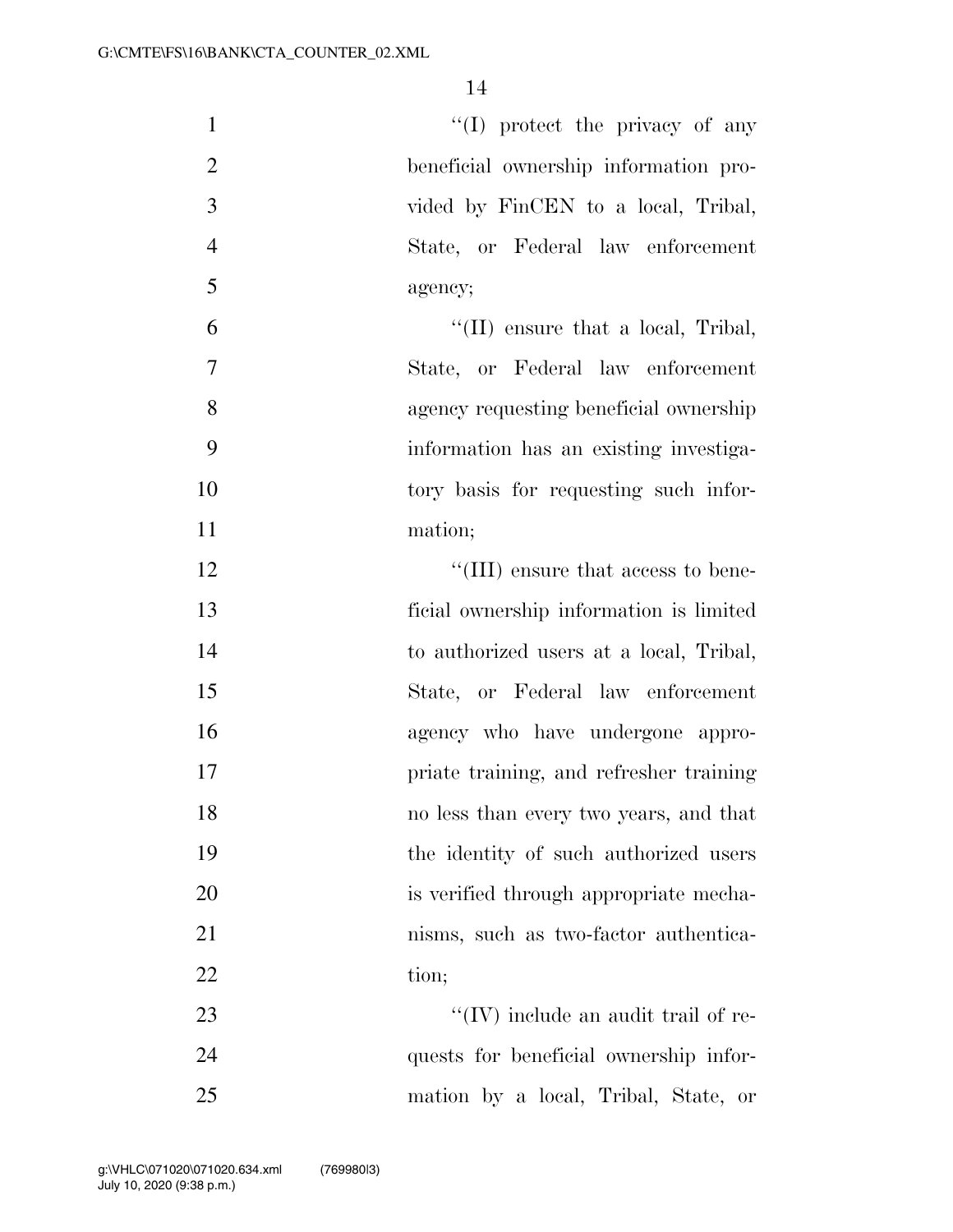| $\mathbf{1}$   | Federal law enforcement agency, in-      |
|----------------|------------------------------------------|
| $\mathfrak{2}$ | cluding, as necessary, information       |
| 3              | concerning queries made by author-       |
| $\overline{4}$ | ized users at a local, Tribal, State, or |
| 5              | Federal law enforcement agency;          |
| 6              | $\lq\lq (V)$ require that every local,   |
| 7              | Tribal, State, or Federal law enforce-   |
| 8              | ment agency that receives beneficial     |
| 9              | ownership information from FinCEN        |
| 10             | conducts an annual audit to verify       |
| 11             | that the beneficial ownership informa-   |
| 12             | tion received from FinCEN has been       |
| 13             | accessed and used appropriately, and     |
| 14             | consistent with this paragraph; and      |
| 15             | "(VI) require FinCEN to con-             |
| 16             | duct an annual audit of every local,     |
| 17             | Tribal, State, or Federal law enforce-   |
| 18             | ment agency that has received bene-      |
| 19             | ficial ownership information to ensure   |
| 20             | that such agency has requested bene-     |
| 21             | ficial ownership information, and has    |
| 22             | used any beneficial ownership infor-     |
| 23             | mation received from FinCEN, appro-      |
| 24             | priately, and consistent with this       |
| 25             | paragraph.                               |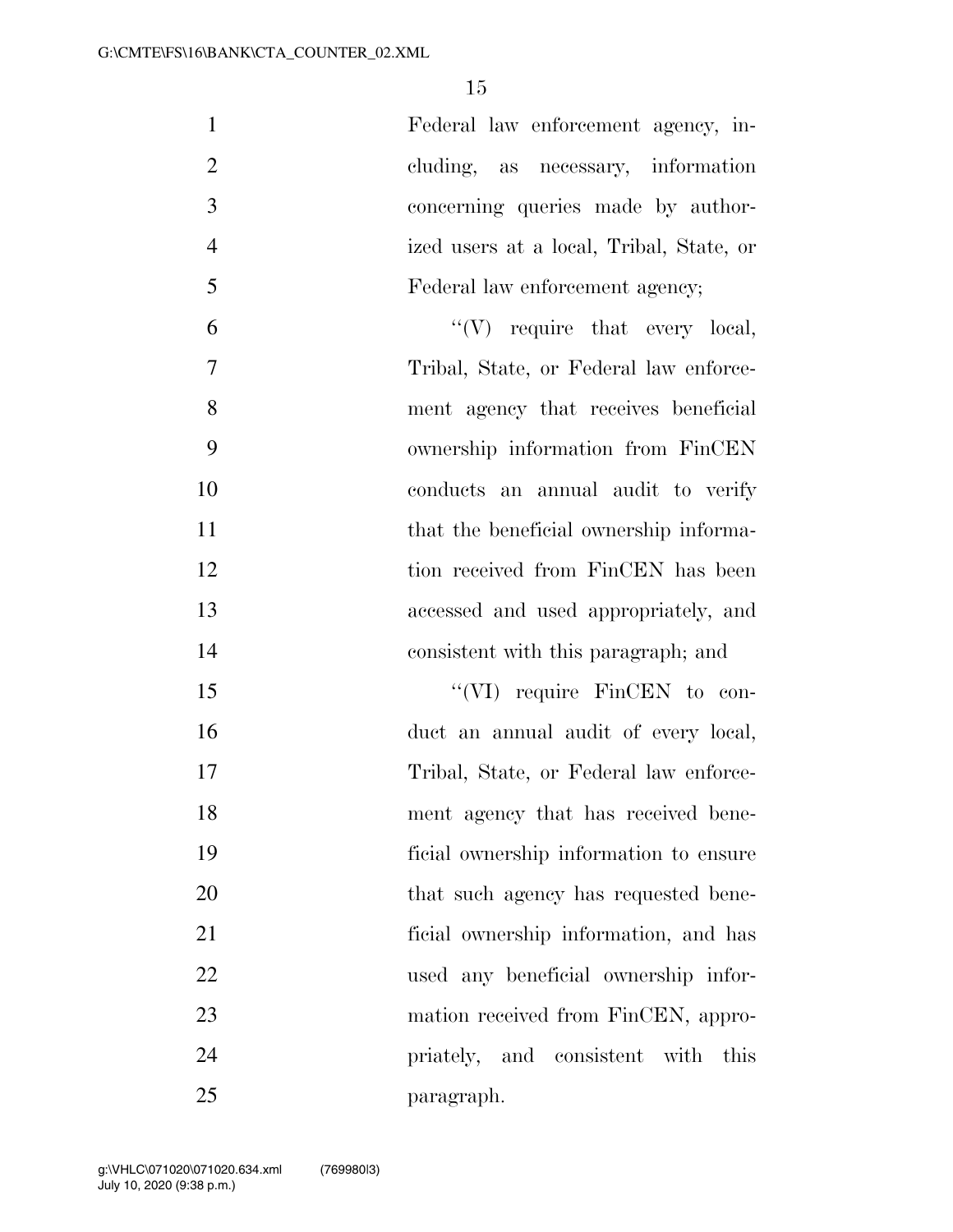| $\mathbf{1}$   | "(ii) LIMITATION ON USE.—Beneficial               |
|----------------|---------------------------------------------------|
| $\overline{2}$ | ownership information provided to a local,        |
| 3              | Tribal, State, or Federal law enforcement         |
| $\overline{4}$ | agency under this paragraph may only be           |
| 5              | used for law enforcement, national secu-          |
| 6              | rity, or intelligence purposes.                   |
| 7              | "(D) ACCESS PROCEDURES.—FinCEN                    |
| 8              | shall establish stringent procedures for the pro- |
| 9              | tection and proper use of beneficial ownership    |
| 10             | information disclosed pursuant to subparagraph    |
| 11             | (B), including procedures to ensure such infor-   |
| 12             | mation is not being inappropriately accessed or   |
| 13             | misused by law enforcement agencies.              |
| 14             | ``(E)<br>REPORT TO CONGRESS.-FinCEN               |
| 15             | shall issue an annual report to Congress stat-    |
| 16             | $ing$ —                                           |
| 17             | "(i) the number of times law enforce-             |
| 18             | ment agencies and financial institutions          |
| 19             | have accessed beneficial ownership infor-         |
| 20             | mation pursuant to subparagraph $(B)$ ;           |
| 21             | "(ii) the number of times beneficial              |
| 22             | information reported<br>ownership<br>to           |
| 23             | FinCEN pursuant to this section was inap-         |
| 24             | propriately accessed, and by whom; and            |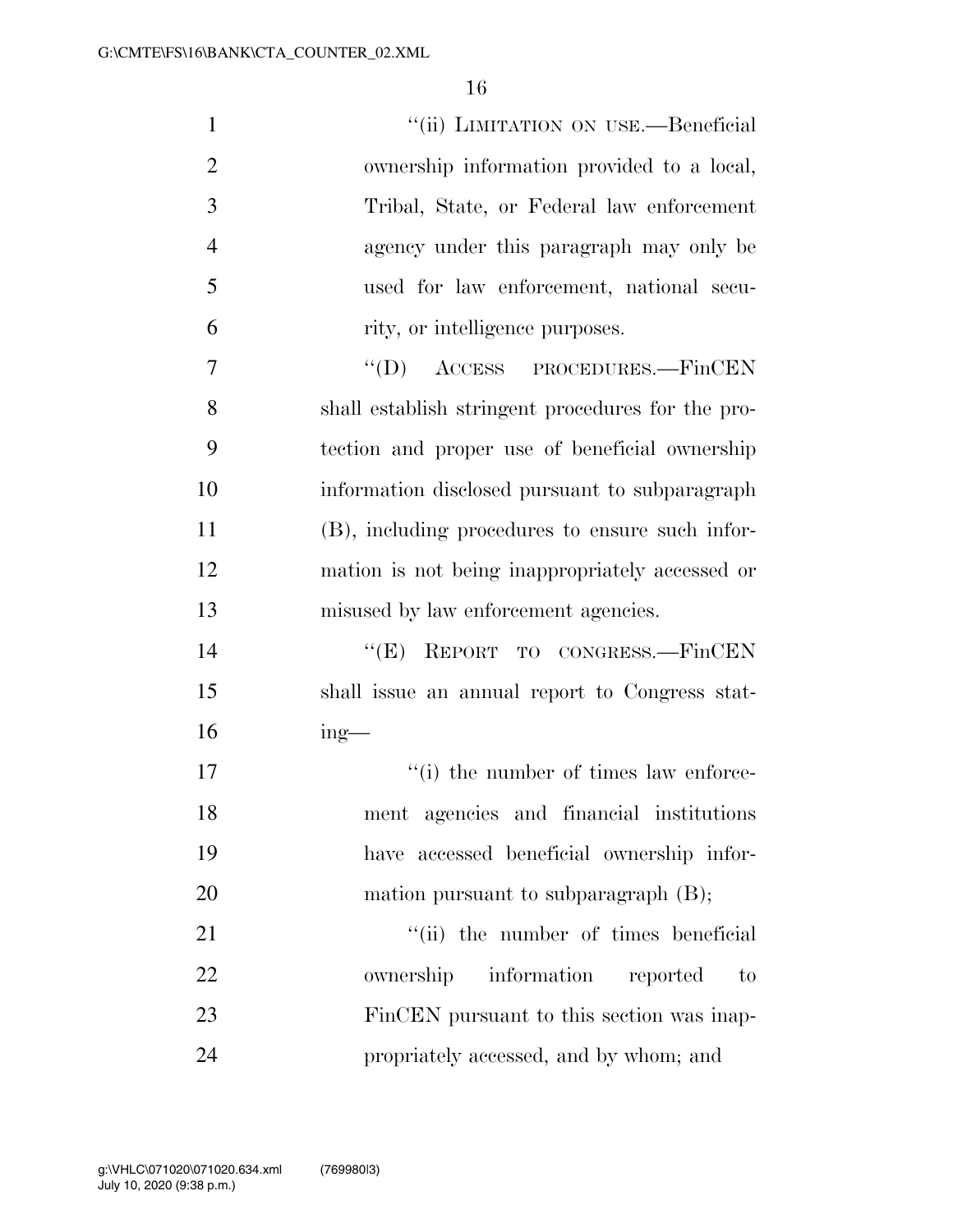1 ''(iii) the number of times beneficial ownership information was disclosed under subparagraph (B) pursuant to a subpoena. 4 "(F) DISCLOSURE OF NON-PII DATA. Notwithstanding subparagraph (B), FinCEN may issue guidance and otherwise make mate- rials available to financial institutions and the public using beneficial ownership information reported pursuant to this section if such infor- mation is aggregated in a manner that removes all personally identifiable information. For pur- poses of this subparagraph, 'personally identifi- able information' includes information that would allow for the identification of a particular corporation or limited liability company. ''(b) NO BEARER SHARE CORPORATIONS OR LIM-

 ITED LIABILITY COMPANIES.—A corporation or limited li- ability company formed under the laws of a State or In- dian Tribe may not issue a certificate in bearer form evi- dencing either a whole or fractional interest in the cor-poration or limited liability company.

22 "(c) PENALTIES.—

23 "(1) IN GENERAL.—It shall be unlawful for any person to affect interstate or foreign commerce by—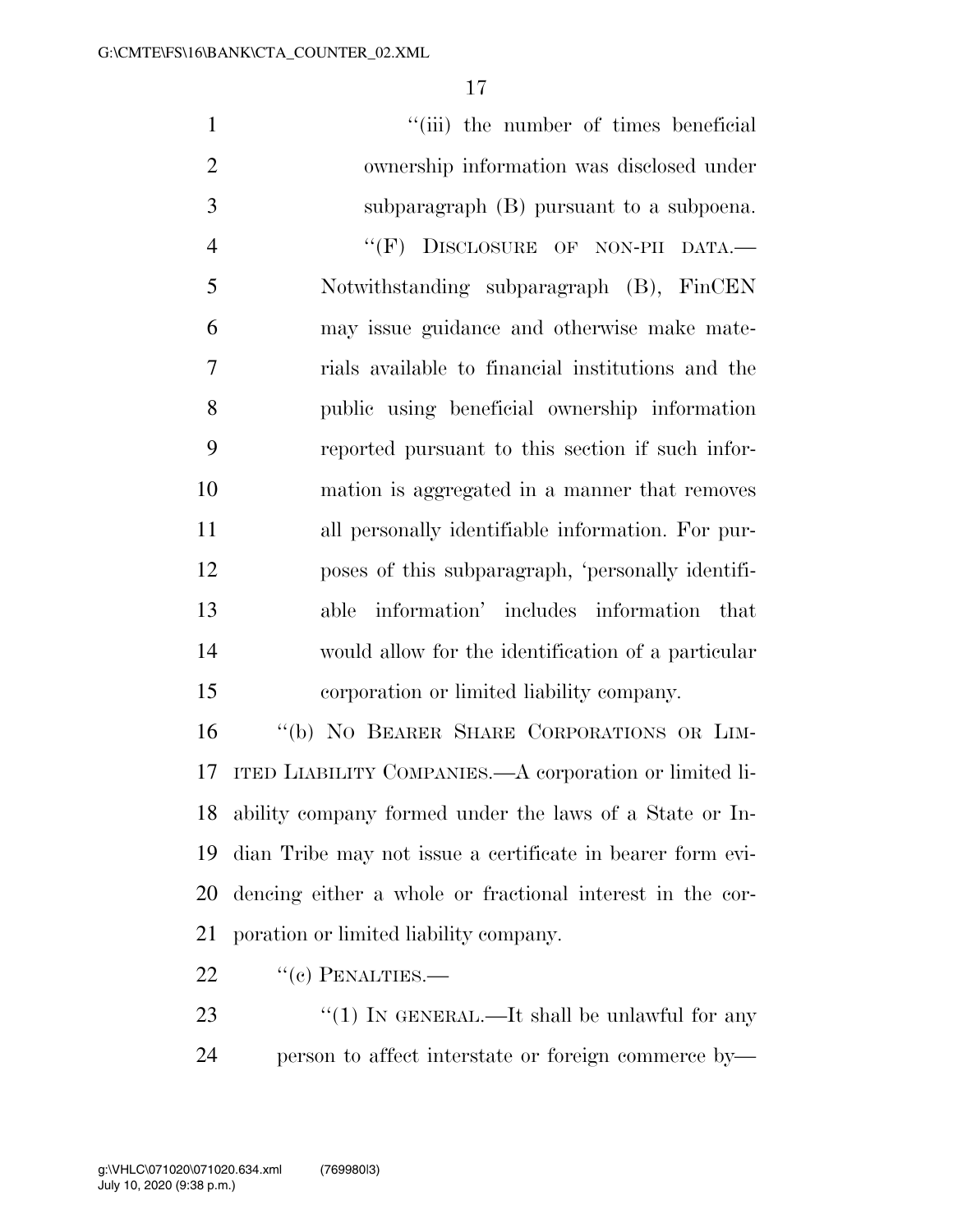| $\mathbf{1}$   | "(A) knowingly providing, or attempting to            |
|----------------|-------------------------------------------------------|
| $\overline{2}$ | provide, false or fraudulent beneficial ownership     |
| 3              | information, including a false or fraudulent          |
| $\overline{4}$ | identifying photograph, to FinCEN in accord-          |
| 5              | ance with this section;                               |
| 6              | $\lq\lq$ (B) willfully failing to provide complete or |
| 7              | updated beneficial ownership information to           |
| 8              | FinCEN in accordance with this section; or            |
| 9              | $\cdot$ (C) knowingly disclosing the existence of     |
| 10             | a subpoena or other request for beneficial own-       |
| 11             | ership information reported pursuant to this          |
| 12             | section, except—                                      |
| 13             | "(i) to the extent necessary to fulfill               |
| 14             | the authorized request; or                            |
| 15             | "(ii) as authorized by the entity that                |
| 16             | issued the subpoena, or other request.                |
| 17             | "(2) CIVIL AND CRIMINAL PENALTIES.—Any                |
| 18             | person who violates paragraph $(1)$ —                 |
| 19             | $\lq\lq$ shall be liable to the United States         |
| 20             | for a civil penalty of not more than $$10,000;$       |
| 21             | and                                                   |
| 22             | " $(B)$ may be fined under title 18, United           |
| 23             | States Code, imprisoned for not more than 3           |
| 24             | years, or both.                                       |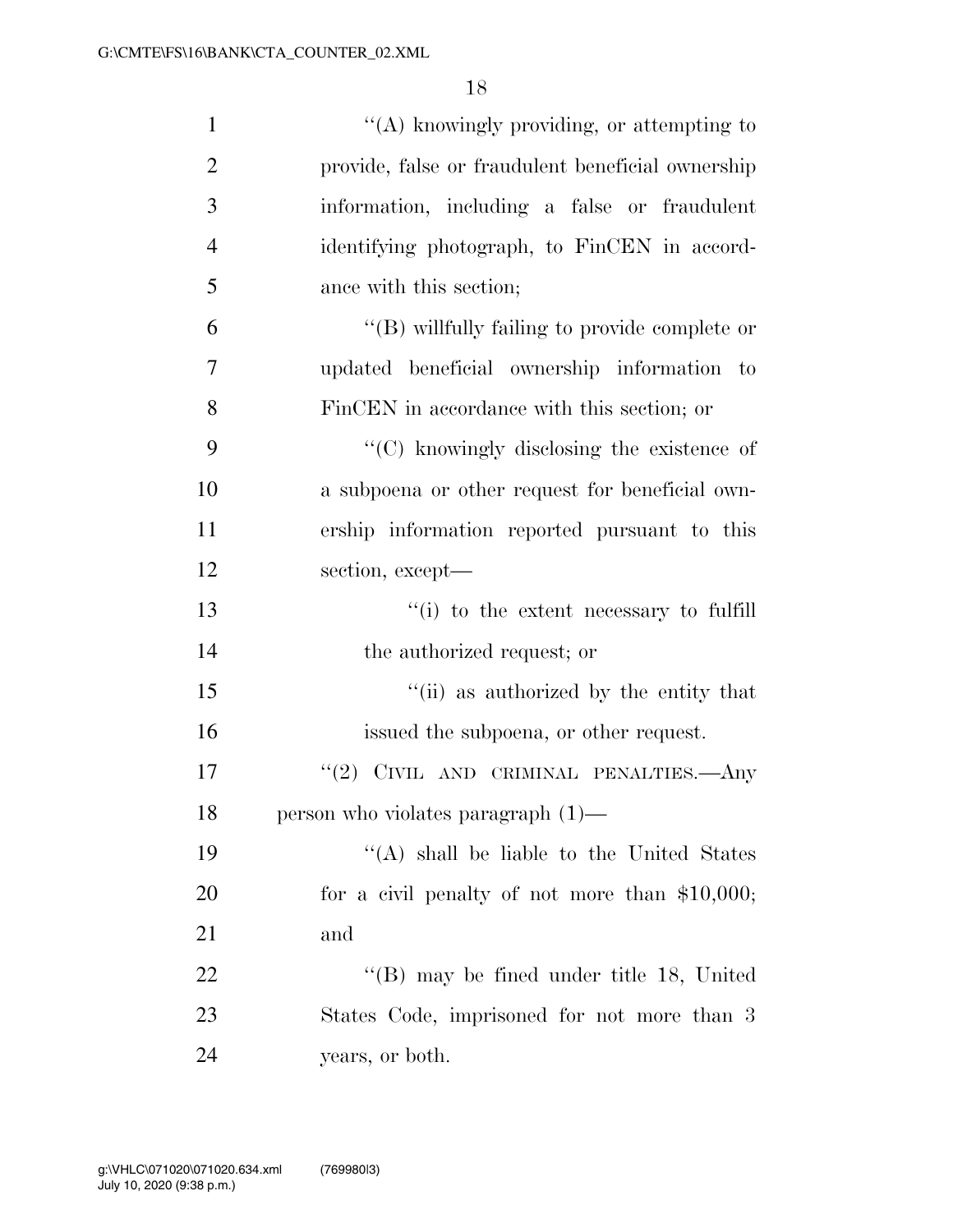1 ''(3) LIMITATION.—Any person who negligently violates paragraph (1) shall not be subject to civil or criminal penalties under paragraph (2).

4 "(4) WAIVER.—The Secretary of the Treasury may waive the penalty for violating paragraph (1) if the Secretary determines that the violation was due to reasonable cause and was not due to willful ne-glect.

9 "(5) CRIMINAL PENALTY FOR THE MISUSE OR UNAUTHORIZED DISCLOSURE OF BENEFICIAL OWN- ERSHIP INFORMATION.—The criminal penalties pro- vided for under section 5322 shall apply to a viola- tion of this section to the same extent as such crimi- nal penalties apply to a violation described in section 5322, if the violation of this section consists of the misuse or unauthorized disclosure of beneficial own-ership information.

 ''(d) DEFINITIONS.—For the purposes of this section: 19 "(1) APPLICANT.—The term 'applicant' means any natural person who files an application to form a corporation or limited liability company under the laws of a State or Indian Tribe.

23 "(2) BANK SECRECY ACT.—The term 'Bank Se-crecy Act' means—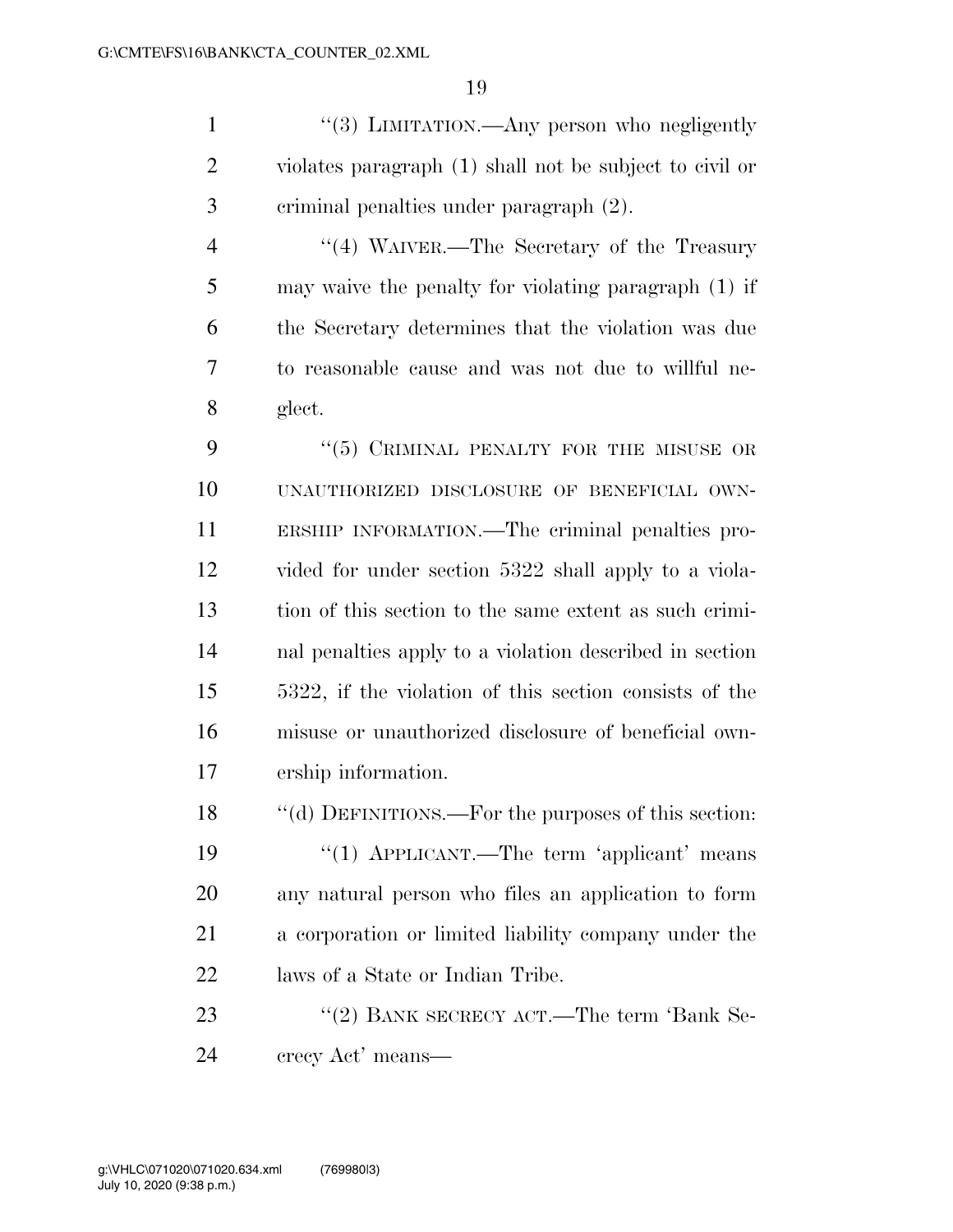| $\mathbf{1}$   | "(A) section 21 of the Federal Deposit In-     |
|----------------|------------------------------------------------|
| $\overline{2}$ | surance Act;                                   |
| 3              | "(B) chapter 2 of title I of Public Law $91-$  |
| $\overline{4}$ | $508;$ and                                     |
| 5              | $C$ ) this subchapter.                         |
| 6              | $``(3)$ BENEFICIAL OWNER.—                     |
| 7              | "(A) IN GENERAL.—Except as provided in         |
| 8              | subparagraph (B), the term 'beneficial owner'  |
| 9              | means a natural person who, directly or indi-  |
| 10             | rectly, through any contract, arrangement, un- |
| 11             | derstanding, relationship, or otherwise—       |
| 12             | "(i) exercises substantial control over        |
| 13             | a corporation or limited liability company;    |
| 14             | "(ii) owns $25$ percent or more of the         |
| 15             | equity interests of a corporation or limited   |
| 16             | liability company; or                          |
| 17             | "(iii) receives substantial economic           |
| 18             | benefits from the assets of a corporation or   |
| 19             | limited liability company.                     |
| 20             | "(B) EXCEPTIONS.—The term 'beneficial          |
| 21             | owner' shall not include—                      |
| 22             | "(i) a minor child, as defined in the          |
| 23             | State or Indian Tribe in which the entity      |
| 24             | is formed;                                     |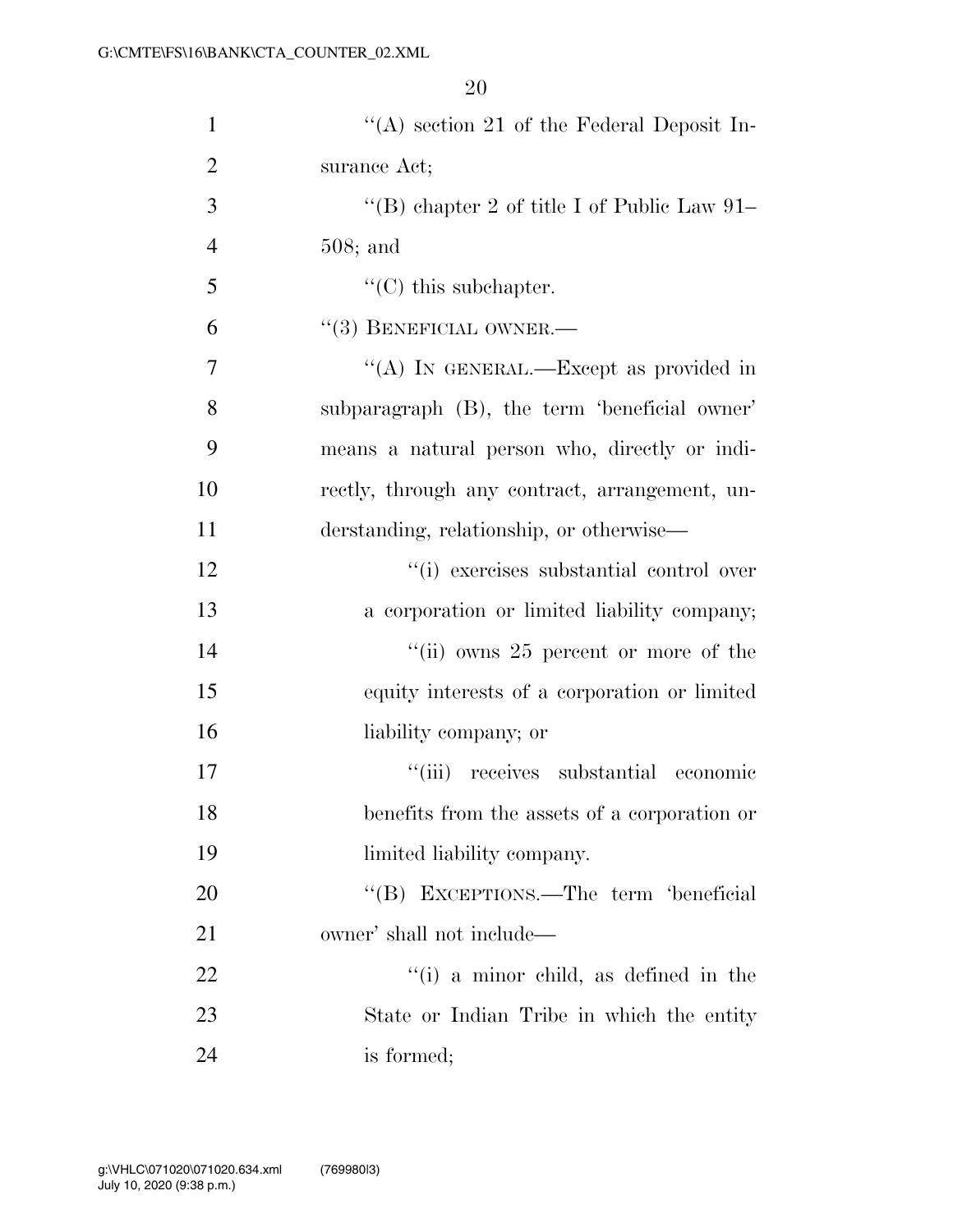| $\mathbf{1}$   | "(ii) a person acting as a nominee,            |
|----------------|------------------------------------------------|
| $\overline{2}$ | intermediary, custodian, or agent on behalf    |
| 3              | of another person;                             |
| $\overline{4}$ | "(iii) a person acting solely as an em-        |
| 5              | ployee of a corporation or limited liability   |
| 6              | company and whose control over or eco-         |
| 7              | nomic benefits from the corporation or lim-    |
| 8              | ited liability company derives solely from     |
| 9              | the employment status of the person;           |
| 10             | "(iv) a person whose only interest in          |
| 11             | a corporation or limited liability company     |
| 12             | is through a right of inheritance; or          |
| 13             | $f'(v)$ a creditor of a corporation or         |
| 14             | limited liability company, unless the cred-    |
| 15             | itor also meets the requirements of sub-       |
| 16             | paragraph $(A)$ .                              |
| 17             | "(C) SUBSTANTIAL ECONOMIC BENEFITS             |
| 18             | DEFINED.                                       |
| 19             | "(i) IN GENERAL.—For purposes of               |
| 20             | subparagraph $(A)(ii)$ , a natural person re-  |
| 21             | ceives substantial economic benefits from      |
| 22             | the assets of a corporation or limited liabil- |
| 23             | ity company if the person has an entitle-      |
| 24             | ment to more than a specified percentage       |
| 25             | of the funds or assets of the corporation or   |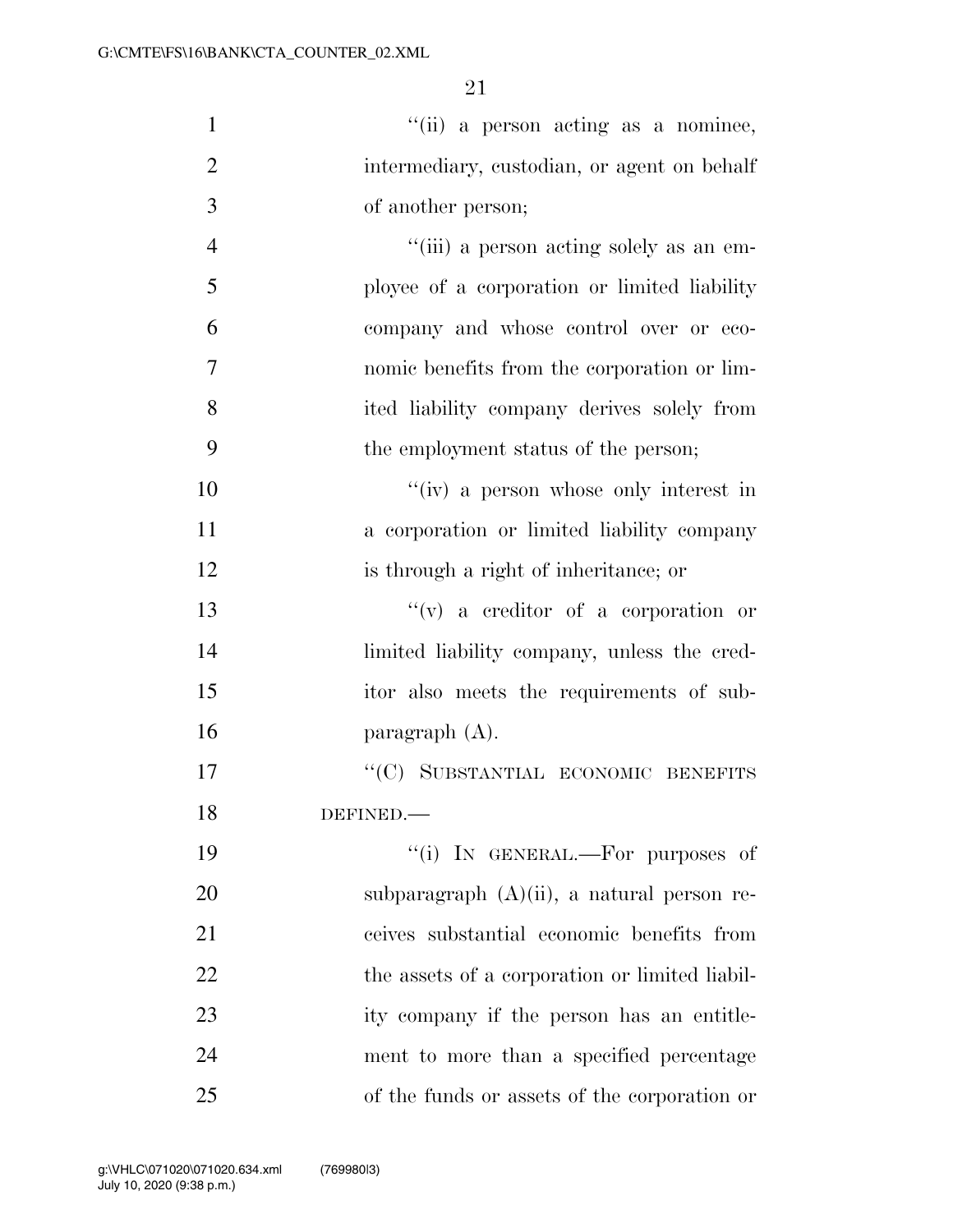| $\mathbf{1}$   | limited liability company, which the Sec-            |
|----------------|------------------------------------------------------|
| $\overline{2}$ | retary of the Treasury shall, by rule, estab-        |
| 3              | lish.                                                |
| $\overline{4}$ | "(ii) RULEMAKING CRITERIA. - In es-                  |
| 5              | tablishing the percentage under clause (i),          |
| 6              | the Secretary of the Treasury shall seek             |
| $\overline{7}$ | $to-$                                                |
| 8              | "(I) provide clarity to corpora-                     |
| 9              | tions and limited liability companies                |
| 10             | with respect to the identification and               |
| 11             | disclosure of a natural person who re-               |
| 12             | ceives substantial economic benefits                 |
| 13             | from the assets of a corporation or                  |
| 14             | limited liability company; and                       |
| 15             | "(II) identify those natural per-                    |
| 16             | sons who, as a result of the substan-                |
| 17             | tial economic benefits they receive                  |
| 18             | from the assets of a corporation or                  |
| 19             | limited liability company, exercise a                |
| 20             | dominant influence over such corpora-                |
| 21             | tion or limited liability company.                   |
| 22             | "(4) CORPORATION; LIMITED LIABILITY COM-             |
| 23             | PANY.—The terms 'corporation' and 'limited liability |
| 24             | $\mathop{\rm company}\nolimits'$                     |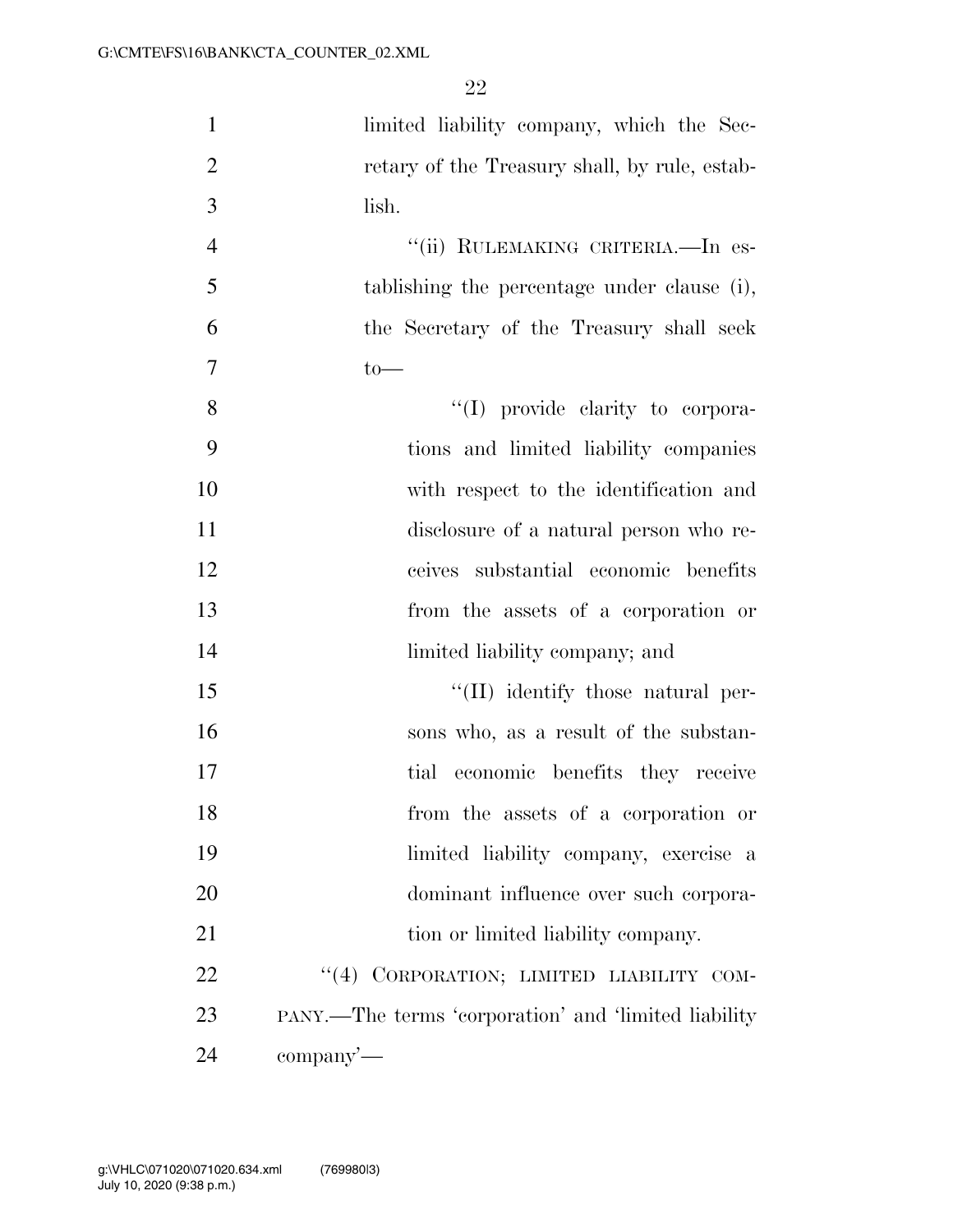$"({\rm A})$  have the meanings given such terms under the laws of the applicable State or Indian Tribe; 4 ''(B) include any non-United States entity eligible for registration or registered to do busi- ness as a corporation or limited liability com- pany under the laws of the applicable State or Indian Tribe;  $\cdot$  (C) do not include any entity that is—  $'$ (i) a business concern that is an issuer of a class of securities registered under section 12 of the Securities Ex- change Act of 1934 (15 U.S.C. 781) or 14 that is required to file reports under sec-15 tion 15(d) of that Act  $(15 \text{ U.S.C. } 780(\text{d}));$  $"$ (ii) a business concern constituted, sponsored, or chartered by a State or In- dian Tribe, a political subdivision of a State or Indian Tribe, under an interstate compact between two or more States, by a department or agency of the United States, or under the laws of the United States;

24 ''(iii) a bank, as defined under—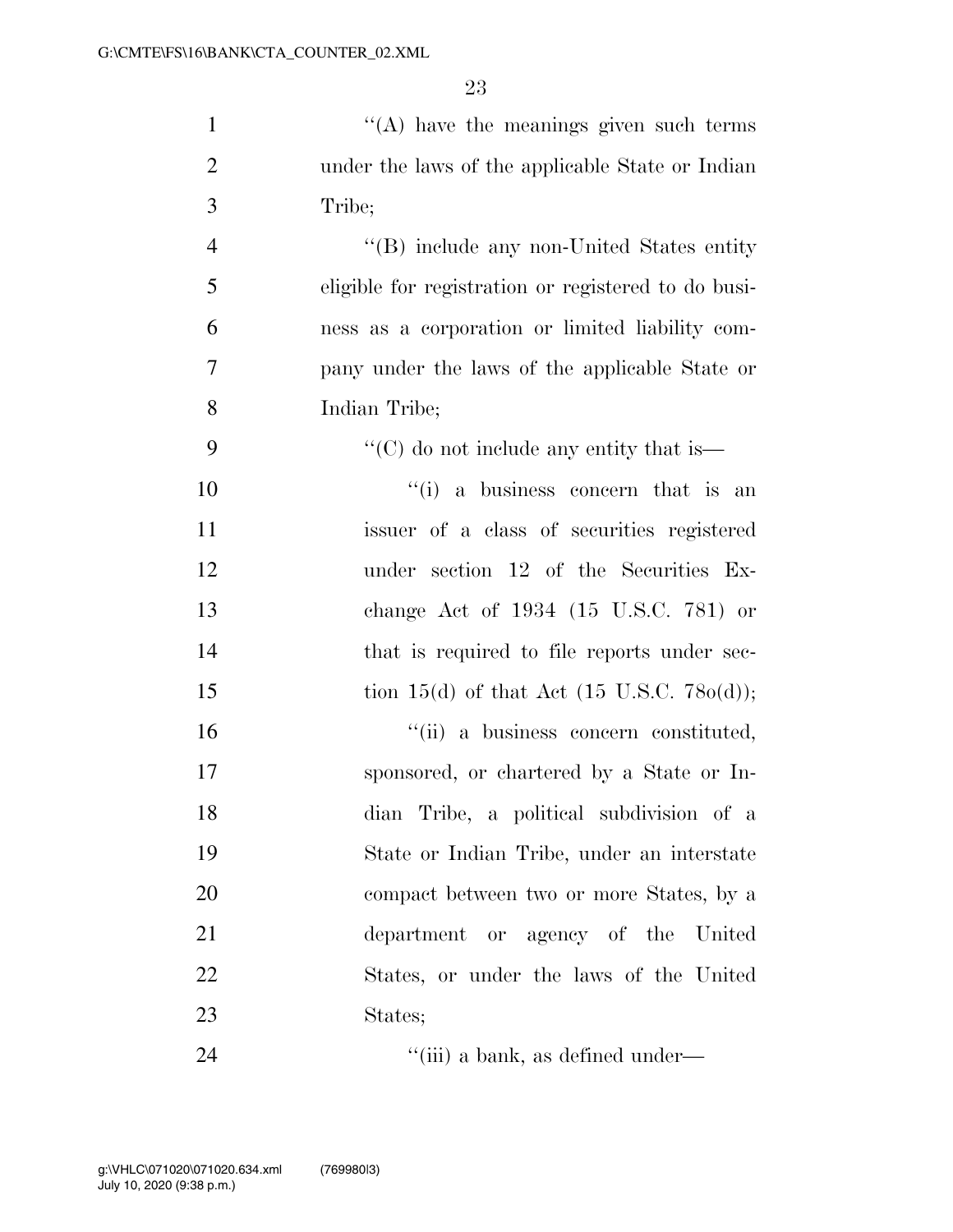| $\mathbf{1}$   | "(I) section $2(a)$ of the Invest-                 |
|----------------|----------------------------------------------------|
| $\overline{2}$ | ment Company Act of 1940 (15                       |
| 3              | U.S.C. $80a-2(a)$ ; or                             |
| $\overline{4}$ | "(II) section 202(a) of the In-                    |
| 5              | vestment Advisers Act of 1940 (15                  |
| 6              | U.S.C. $80b-2(a)$ ;                                |
| 7              | "(iv) a credit union (as defined in sec-           |
| 8              | tion 101 of the Federal Credit Union Act           |
| 9              | $(12 \text{ U.S.C. } 1752));$                      |
| 10             | $f'(v)$ a bank holding company (as de-             |
| 11             | fined in section 2 of the Bank Holding             |
| 12             | Company Act of 1956 (12 U.S.C. 1841))              |
| 13             | or a savings and loan holding company (as          |
| 14             | defined in section $10(a)$ of the Home Own-        |
| 15             | ers' Loan Act (12 U.S.C. 1467a(a));                |
| 16             | "(vi) a broker or dealer (as defined in            |
| 17             | section 3 of the Securities Exchange Act of        |
| 18             | 1934 $(15 \text{ U.S.C. } 78c)$ that is registered |
| 19             | under section 15 of the Securities Ex-             |
| 20             | change Act of 1934 (15 U.S.C. 780);                |
| 21             | "(vii) an exchange or clearing agency              |
| 22             | (as defined in section 3 of the Securities         |
| 23             | Exchange Act of 1934 (15 U.S.C. 78c))              |
| 24             | that is registered under section 6 or 17A          |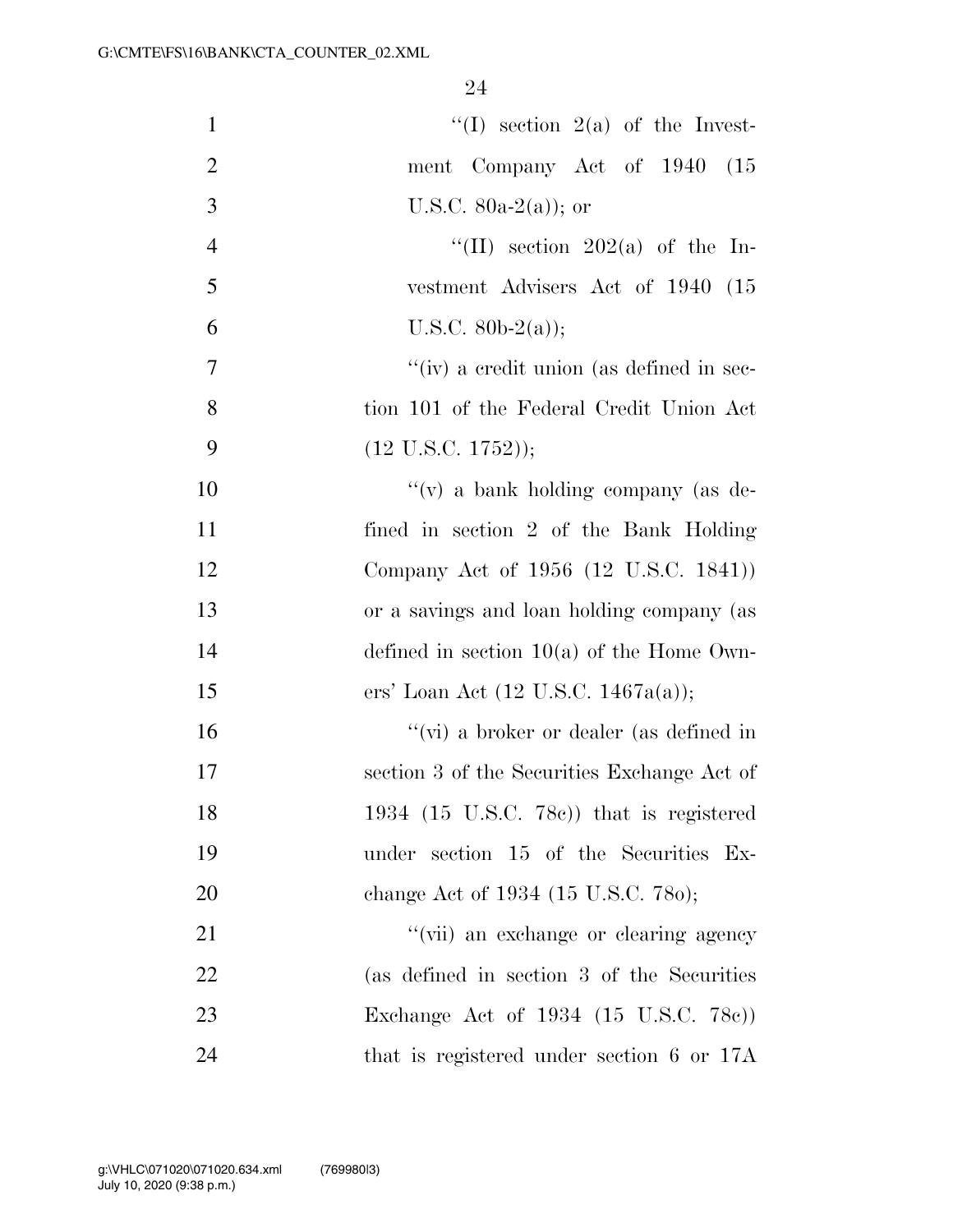|                | 25                                               |
|----------------|--------------------------------------------------|
| $\mathbf{1}$   | of the Securities Exchange Act of 1934           |
| $\overline{2}$ | $(15 \text{ U.S.C. } 78f \text{ and } 78q-1);$   |
| 3              | "(viii) an investment company (as de-            |
| $\overline{4}$ | fined in section 3 of the Investment Com-        |
| 5              | pany Act of 1940 $(15 \text{ U.S.C. } 80a-3)$ or |
| 6              | an investment adviser (as defined in sec-        |
| 7              | tion $202(11)$ of the Investment Advisers        |
| 8              | Act of 1940 (15 U.S.C. 80b-2(11))), if the       |
| 9              | company or adviser is registered with the        |
| 10             | Securities and Exchange Commission, has          |
| 11             | filed an application for registration which      |
| 12             | has not been denied, under the Investment        |
| 13             | Company Act of 1940 (15 U.S.C. 80a–1 et          |
| 14             | seq.) or the Investment Adviser Act of           |
| 15             | 1940 (15 U.S.C. 80b–1 et seq.), or is an         |
| 16             | investment adviser described under section       |
| 17             | 203(1) of the Investment Advisers Act of         |

18 1940 (15 U.S.C. 80b–3(l));

 ''(ix) an insurance company (as de- fined in section 2 of the Investment Com-21 pany Act of 1940 (15 U.S.C. 80a–2));

 $\frac{f'(x)}{g(x)}$  a registered entity (as defined in section 1a of the Commodity Exchange Act (7 U.S.C. 1a)), or a futures commission merchant, introducing broker, commodity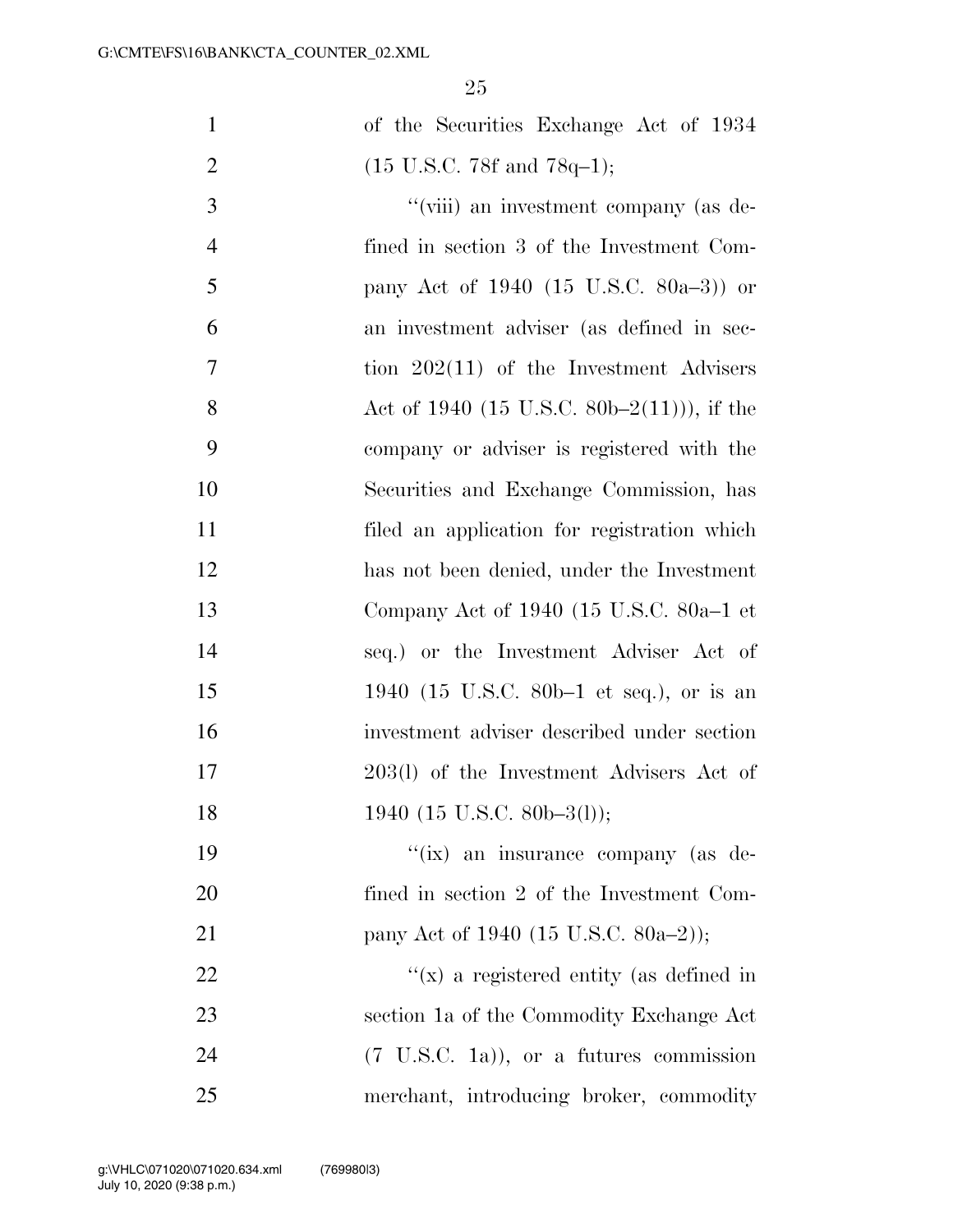| $\mathbf{1}$   | pool operator, or commodity trading advi-          |
|----------------|----------------------------------------------------|
| $\overline{2}$ | sor (as defined in section 1a of the Com-          |
| 3              | modity Exchange Act (7 U.S.C. 1a)) that            |
| $\overline{4}$ | is registered with the Commodity Futures           |
| 5              | Trading Commission;                                |
| 6              | $\lq\lq$ (xi) a public accounting firm reg-        |
| 7              | istered in accordance with section 102 of          |
| 8              | the Sarbanes-Oxley Act $(15 \text{ U.S.C. } 7212)$ |
| 9              | or an entity controlling, controlled by, or        |
| 10             | under common control of such a firm;               |
| 11             | "(xii) a public utility that provides              |
| 12             | telecommunications service, electrical             |
| 13             | power, natural gas, or water and sewer             |
| 14             | services, within the United States;                |
| 15             | "(xiii) a church, charity, nonprofit en-           |
| 16             | tity, or other organization that is described      |
| 17             | in section 501(c), 527, or $4947(a)(1)$ of         |
| 18             | the Internal Revenue Code of 1986, that            |
| 19             | has not been denied tax exempt status, and         |
| 20             | that has filed the most recently due annual        |
| 21             | information return with the Internal Rev-          |
| 22             | enue Service, if required to file such a re-       |
| 23             | turn;                                              |
| 24             | "(xiv) a financial market utility des-             |
| 25             | ignated by the Financial Stability Over-           |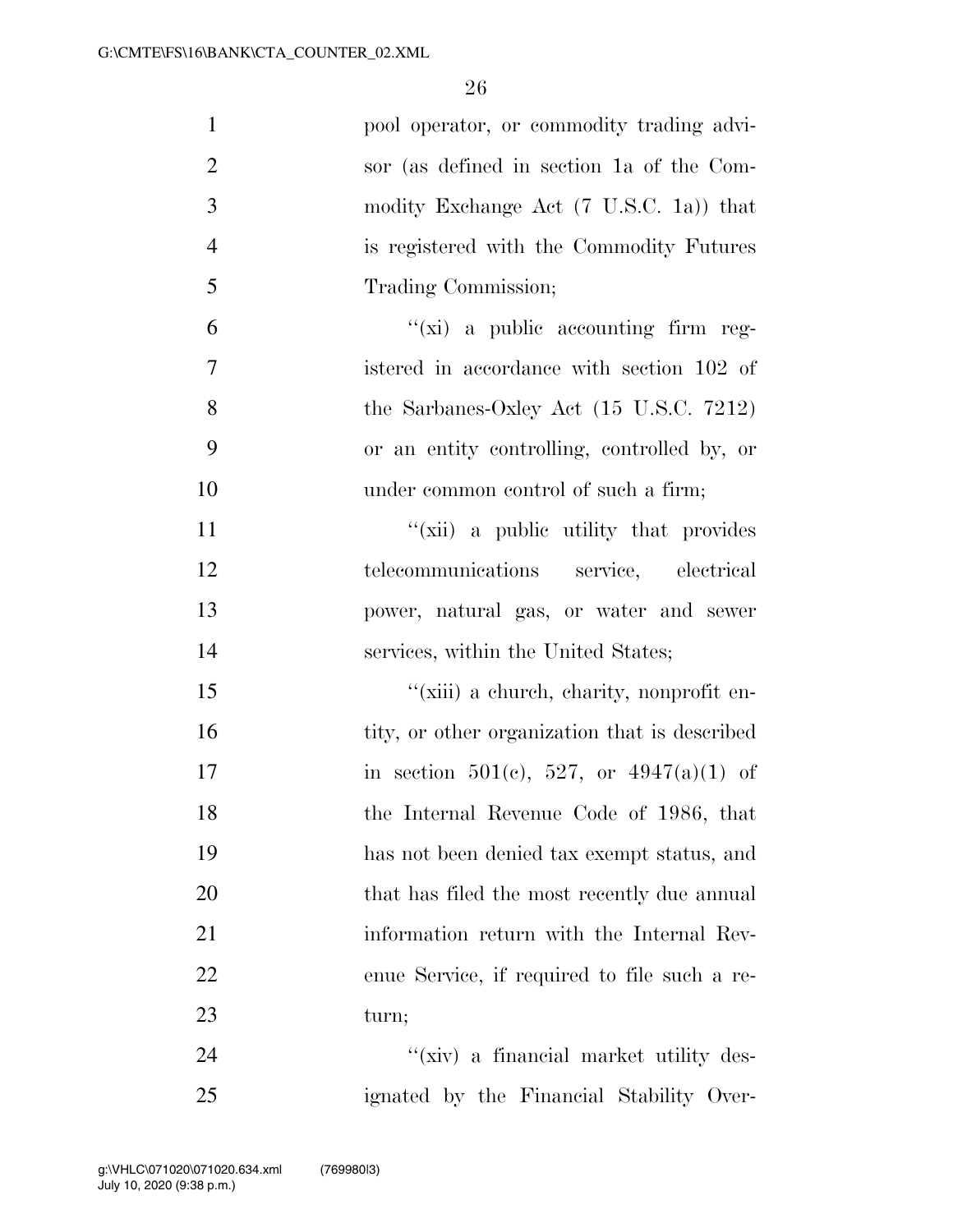| $\mathbf{1}$   | sight Council under section 804 of the                  |
|----------------|---------------------------------------------------------|
| $\overline{2}$ | Dodd-Frank Wall Street Reform and Con-                  |
| 3              | sumer Protection Act;                                   |
| $\overline{4}$ | "(xv) an insurance producer (as de-                     |
| 5              | fined in section 334 of the Gramm-Leach-                |
| 6              | Bliley Act);                                            |
| 7              | "(xvi) any pooled investment vehicle                    |
| 8              | that is operated or advised by a person de-             |
| 9              | scribed in clause (iii), (iv), (v), (vi), (viii),       |
| 10             | $(ix)$ , or $(xi);$                                     |
| 11             | "(xvii) any business concern that—                      |
| 12             | $\lq\lq$ (I) employs more than 20 em-                   |
| 13             | ployees on a full-time basis in the                     |
| 14             | United States;                                          |
| 15             | "(II) files income tax returns in                       |
| 16             | the United States demonstrating more                    |
| 17             | than $$5,000,000$ in gross receipts or                  |
| 18             | sales; and                                              |
| 19             | "(III) has an operating presence                        |
| 20             | at a physical office within the United                  |
| 21             | States; or                                              |
| 22             | "(xviii) any corporation or limited li-                 |
| 23             | ability company formed and owned by an                  |
| 24             | entity described in this clause or in clause            |
| 25             | (i), (ii), (iii), (iv), (v), (vi), (vii), (viii), (ix), |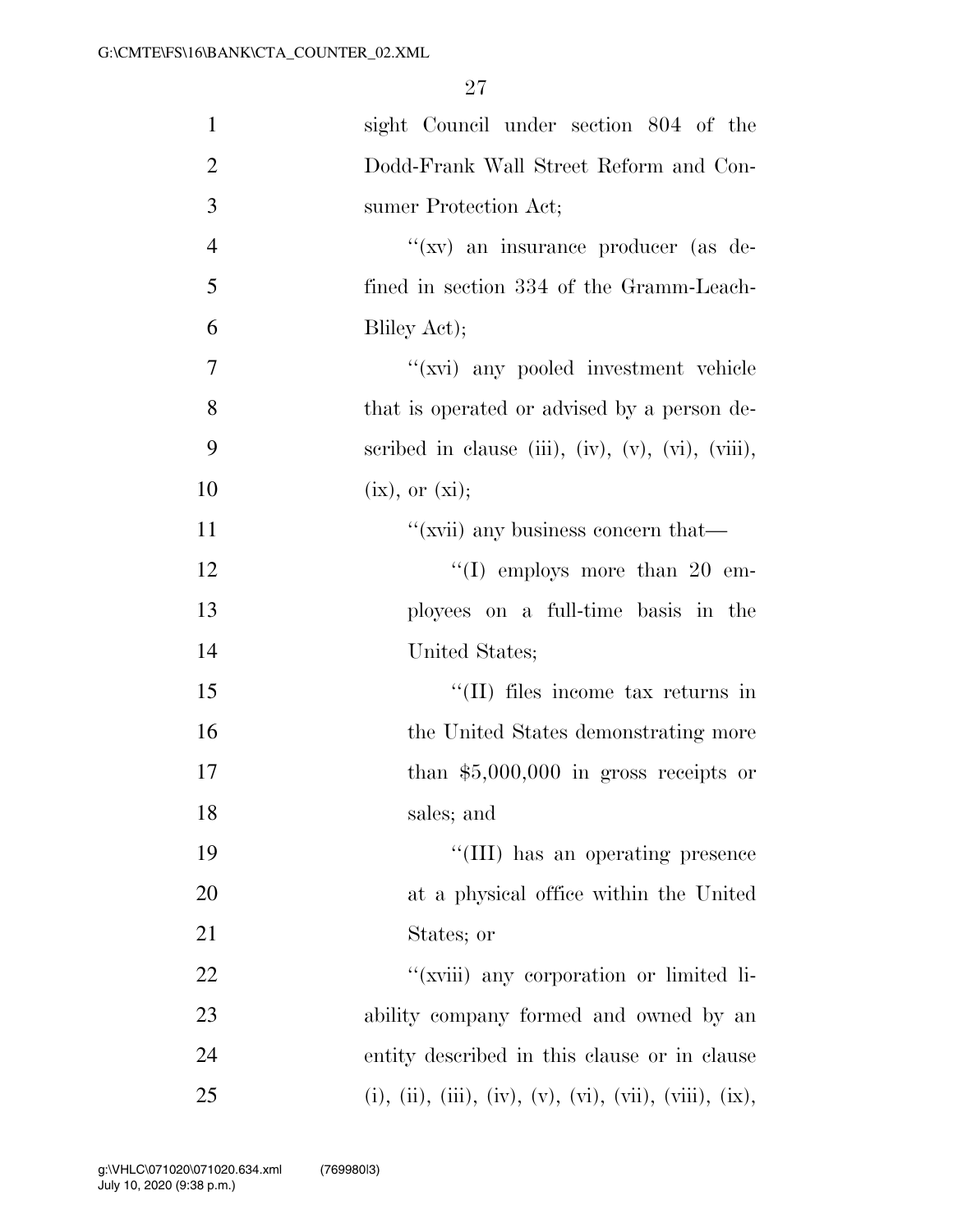1 (x), (xi), (xii), (xiii), (xiv), (xv), or (xvi); and

 ''(D) do not include any individual busi- ness concern or class of business concerns which the Secretary of the Treasury and the Attorney General of the United States have jointly determined, by rule of otherwise, to be exempt from the requirements of subsection (a), if the Secretary and the Attorney General joint- ly determine that requiring beneficial ownership information from the business concern would not serve the public interest and would not as- sist law enforcement efforts to detect, prevent, or prosecute terrorism, money laundering, tax evasion, or other misconduct.

 ''(5) FINCEN.—The term 'FinCEN' means the Financial Crimes Enforcement Network of the De-partment of the Treasury.

19 "(6) INDIAN COUNTRY.—The term 'Indian country' has the meaning given that term in section 1151 of title 18.

22 "'(7) INDIAN TRIBE.—The term 'Indian Tribe' has the meaning given that term under section 102 of the Federally Recognized Indian Tribe List Act of 1994.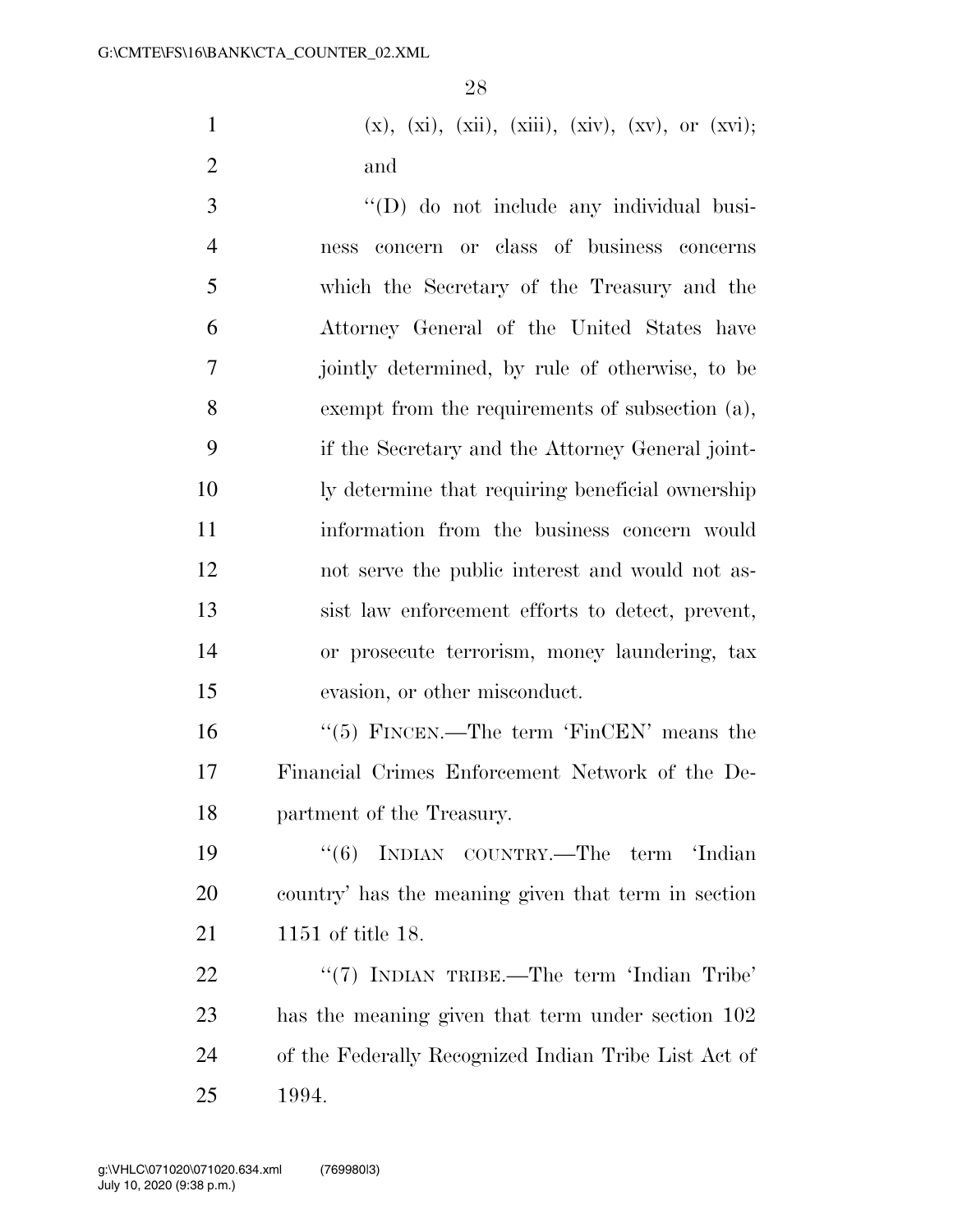| $\mathbf{1}$   | "(8) PERSONAL IDENTIFICATION CARD.—The               |
|----------------|------------------------------------------------------|
| 2              | term 'personal identification card' means an identi- |
| 3              | fication document issued by a State, Indian Tribe,   |
| $\overline{4}$ | or local government to an individual solely for the  |
| 5              | purpose of identification of that individual.        |
| 6              | "(9) STATE.—The term 'State' means<br>any            |
| 7              | State, commonwealth, territory, or possession of the |
| 8              | United States, the District of Columbia, the Com-    |
| 9              | monwealth of Puerto Rico, the Commonwealth of the    |
| 10             | Northern Mariana Islands, American Samoa, Guam,      |
| 11             | or the United States Virgin Islands.".               |
| 12             | $(2)$ RULEMAKING.—                                   |
| 13             | (A) IN GENERAL.—Not later than 1 year                |
| 14             | after the date of enactment of this Act, the Sec-    |
| 15             | retary of the Treasury shall issue regulations to    |
| 16             | carry out this division and the amendments           |
| 17             | made by this division, including, to the extent      |
| 18             | necessary, to clarify the definitions in section     |
| 19             | 5333(d) of title 31, United States Code.             |
| 20             | (B) REVISION OF FINAL RULE.—Not later                |
| 21             | than 1 year after the date of enactment of this      |
| 22             | Act, the Secretary of the Treasury shall revise      |
| 23             | the final rule titled "Customer Due Diligence"       |
| 24             | Requirements for Financial Institutions" (May        |
| 25             | 11, 2016; 81 Fed. Reg. 29397) to-                    |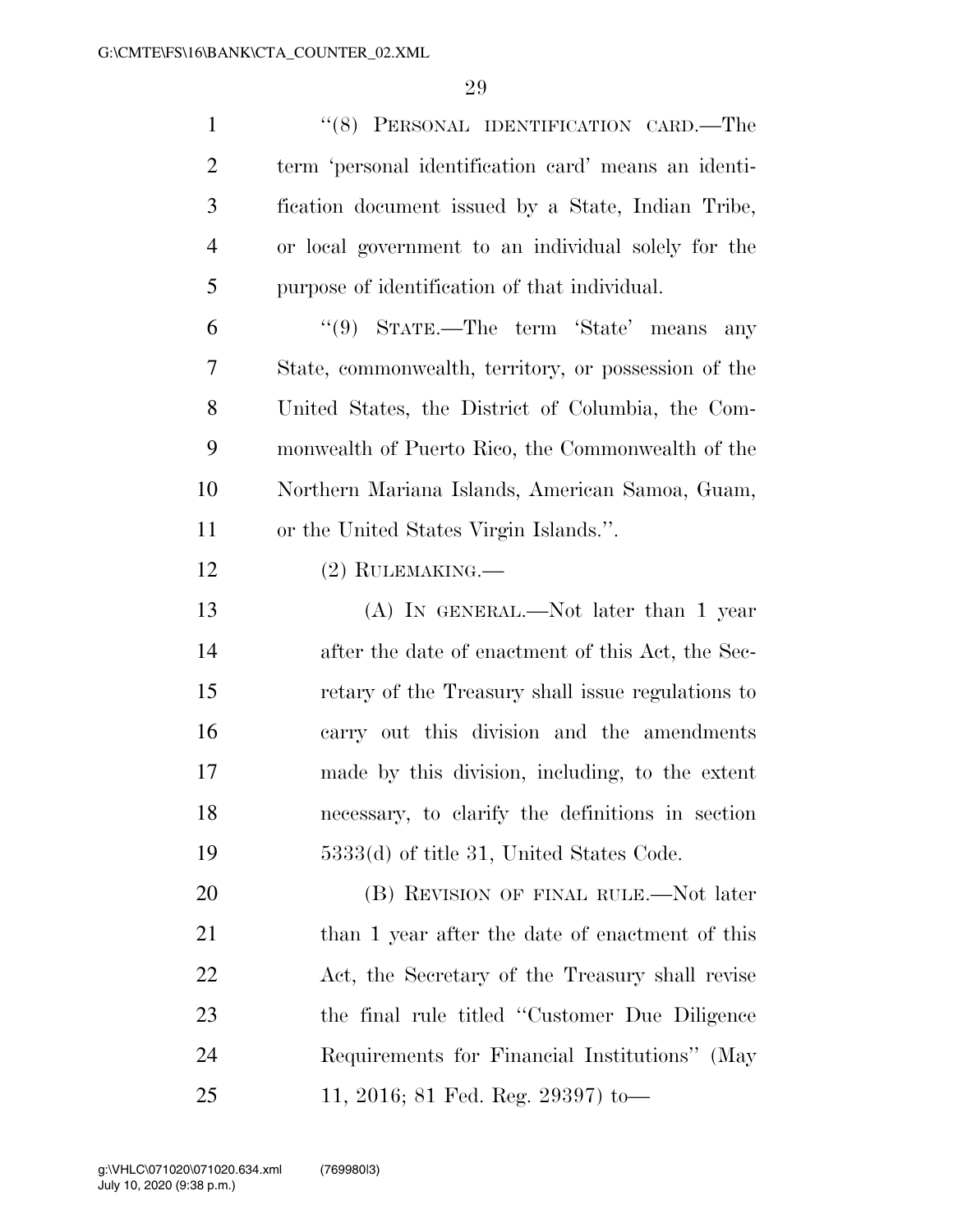| $\mathbf{1}$   | (i) bring the rule into conformance            |
|----------------|------------------------------------------------|
| $\overline{2}$ | with this division and the amendments          |
| 3              | made by this division;                         |
| $\overline{4}$ | (ii) account for financial institutions'       |
| 5              | access to comprehensive beneficial owner-      |
| 6              | ship information filed by corporations and     |
| 7              | limited liability companies, under threat of   |
| 8              | civil and criminal penalties, under this divi- |
| 9              | sion and the amendments made by this di-       |
| 10             | vision; and                                    |
| 11             | (iii) reduce any burdens on financial          |
| 12             | institutions that are, in light of the enact-  |
| 13             | ment of this division and the amendments       |
| 14             | made by this division, unnecessary or du-      |
| 15             | plicative.                                     |
| 16             | CONFORMING AMENDMENTS.-Title<br>(3)<br>31,     |
| 17             | United States Code, is amended—                |
| 18             | (A) in section $5321(a)$ —                     |
| 19             | (i) in paragraph $(1)$ , by striking "sec-     |
| 20             | tions $5314$ and $5315$ " each place it ap-    |
| 21             | pears and inserting "sections 5314, 5315,      |
| 22             | and $5333$ "; and                              |
| 23             | (ii) in paragraph (6), by inserting            |
| 24             | "(except section 5333)" after "sub-            |
| 25             | chapter" each place it appears; and            |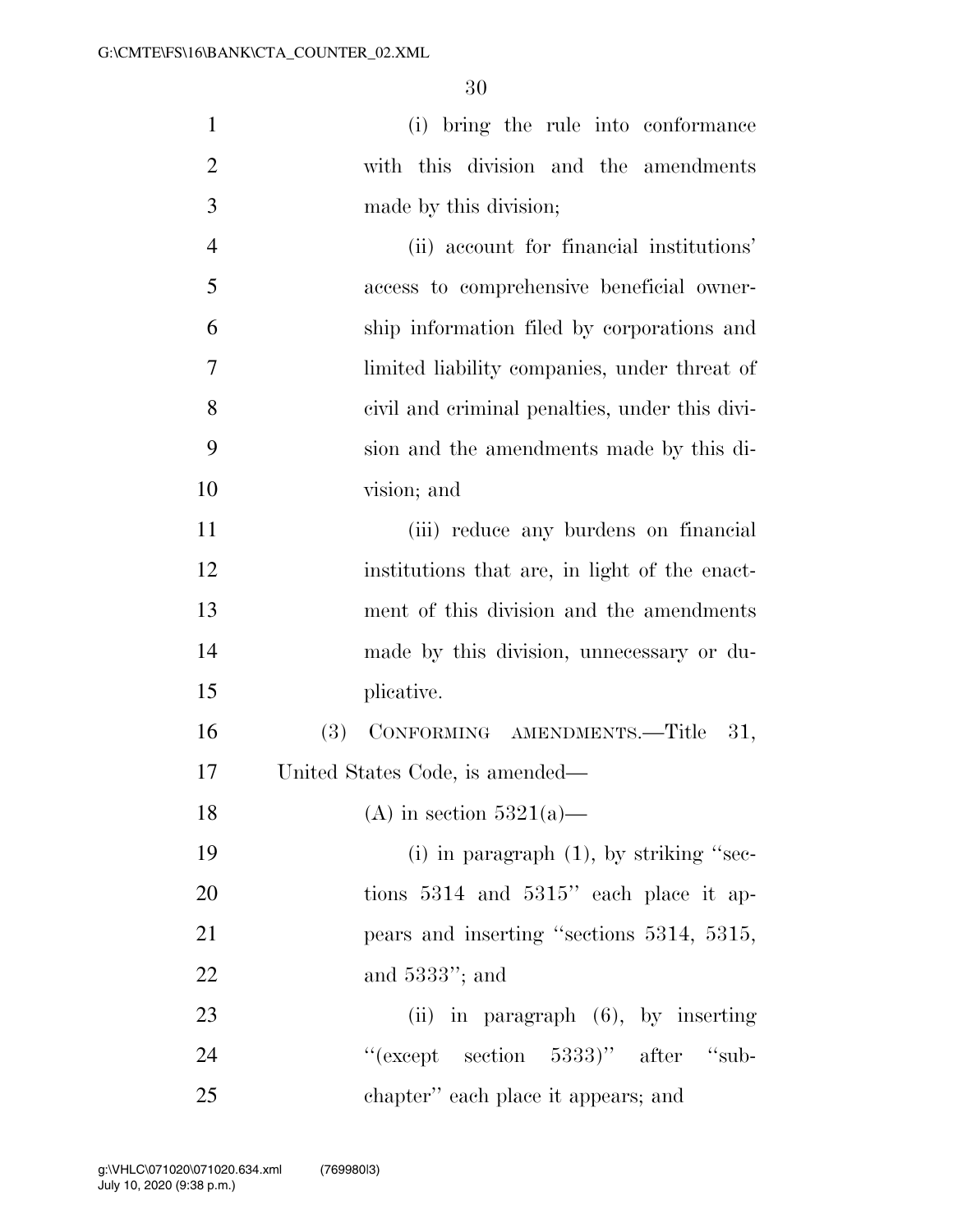(B) in section 5322, by striking ''section 2 5315 or 5324" each place it appears and insert- $3 \text{ ing}$  "section 5315, 5324, or 5333".

 (4) TABLE OF CONTENTS.—The table of con- tents of chapter 53 of title 31, United States Code, is amended by inserting after the item relating to section 5332 the following:

''5333. Transparent incorporation practices.''.

 (b) AUTHORIZATION OF APPROPRIATIONS.—There is authorized to be appropriated \$20,000,000 for each of fis- cal years 2021 and 2022 to the Financial Crimes Enforce- ment Network to carry out this division and the amend-ments made by this division.

 (c) FEDERAL CONTRACTORS.—Not later than the first day of the first full fiscal year beginning at least 1 year after the date of the enactment of this Act, the Ad- ministrator for Federal Procurement Policy shall revise the Federal Acquisition Regulation maintained under sec- tion 1303(a)(1) of title 41, United States Code, to require any contractor or subcontractor who is subject to the re- quirement to disclose beneficial ownership information under section 5333 of title 31, United States Code, to pro- vide the information required to be disclosed under such section to the Federal Government as part of any bid or proposal for a contract with a value threshold in excess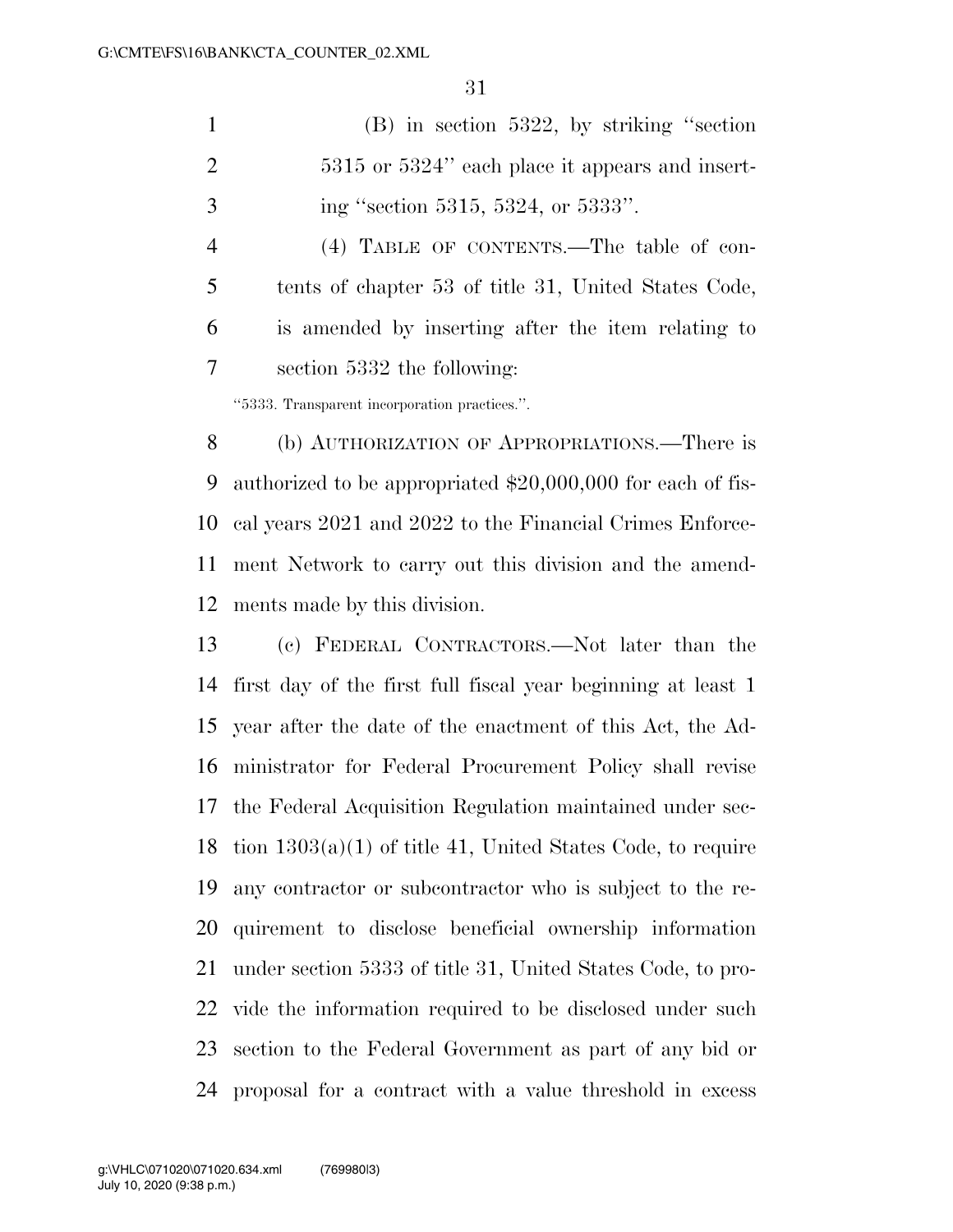of the simplified acquisition threshold under section 134 of title 41, United States Code.

#### **SEC. 6004. STUDIES AND REPORTS.**

 (a) UPDATING OF BENEFICIAL OWNERSHIP INFOR-MATION.—

 (1) STUDY.—The Secretary of the Treasury, in consultation with the Attorney General of the United States, shall conduct a study to evaluate—

 (A) the necessity of a requirement for cor- porations and limited liability companies to up- date the list of their beneficial owners within a specified amount of time after the date of any change in the list of beneficial owners or the in- formation required to be provided relating to each beneficial owner, taking into account the annual filings required under section  $5333(a)(1)(B)(i)$  of title 31, United States Code, and the information contained in such annual filings; and

 (B) the burden that a requirement to up- date the list of beneficial owners within a speci- fied period of time after a change in such list of beneficial owners would impose on corpora-tions and limited liability companies.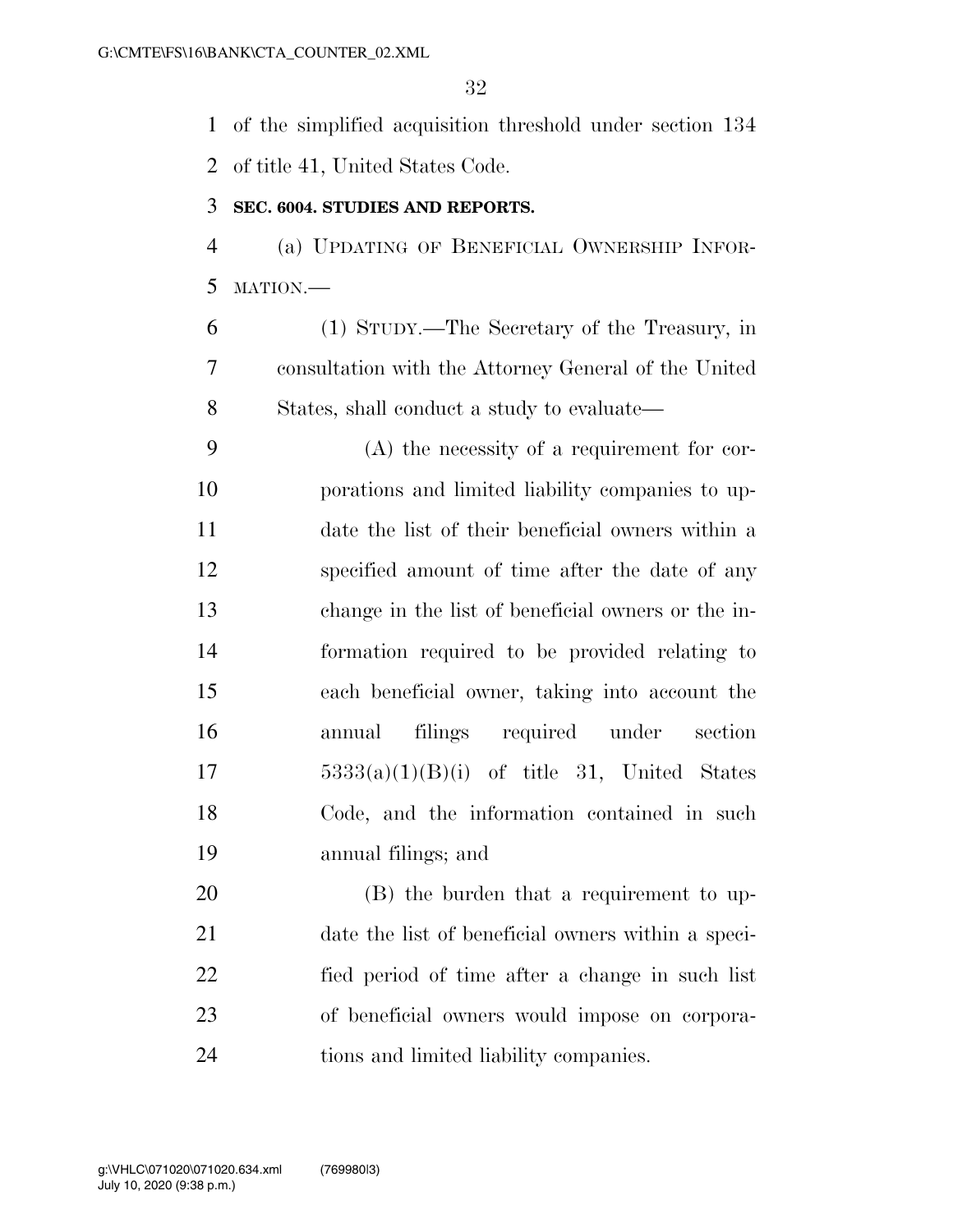(2) REPORT.—Not later than 1 year after the date of enactment of this Act, the Secretary of the Treasury shall submit a report on the study required under paragraph (1) to the Committee on Financial Services of the House of Representatives and the Committee on Banking, Housing, and Urban Affairs of the Senate.

 (3) PUBLIC COMMENT.—The Secretary of the Treasury shall seek and consider public input, com- ments, and data in order to conduct the study re-quired under subparagraph paragraph (1).

 (b) OTHER LEGAL ENTITIES.—Not later than 2 years after the date of enactment of this Act, the Comp- troller General of the United States shall conduct a study and submit to the Congress a report—

 (1) identifying each State or Indian Tribe that has procedures that enable persons to form or reg- ister under the laws of the State or Indian Tribe partnerships, trusts, or other legal entities, and the nature of those procedures;

 (2) identifying each State or Indian Tribe that requires persons seeking to form or register partner- ships, trusts, or other legal entities under the laws of the State or Indian Tribe to provide information about the beneficial owners (as that term is defined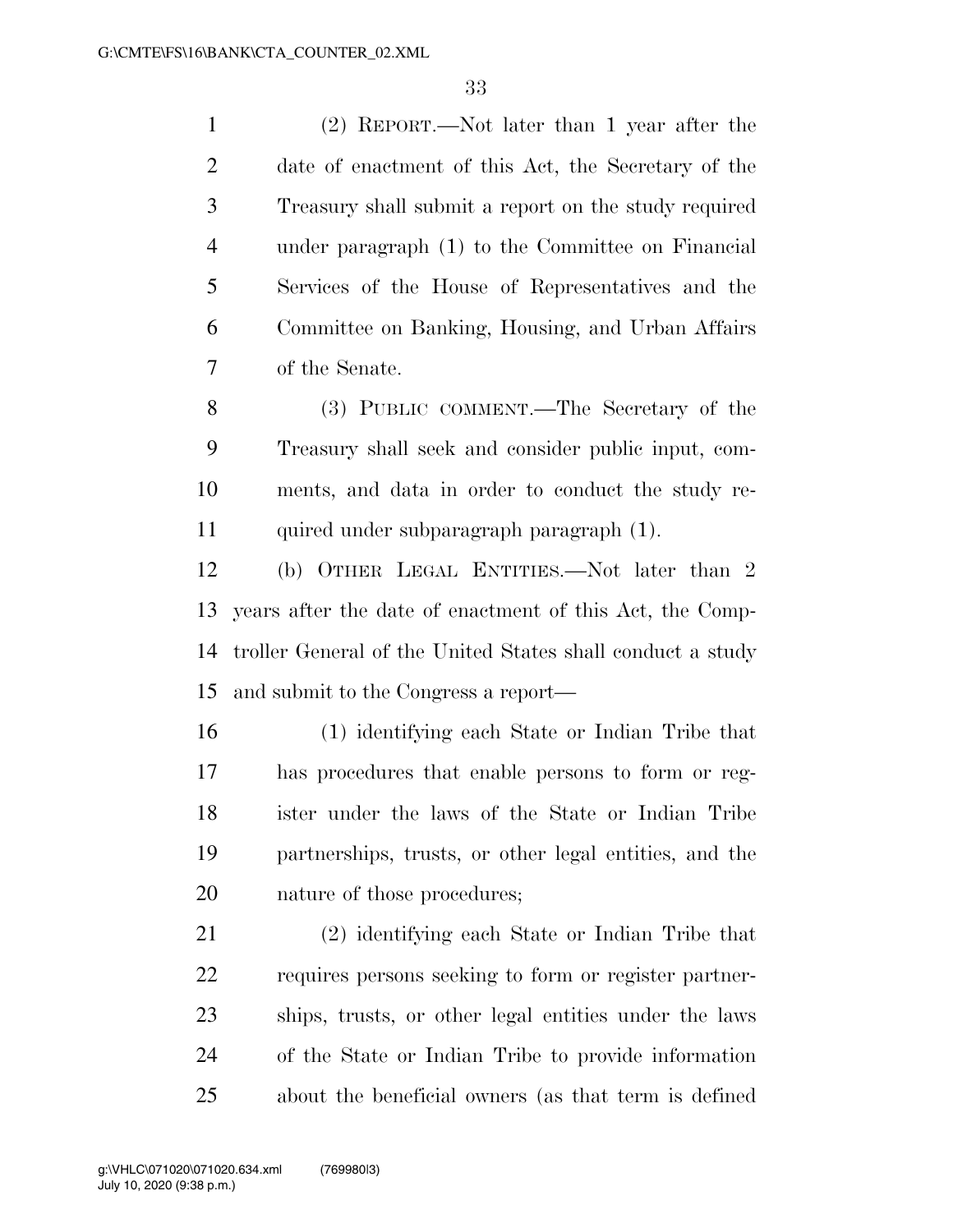| $\mathbf{1}$   | in section $5333(d)(1)$ of title 31, United States     |
|----------------|--------------------------------------------------------|
| $\overline{2}$ | Code, as added by this division) or beneficiaries of   |
| 3              | such entities, and the nature of the required infor-   |
| $\overline{4}$ | mation;                                                |
| 5              | (3) evaluating whether the lack of available           |
| 6              | beneficial ownership information for partnerships,     |
| 7              | trusts, or other legal entities—                       |
| 8              | (A) raises concerns about the involvement              |
| 9              | of such entities in terrorism, money laundering,       |
| 10             | tax evasion, securities fraud, or other mis-           |
| 11             | conduct;                                               |
| 12             | (B) has impeded investigations into enti-              |
| 13             | ties suspected of such misconduct; and                 |
| 14             | (C) increases the costs to financial institu-          |
| 15             | tions of complying with due diligence require-         |
| 16             | ments imposed under the Bank Secrecy Act, the          |
| 17             | USA PATRIOT Act, or other applicable Fed-              |
| 18             | eral, State, or Tribal law; and                        |
| 19             | (4) evaluating whether the failure of the United       |
| 20             | States to require beneficial ownership information     |
| 21             | for partnerships and trusts formed or registered in    |
| 22             | the United States has elicited international criticism |
| 23             | and what steps, if any, the United States has taken    |
| 24             | or is planning to take in response.                    |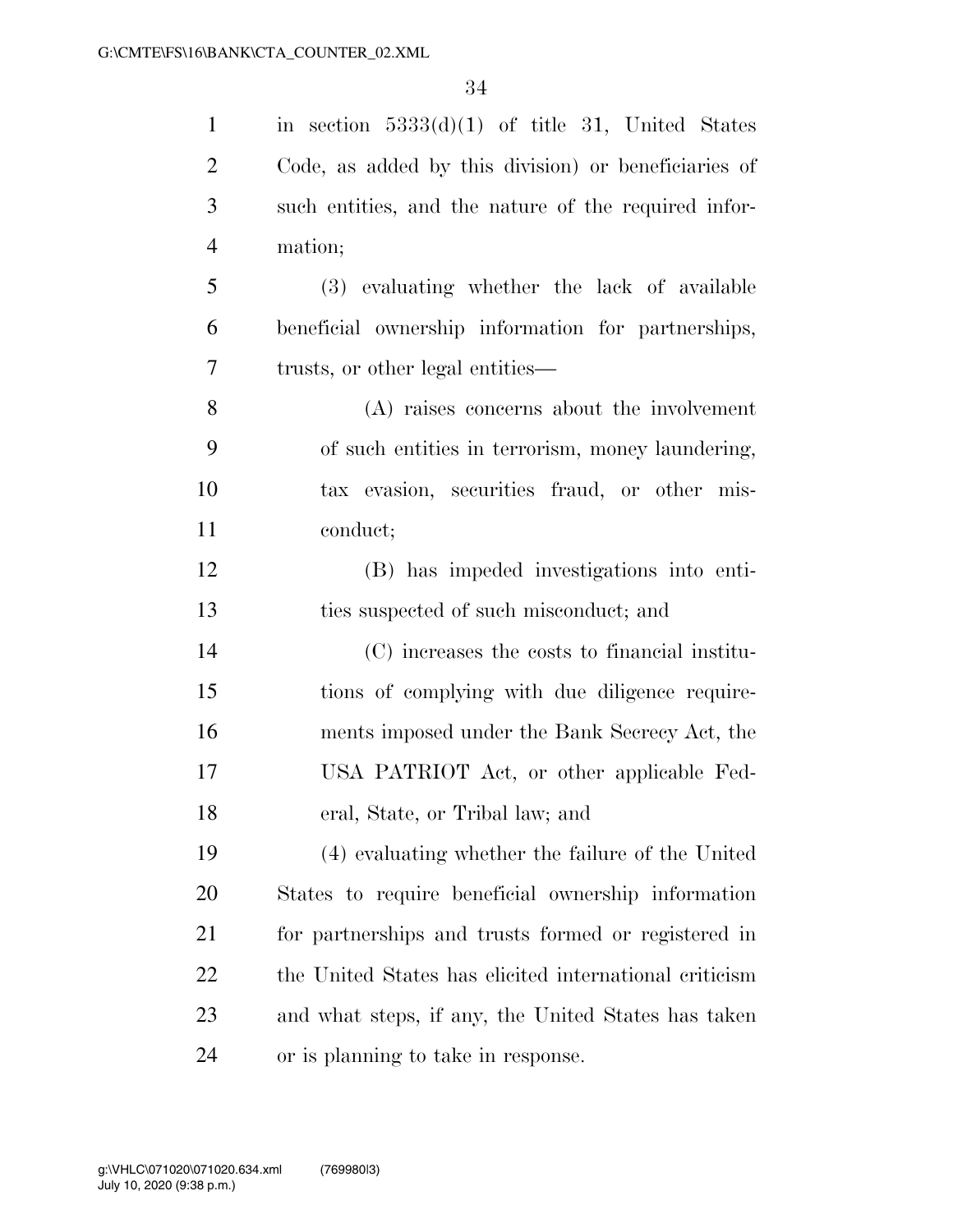(c) EFFECTIVENESS OF INCORPORATION PRAC- TICES.—Not later than 5 years after the date of enact- ment of this Act, the Comptroller General of the United States shall conduct a study and submit to the Congress a report assessing the effectiveness of incorporation prac- tices implemented under this division and the amendments made by this division in—

 (1) providing law enforcement agencies with prompt access to reliable, useful, and complete bene-ficial ownership information; and

 (2) strengthening the capability of law enforce- ment agencies to combat incorporation abuses, civil and criminal misconduct, and detect, prevent, or punish terrorism, money laundering, tax evasion, or other misconduct.

 (d) ANNUAL REPORT ON BENEFICIAL OWNERSHIP INFORMATION.—

 (1) REPORT.—The Secretary of the Treasury shall issue an annual report to the Committee on Fi- nancial Services of the House of Representatives and the Committee on Banking, Housing, and Urban Af- fairs of the Senate with respect to the beneficial ownership information collected pursuant to section 5333 of title 31, United States Code, that con-tains—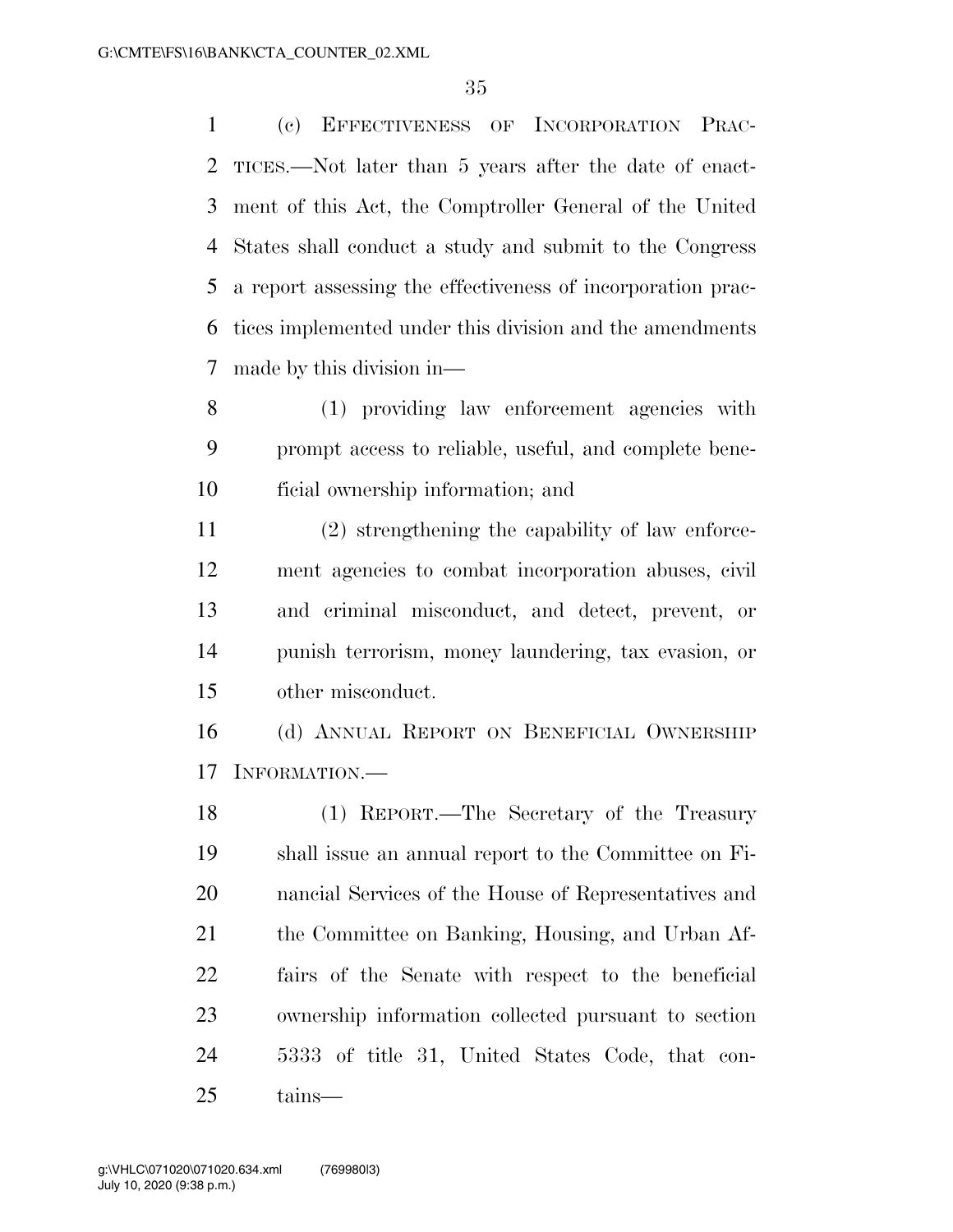| $\mathbf{1}$   | (A) aggregate data on the number of bene-                  |
|----------------|------------------------------------------------------------|
| $\overline{2}$ | ficial owners per reporting corporation or lim-            |
| 3              | ited liability company;                                    |
| $\overline{4}$ | (B) the industries or type of business of                  |
| 5              | each reporting corporation or limited liability            |
| 6              | company; and                                               |
| 7              | (C) the locations of the beneficial owners.                |
| 8              | (2) PRIVACY.—In issuing reports under para-                |
| 9              | graph (1), the Secretary shall not reveal the identi-      |
| 10             | ties of beneficial owners or names of the reporting        |
| 11             | corporations or limited liability companies.               |
| 12             | SEC. 6005. DEFINITIONS.                                    |
| 13             | In this division, the terms "Bank Secrecy Act", "ben-      |
| 14             | eficial owner", "corporation", and "limited liability com- |
| 15             | pany" have the meaning given those terms, respectively,    |
| 16             | under section 5333(d) of title 31, United States Code.     |
| 17             | <b>DIVISION G-COUNTER ACT OF</b>                           |
| 18             | 2019                                                       |
| 19             | SEC. 7001. SHORT TITLE; TABLE OF CONTENTS.                 |
| 20             | (a) SHORT TITLE.—This division may be cited as the         |
| 21             | "Coordinating Oversight, Upgrading and Innovating          |
| 22             | Technology, and Examiner Reform Act of 2019" or the        |
| 23             | "COUNTER Act of 2019".                                     |
| 24             | (b) TABLE OF CONTENTS.—The table of contents for           |
|                |                                                            |

this division is as follows:

DIVISION G—COUNTER ACT OF 2019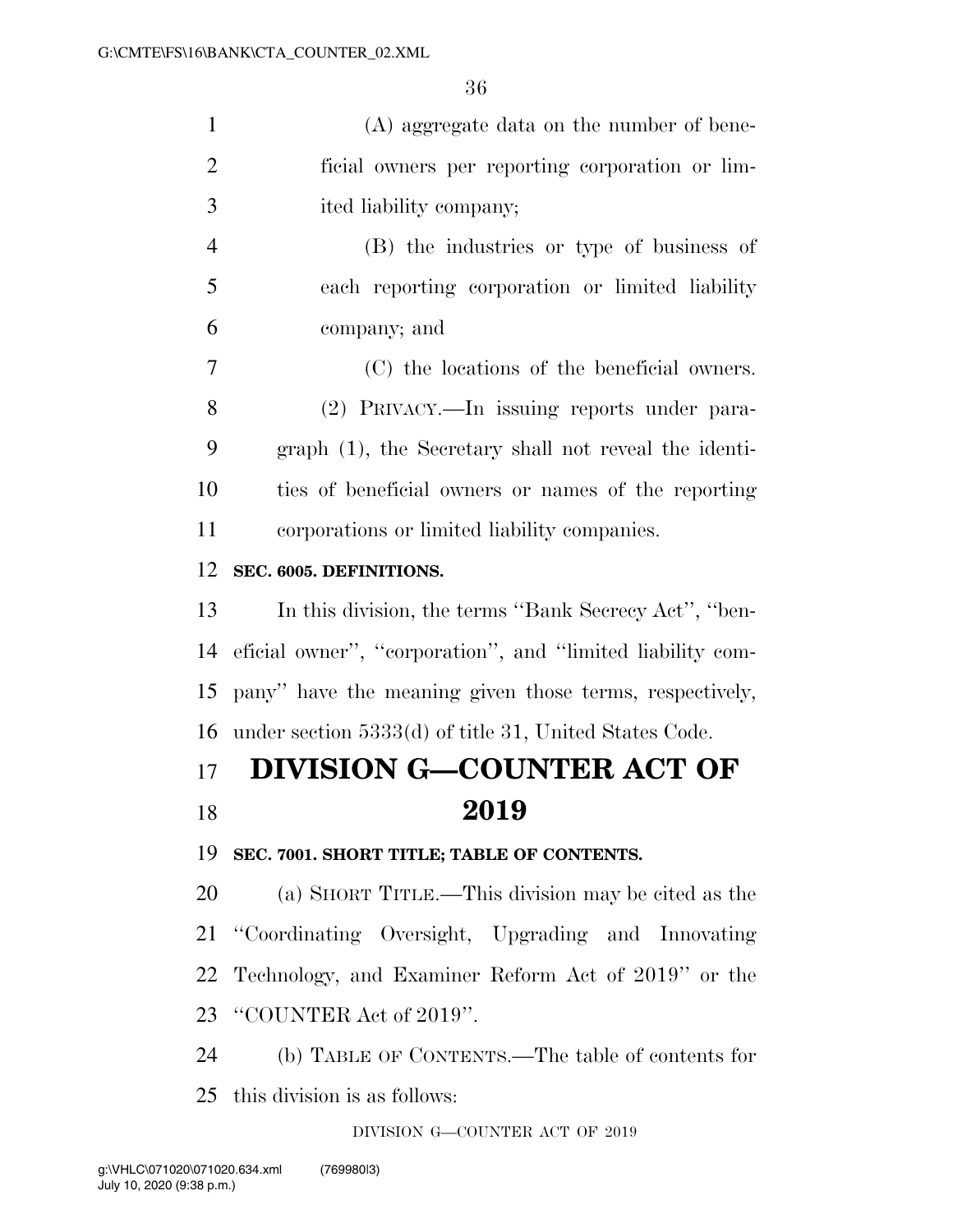Sec. 7001. Short title; table of contents.

Sec. 7002. Bank Secrecy Act definition.

#### TITLE I—STRENGTHENING TREASURY

- Sec. 7101. Improving the definition and purpose of the Bank Secrecy Act.
- Sec. 7102. Special hiring authority.
- Sec. 7103. Civil Liberties and Privacy Officer.
- Sec. 7104. Civil Liberties and Privacy Council.
- Sec. 7105. International coordination.
- Sec. 7106. Treasury Attachés Program.
- Sec. 7107. Increasing technical assistance for international cooperation.
- Sec. 7108. FinCEN Domestic Liaisons.
- Sec. 7109. FinCEN Exchange.
- Sec. 7110. Study and strategy on trade-based money laundering.
- Sec. 7111. Study and strategy on de-risking.
- Sec. 7112. AML examination authority delegation study.
- Sec. 7113. Study and strategy on Chinese money laundering.

#### TITLE II—IMPROVING AML/CFT OVERSIGHT

- Sec. 7201. Pilot program on sharing of suspicious activity reports within a financial group.
- Sec. 7202. Sharing of compliance resources.
- Sec. 7203. GAO Study on feedback loops.
- Sec. 7204. FinCEN study on BSA value.
- Sec. 7205. Sharing of threat pattern and trend information.
- Sec. 7206. Modernization and upgrading whistleblower protections.
- Sec. 7207. Certain violators barred from serving on boards of United States financial institutions.
- Sec. 7208. Additional damages for repeat Bank Secrecy Act violators.
- Sec. 7209. Justice annual report on deferred and non-prosecution agreements.
- Sec. 7210. Return of profits and bonuses.
- Sec. 7211. Application of Bank Secrecy Act to dealers in antiquities.
- Sec. 7212. Geographic targeting order.
- Sec. 7213. Study and revisions to currency transaction reports and suspicious activity reports.
- Sec. 7214. Streamlining requirements for currency transaction reports and suspicious activity reports.

#### TITLE III—MODERNIZING THE AML SYSTEM

- Sec. 7301. Encouraging innovation in BSA compliance.
- Sec. 7302. Innovation Labs.
- Sec. 7303. Innovation Council.
- Sec. 7304. Testing methods rulemaking.
- Sec. 7305. FinCEN study on use of emerging technologies.
- Sec. 7306. Discretionary surplus funds.

### 1 **SEC. 7002. BANK SECRECY ACT DEFINITION.**

- 2 Section 5312(a) of title 31, United States Code, is
- 3 amended by adding at the end the following: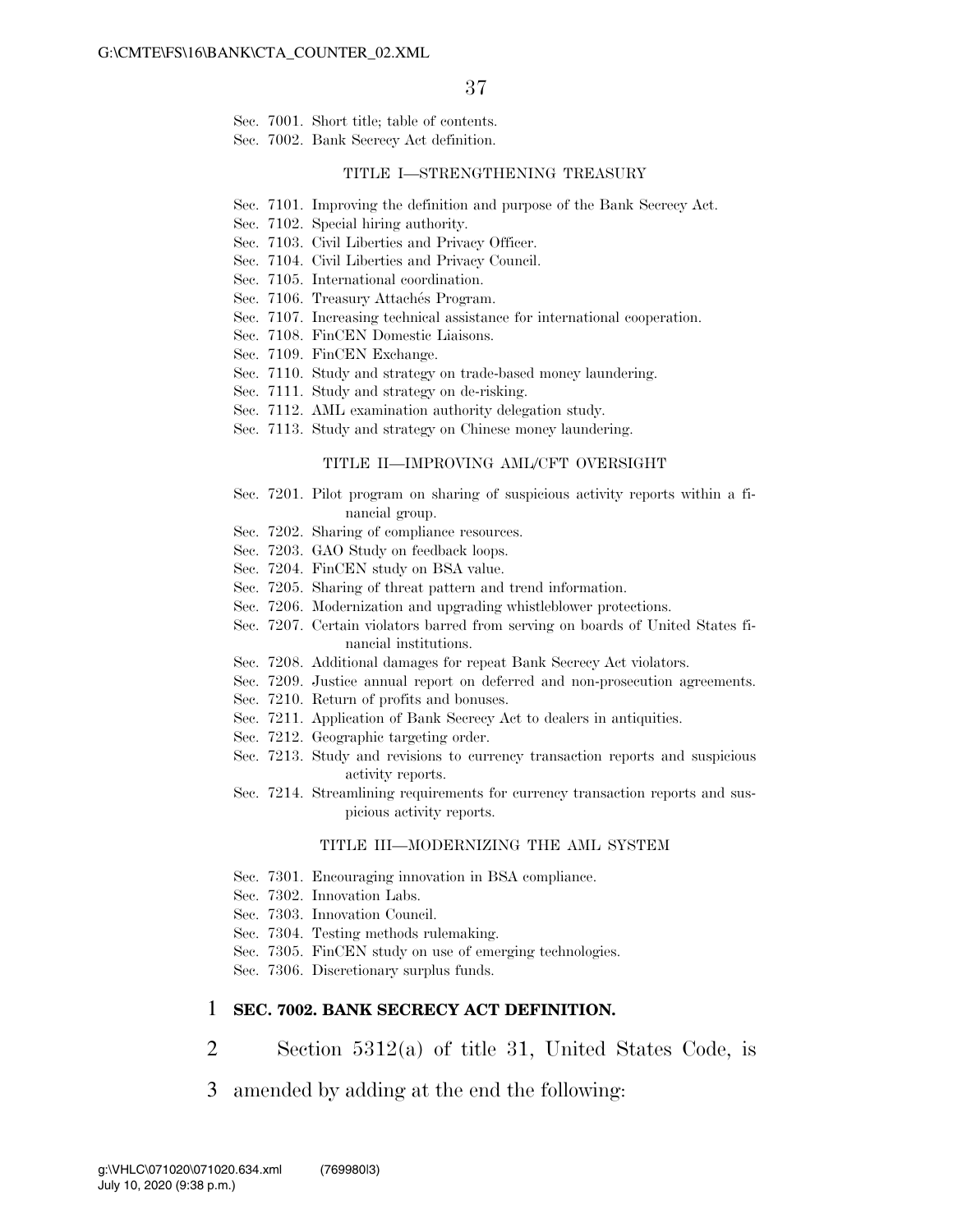| $\mathbf{1}$   | "(7) BANK SECRECY ACT.—The term 'Bank Se-             |
|----------------|-------------------------------------------------------|
| $\overline{2}$ | crecy act' means—                                     |
| 3              | "(A) section 21 of the Federal Deposit In-            |
| $\overline{4}$ | surance Act;                                          |
| 5              | "(B) chapter 2 of title I of Public Law $91-$         |
| 6              | $508;$ and                                            |
| 7              | $\lq\lq$ (C) this subchapter.".                       |
| 8              | <b>TITLE I-STRENGTHENING</b>                          |
| 9              | <b>TREASURY</b>                                       |
| 10             | SEC. 7101. IMPROVING THE DEFINITION AND PURPOSE OF    |
| 11             | THE BANK SECRECY ACT.                                 |
| 12             | Section 5311 of title 31, United States Code, is      |
| 13             | amended—                                              |
| 14             | (1) by inserting "to protect our national secu-       |
| 15             | rity, to safeguard the integrity of the international |
| 16             | financial system, and" before "to require"; and       |
| 17             | (2) by inserting "to law enforcement and" be-         |
| 18             | fore "in criminal".                                   |
| 19             | SEC. 7102. SPECIAL HIRING AUTHORITY.                  |
| 20             | (a) IN GENERAL.—Section 310 of title 31, United       |
| 21             | States Code, is amended—                              |
| 22             | $(1)$ by redesignating subsection $(d)$ as sub-       |
| 23             | section $(g)$ ; and                                   |
| 24             | $(2)$ by inserting after subsection $(c)$ the fol-    |
| 25             | lowing:                                               |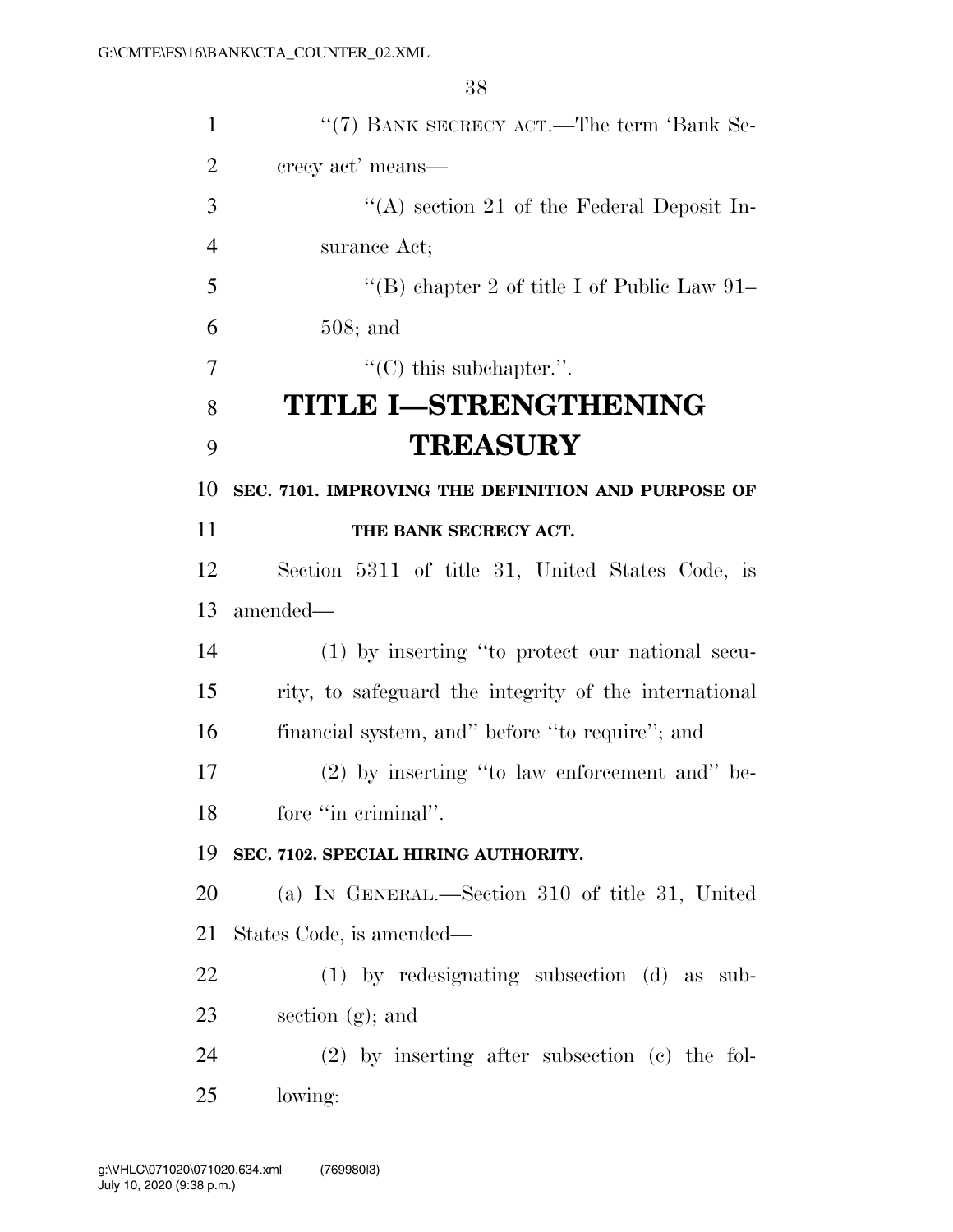1 ''(d) SPECIAL HIRING AUTHORITY.—

2 "(1) IN GENERAL.—The Secretary of the Treasury may appoint, without regard to the provi- sions of sections 3309 through 3318 of title 5, can- didates directly to positions in the competitive serv- ice (as defined in section 2102 of that title) in FinCEN.

8 "(2) PRIMARY RESPONSIBILITIES.—The pri- mary responsibility of candidates appointed pursuant to paragraph (1) shall be to provide substantive sup- port in support of the duties described in subpara-12 graphs  $(A)$ ,  $(B)$ ,  $(E)$ , and  $(F)$  of subsection  $(b)(2)$ .". (b) REPORT.—Not later than 360 days after the date of enactment of this Act, and every year thereafter for 7 years, the Director of the Financial Crimes Enforcement Network shall submit a report to the Committee on Finan- cial Services of the House of Representatives and the Committee on Banking, Housing, and Urban Affairs of the Senate that includes—

 (1) the number of new employees hired since the preceding report through the authorities de- scribed under section 310(d) of title 31, United States Code, along with position titles and associ-ated pay grades for such hires; and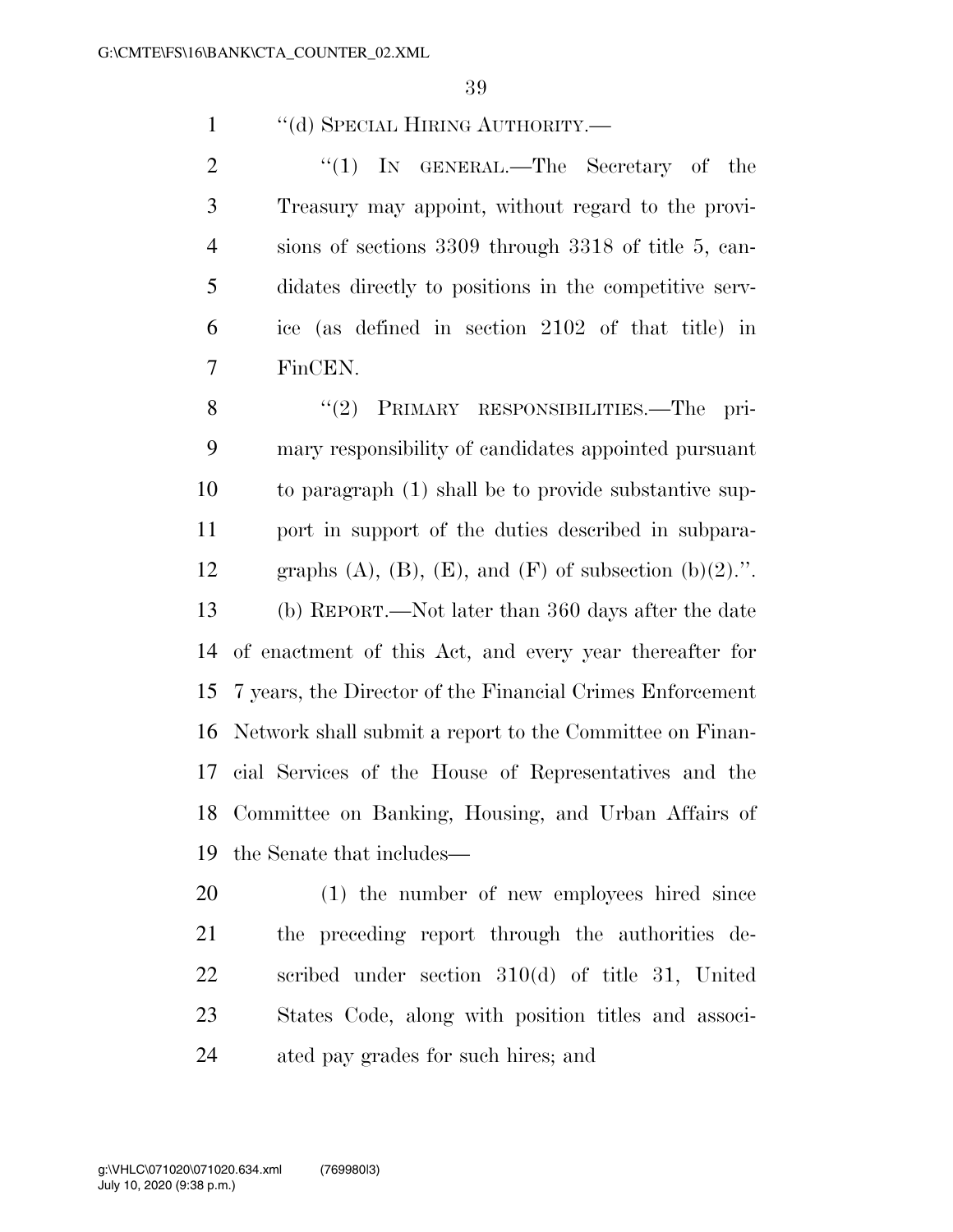(2) a copy of any Federal Government survey of staff perspectives at the Office of Terrorism and Fi- nancial Intelligence, including findings regarding the Office and the Financial Crimes Enforcement Net- work from the most recently administered Federal Employee Viewpoint Survey.

## **SEC. 7103. CIVIL LIBERTIES AND PRIVACY OFFICER.**

 (a) APPOINTMENT OF OFFICERS.—Not later than the end of the 3-month period beginning on the date of enact- ment of this Act, a Civil Liberties and Privacy Officer shall be appointed, from among individuals who are attor-neys with expertise in data privacy laws—

 (1) within each Federal functional regulator, by the head of the Federal functional regulator;

 (2) within the Financial Crimes Enforcement Network, by the Secretary of the Treasury; and

 (3) within the Internal Revenue Service Small Business and Self-Employed Tax Center, by the Sec-retary of the Treasury.

 (b) DUTIES.—Each Civil Liberties and Privacy Offi- cer shall, with respect to the applicable regulator, Net-work, or Center within which the Officer is located—

 (1) be consulted each time Bank Secrecy Act or anti-money laundering regulations affecting civil lib-erties or privacy are developed or reviewed;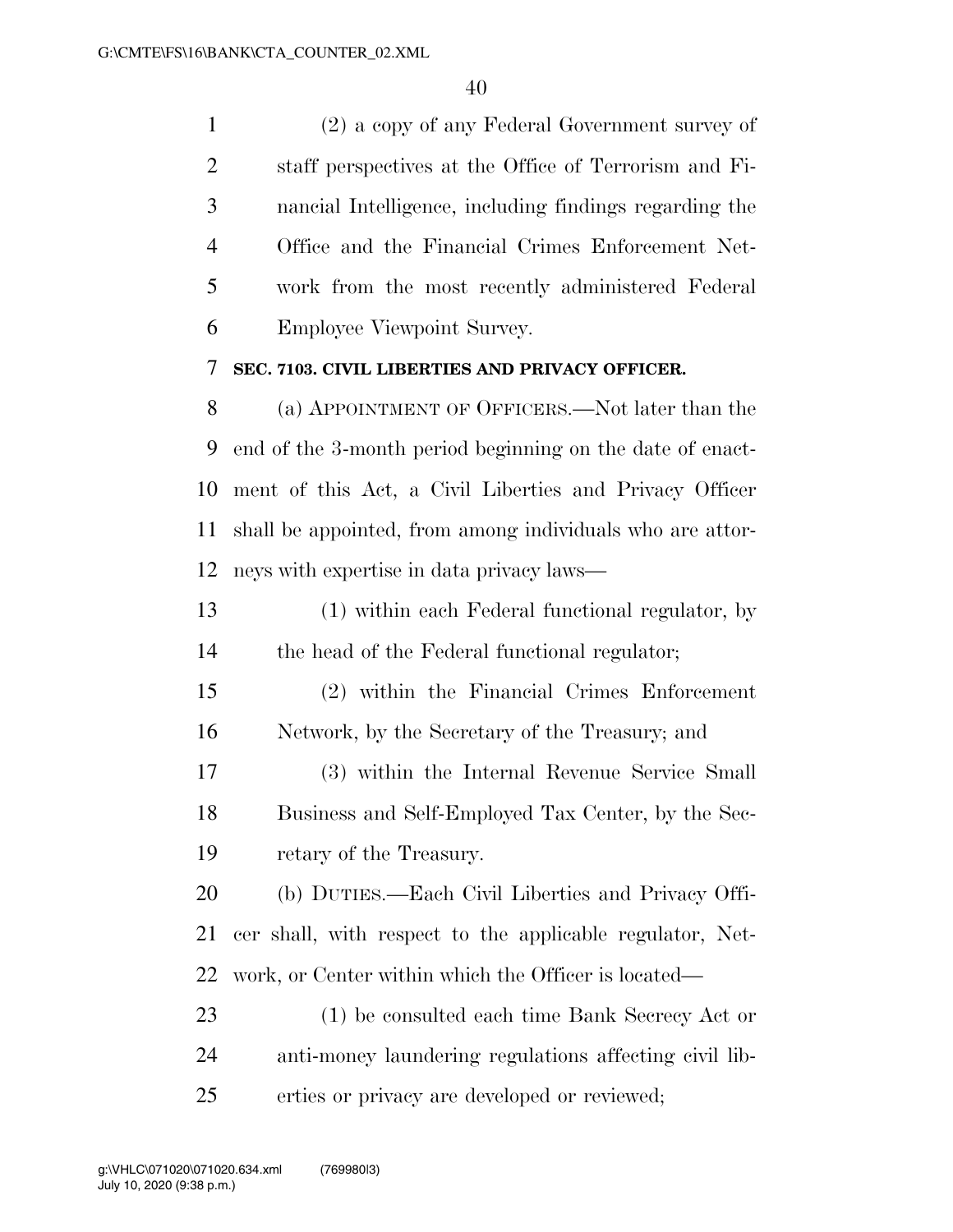(2) be consulted on information-sharing pro- grams, including those that provide access to person- ally identifiable information; (3) ensure coordination and clarity between anti-money laundering, civil liberties, and privacy regulations; (4) contribute to the evaluation and regulation of new technologies that may strengthen data pri- vacy and the protection of personally identifiable in- formation collected by each Federal functional regu- lator; and (5) develop metrics of program success. (c) DEFINITIONS.—For purposes of this section: (1) BANK SECRECY ACT.—The term ''Bank Se- crecy Act'' has the meaning given that term under section 5312 of title 31, United States Code. (2) FEDERAL FUNCTIONAL REGULATOR.—The term ''Federal functional regulator'' means the Board of Governors of the Federal Reserve System, the Comptroller of the Currency, the Federal De- posit Insurance Corporation, the National Credit Union Administration, the Securities and Exchange Commission, and the Commodity Futures Trading Commission.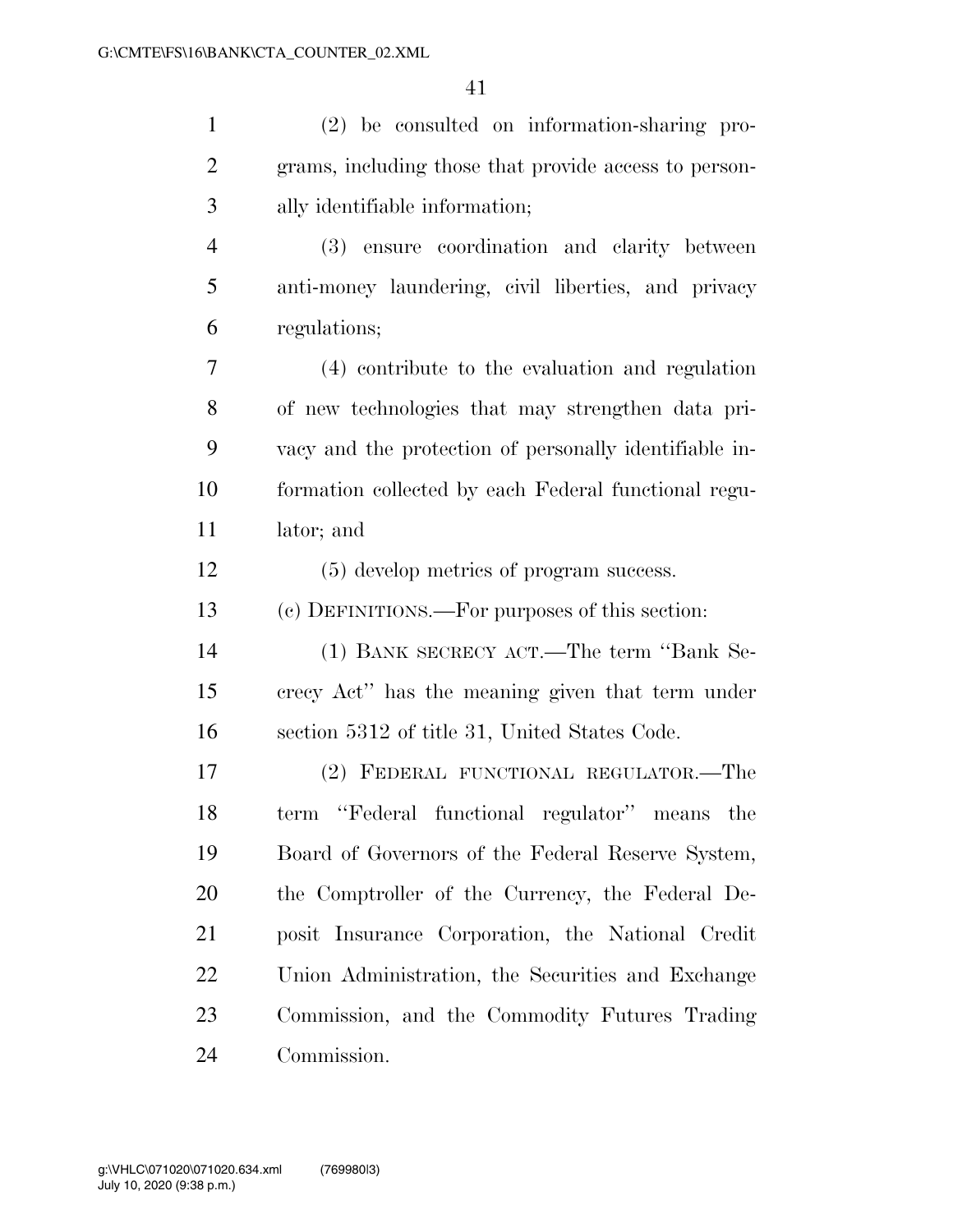## **SEC. 7104. CIVIL LIBERTIES AND PRIVACY COUNCIL.**

 (a) ESTABLISHMENT.—There is established the Civil Liberties and Privacy Council (hereinafter in this section referred to as the ''Council''), which shall consist of the Civil Liberties and Privacy Officers appointed pursuant to section 7103.

 (b) CHAIR.—The Director of the Financial Crimes Enforcement Network shall serve as the Chair of the Council.

 (c) DUTY.—The members of the Council shall coordi- nate on activities related to their duties as Civil Liberties Privacy Officers, but may not supplant the individual agency determinations on civil liberties and privacy.

(d) MEETINGS.—The meetings of the Council—

 (1) shall be at the call of the Chair, but in no case may the Council meet less than quarterly;

 (2) may include open and partially closed ses- sions, as determined necessary by the Council; and (3) shall include participation by public and pri- vate entities, law enforcement agencies, and a rep- resentative of State bank supervisors (as defined under section 3 of the Federal Deposit Insurance Act (12 U.S.C. 1813)).

 (e) REPORT.—The Chair of the Council shall issue an annual report to the Congress on the program and pol-icy activities, including the success of programs as meas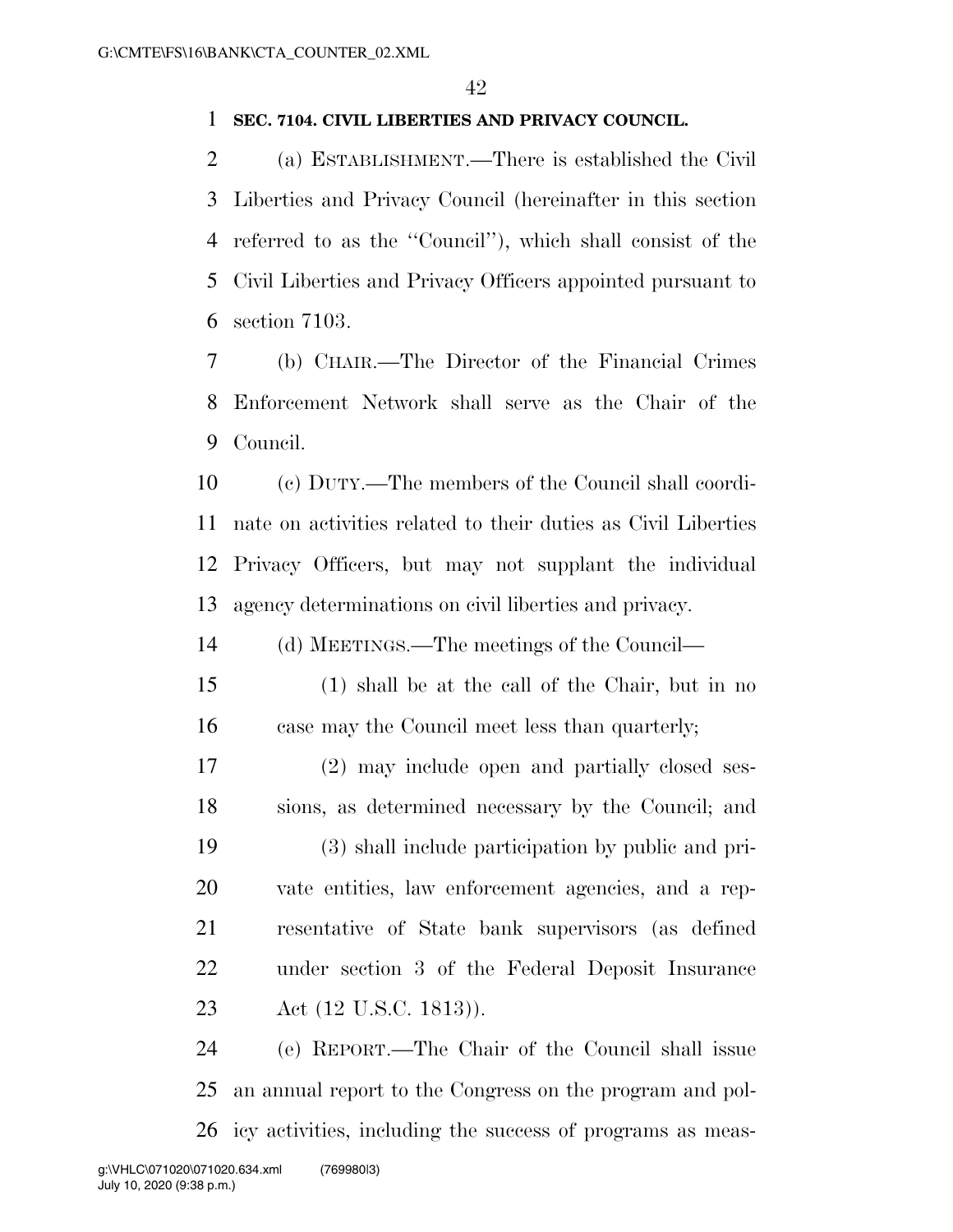ured by metrics of program success developed pursuant to section 103(b)(5), of the Council during the previous year and any legislative recommendations that the Council may have.

 (f) NONAPPLICABILITY OF FACA.—The Federal Ad- visory Committee Act (5 U.S.C. App.) shall not apply to the Council.

### **SEC. 7105. INTERNATIONAL COORDINATION.**

 (a) IN GENERAL.—The Secretary of the Treasury shall work with the Secretary's foreign counterparts, in- cluding through the Financial Action Task Force, the International Monetary Fund, the World Bank, the Egmont Group of Financial Intelligence Units, the Organisation for Economic Co-operation and Develop- ment, and the United Nations, to promote stronger anti- money laundering frameworks and enforcement of anti-money laundering laws.

 (b) COOPERATION GOAL.—In carrying out subsection (a), the Secretary of the Treasury may work directly with foreign counterparts and other organizations where the goal of cooperation can best be met.

22 (c) INTERNATIONAL MONETARY FUND.—

23 (1) SUPPORT FOR CAPACITY OF THE INTER- NATIONAL MONETARY FUND TO PREVENT MONEY LAUNDERING AND FINANCING OF TERRORISM.—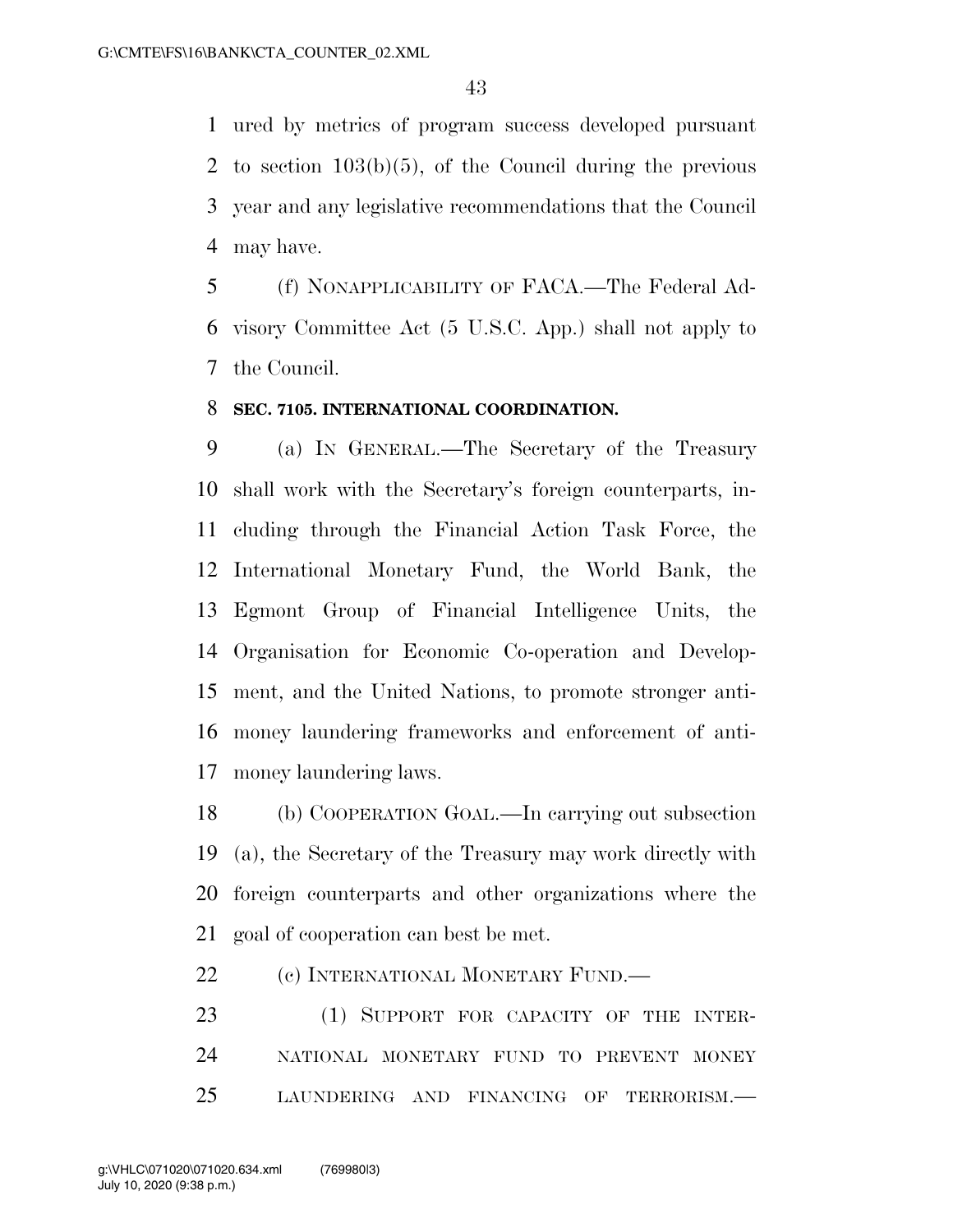Title XVI of the International Financial Institutions Act (22 U.S.C. 262p et seq.) is amended by adding at the end the following:

 **''SEC. 1629. SUPPORT FOR CAPACITY OF THE INTER- NATIONAL MONETARY FUND TO PREVENT MONEY LAUNDERING AND FINANCING OF TERRORISM.** 

 ''The Secretary of the Treasury shall instruct the United States Executive Director at the International Monetary Fund to support the increased use of the admin- istrative budget of the Fund for technical assistance that strengthens the capacity of Fund members to prevent money laundering and the financing of terrorism.''.

 (2) NATIONAL ADVISORY COUNCIL REPORT TO CONGRESS.—The Chairman of the National Advisory Council on International Monetary and Financial Policies shall include in the report required by sec- tion 1701 of the International Financial Institutions Act (22 U.S.C. 262r) a description of—

 (A) the activities of the International Mon- etary Fund in the most recently completed fis- cal year to provide technical assistance that strengthens the capacity of Fund members to prevent money laundering and the financing of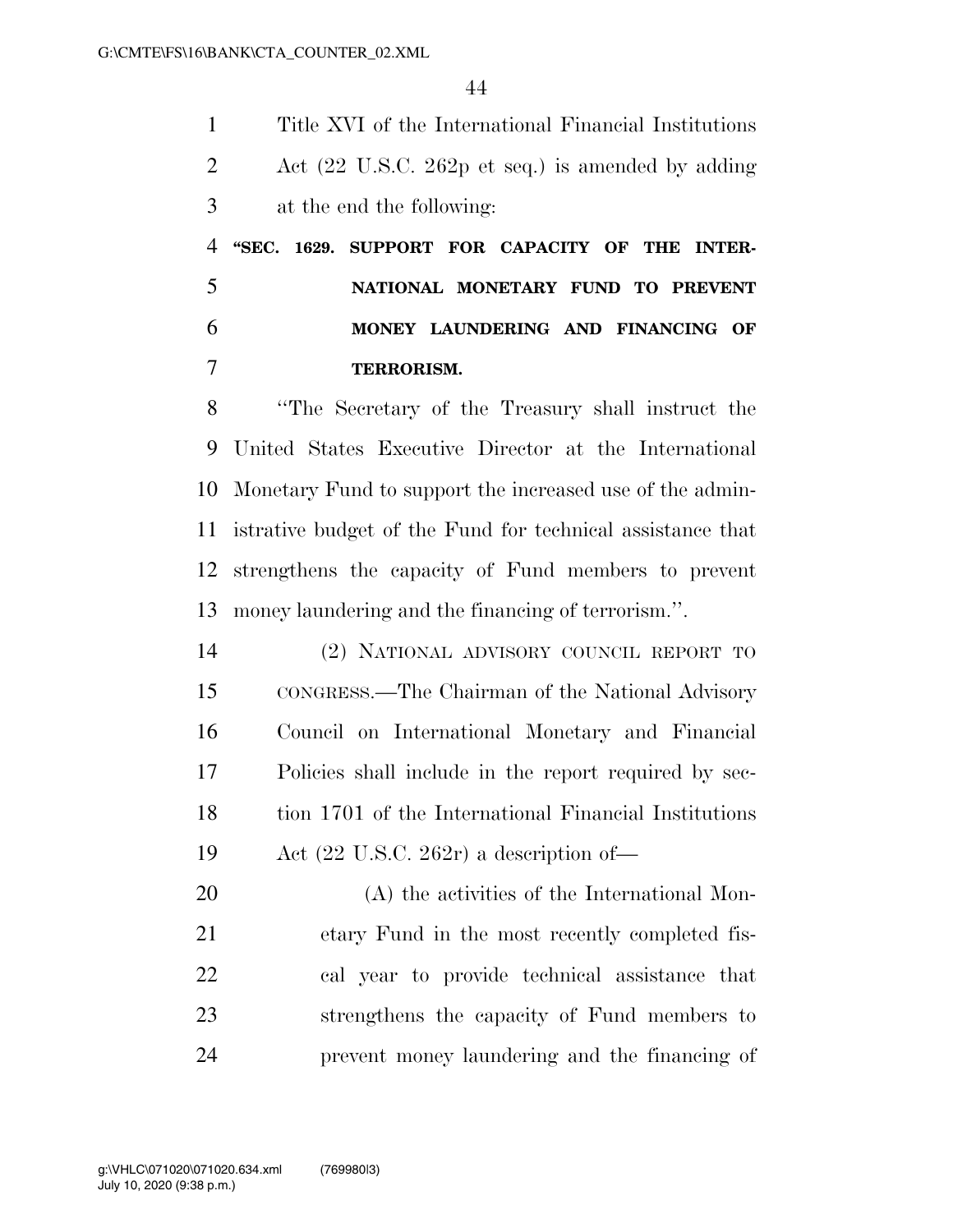terrorism, and the effectiveness of the assist-ance; and

 (B) the efficacy of efforts by the United States to support such technical assistance through the use of the Fund's administrative budget, and the level of such support.

 (3) SUNSET.—Effective on the date that is the end of the 4-year period beginning on the date of en- actment of this Act, section 1629 of the Inter- national Financial Institutions Act, as added by paragraph (1), is repealed.

# 12 SEC. 7106. TREASURY ATTACHÉS PROGRAM.

 (a) IN GENERAL.—Title 31, United States Code, is amended by inserting after section 315 the following:

# 15 "§ 316. Treasury Attachés Program

16 "(a) In GENERAL.—There is established the Treas-17 ury Attachés Program, under which the Secretary of the Treasury shall appoint employees of the Department of the Treasury, after nomination by the Director of the Fi- nancial Crimes Enforcement Network ('FinCEN'), as a 21 Treasury attaché, who shall—

22 ''(1) be knowledgeable about the Bank Secrecy Act and anti-money laundering issues;

24 ''(2) be co-located in a United States embassy;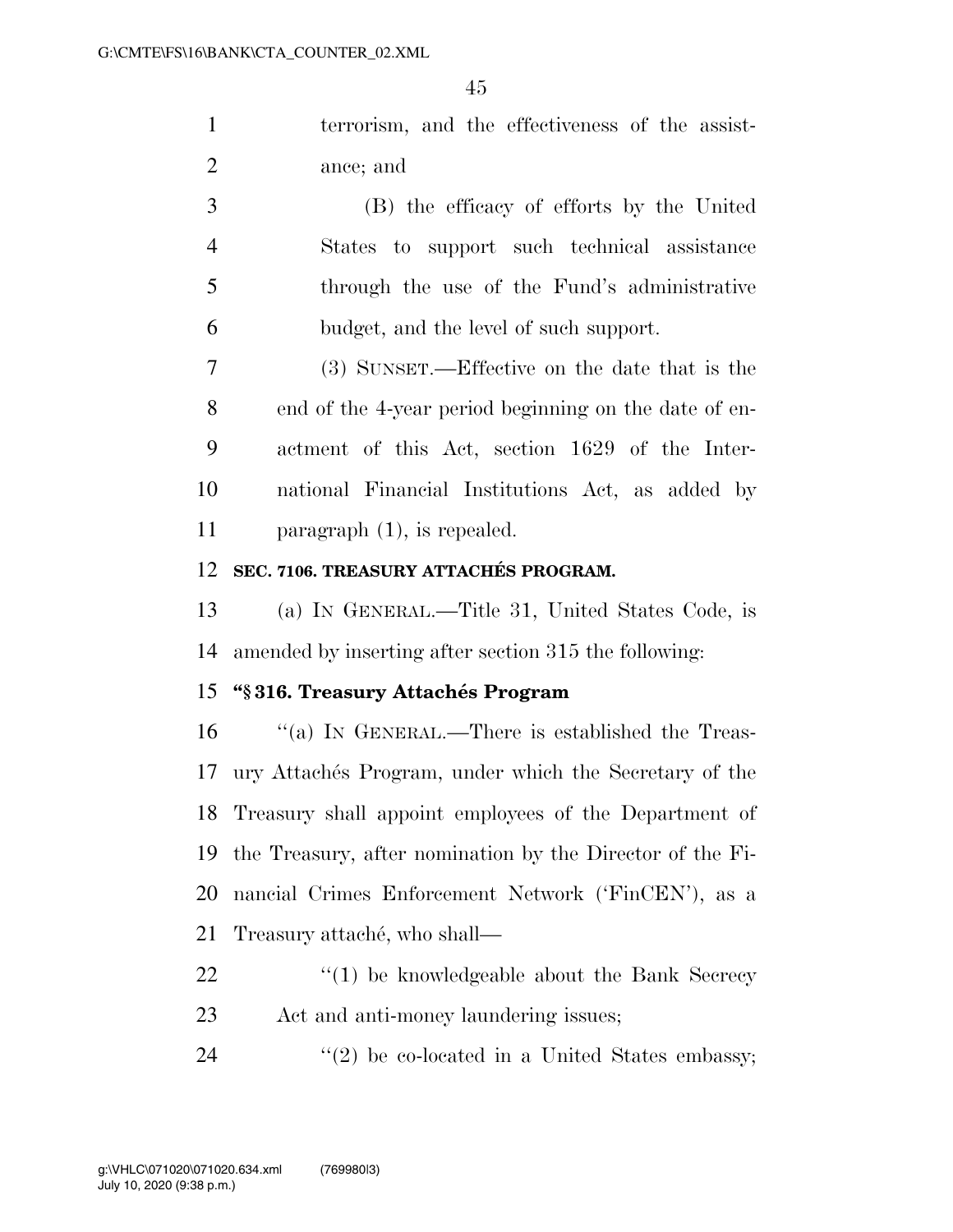| $\mathbf{1}$   | $\cdot\cdot$ (3) perform outreach with respect to Bank Se- |
|----------------|------------------------------------------------------------|
| $\overline{2}$ | crecy Act and anti-money laundering issues;                |
| 3              | "(4) establish and maintain relationships with             |
| $\overline{4}$ | foreign counterparts, including employees of min-          |
| 5              | istries of finance, central banks, and other relevant      |
| 6              | official entities;                                         |
| 7              | $\lq(5)$ conduct outreach to local and foreign fi-         |
| 8              | nancial institutions and other commercial actors, in-      |
| 9              | cluding—                                                   |
| 10             | $\lq\lq$ information exchanges through                     |
| 11             | FinCEN and FinCEN programs; and                            |
| 12             | "(B) soliciting buy-in and cooperation for                 |
| 13             | the implementation of—                                     |
| 14             | "(i) United States and multilateral                        |
| 15             | sanctions; and                                             |
| 16             | "(ii) international standards on anti-                     |
| 17             | money laundering and the countering of                     |
| 18             | the financing of terrorism; and                            |
| 19             | $(6)$ perform such other actions as the Sec-               |
| 20             | retary determines appropriate.                             |
| 21             | "(b) NUMBER OF ATTACHÉS.—The number of Treas-              |
| 22             | ury attachés appointed under this section at any one time  |
| 23             | shall be not fewer than 6 more employees than the number   |
| 24             | of employees of the Department of the Treasury serving     |
| 25             | as Treasury attachés on March 1, 2020.                     |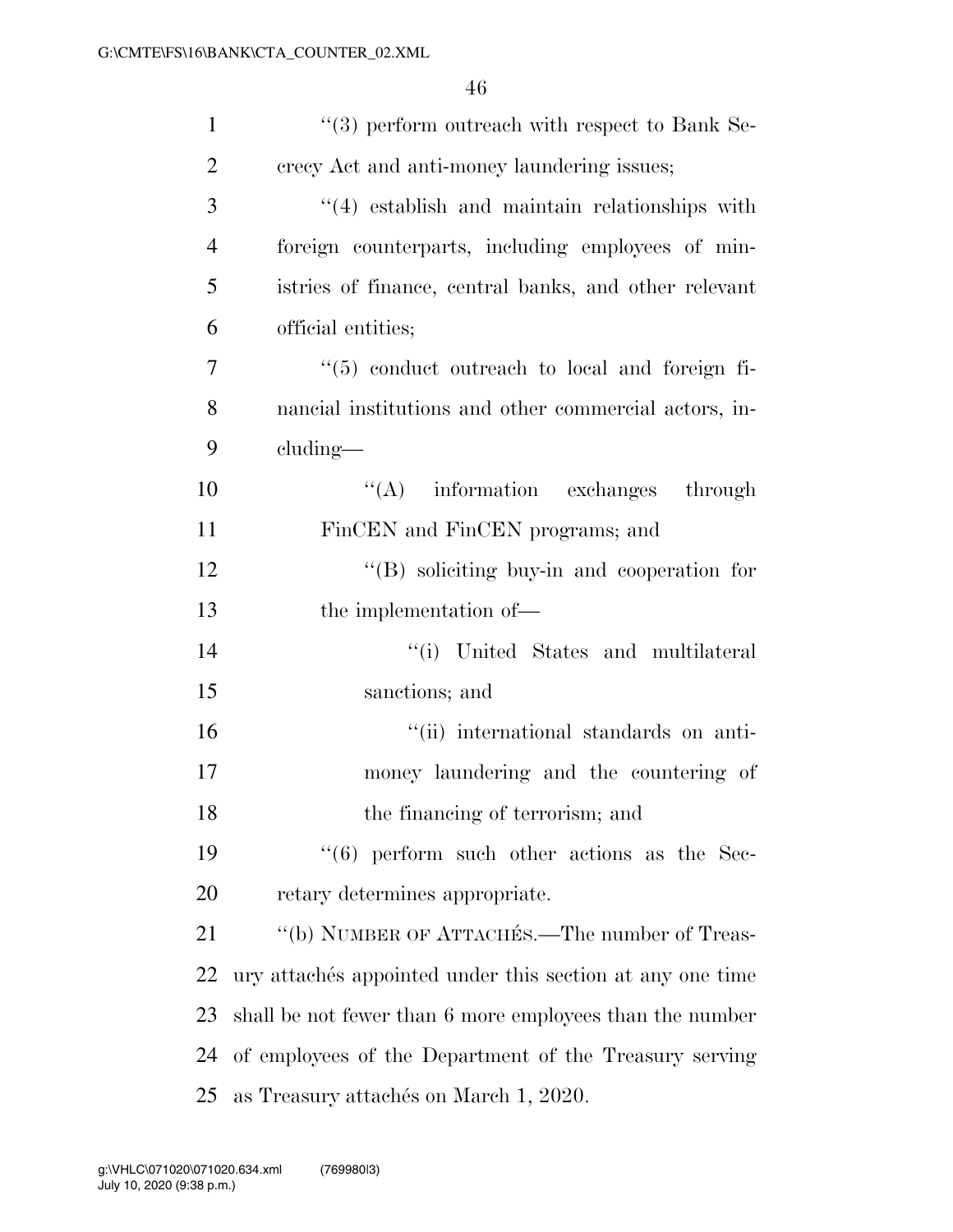''(c) COMPENSATION.—Each Treasury attache´ ap- pointed under this section and located at a United States embassy shall receive compensation at the higher of—

4 ''(1) the rate of compensation provided to a Foreign Service officer at a comparable career level serving at the same embassy; or

7  $\frac{1}{2}$  the rate of compensation the Treasury 8 attaché would otherwise have received, absent the application of this subsection.

 ''(d) BANK SECRECY ACT DEFINED.—In this section, the term 'Bank Secrecy Act' has the meaning given that term under section 5312.''.

 (b) CLERICAL AMENDMENT.—The table of contents for chapter 3 of title 31, United States Code, is amended by inserting after the item relating to section 315 the fol-lowing:

"316. Treasury Attachés Program.".

# **SEC. 7107. INCREASING TECHNICAL ASSISTANCE FOR INTERNATIONAL COOPERATION.**

 (a) IN GENERAL.—There is authorized to be appro- priated for each of fiscal years 2021 through 2025 to the Secretary of the Treasury for purposes of providing tech- nical assistance that promotes compliance with inter- national standards and best practices, including in par- ticular those aimed at the establishment of effective anti-money laundering and countering the financing of ter-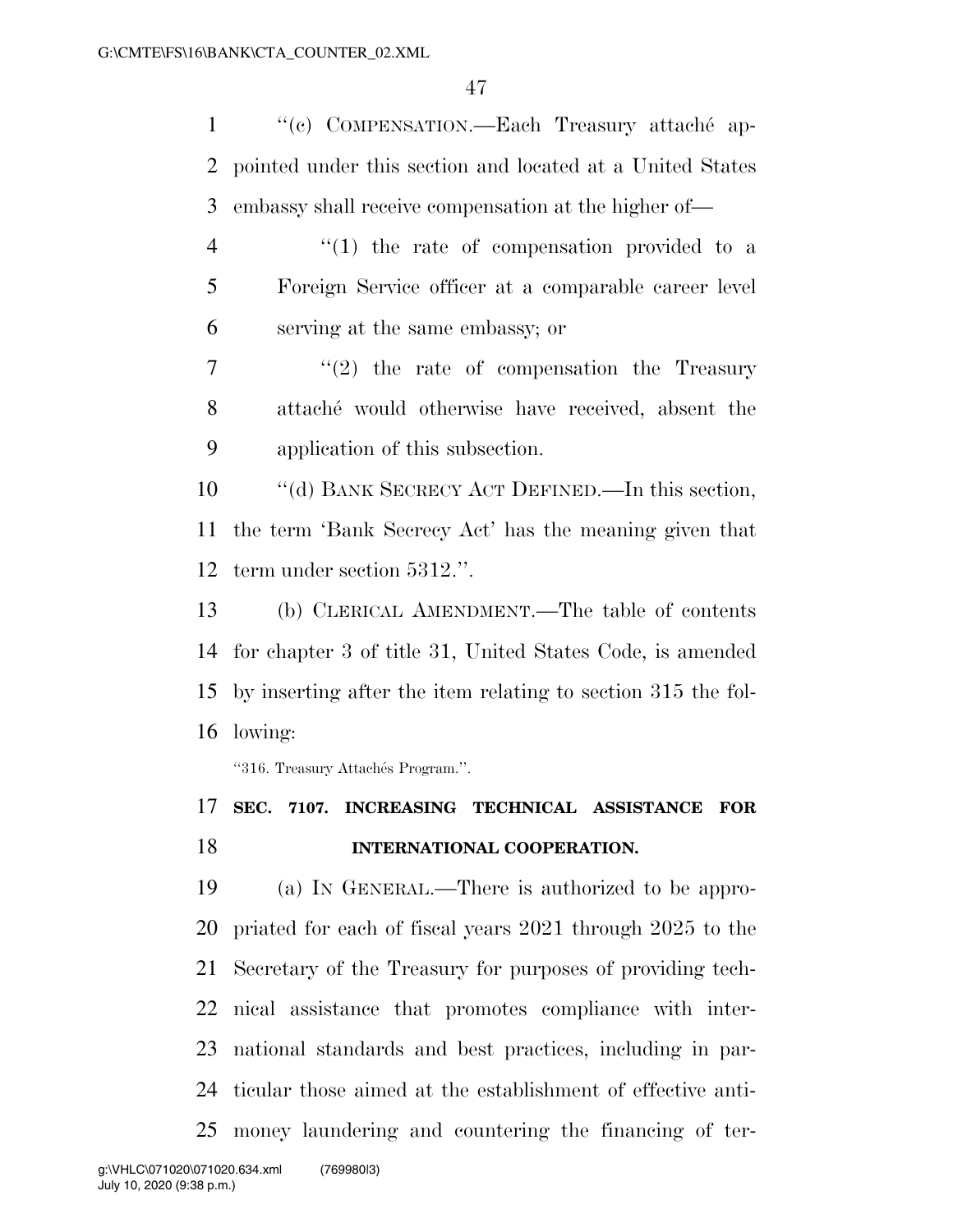rorism regimes, in an amount equal to twice the amount authorized for such purpose for fiscal year 2020.

 (b) ACTIVITY AND EVALUATION REPORT.—Not later than 360 days after enactment of this Act, and every year thereafter for five years, the Secretary of the Treasury shall issue a report to the Congress on the assistance (as described under subsection (a)) of the Office of Technical Assistance of the Department of the Treasury con-taining—

 (1) a narrative detailing the strategic goals of the Office in the previous year, with an explanation of how technical assistance provided in the previous year advances the goals;

 (2) a description of technical assistance pro- vided by the Office in the previous year, including the objectives and delivery methods of the assist-ance;

 (3) a list of beneficiaries and providers (other 19 than Office staff) of the technical assistance;

 (4) a description of how technical assistance provided by the Office complements, duplicates, or otherwise affects or is affected by technical assist- ance provided by the international financial institu- tions (as defined under section 1701(c) of the Inter-national Financial Institutions Act); and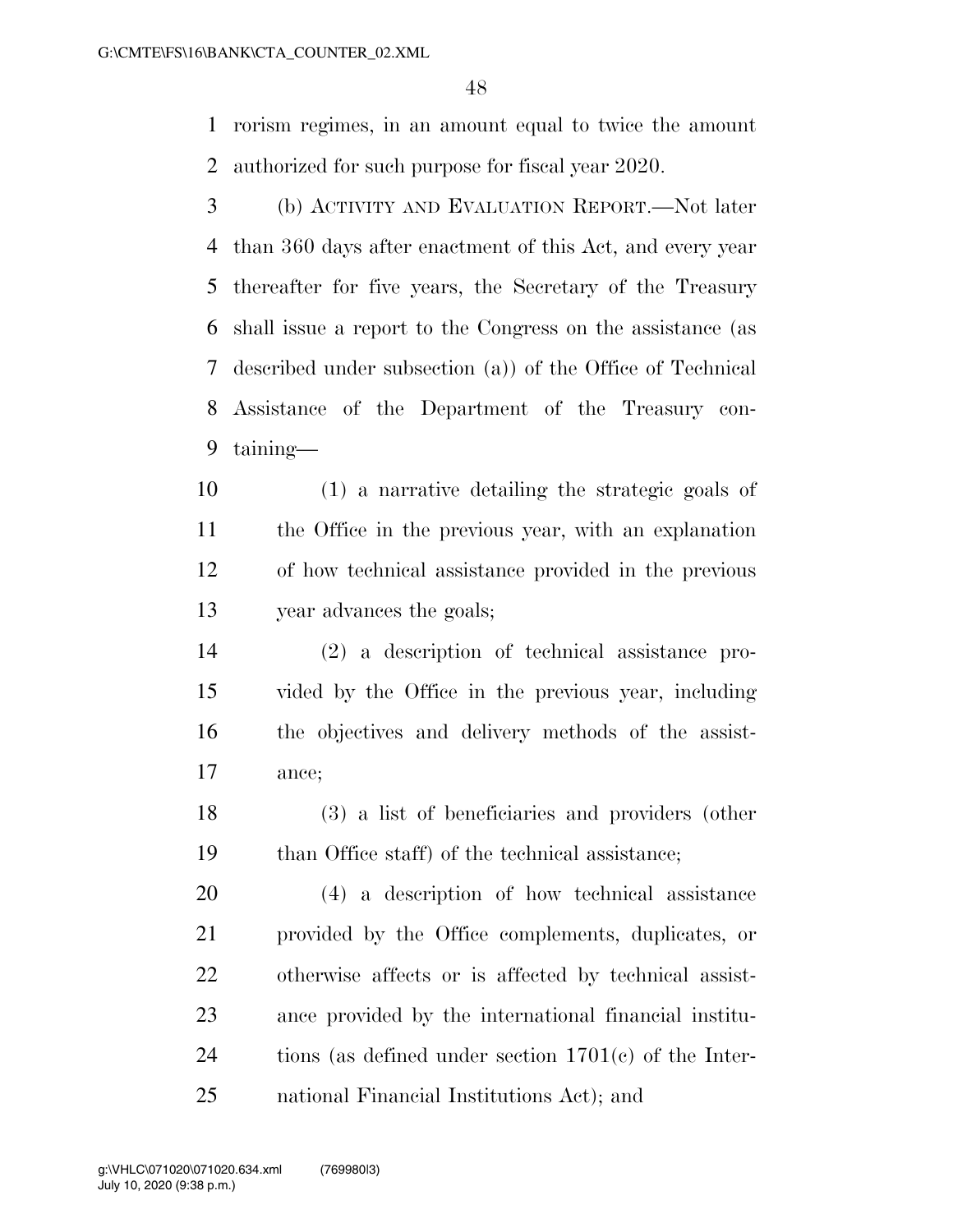(5) a copy of any Federal Government survey of staff perspectives at the Office of Technical Assist- ance, including any findings regarding the Office from the most recently administered Federal Em-ployee Viewpoint Survey.

# **SEC. 7108. FINCEN DOMESTIC LIAISONS.**

 Section 310 of title 31, United States Code, as amended by section 7102, is further amended by inserting after subsection (d) the following:

10 "'(e) FINCEN DOMESTIC LIAISONS.—

 ''(1) IN GENERAL.—The Director of FinCEN shall appoint at least 6 senior FinCEN employees as FinCEN Domestic Liaisons, who shall—

14  $\langle (A)$  each be assigned to focus on a spe-cific region of the United States;

 $\langle G \rangle$  be located at an office in such region (or co-located at an office of the Board of Gov- ernors of the Federal Reserve System in such region); and

 $\cdot$  (C) perform outreach to BSA officers at financial institutions (including non-bank finan- cial institutions) and persons who are not finan- cial institutions, especially with respect to ac-24 tions taken by FinCEN that require specific ac-tions by, or have specific effects on, such insti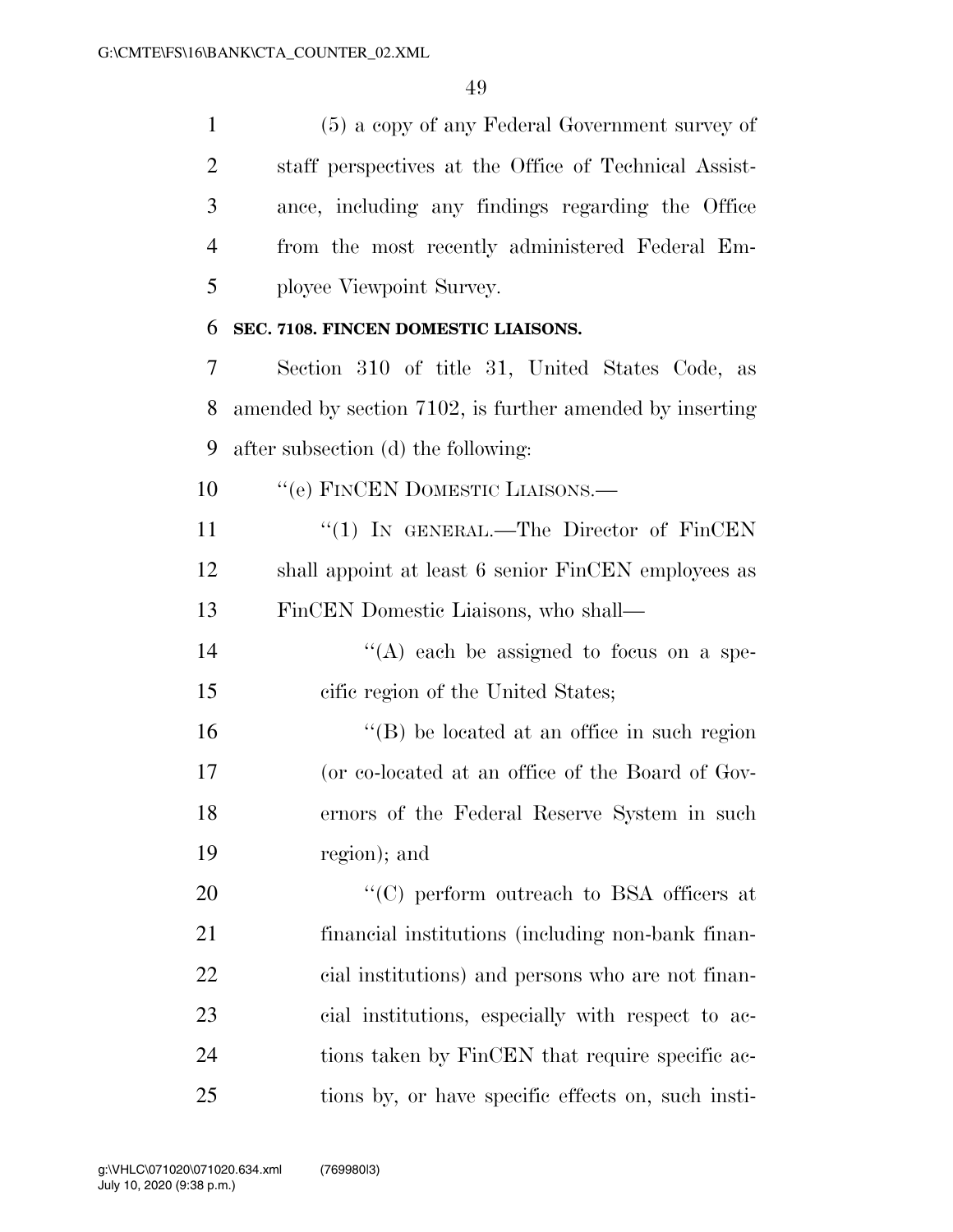tutions or persons, as determined by the Direc-2 tor.

 ''(2) DEFINITIONS.—In this subsection: ''(A) BSA OFFICER.—The term 'BSA offi- cer' means an employee of a financial institu- tion whose primary job responsibility involves compliance with the Bank Secrecy Act, as such 8 term is defined under section 5312.

 ''(B) FINANCIAL INSTITUTION.—The term 'financial institution' has the meaning given 11 that term under section 5312.".

### **SEC. 7109. FINCEN EXCHANGE.**

 Section 310 of title 31, United States Code, as amended by section 7108, is further amended by inserting after subsection (e) the following:

16 "(f) FINCEN EXCHANGE.—

17 ''(1) ESTABLISHMENT.—The FinCEN Ex- change is hereby established within FinCEN, which shall consist of the FinCEN Exchange program of FinCEN in existence on the day before the date of enactment of this paragraph.

22 "'(2) PURPOSE.—The FinCEN Exchange shall facilitate a voluntary public-private information sharing partnership among law enforcement, finan-cial institutions, and FinCEN to—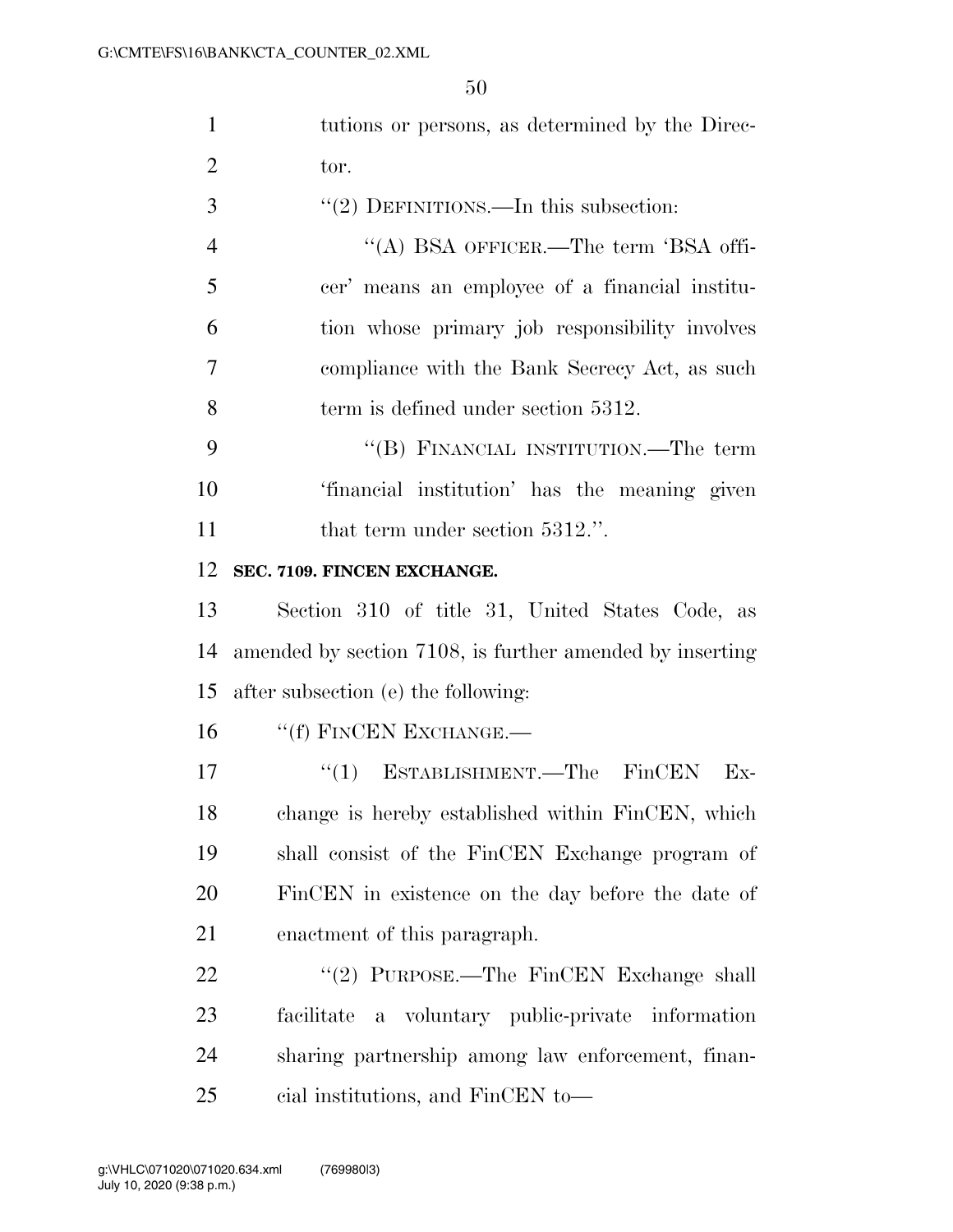| $\mathbf{1}$   | "(A) effectively and efficiently combat         |
|----------------|-------------------------------------------------|
| $\overline{2}$ | money laundering, terrorism financing, orga-    |
| 3              | nized crime, and other financial crimes;        |
| $\overline{4}$ | "(B) protect the financial system from il-      |
| 5              | licit use; and                                  |
| 6              | $\lq\lq$ (C) promote national security.         |
| 7              | $``(3)$ REPORT.—                                |
| 8              | "(A) IN GENERAL.—Not later than one             |
| 9              | year after the date of enactment of this sub-   |
| 10             | section, and annually thereafter for the next   |
| 11             | five years, the Secretary of the Treasury shall |
| 12             | submit to the Committee on Financial Services   |
| 13             | of the House of Representatives and the Com-    |
| 14             | mittee on Banking, Housing, and Urban Affairs   |
| 15             | of the Senate a report containing—              |
| 16             | "(i) an analysis of the efforts under-          |
| 17             | taken by the FinCEN Exchange and the            |
| 18             | results of such efforts;                        |
| 19             | "(ii) an analysis of the extent and ef-         |
| 20             | fectiveness of the FinCEN Exchange, in-         |
| 21             | cluding any benefits realized by law en-        |
| 22             | forcement from partnership with financial       |
| 23             | institutions; and                               |
| 24             | "(iii) any legislative, administrative,         |
| 25             | or other recommendations the Secretary          |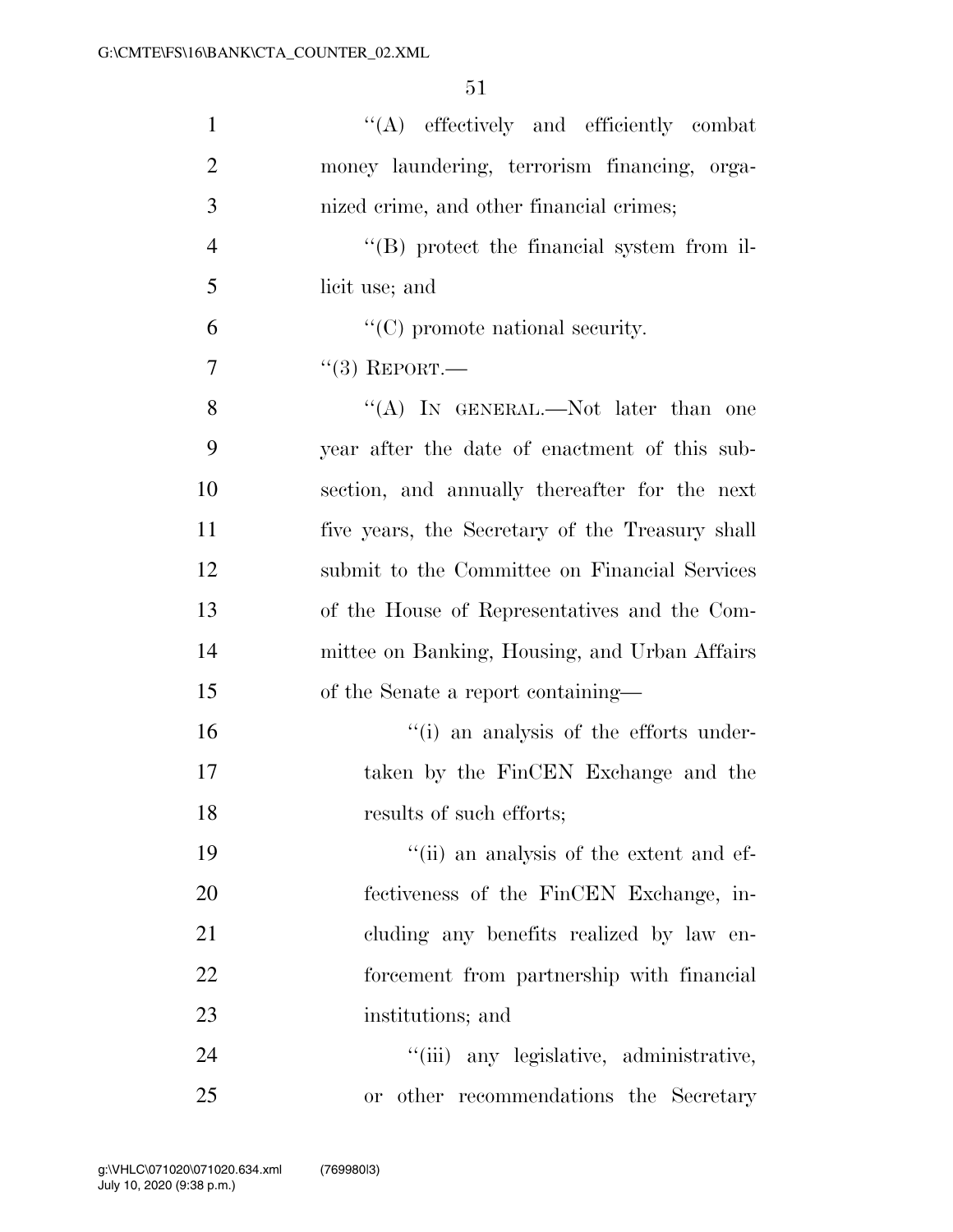| $\mathbf{1}$   | may have to strengthen FinCEN Exchange                      |
|----------------|-------------------------------------------------------------|
| $\overline{2}$ | efforts.                                                    |
| 3              | "(B) CLASSIFIED ANNEX.—Each report                          |
| $\overline{4}$ | under subparagraph (A) may include a classi-                |
| 5              | fied annex.                                                 |
| 6              | "(4) INFORMATION SHARING REQUIREMENT.-                      |
| 7              | Information shared pursuant to this subsection shall        |
| 8              | be shared in compliance with all other applicable           |
| 9              | Federal laws and regulations.                               |
| 10             | "(5) RULE OF CONSTRUCTION.—Nothing under                    |
| 11             | this subsection may be construed to create new in-          |
| 12             | formation sharing authorities related to the Bank           |
| 13             | Secrecy Act (as such term is defined under section          |
| 14             | 5312 of title 31, United States Code).                      |
| 15             | "(6) FINANCIAL INSTITUTION DEFINED.—In                      |
| 16             | this subsection, the term 'financial institution' has       |
| 17             | the meaning given that term under section 5312.".           |
| 18             | SEC. 7110. STUDY AND STRATEGY ON TRADE-BASED MONEY          |
| 19             | LAUNDERING.                                                 |
| 20             | (a) STUDY.—The Secretary of the Treasury shall              |
| 21             | carry out a study, in consultation with appropriate private |
| 22             | sector stakeholders and Federal departments and agen-       |
| 23             | cies, on trade-based money laundering.                      |
| 24             | (b) REPORT.—Not later than the end of the 1-year            |
| 25             | period beginning on the date of the enactment of this Act,  |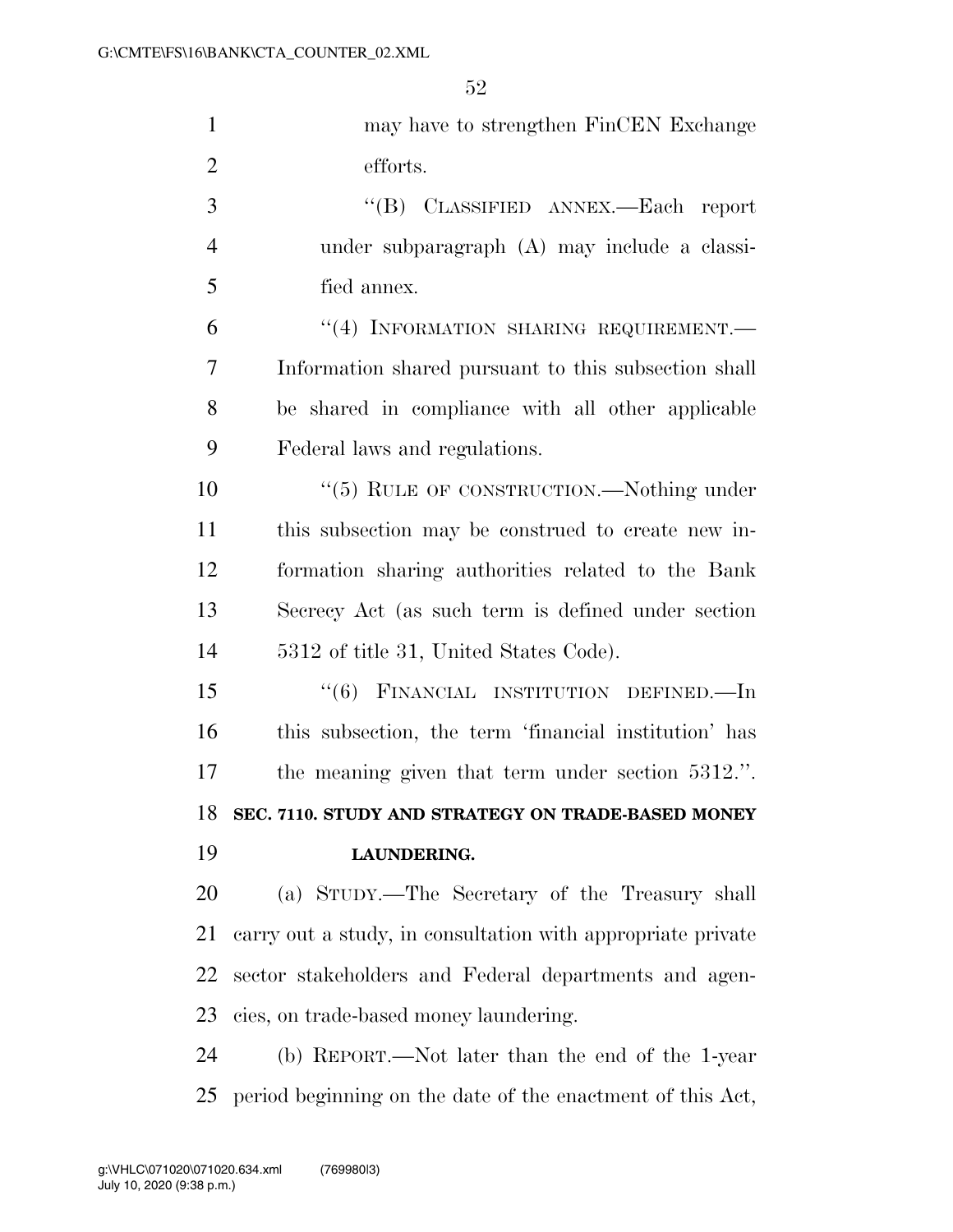the Secretary shall issue a report to the Congress con-taining—

 (1) all findings and determinations made in car- rying out the study required under subsection (a); and

 (2) proposed strategies to combat trade-based money laundering.

 (c) CLASSIFIED ANNEX.—The report required under this section may include a classified annex.

 (d) CONTRACTING AUTHORITY.—The Secretary may contract with a private third-party to carry out the study required under this section. The authority of the Secretary to enter into contracts under this subsection shall be in effect for each fiscal year only to the extent and in the amounts as are provided in advance in appropriations Acts.

### **SEC. 7111. STUDY AND STRATEGY ON DE-RISKING.**

 (a) REVIEW.—The Secretary of the Treasury, in con- sultation with appropriate private sector stakeholders, ex- aminers, the Federal functional regulators (as defined under section 7103), State bank supervisors, and other relevant stakeholders, shall undertake a formal review of—

 (1) any adverse consequences of financial insti-tutions de-risking entire categories of relationships,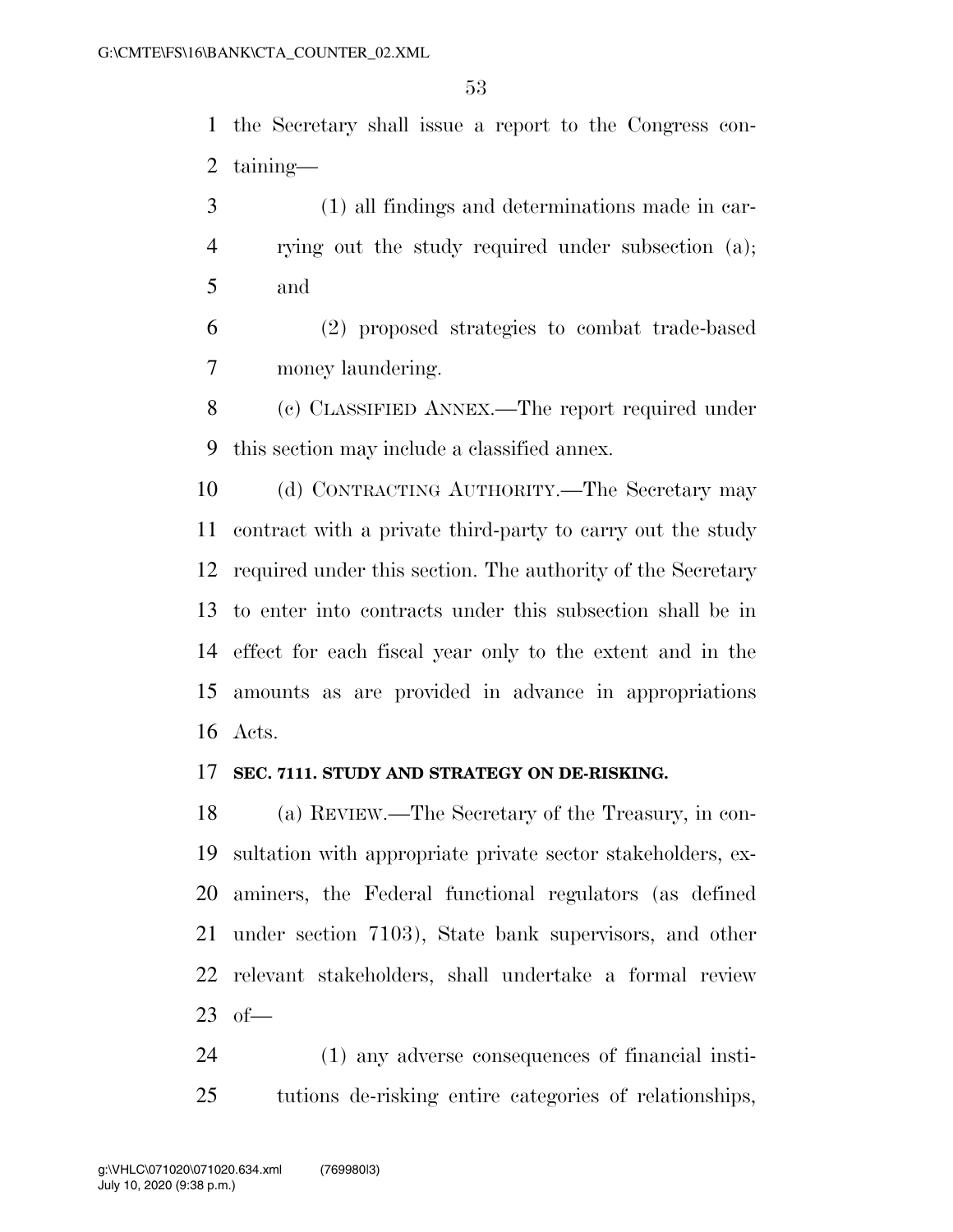| $\mathbf{1}$   | including charities, embassy accounts, money serv-     |
|----------------|--------------------------------------------------------|
| $\overline{2}$ | (as defined under<br>businesses<br>section<br>ices     |
| 3              | $1010.100$ (ff) of title 31, Code of Federal Regula-   |
| $\overline{4}$ | tions) and their agents, countries, international and  |
| 5              | domestic regions, and respondent banks;                |
| 6              | (2) the reasons why financial institutions are         |
| 7              | engaging in de-risking;                                |
| 8              | (3) the association with and effects of de-risk-       |
| 9              | ing on money laundering and financial crime actors     |
| 10             | and activities;                                        |
| 11             | $(4)$ the most appropriate ways to promote fi-         |
| 12             | nancial inclusion, particularly with respect to devel- |
| 13             | oping countries, while maintaining compliance with     |
| 14             | the Bank Secrecy Act, including an assessment of       |
| 15             | policy options to—                                     |
| 16             | (A) more effectively tailor Federal actions            |
| 17             | and penalties to the size of foreign financial in-     |
| 18             | stitutions and any capacity limitations of for-        |
| 19             | eign governments; and                                  |
| 20             | (B) reduce compliance costs that may lead              |
| 21             | to the adverse consequences described in para-         |
| 22             | graph(1);                                              |
| 23             | (5) formal and informal feedback provided by           |
| 24             | examiners that may have led to de-risking;             |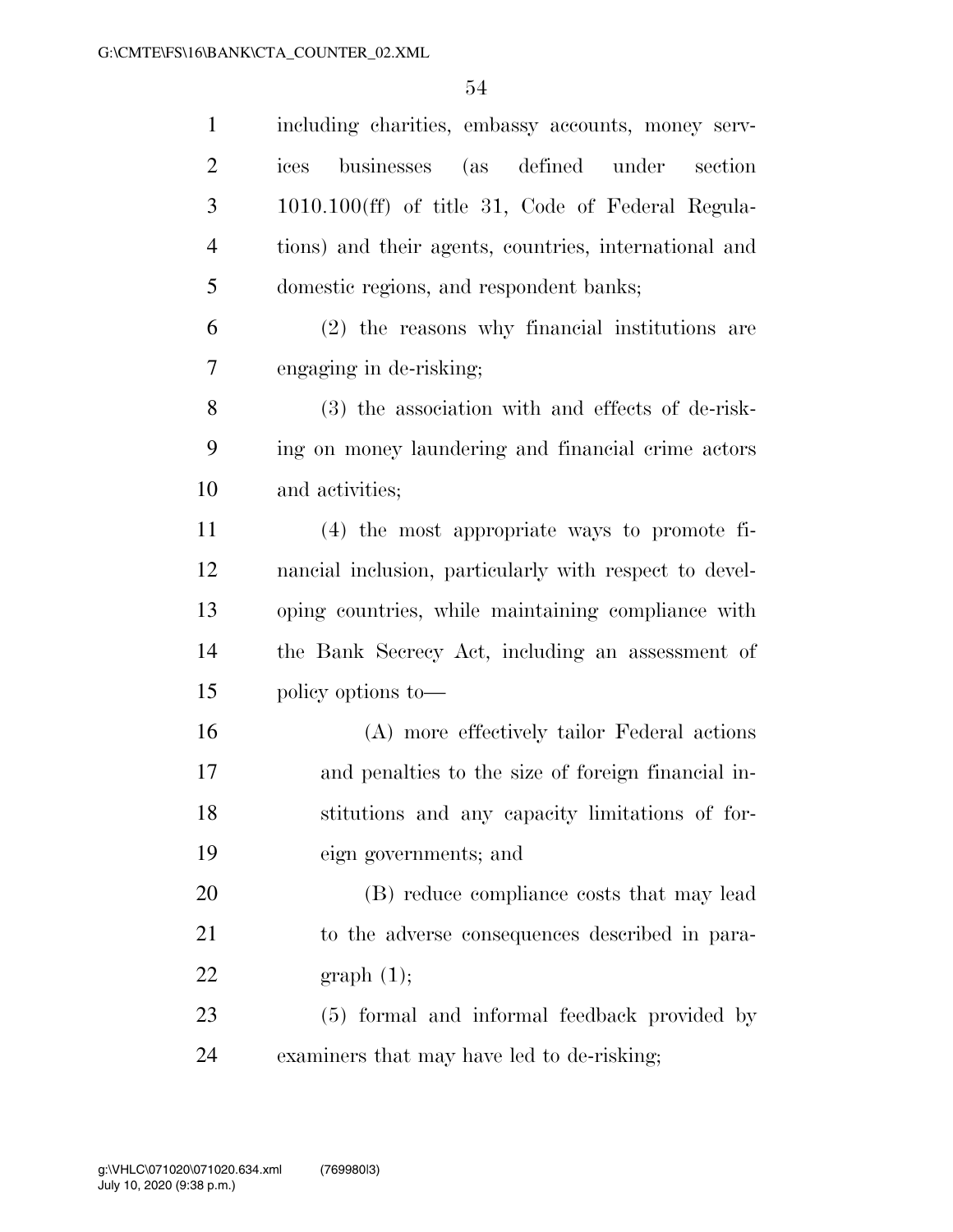(6) the relationship between resources dedicated to compliance and overall sophistication of compli- ance efforts at entities that may be experiencing de- risking versus those that have not experienced de-risking; and

 (7) any best practices from the private sector that facilitate correspondent bank relationships.

 (b) DE-RISKING STRATEGY.—The Secretary shall de- velop a strategy to reduce de-risking and adverse con-sequences related to de-risking.

 (c) REPORT.—Not later than the end of the 1-year period beginning on the date of the enactment of this Act, the Secretary, in consultation with the Federal functional regulators, State bank supervisors, and other relevant stakeholders, shall issue a report to the Congress con-taining—

 (1) all findings and determinations made in car- rying out the study required under subsection (a); and

 (2) the strategy developed pursuant to sub-section (b).

22 (d) DEFINITIONS.—In this section:

 (1) DE-RISKING.—The term ''de-risking'' means the wholesale closing of accounts or limiting of financial services for a category of customer due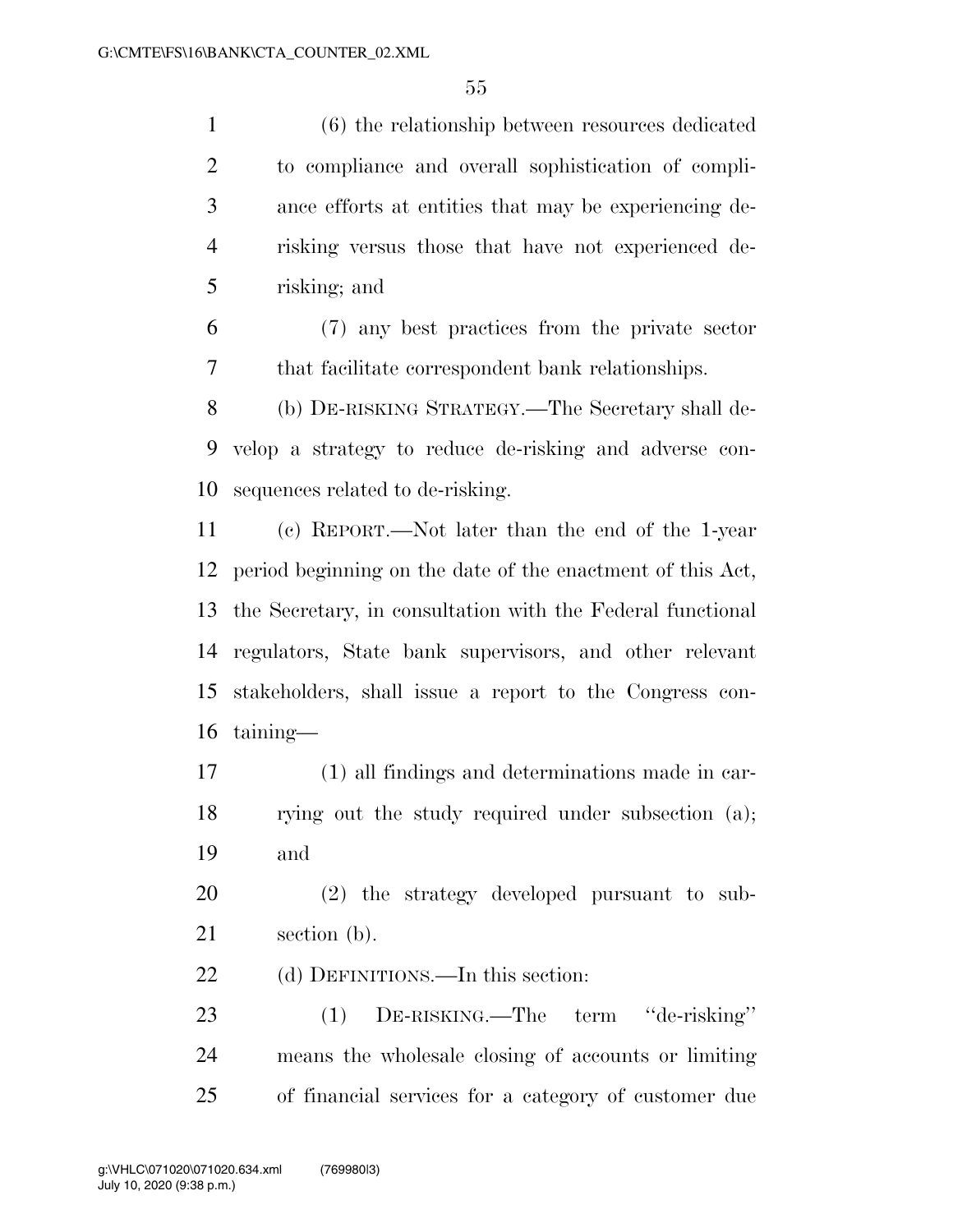| to unsubstantiated risk as it relates to compliance |
|-----------------------------------------------------|
| with the Bank Secrecy Act.                          |

 (2) BSA TERMS.—The terms ''Bank Secrecy Act'' and ''financial institution'' have the meaning given those terms, respectively, under section 5312 off title 31, United States Code.

 (3) STATE BANK SUPERVISOR.—The term ''State bank supervisor'' has the meaning given that term under section 3 of the Federal Deposit Insur-ance Act (12 U.S.C. 1813).

# **SEC. 7112. AML EXAMINATION AUTHORITY DELEGATION STUDY.**

 (a) STUDY.—The Secretary of the Treasury, in con- sultation with State bank supervisors (as defined under section 3 of the Federal Deposit Insurance Act (12 U.S.C. 1813)) and other relevant stakeholders, shall carry out a study on the Secretary's delegation of examination author-ity under the Bank Secrecy Act, including—

 (1) an evaluation of the efficacy of the delega- tion, especially with respect to the mission of the Bank Secrecy Act;

 (2) whether the delegated agencies have appro- priate resources to perform their delegated respon-sibilities; and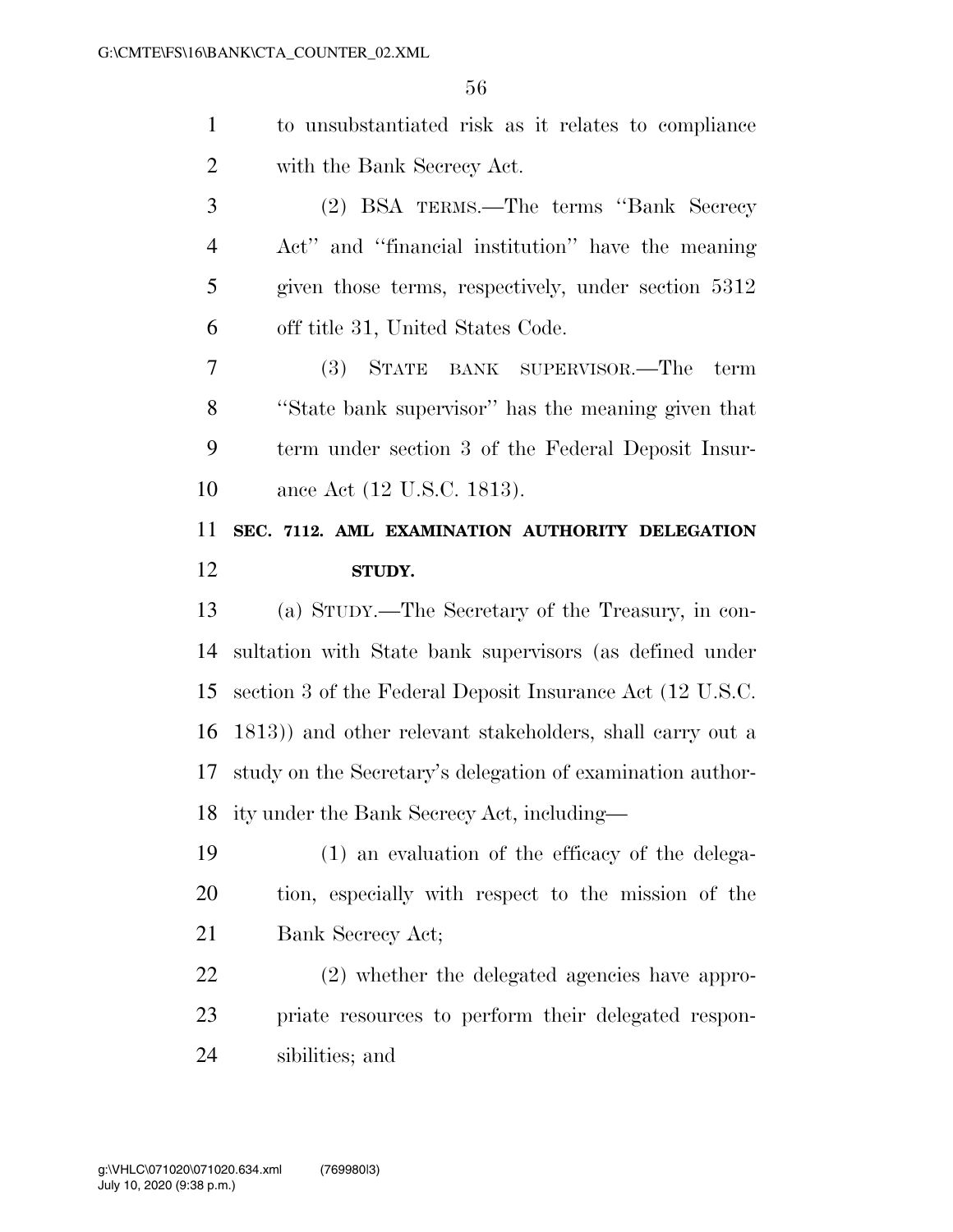(3) whether the examiners in delegated agencies have sufficient training and support to perform their responsibilities.

 (b) REPORT.—Not later than one year after the date of enactment of this Act, the Secretary of the Treasury shall submit to the Committee on Financial Services of the House of Representatives and the Committee on Banking, Housing, and Urban Affairs of the Senate a re-port containing—

 (1) all findings and determinations made in car- rying out the study required under subsection (a); and

 (2) recommendations to improve the efficacy of delegation authority, including the potential for de- delegation of any or all such authority where it may be appropriate.

 (c) BANK SECRECY ACT DEFINED.—The term ''Bank Secrecy Act'' has the meaning given that term under section 5312 off title 31, United States Code.

 **SEC. 7113. STUDY AND STRATEGY ON CHINESE MONEY LAUNDERING.** 

 (a) STUDY.—The Secretary of the Treasury shall carry out a study on the extent and effect of Chinese money laundering activities in the United States, including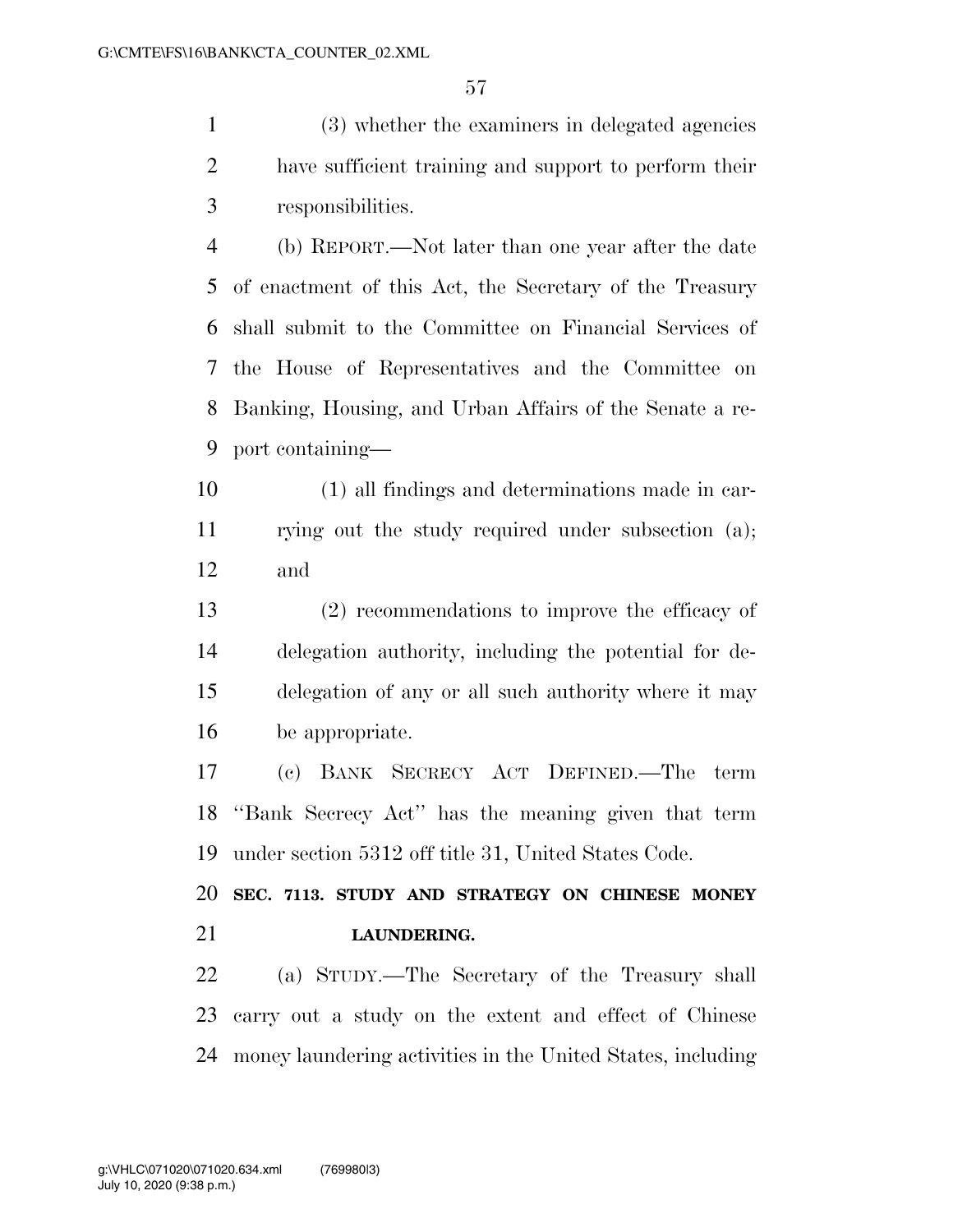territories and possessions of the United States, and worldwide.

 (b) STRATEGY TO COMBAT CHINESE MONEY LAUN- DERING.—Upon the completion of the study required under subsection (a), the Secretary shall, in consultation with such other Federal departments and agencies as the Secretary determines appropriate, develop a strategy to combat Chinese money laundering activities.

 (c) REPORT.—Not later than the end of the 1-year period beginning on the date of enactment of this Act, the Secretary of the Treasury shall issue a report to Congress containing—

 (1) all findings and determinations made in car- rying out the study required under subsection (a); and (2) the strategy developed under subsection (b). **TITLE II—IMPROVING AML/CFT OVERSIGHT SEC. 7201. PILOT PROGRAM ON SHARING OF SUSPICIOUS ACTIVITY REPORTS WITHIN A FINANCIAL** 

**GROUP.** 

22 (a) IN GENERAL.—

 (1) SHARING WITH FOREIGN BRANCHES AND AFFILIATES.—Section 5318(g) of title 31, United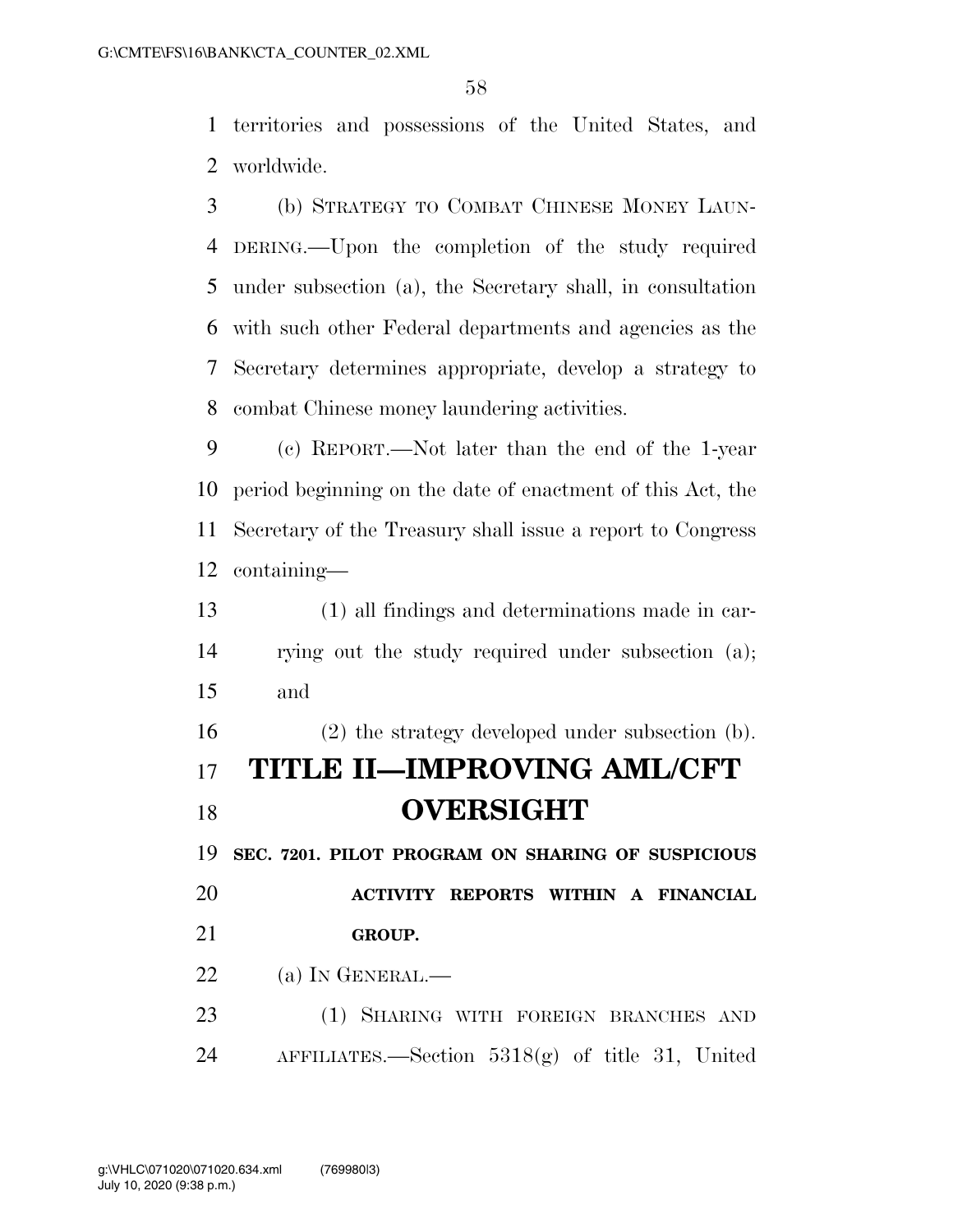States Code, is amended by adding at the end the following:

3 "(5) PILOT PROGRAM ON SHARING WITH FOR-EIGN BRANCHES, SUBSIDIARIES, AND AFFILIATES.—

 ''(A) IN GENERAL.—The Secretary of the Treasury shall issue rules establishing the pilot program described under subparagraph (B), subject to such controls and restrictions as the Director of the Financial Crimes Enforcement Network determines appropriate, including con- trols and restrictions regarding participation by financial institutions and jurisdictions in the pilot program. In prescribing such rules, the Secretary shall ensure that the sharing of infor- mation described under such subparagraph (B) is subject to appropriate standards and require- ments regarding data security and the confiden-tiality of personally identifiable information.

19 "(B) PILOT PROGRAM DESCRIBED.—The pilot program required under this paragraph shall—

 $\frac{1}{1}$   $\frac{1}{2}$   $\frac{1}{2}$   $\frac{1}{2}$   $\frac{1}{2}$   $\frac{1}{2}$   $\frac{1}{2}$   $\frac{1}{2}$   $\frac{1}{2}$   $\frac{1}{2}$   $\frac{1}{2}$   $\frac{1}{2}$   $\frac{1}{2}$   $\frac{1}{2}$   $\frac{1}{2}$   $\frac{1}{2}$   $\frac{1}{2}$   $\frac{1}{2}$   $\frac{1}{2}$   $\frac{1}{2}$   $\frac{1}{2}$   $\frac{1}{2}$  a reporting obligation under this sub- section to share reports (and information on such reports) under this subsection with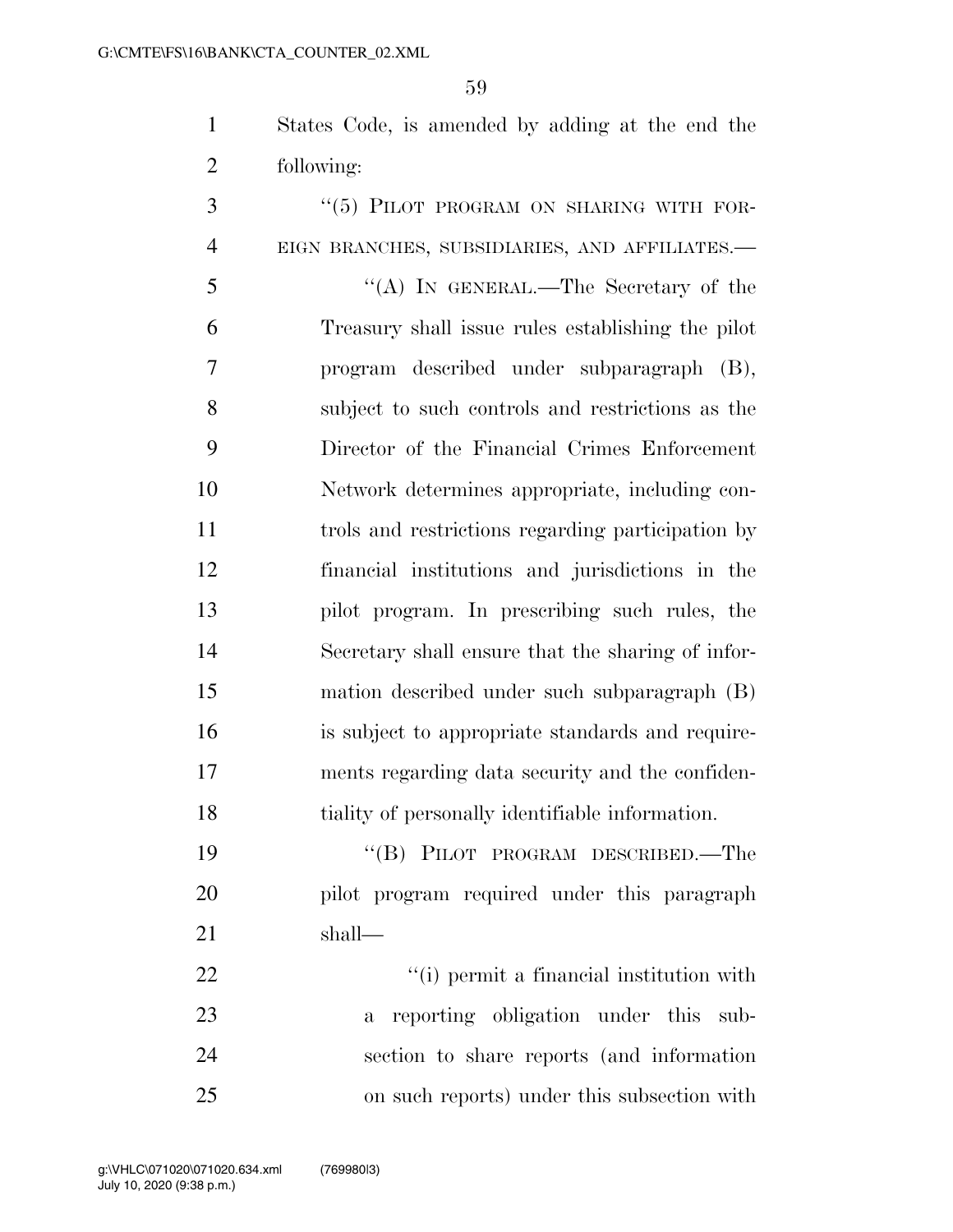| $\mathbf{1}$   | the institution's foreign branches, subsidi-  |
|----------------|-----------------------------------------------|
| $\overline{2}$ | aries, and affiliates for the purpose of com- |
| 3              | bating illicit finance risks, notwithstanding |
| $\overline{4}$ | any other provision of law except subpara-    |
| 5              | graphs $(A)$ and $(C)$ ;                      |
| 6              | "(ii) terminate on the date that is five      |
| 7              | years after the date of enactment of this     |
| 8              | paragraph, except that the Secretary may      |
| 9              | extend the pilot program for up to two        |
| 10             | years upon submitting a report to the         |
| 11             | Committee on Financial Services of the        |
| 12             | House of Representatives and the Com-         |
| 13             | mittee on Banking, Housing, and Urban         |
| 14             | Affairs of the Senate that includes—          |
| 15             | $\lq\lq$ a certification that the ex-         |
| 16             | tension is in the national interest of        |
| 17             | the United States, with a detailed ex-        |
| 18             | planation of the reasons therefor;            |
| 19             | $\lq\lq$ (II) an evaluation of the useful-    |
| 20             | ness of the pilot program, including a        |
| 21             | detailed analysis of any illicit activity     |
| 22             | identified or prevented as a result of        |
| 23             | the program; and                              |
| 24             | "(III) a detailed legislative pro-            |
| 25             | posal providing for a long-term exten-        |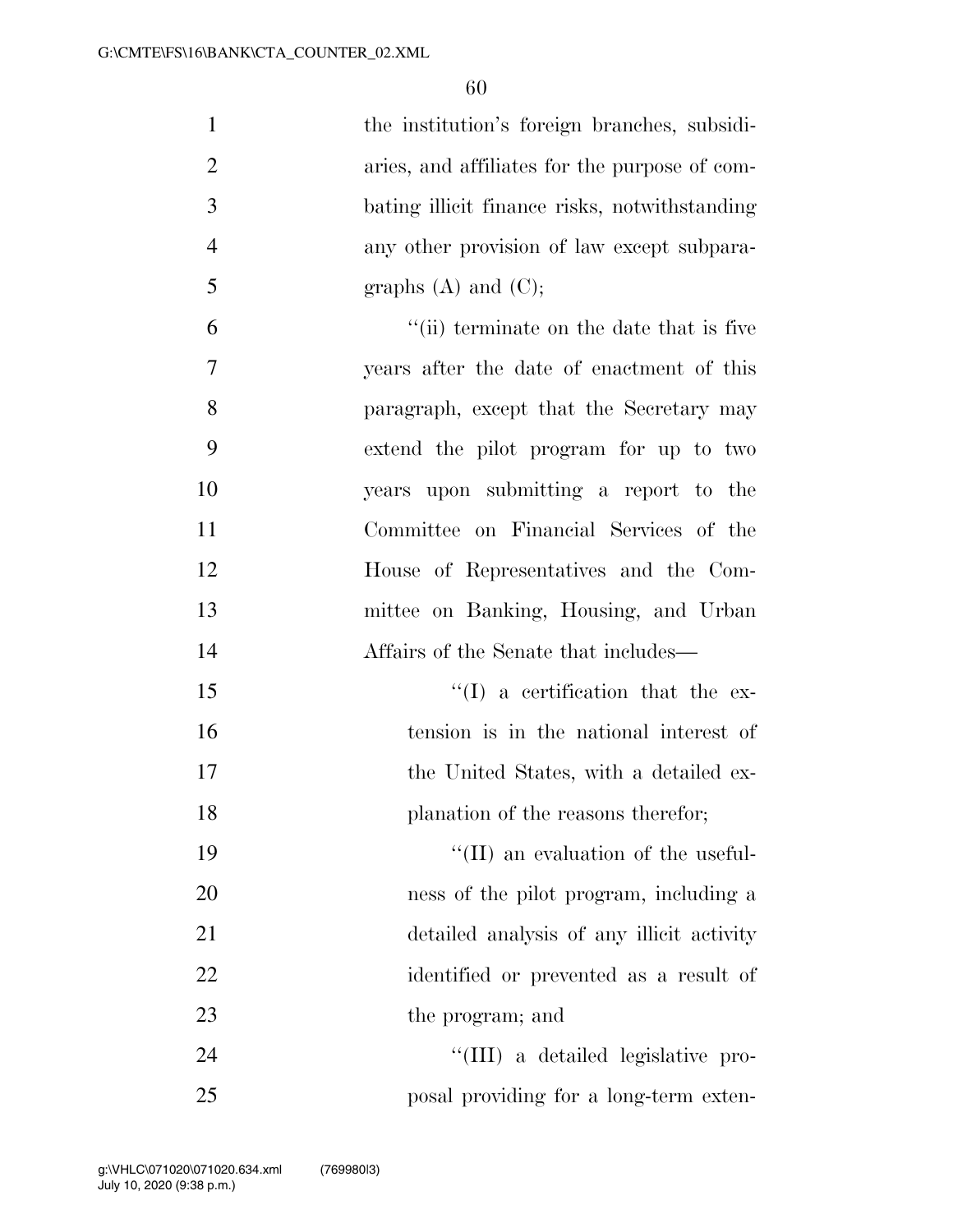| $\mathbf{1}$   | sion of the pilot program activities, in-           |
|----------------|-----------------------------------------------------|
| $\overline{2}$ | cluding expected budgetary resources                |
| 3              | for the activities, if the Secretary de-            |
| $\overline{4}$ | termines that a long-term extension is              |
| 5              | appropriate.                                        |
| 6              | "(C) PROHIBITION INVOLVING CERTAIN                  |
| $\overline{7}$ | JURISDICTIONS.—In issuing the regulations re-       |
| 8              | quired under subparagraph $(A)$ , the Secretary     |
| 9              | may not permit a financial institution to share     |
| 10             | information on reports under this subsection        |
| 11             | with a foreign branch, subsidiary, or affiliate lo- |
| 12             | cated in-                                           |
| 13             | "(i) the People's Republic of China;                |
| 14             | "(ii) the Russian Federation; or                    |
| 15             | "(iii) a jurisdiction that—                         |
| 16             | ``(I)<br>is subject to counter-                     |
| 17             | measures imposed by the Federal                     |
| 18             | Government;                                         |
| 19             | $\lq\lq$ (II) is a state sponsor of ter-            |
| 20             | rorism; or                                          |
| 21             | "(III) the Secretary has deter-                     |
| 22             | mined cannot reasonably protect the                 |
| 23             | privacy and confidentiality of such in-             |
| 24             | formation or would otherwise use such               |
| 25             | information in a manner that is not                 |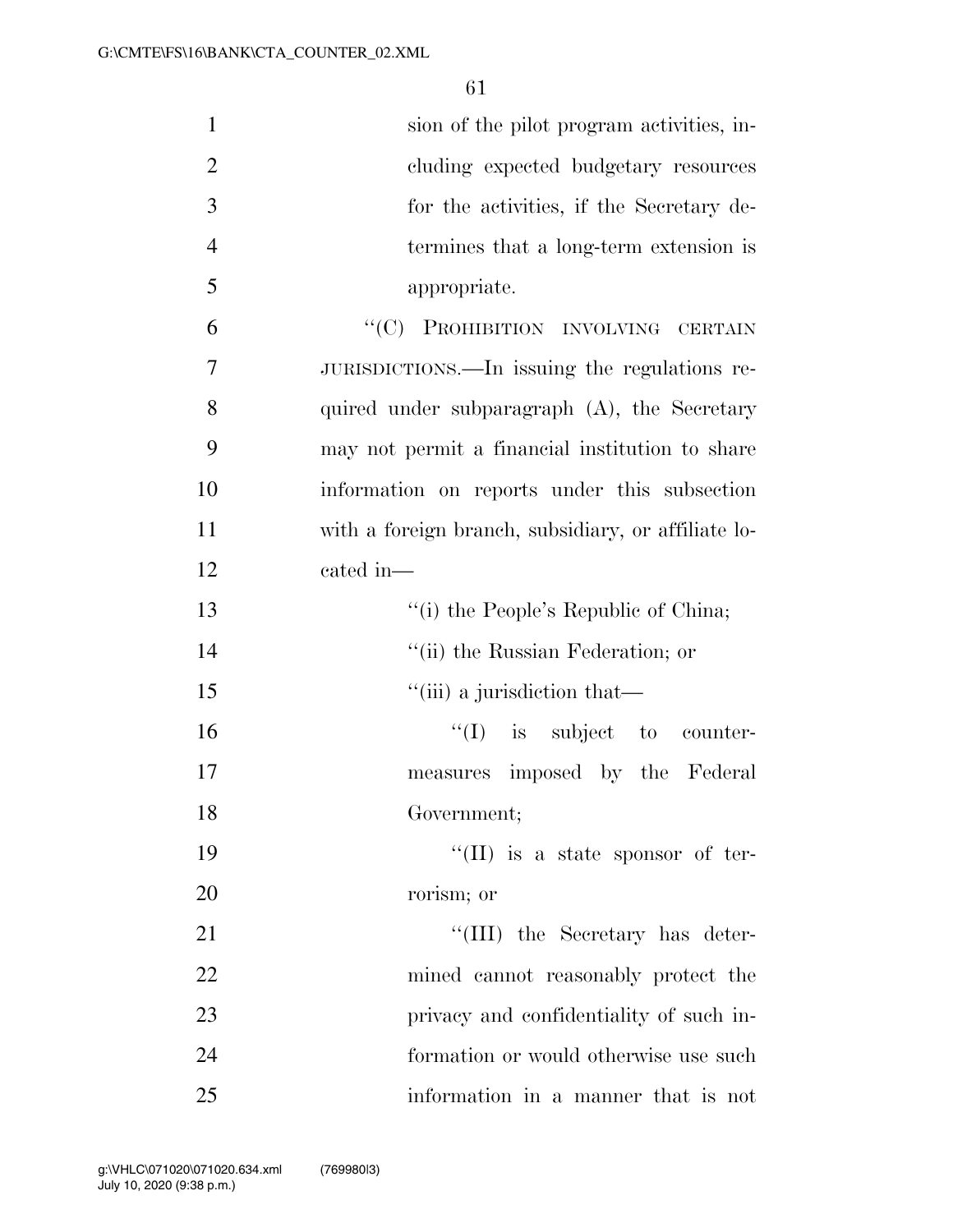| $\mathbf{1}$   | consistent with the national interest of          |
|----------------|---------------------------------------------------|
| $\overline{2}$ | the United States.                                |
| 3              | "(D) IMPLEMENTATION UPDATES.—Not                  |
| $\overline{4}$ | later than 360 days after the date rules are      |
| 5              | issued under subparagraph (A), and annually       |
| 6              | thereafter for three years, the Secretary, or the |
| 7              | Secretary's designee, shall brief the Committee   |
| 8              | on Financial Services of the House of Rep-        |
| 9              | resentatives and the Committee on Banking,        |
| 10             | Housing, and Urban Affairs of the Senate on-      |
| 11             | "(i) the degree of any information                |
| 12             | sharing permitted under the pilot program,        |
| 13             | and a description of criteria used by the         |
| 14             | Secretary to evaluate the appropriateness         |
| 15             | of the information sharing;                       |
| 16             | "(ii) the effectiveness of the pilot pro-         |
| 17             | gram in identifying or preventing the viola-      |
| 18             | tion of a United States law or regulation,        |
| 19             | and mechanisms that may improve such ef-          |
| 20             | fectiveness; and                                  |
| 21             | "(iii) any recommendations to amend               |
| 22             | the design of the pilot program.                  |
| 23             | "(E) RULE OF CONSTRUCTION.—Nothing                |
| 24             | in this paragraph shall be construed as limiting  |
| 25             | the Secretary's authority under provisions of     |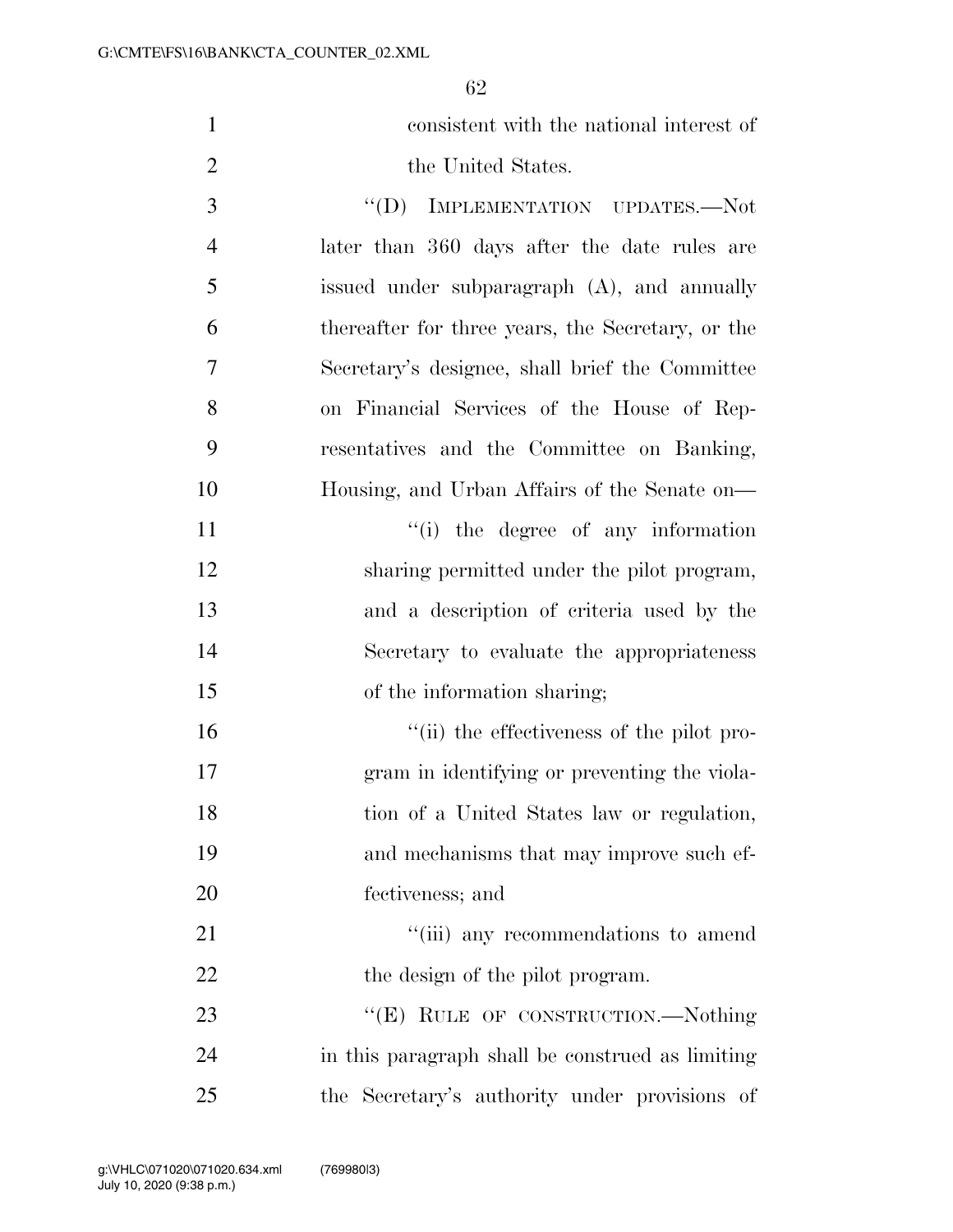law other than this paragraph to establish other permissible purposes or methods for a financial institution sharing reports (and information on such reports) under this subsection with the in- stitution's foreign headquarters or with other branches of the same institution.

7 "'(F) NOTICE OF USE OF OTHER AUTHOR- ITY.—If the Secretary, pursuant to any author- ity other than that provided under this para- graph, permits a financial institution to share information on reports under this subsection with a foreign branch, subsidiary, or affiliate lo- cated in a foreign jurisdiction, the Secretary shall notify the Committee on Financial Serv- ices of the House of Representatives and the Committee on Banking, Housing, and Urban Affairs of such permission and the applicable foreign jurisdiction.

19 "(6) TREATMENT OF FOREIGN JURISDICTION- ORIGINATED REPORTS.—A report received by a fi- nancial institution from a foreign affiliate with re- spect to a suspicious transaction relevant to a pos- sible violation of law or regulation shall be subject to the same confidentiality requirements provided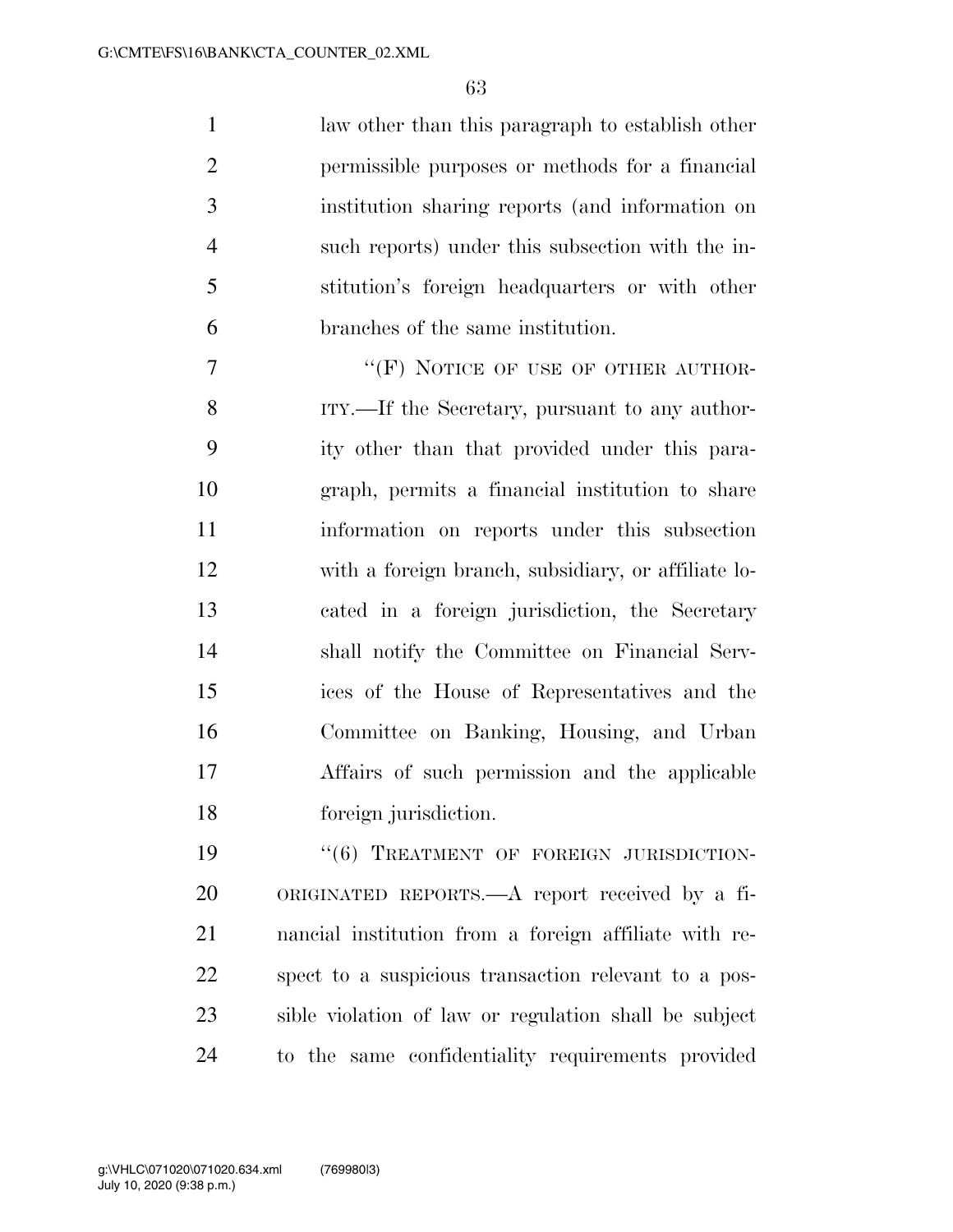| $\mathbf{1}$   | under this subsection for a report of a suspicious            |
|----------------|---------------------------------------------------------------|
| $\overline{2}$ | transaction described under paragraph (1).".                  |
| 3              | NOTIFICATION PROHIBITIONS.—Section<br>(2)                     |
| $\overline{4}$ | $5318(g)(2)(A)$ of title 31, United States Code, is           |
| 5              | amended—                                                      |
| 6              | $(A)$ in clause (i), by inserting after "trans-               |
| 7              | action has been reported" the following: "or                  |
| 8              | otherwise reveal any information that would re-               |
| 9              | veal that the transaction has been reported";                 |
| 10             | and                                                           |
| 11             | (B) in clause (ii), by inserting after "trans-                |
| 12             | action has been reported," the following: "or                 |
| 13             | otherwise reveal any information that would re-               |
| 14             | veal that the transaction has been reported,".                |
| 15             | (b) RULEMAKING.—Not later than the end of the                 |
| 16             | 360-day period beginning on the date of enactment of this     |
|                | 17 Act, the Secretary of the Treasury shall issue regulations |
|                | 18 to carry out the amendments made by this section.          |
| 19             | SEC. 7202. SHARING OF COMPLIANCE RESOURCES.                   |
| 20             | (a) IN GENERAL.—Section 5318 of title 31, United              |
| 21             | States Code, is amended by adding at the end the fol-         |
| 22             | lowing:                                                       |
| 23             | "(o) SHARING OF COMPLIANCE RESOURCES.-                        |
| 24             | "(1) SHARING PERMITTED.—Two or more fi-                       |
| 25             | nancial institutions may enter into collaborative ar-         |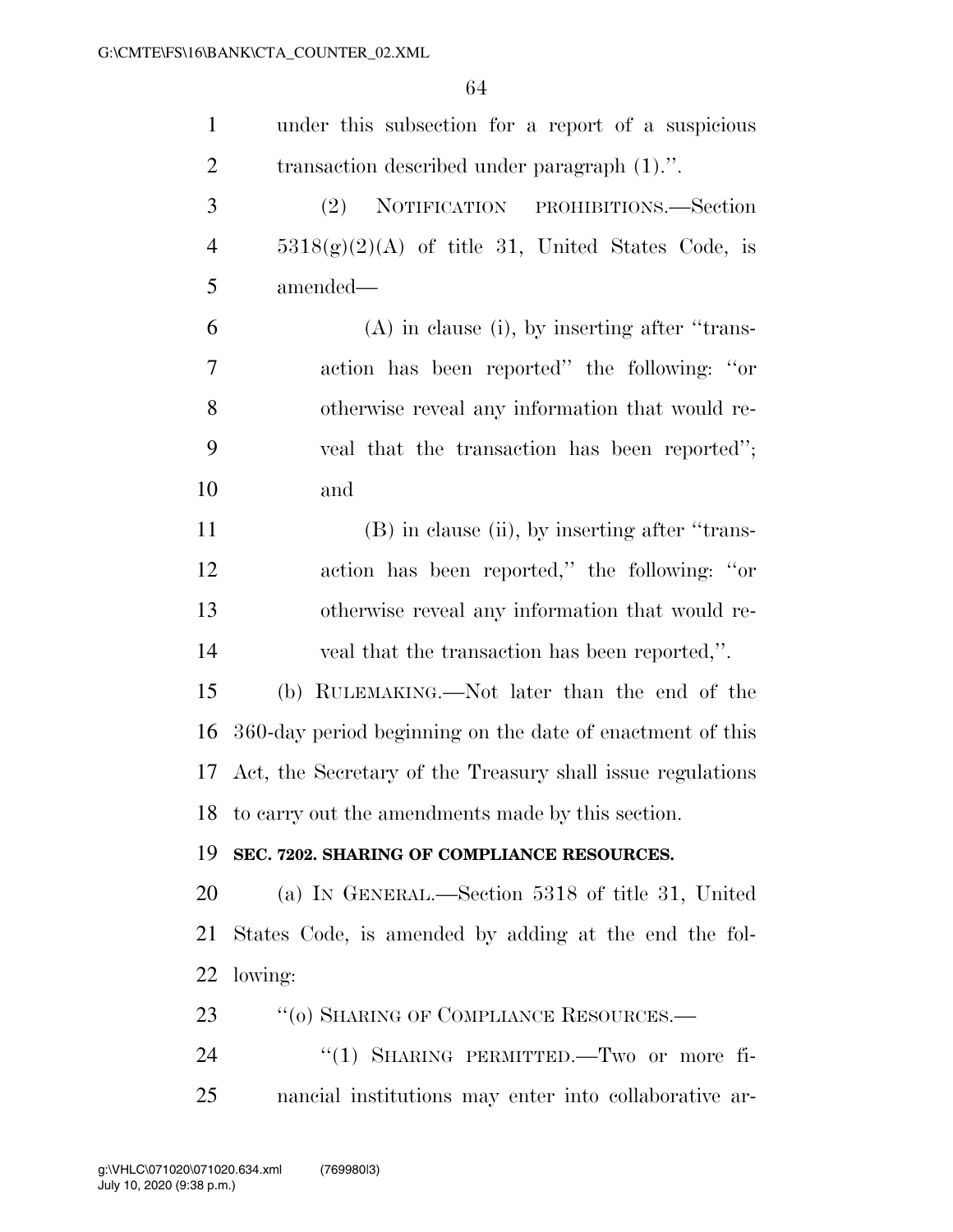- rangements in order to more efficiently comply with 2 the requirements of this subchapter.
- 3 "(2) OUTREACH.—The Secretary of the Treas- ury and the appropriate supervising agencies shall carry out an outreach program to provide financial institutions with information, including best prac- tices, with respect to the sharing of resources de-scribed under paragraph (1).''.

 (b) RULE OF CONSTRUCTION.—The amendment made by subsection (a) may not be construed to require financial institutions to share resources.

### **SEC. 7203. GAO STUDY ON FEEDBACK LOOPS.**

 (a) STUDY.—The Comptroller General of the United States shall carry out a study on—

 (1) best practices within the United States Gov- ernment for providing feedback (''feedback loop'') to relevant parties (including regulated private entities) on the usage and usefulness of personally identifi- able information (''PII''), sensitive-but-unclassified (''SBU'') data, or similar information provided by such parties to Government users of such informa- tion and data (including law enforcement or regu-lators); and

 (2) any practices or standards inside or outside the United States for providing feedback through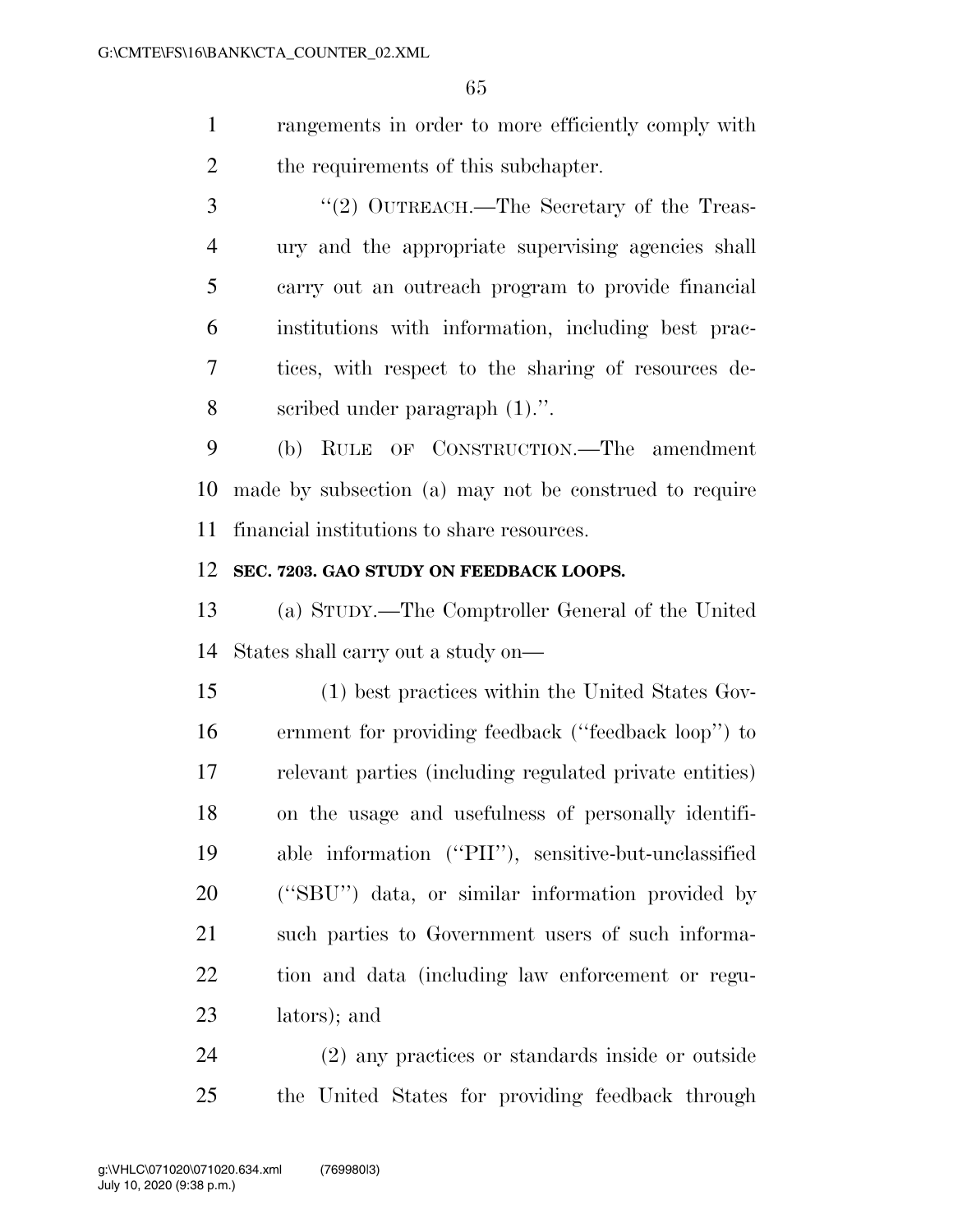sensitive information and public-private partnership information sharing efforts, specifically related to ef- forts to combat money laundering and other forms of illicit finance.

 (b) REPORT.—Not later than the end of the 18- month period beginning on the date of the enactment of this Act, the Comptroller General shall issue a report to the Committee on Banking, Housing, and Urban Affairs of the Senate and the Committee on Financial Services of the House of Representatives containing—

 (1) all findings and determinations made in car-rying out the study required under subsection (a);

 (2) with respect to each of paragraphs (1) and (2) of subsection (a), any best practices or signifi- cant concerns identified by the Comptroller General, and their applicability to public-private partnerships and feedback loops with respect to United States ef- forts to combat money laundering and other forms of illicit finance; and

 (3) recommendations to reduce or eliminate any unnecessary Government collection of the informa-22 tion described under subsection  $(a)(1)$ .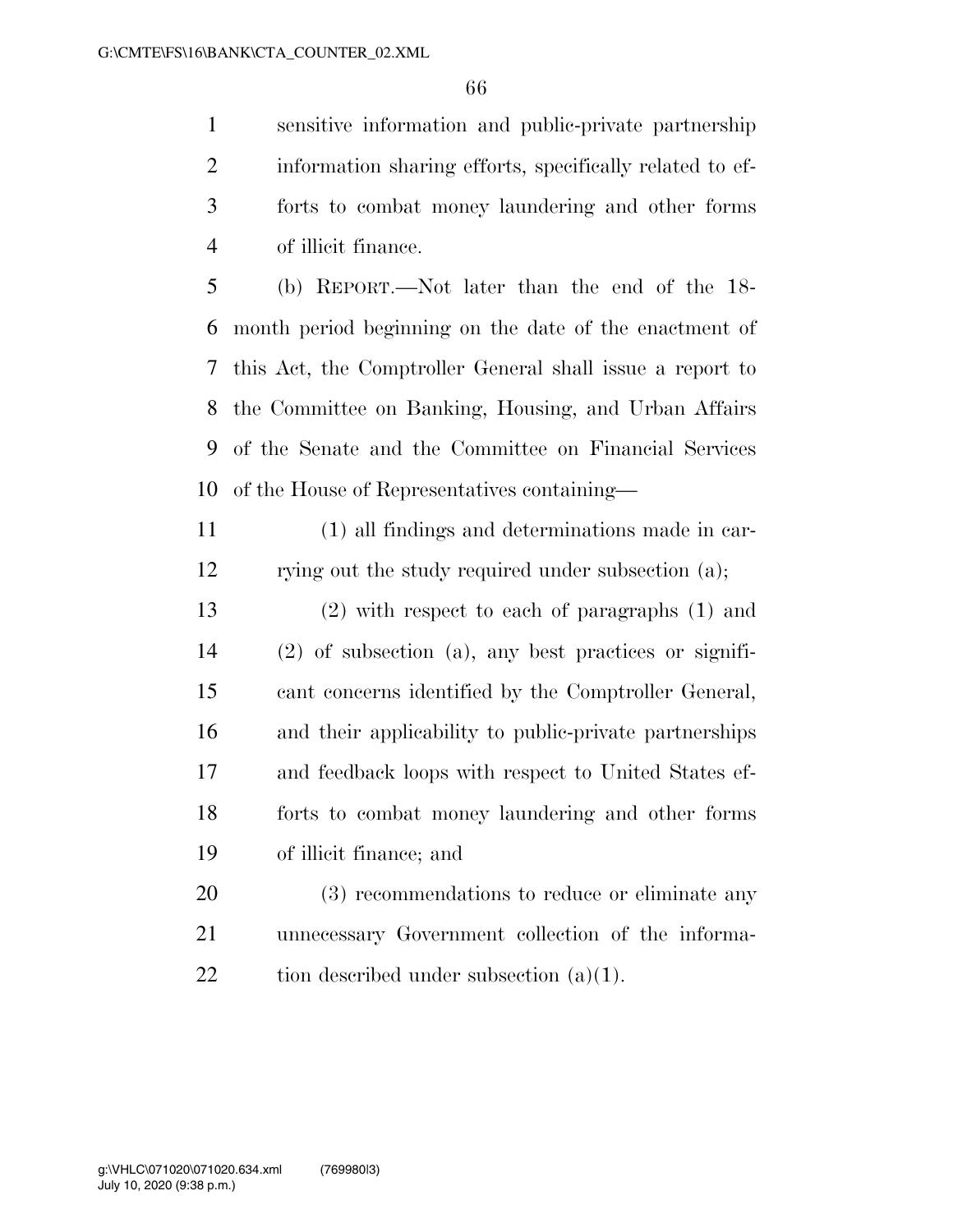### **SEC. 7204. FINCEN STUDY ON BSA VALUE.**

 (a) STUDY.—The Director of the Financial Crimes Enforcement Network shall carry out a study on Bank Se-crecy Act value.

 (b) REPORT.—Not later than the end of the 30-day period beginning on the date the study under subsection (a) is completed, the Director shall issue a report to the Committee on Financial Services of the House of Rep- resentatives and the Committee on Banking, Housing, and Urban Affairs of the Senate containing all findings and determinations made in carrying out the study required under this section.

 (c) CLASSIFIED ANNEX.—The report required under this section may include a classified annex, if the Director determines it appropriate.

 (d) BANK SECRECY ACT DEFINED.—For purposes of this section, the term ''Bank Secrecy Act'' has the mean- ing given that term under section 5312 of title 31, United States Code.

 **SEC. 7205. SHARING OF THREAT PATTERN AND TREND IN-FORMATION.** 

22 Section  $5318(g)$  of title 31, United States Code, as 23 amended by section  $7201(a)(1)$ , is further amended by adding at the end the following:

25 "(7) SHARING OF THREAT PATTERN AND 26 TREND INFORMATION.—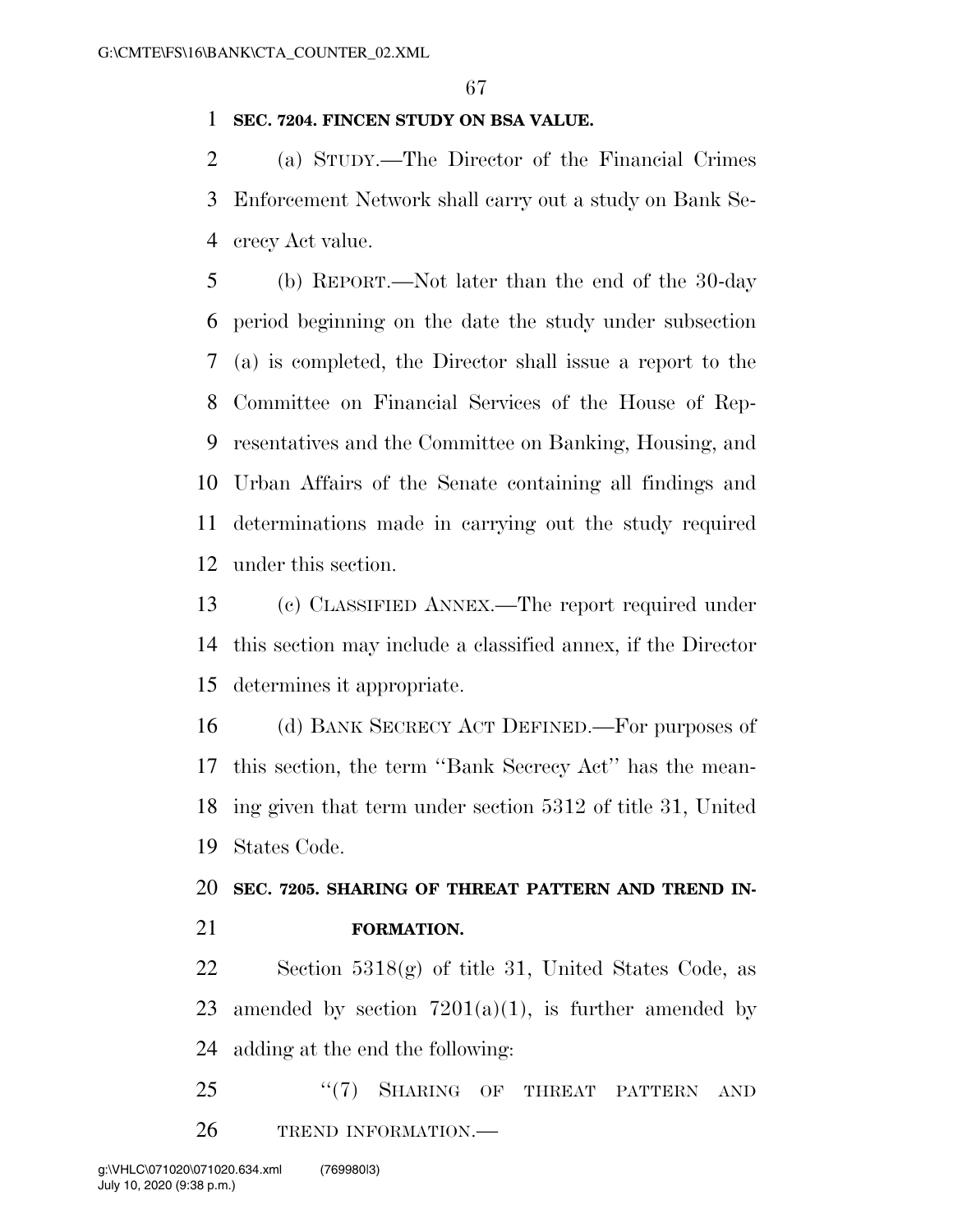1 "'(A) SAR ACTIVITY REVIEW.—The Direc- tor of the Financial Crimes Enforcement Net- work shall restart publication of the 'SAR Ac- tivity Review – Trends, Tips & Issues', on not less than a semi-annual basis, to provide mean- ingful information about the preparation, use, and value of reports filed under this subsection by financial institutions, as well as other re- ports filed by financial institutions under the Bank Secrecy Act.

11 ""(B) INCLUSION OF TYPOLOGIES.—In each publication described under subparagraph (A), the Director shall provide financial institutions with typologies, including data that can be adapted in algorithms (including for artificial intelligence and machine learning programs) where appropriate, on emerging money laun- dering and counter terror financing threat pat-terns and trends.

20 "'(C) TYPOLOGY DEFINED.—For purposes of this paragraph, the term 'typology' means 22 the various techniques used to launder money or finance terrorism.''.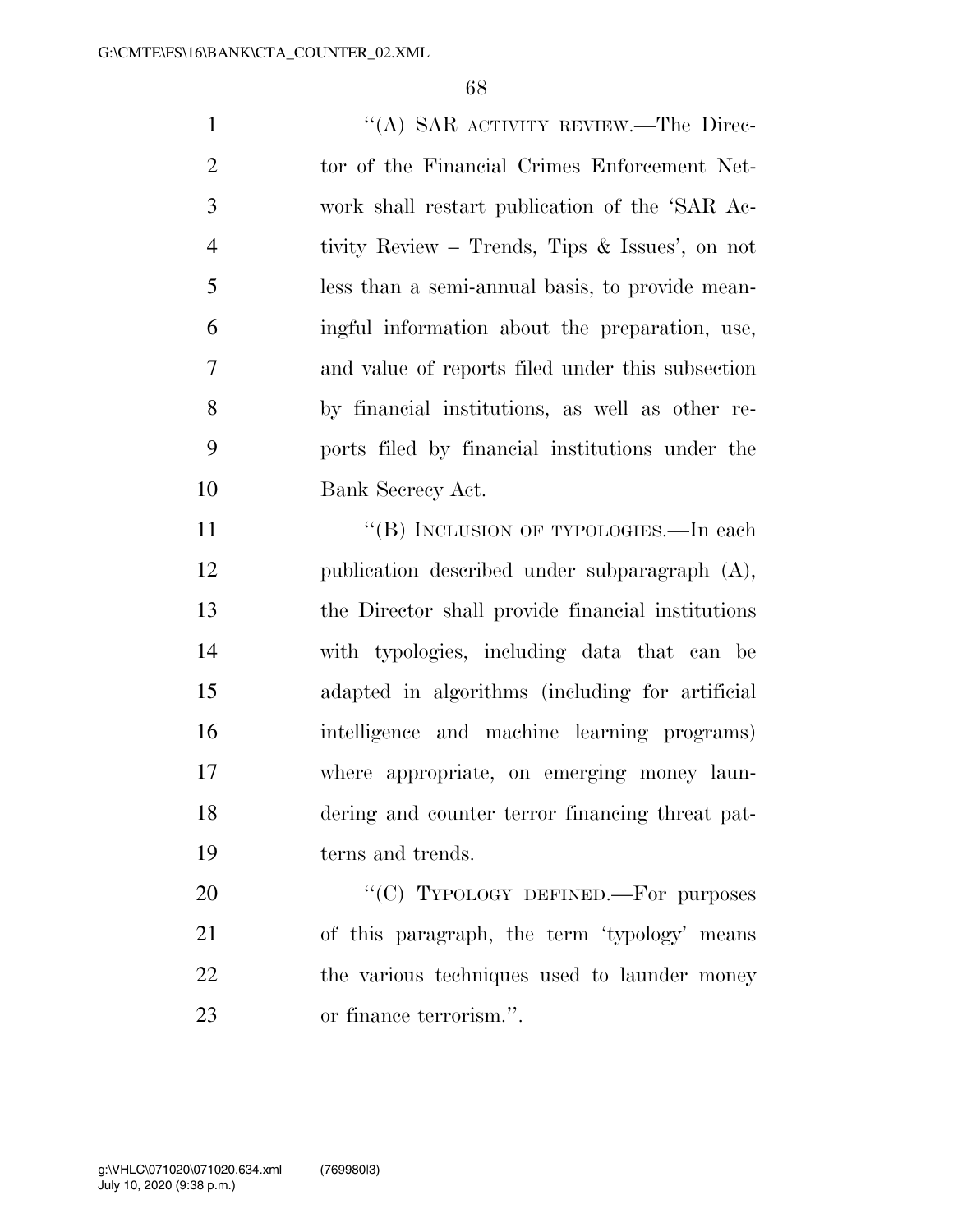# **SEC. 7206. MODERNIZATION AND UPGRADING WHISTLE-BLOWER PROTECTIONS.**

 (a) REWARDS.—Section 5323(d) of title 31, United States Code, is amended to read as follows:

 ''(d) SOURCE OF REWARDS.—For the purposes of paying a reward under this section, the Secretary may, subject to amounts made available in advance by appro- priation Acts, use criminal fine, civil penalty, or forfeiture amounts recovered based on the original information with respect to which the reward is being paid.''.

 (b) WHISTLEBLOWER INCENTIVES.—Chapter 53 of title 31, United States Code, is amended—

 (1) by inserting after section 5323 the fol-lowing:

# **''§ 5323A. Whistleblower incentives**

''(a) DEFINITIONS.—In this section:

17 "(1) COVERED JUDICIAL OR ADMINISTRATIVE ACTION.—The term 'covered judicial or administra- tive action' means any judicial or administrative ac- tion brought by FinCEN under the Bank Secrecy Act that results in monetary sanctions exceeding \$1,000,000.

23 "(2) FINCEN.—The term 'FinCEN' means the Financial Crimes Enforcement Network.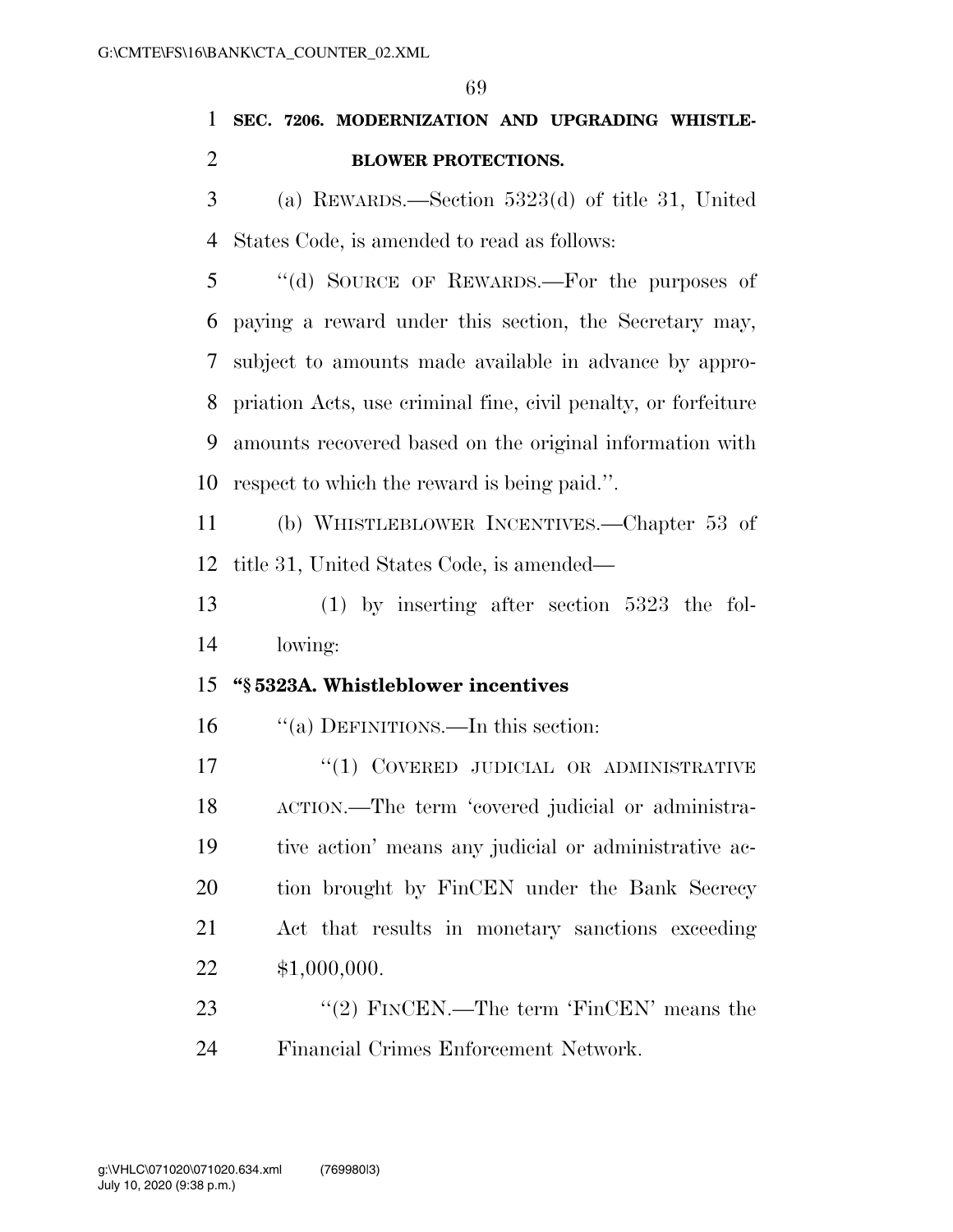| $\mathbf{1}$   | "(3) MONETARY SANCTIONS.—The term 'mone-                         |
|----------------|------------------------------------------------------------------|
| $\overline{2}$ | tary sanctions', when used with respect to any judi-             |
| 3              | cial or administrative action, means—                            |
| $\overline{4}$ | $\lq\lq$ any monies, including penalties,                        |
| 5              | disgorgement, and interest, ordered to be paid;                  |
| 6              | and                                                              |
| 7              | "(B) any monies deposited into<br>$\mathbf{a}$                   |
| 8              | disgorgement fund as a result of such action or                  |
| 9              | any settlement of such action.                                   |
| 10             | "(4) ORIGINAL INFORMATION.—The term                              |
| 11             | 'original information' means information that-                   |
| 12             | $\lq\lq$ is derived from the independent                         |
| 13             | knowledge or analysis of a whistleblower;                        |
| 14             | "(B) is not known to FinCEN from any                             |
| 15             | other source, unless the whistleblower is the                    |
| 16             | original source of the information; and                          |
| 17             | $\lq\lq$ <sup>"</sup> (C) is not exclusively derived from an al- |
| 18             | legation made in a judicial or administrative                    |
| 19             | hearing, in a governmental report, hearing,                      |
| 20             | audit, or investigation, or from the news media,                 |
| 21             | unless the whistleblower is a source of the infor-               |
| 22             | mation.                                                          |
| 23             | "(5) RELATED ACTION.—The term 'related ac-                       |
| 24             | tion', when used with respect to any judicial or ad-             |
| 25             | ministrative action brought by FinCEN, means any                 |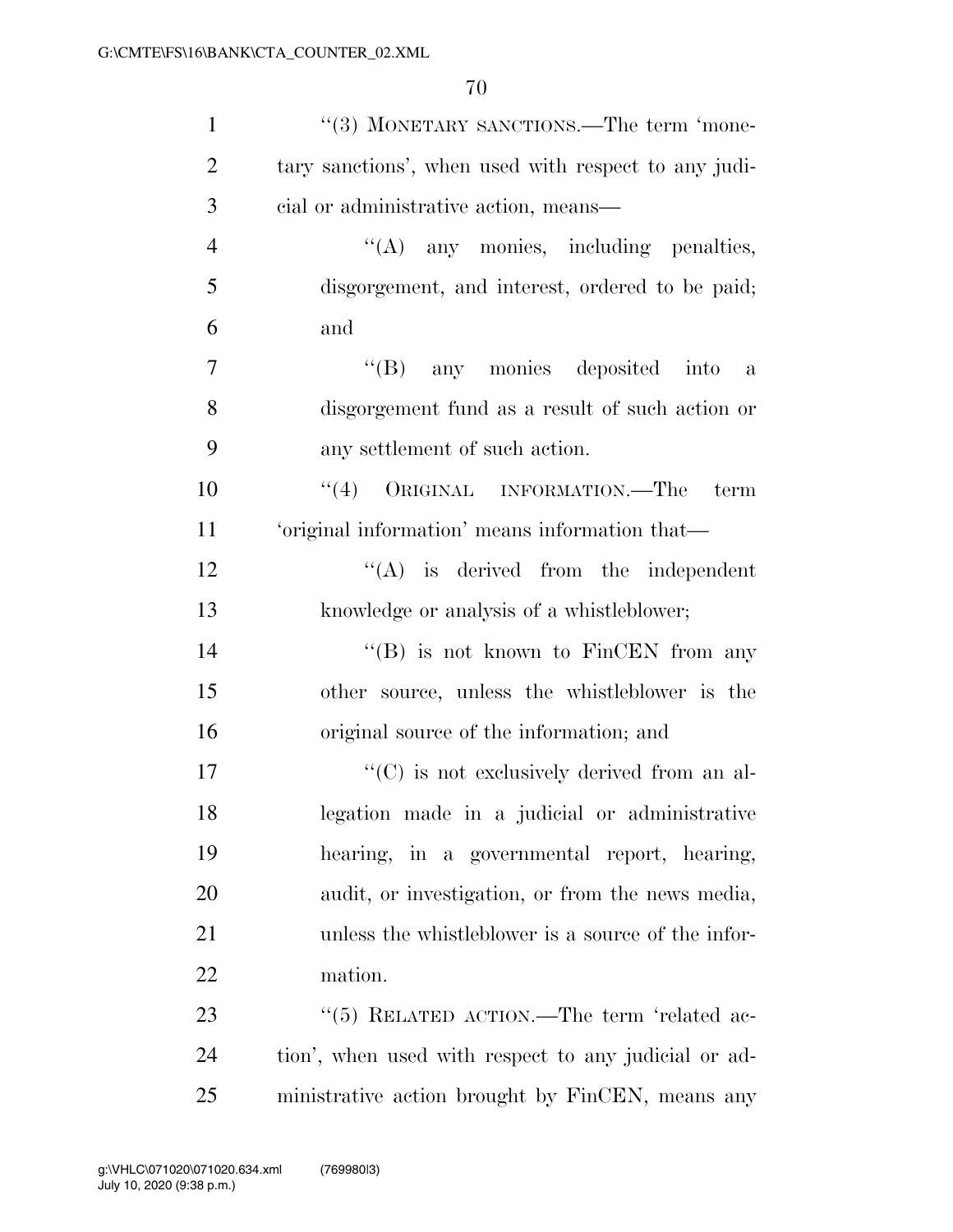1 judicial or administrative action that is based upon original information provided by a whistleblower that led to the successful enforcement of the action.

 ''(6) SECRETARY.—The term 'Secretary' means 5 the Secretary of the Treasury.

6 "(7) WHISTLEBLOWER.—The term 'whistle- blower' means any individual who provides, or 2 or more individuals acting jointly who provide, informa- tion relating to a violation of laws enforced by FinCEN, in a manner established, by rule or regula-11 tion, by FinCEN.

"(b) AWARDS.—

13 "(1) IN GENERAL.—In any covered judicial or administrative action, or related action, the Sec- retary, under such rules as the Secretary may issue and subject to subsection (c), shall pay an award or awards to 1 or more whistleblowers who voluntarily provided original information to FinCEN that led to the successful enforcement of the covered judicial or administrative action, or related action, in an aggre- gate amount equal to not more than 30 percent, in total, of what has been collected of the monetary sanctions imposed in the action.

24 "(2) SOURCE OF AWARDS.—For the purposes of paying any award under paragraph (1), the Sec-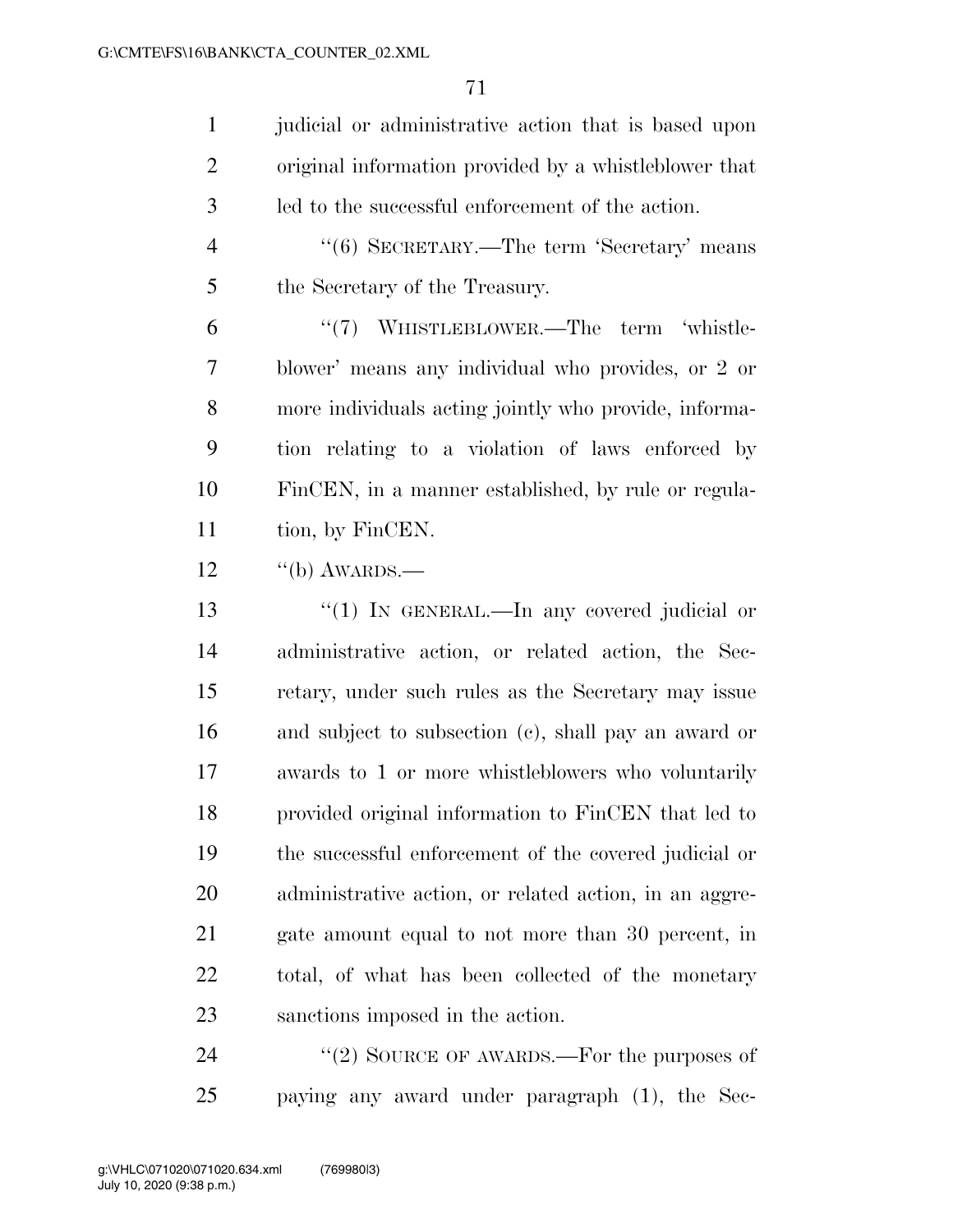| $\mathbf{1}$   | retary may, subject to amounts made available in    |
|----------------|-----------------------------------------------------|
| $\overline{2}$ | advance by appropriation Acts, use monetary sanc-   |
| 3              | tion amounts recovered based on the original infor- |
| $\overline{4}$ | mation with respect to which the award is being     |
| 5              | paid.                                               |
| 6              | "(c) DETERMINATION OF AMOUNT OF AWARD; DE-          |
| $\overline{7}$ | NIAL OF AWARD.                                      |
| 8              | DETERMINATION OF<br>``(1)<br><b>AMOUNT</b><br>OF    |
| 9              | AWARD.                                              |
| 10             | "(A) DISCRETION.—The determination of               |
| 11             | the amount of an award made under subsection        |
| 12             | (b) shall be in the discretion of the Secretary.    |
| 13             | "(B) CRITERIA.—In responding to a dis-              |
| 14             | closure and determining the amount of an            |
| 15             | award made, FinCEN staff shall meet with the        |
| 16             | whistleblower to discuss evidence disclosed and     |
| 17             | rebuttals to the disclosure, and shall take into    |
| 18             | consideration-                                      |
| 19             | "(i) the significance of the informa-               |
| 20             | tion provided by the whistleblower to the           |
| 21             | success of the covered judicial or adminis-         |
| 22             | trative action;                                     |
| 23             | "(ii) the degree of assistance provided             |
| 24             | by the whistleblower and any legal rep-             |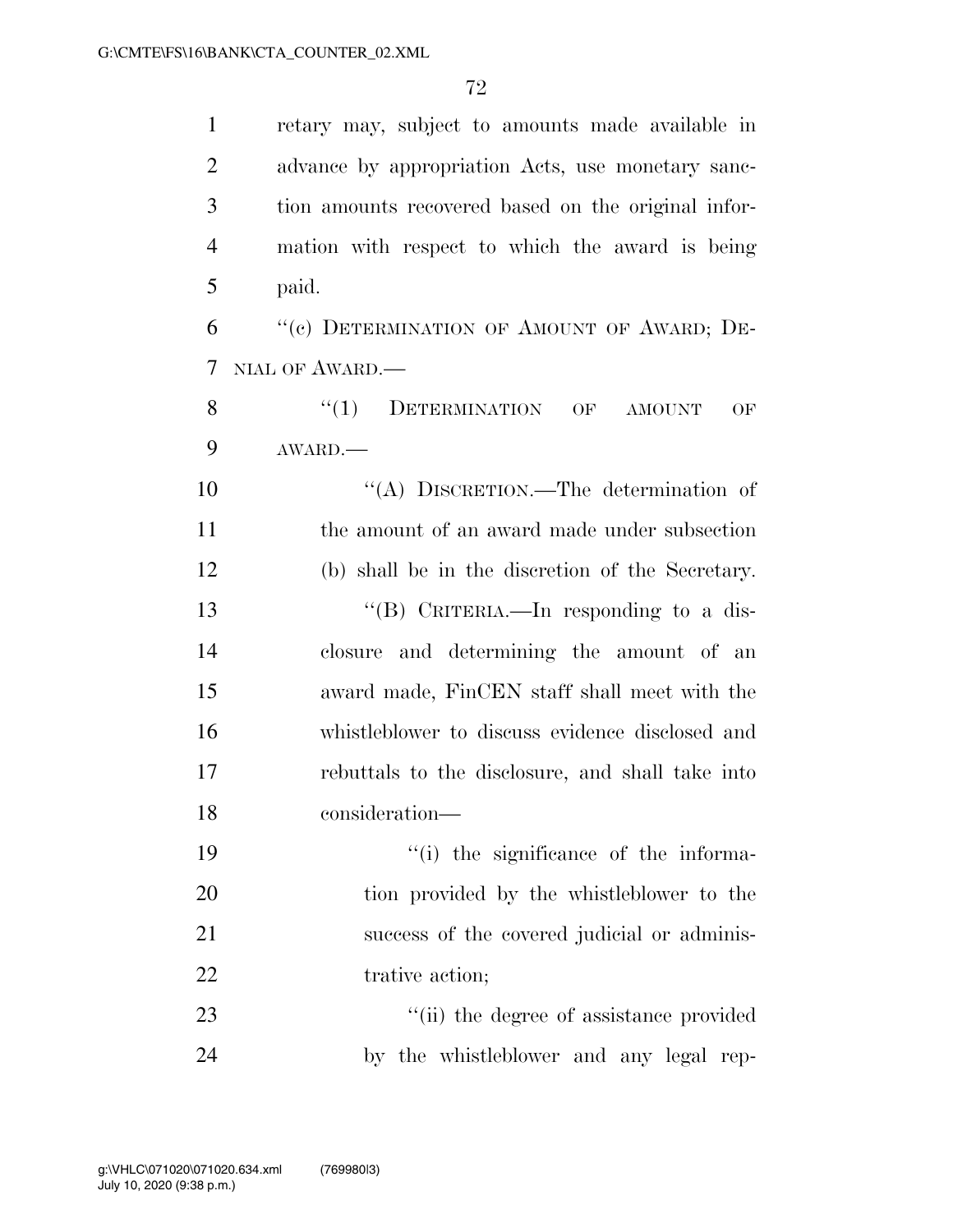| $\mathbf{1}$   | resentative of the whistleblower in a cov-         |
|----------------|----------------------------------------------------|
| $\overline{2}$ | ered judicial or administrative action;            |
| 3              | "(iii) the mission of FinCEN in deter-             |
| $\overline{4}$ | ring violations of the law by making               |
| 5              | awards to whistleblowers who provide in-           |
| 6              | formation that lead to the successful en-          |
| 7              | forcement of such laws; and                        |
| 8              | "(iv) such additional relevant factors             |
| 9              | as the Secretary may establish by rule.            |
| 10             | "(2) DENIAL OF AWARD. No award under               |
| 11             | subsection (b) shall be made—                      |
| 12             | "(A) to any whistleblower who is, or was at        |
| 13             | the time the whistleblower acquired the original   |
| 14             | information submitted to FinCEN, a member,         |
| 15             | officer, or employee of—                           |
| 16             | "(i) an appropriate regulatory agency;             |
| 17             | "(ii) the Department of Justice;                   |
| 18             | "(iii) a self-regulatory organization; or          |
| 19             | "(iv) a law enforcement organization;              |
| 20             | $\lq\lq (B)$ to any whistleblower who is convicted |
| 21             | of a criminal violation, or who the Secretary      |
| 22             | has a reasonable basis to believe committed a      |
| 23             | criminal violation, related to the judicial or ad- |
| 24             | ministrative action for which the whistleblower    |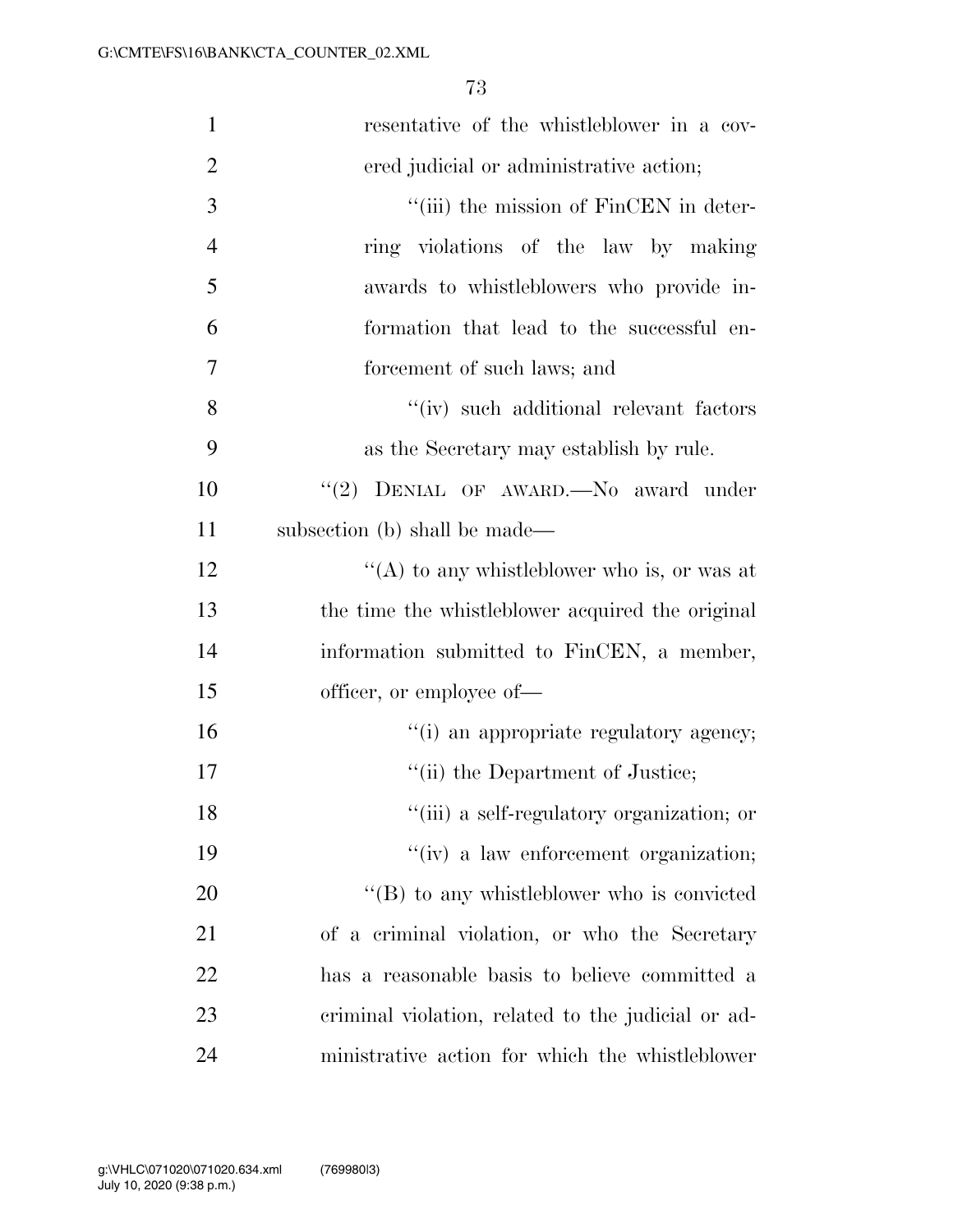otherwise could receive an award under this sec-2 tion;

 ''(C) to any whistleblower who gains the information through the performance of an audit of financial statements required under the Bank Secrecy Act and for whom such submis- sion would be contrary to its requirements; or ''(D) to any whistleblower who fails to sub- mit information to FinCEN in such form as the Secretary may, by rule, require. 11 "(3) STATEMENT OF REASONS.—For any deci- sion granting or denying an award, the Secretary shall provide to the whistleblower a statement of rea- sons that includes findings of fact and conclusions of law for all material issues. 16 "(d) REPRESENTATION.—  $(1)$  PERMITTED REPRESENTATION. Any whistleblower who makes a claim for an award under subsection (b) may be represented by counsel. 20 "(2) REQUIRED REPRESENTATION.— 21 "'(A) IN GENERAL.—Any whistleblower who anonymously makes a claim for an award under subsection (b) shall be represented by

counsel if the whistleblower anonymously sub-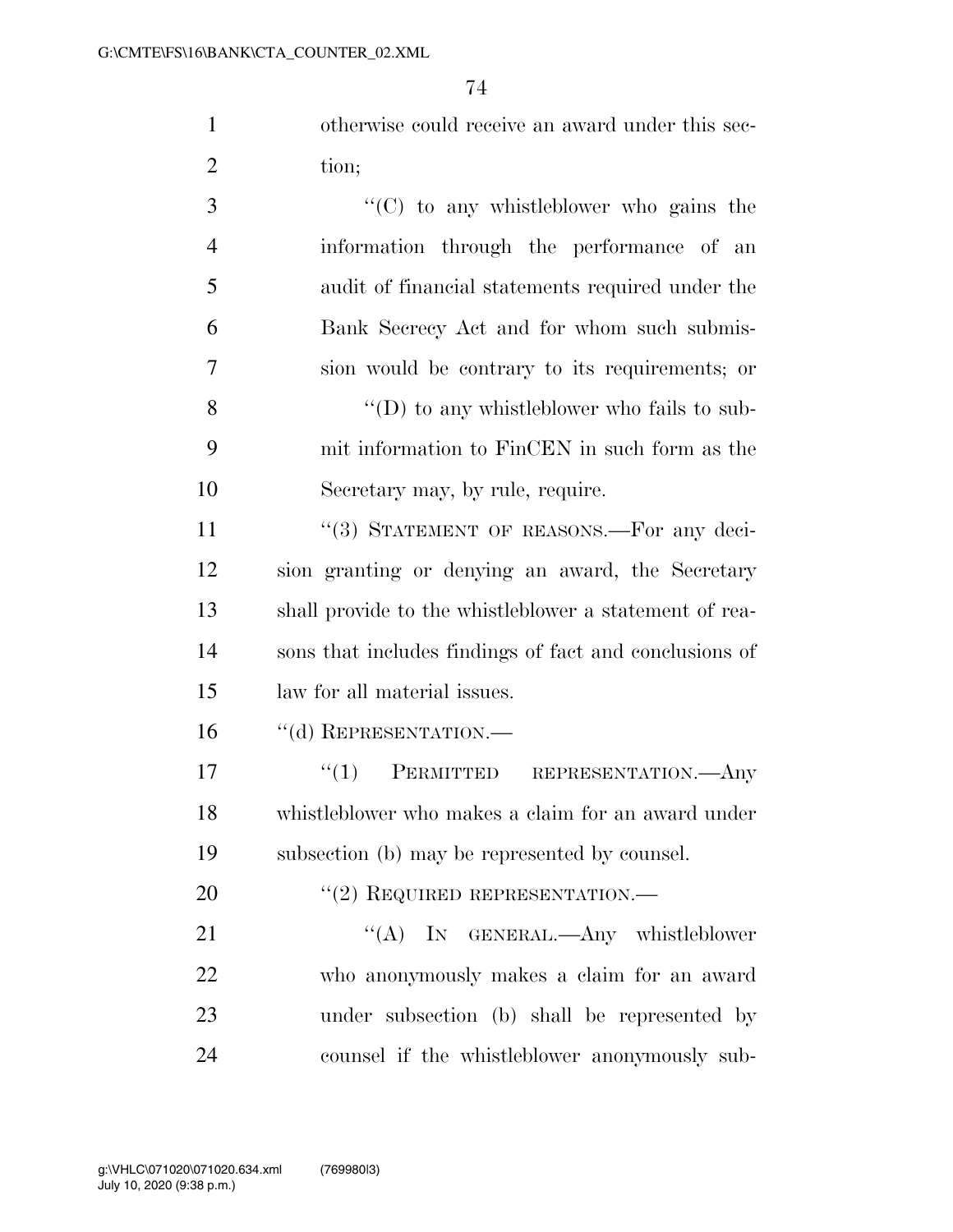mits the information upon which the claim is based.

 ''(B) DISCLOSURE OF IDENTITY.—Prior to the payment of an award, a whistleblower shall disclose their identity and provide such other information as the Secretary may require, di- rectly or through counsel for the whistleblower. ''(e) APPEALS.—Any determination made under this section, including whether, to whom, or in what amount to make awards, shall be in the discretion of the Secretary. Any such determination, except the determination of the amount of an award if the award was made in accordance with subsection (b), may be appealed to the appropriate court of appeals of the United States not more than 30 days after the determination is issued by the Secretary. The court shall review the determination made by the Sec-retary in accordance with section 706 of title 5.

 ''(f) EMPLOYEE PROTECTIONS.—The Secretary of the Treasury shall issue regulations protecting a whistle- blower from retaliation, which shall be as close as prac- ticable to the employee protections provided for under sec- tion 1057 of the Consumer Financial Protection Act of 2010.''; and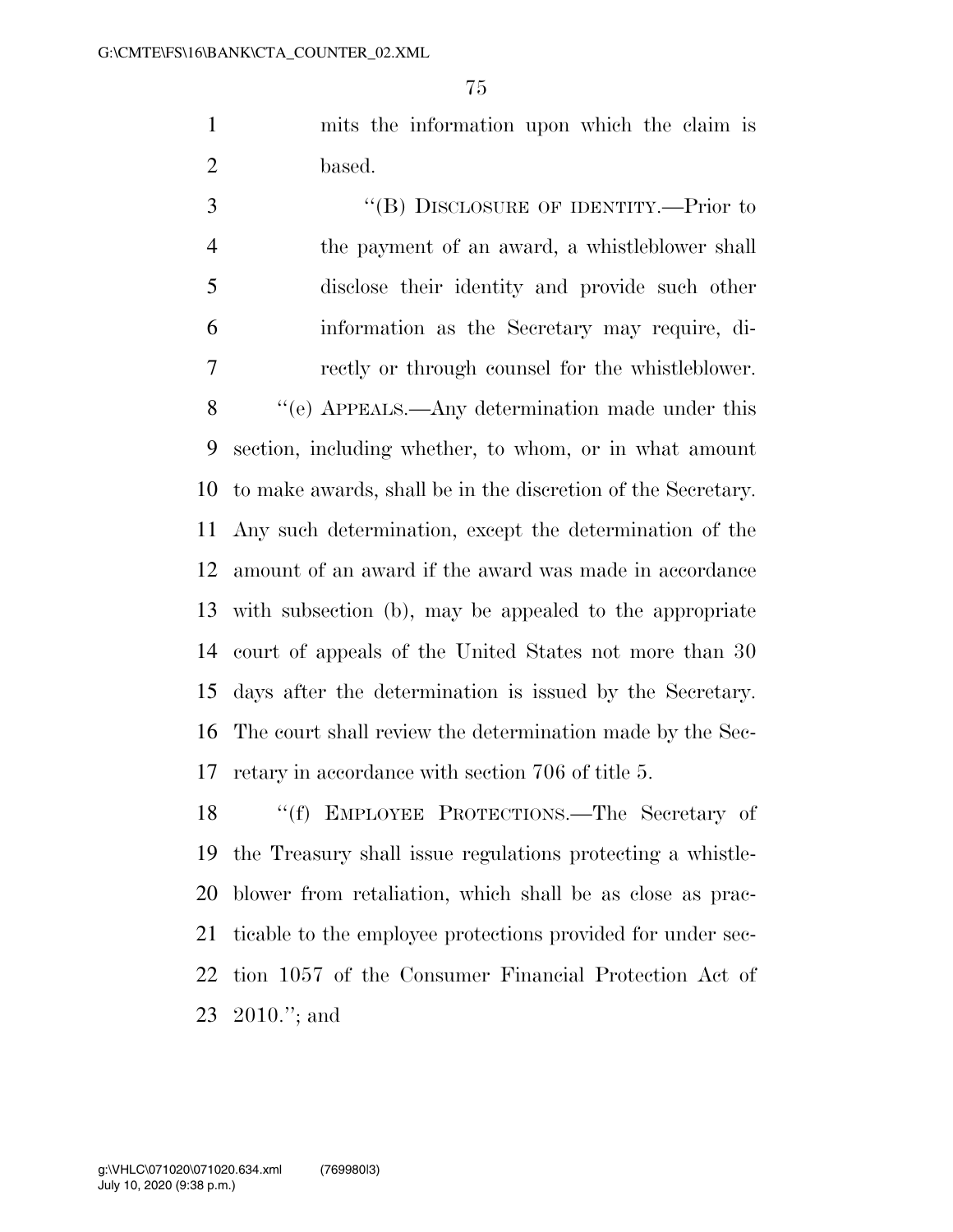| $\mathbf{1}$   | $(2)$ in the table of contents for such chapter, by   |
|----------------|-------------------------------------------------------|
| $\overline{2}$ | inserting after the item relating to section 5323 the |
| 3              | following new item:                                   |
|                | "5323A. Whistleblower incentives.".                   |
| $\overline{4}$ | SEC. 7207. CERTAIN VIOLATORS BARRED FROM SERVING      |
| 5              | ON BOARDS OF UNITED STATES FINANCIAL                  |
| 6              | <b>INSTITUTIONS.</b>                                  |
| 7              | Section 5321 of title 31, United States Code, is      |
| 8              | amended by adding at the end the following:           |
| 9              | "(f) CERTAIN VIOLATORS BARRED FROM SERVING            |
| 10             | ON BOARDS OF UNITED STATES FINANCIAL INSTITU-         |
| 11             | TIONS.                                                |
| 12             | "(1) IN GENERAL.—An individual found to               |
| 13             | have committed an egregious violation of a provision  |
| 14             | of (or rule issued under) the Bank Secrecy Act shall  |
| 15             | be barred from serving on the board of directors of   |
| 16             | a United States financial institution for a 10-year   |
| 17             | period beginning on the date of such finding.         |
| 18             | "(2) EGREGIOUS VIOLATION DEFINED. With                |
| 19             | respect to an individual, the term 'egregious viola-  |
| 20             | tion' means—                                          |
| 21             | $\lq\lq$ (A) a felony criminal violation for which    |
| 22             | the individual was convicted; and                     |
| 23             | $\lq\lq$ (B) a civil violation where the individual   |
| 24             | willfully committed such violation and the viola-     |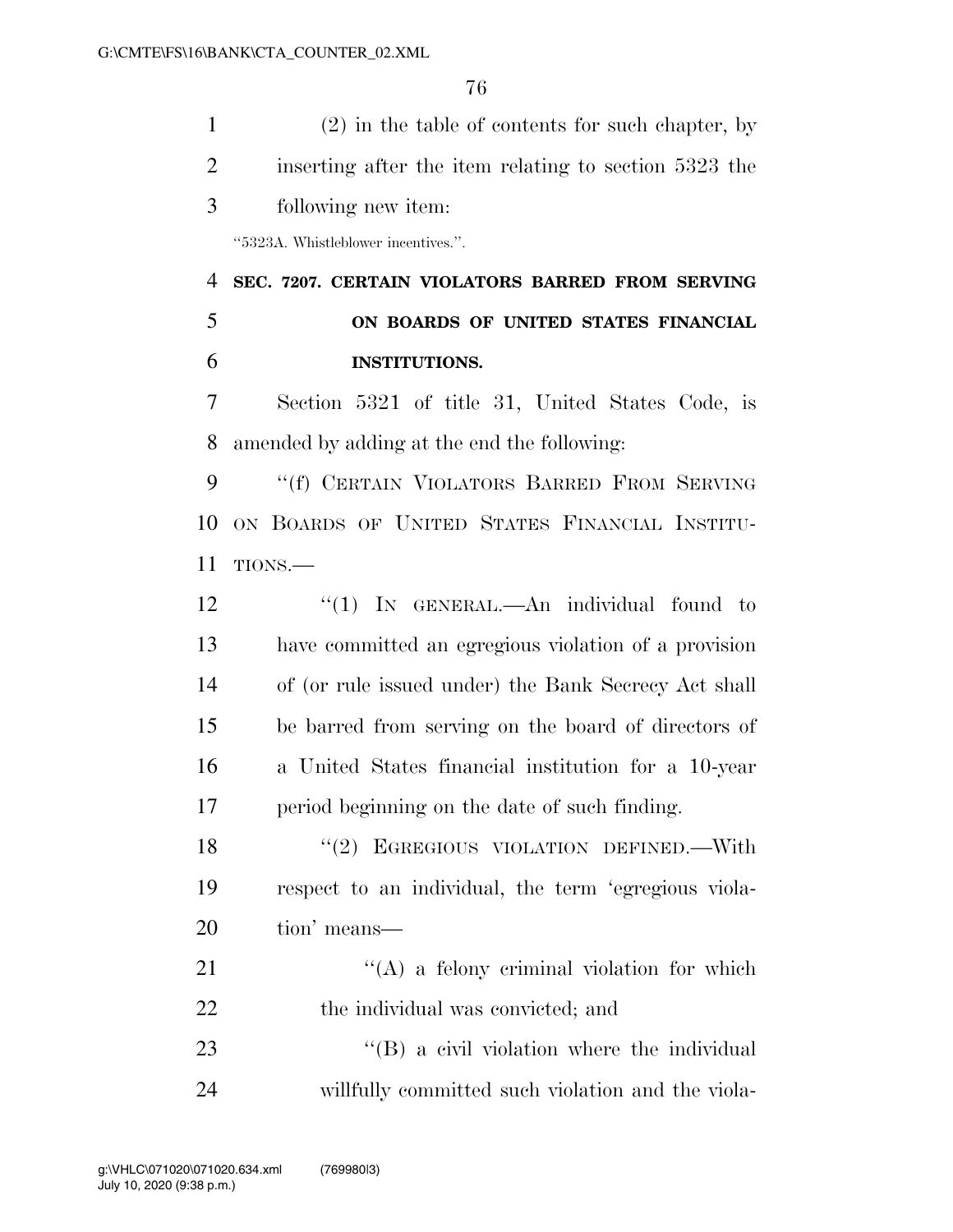tion facilitated money laundering or the financ-2 ing of terrorism.".

## **SEC. 7208. ADDITIONAL DAMAGES FOR REPEAT BANK SE-CRECY ACT VIOLATORS.**

 (a) IN GENERAL.—Section 5321 of title 31, United States Code, as amended by section 7208, is further amended by adding at the end the following:

8 "(g) ADDITIONAL DAMAGES FOR REPEAT VIOLA- TORS.—In addition to any other fines permitted by this section and section 5322, with respect to a person who has previously been convicted of a criminal provision of (or rule issued under) the Bank Secrecy Act or who has admitted, as part of a deferred- or non-prosecution agree- ment, to having previously committed a violation of a criminal provision of (or rule issued under) the Bank Se- crecy Act, the Secretary may impose an additional civil penalty against such person for each additional such viola- tion in an amount equal to up three times the profit gained or loss avoided by such person as a result of the violation.''.

21 (b) PROSPECTIVE APPLICATION OF AMENDMENT. For purposes of determining whether a person has com- mitted a previous violation under section 5321(g) of title 31, United States Code, such determination shall only in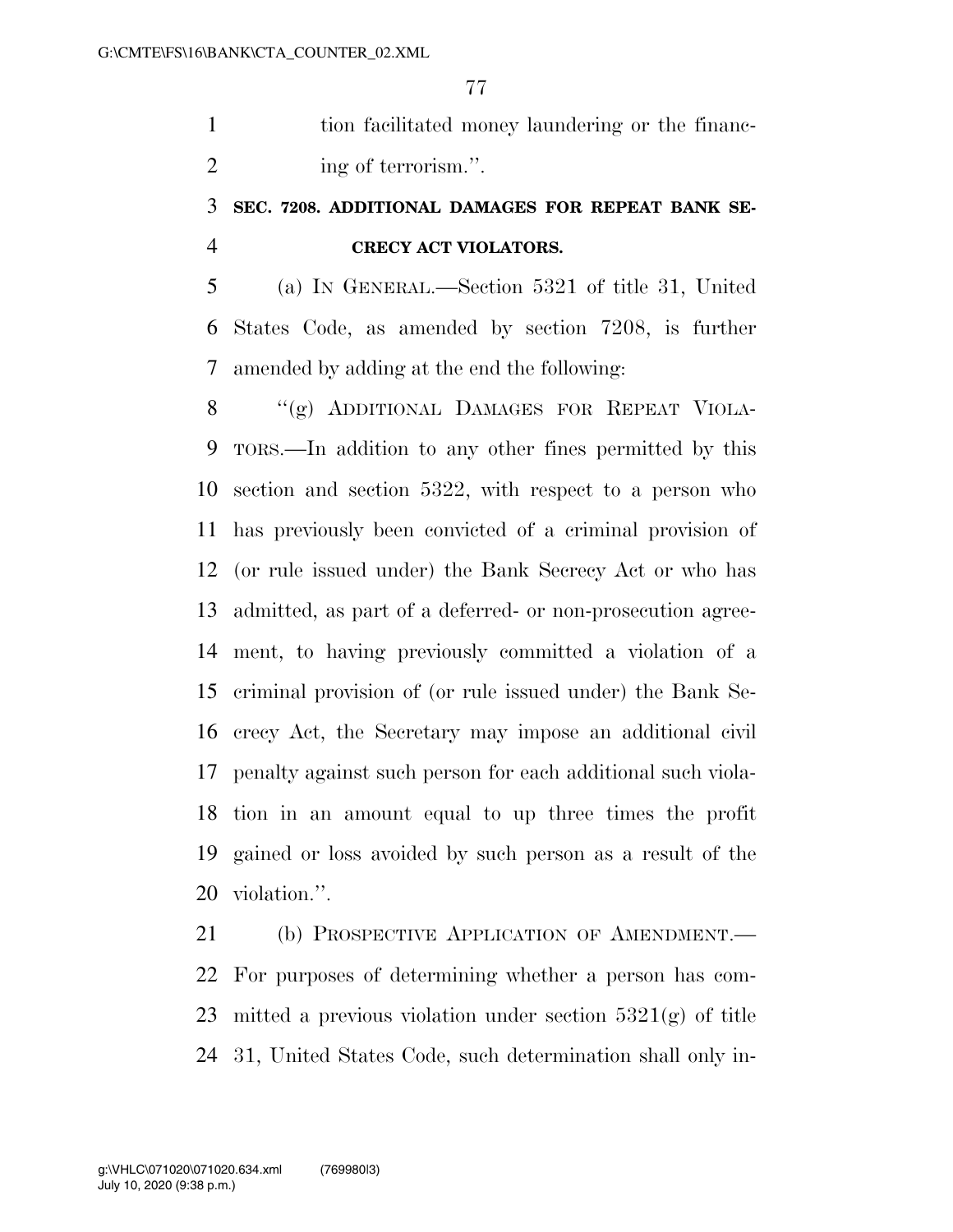clude violations occurring after the date of enactment of this Act.

### **SEC. 7209. JUSTICE ANNUAL REPORT ON DEFERRED AND NON-PROSECUTION AGREEMENTS.**

 (a) ANNUAL REPORT.—The Attorney General shall issue an annual report, every year for the five years begin- ning on the date of enactment of this Act, to the Commit- tees on Financial Services and the Judiciary of the House of Representatives and the Committees on Banking, Hous- ing, and Urban Affairs and the Judiciary of the Senate containing—

 (1) a list of deferred prosecution agreements and non-prosecution agreements that the Attorney General has entered into during the previous year with any person with respect to a violation or sus-pected violation of the Bank Secrecy Act;

 (2) the justification for entering into each such agreement;

 (3) the list of factors that were taken into ac- count in determining that the Attorney General should enter into each such agreement; and

 (4) the extent of coordination the Attorney General conducted with the Financial Crimes En- forcement Network prior to entering into each such agreement.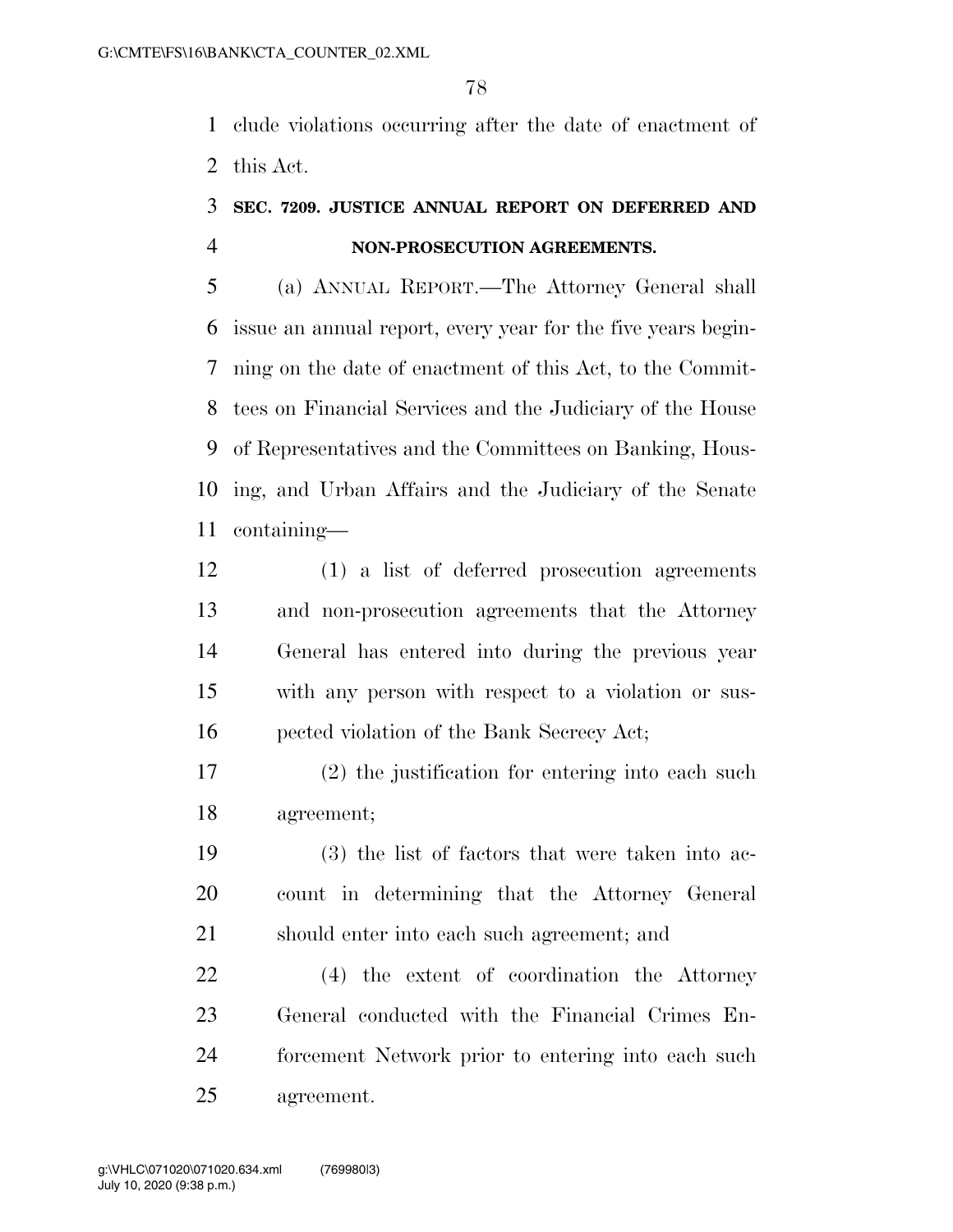(b) CLASSIFIED ANNEX.—Each report under sub-section (a) may include a classified annex.

 (c) BANK SECRECY ACT DEFINED.—For purposes of this section, the term ''Bank Secrecy Act'' has the mean- ing given that term under section 5312 of title 31, United States Code.

#### **SEC. 7210. RETURN OF PROFITS AND BONUSES.**

 (a) IN GENERAL.—Section 5322 of title 31, United States Code, is amended by adding at the end the fol-lowing:

 ''(e) RETURN OF PROFITS AND BONUSES.—A person convicted of violating a provision of (or rule issued under) the Bank Secrecy Act shall—

14 ''(1) in addition to any other fine under this section, be fined in an amount equal to the profit gained by such person by reason of such violation, as determined by the court; and

 $(2)$  if such person is an individual who was a partner, director, officer, or employee of a financial institution at the time the violation occurred, repay to such financial institution any bonus paid to such individual during the Federal fiscal year in which the violation occurred or the Federal fiscal year after which the violation occurred.''.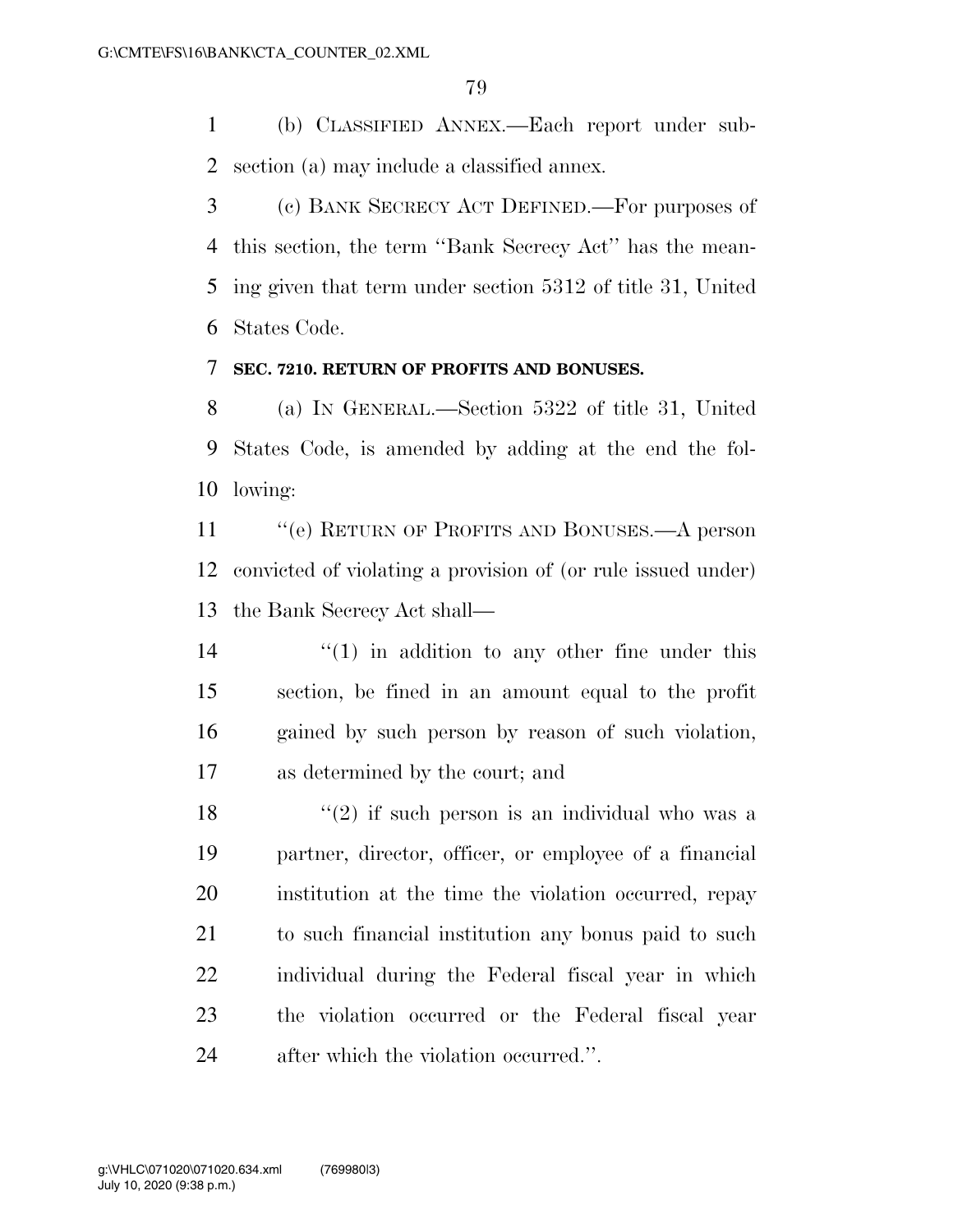(b) RULE OF CONSTRUCTION.—The amendment made by subsection (a) may not be construed to prohibit a financial institution from requiring the repayment of a bonus paid to a partner, director, officer, or employee if the financial institution determines that the partner, di- rector, officer, or employee engaged in unethical, but non-criminal, activities.

## **SEC. 7211. APPLICATION OF BANK SECRECY ACT TO DEAL-ERS IN ANTIQUITIES.**

10 (a) IN GENERAL.—Section  $5312(a)(2)$  of title 31, United States Code, is amended—

12 (1) in subparagraph  $(Y)$ , by striking "or" at the end;

 (2) by redesignating subparagraph (Z) as sub-paragraph (AA); and

 (3) by inserting after subsection (Y) the fol-lowing:

 $"$ (Z) a person trading or acting as an intermediary in the trade of antiquities, includ- ing an advisor, consultant or any other person who engages as a business in the solicitation of 22 the sale of antiquities; or".

23 (b) STUDY ON THE FACILITATION OF MONEY LAUN- DERING AND TERROR FINANCE THROUGH THE TRADE OF WORKS OF ART OR ANTIQUITIES.—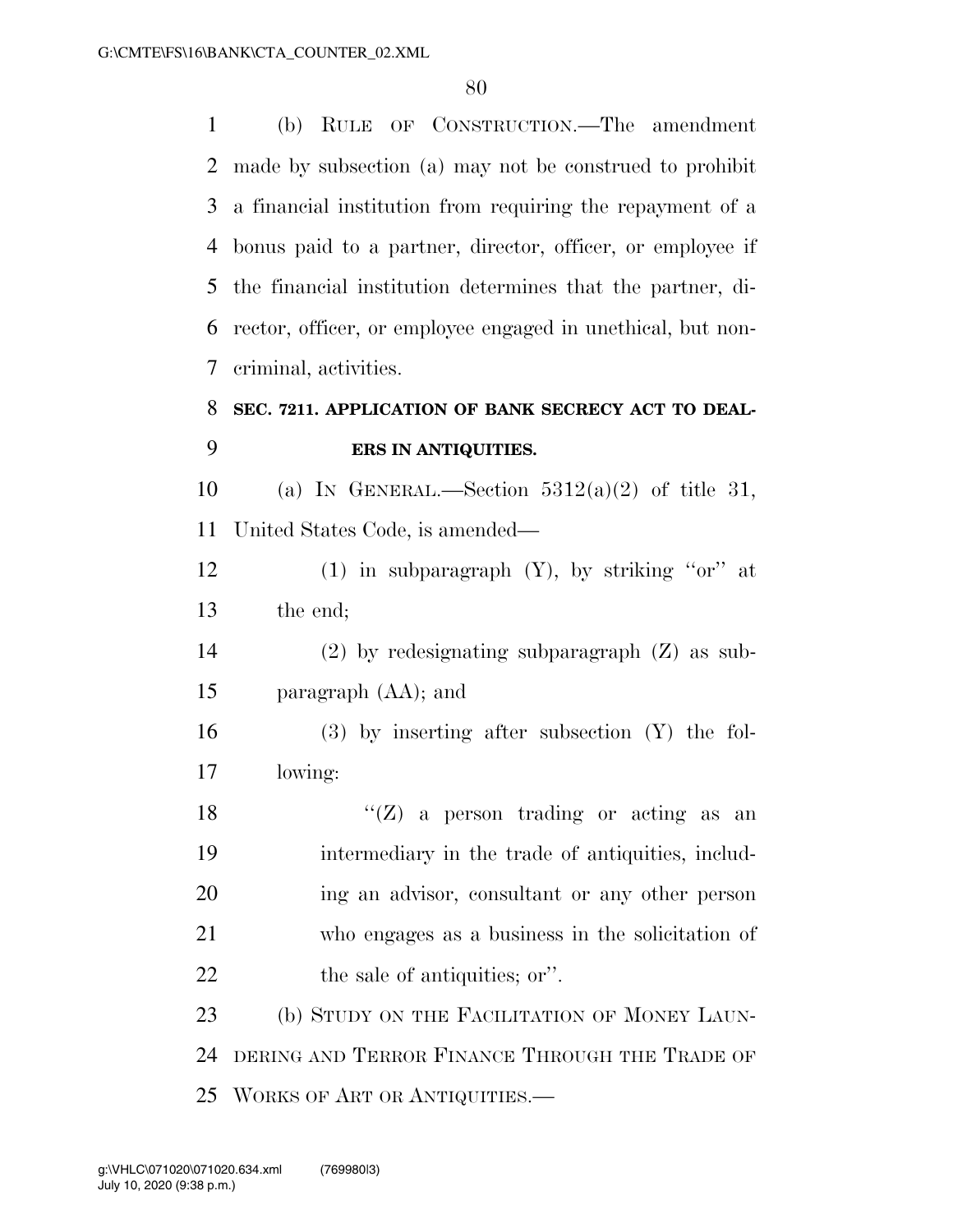(1) STUDY.—The Secretary of the Treasury, in coordination with Federal Bureau of Investigation, the Attorney General, and Homeland Security Inves- tigations, shall perform a study on the facilitation of money laundering and terror finance through the trade of works of art or antiquities, including an analysis of—

 (A) the extent to which the facilitation of money laundering and terror finance through the trade of works of art or antiquities may enter or affect the financial system of the United States, including any qualitative data or statistics;

 (B) whether thresholds and definitions should apply in determining which entities to regulate;

 (C) an evaluation of which markets, by size, entity type, domestic or international geo- graphical locations, or otherwise, should be sub-20 ject to regulations, but only to the extent such markets are not already required to report on the trade of works of art or antiquities to the Federal Government;

 (D) an evaluation of whether certain ex-emptions should apply; and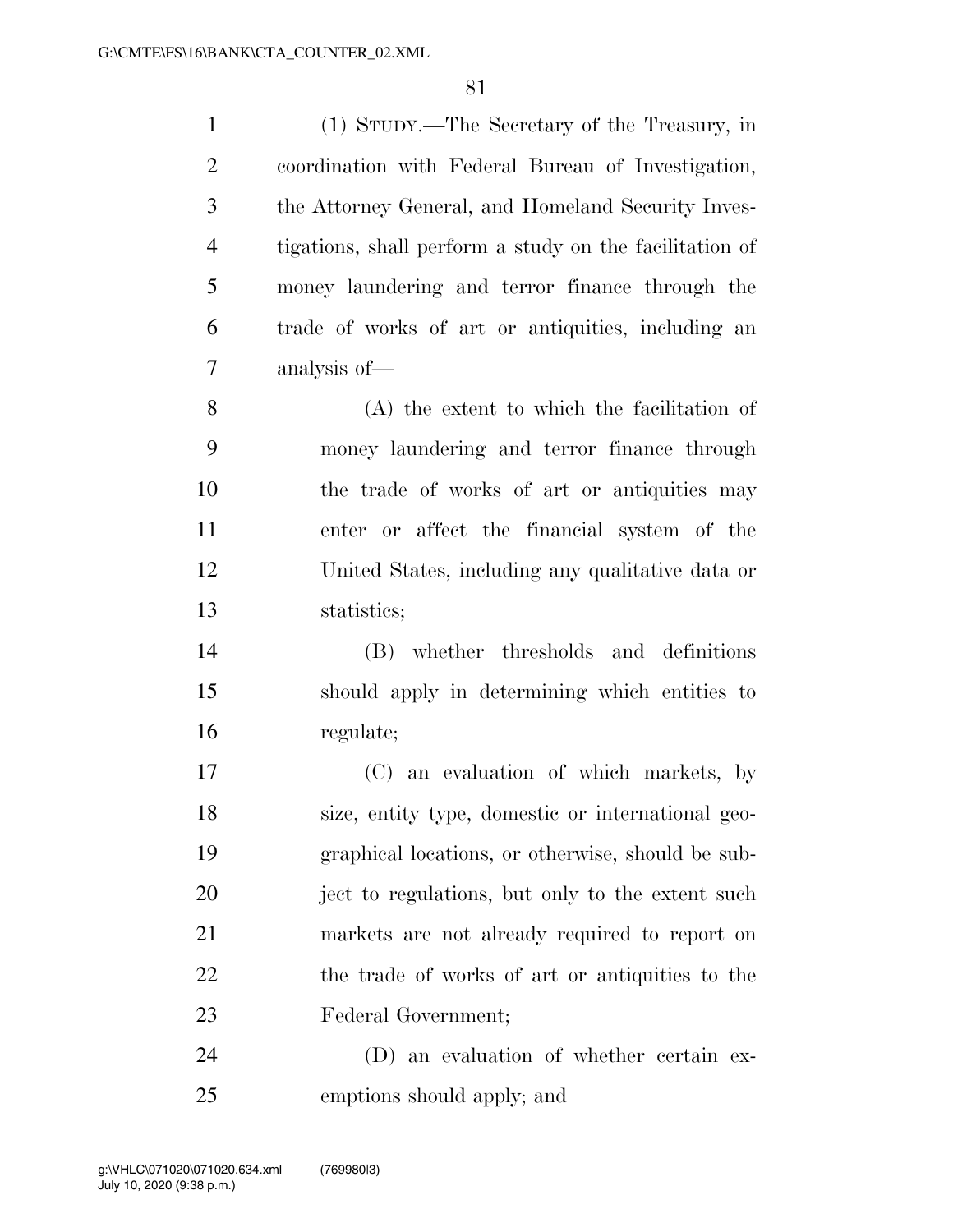(E) any other points of study or analysis the Secretary determines necessary or appro-priate.

 (2) REPORT.—Not later than the end of the 180-day period beginning on the date of the enact- ment of this Act, the Secretary of the Treasury shall issue a report to the Committee on Financial Serv- ices of the House of Representatives and the Com- mittee on Banking, Housing, and Urban Affairs of the Senate containing all findings and determina- tions made in carrying out the study required under paragraph (1).

 (c) RULEMAKING.—Not later than the end of the 180-day period beginning on the date the Secretary issues the report required under subsection (b)(2), the Secretary shall issue regulations to carry out the amendments made by subsection (a).

#### **SEC. 7212. GEOGRAPHIC TARGETING ORDER.**

 The Secretary of the Treasury shall issue a geo- graphic targeting order, similar to the order issued by the Financial Crimes Enforcement Network on November 15, 2018, that—

 (1) applies to commercial real estate to the same extent, with the exception of having the same thresholds, as the order issued by FinCEN on No-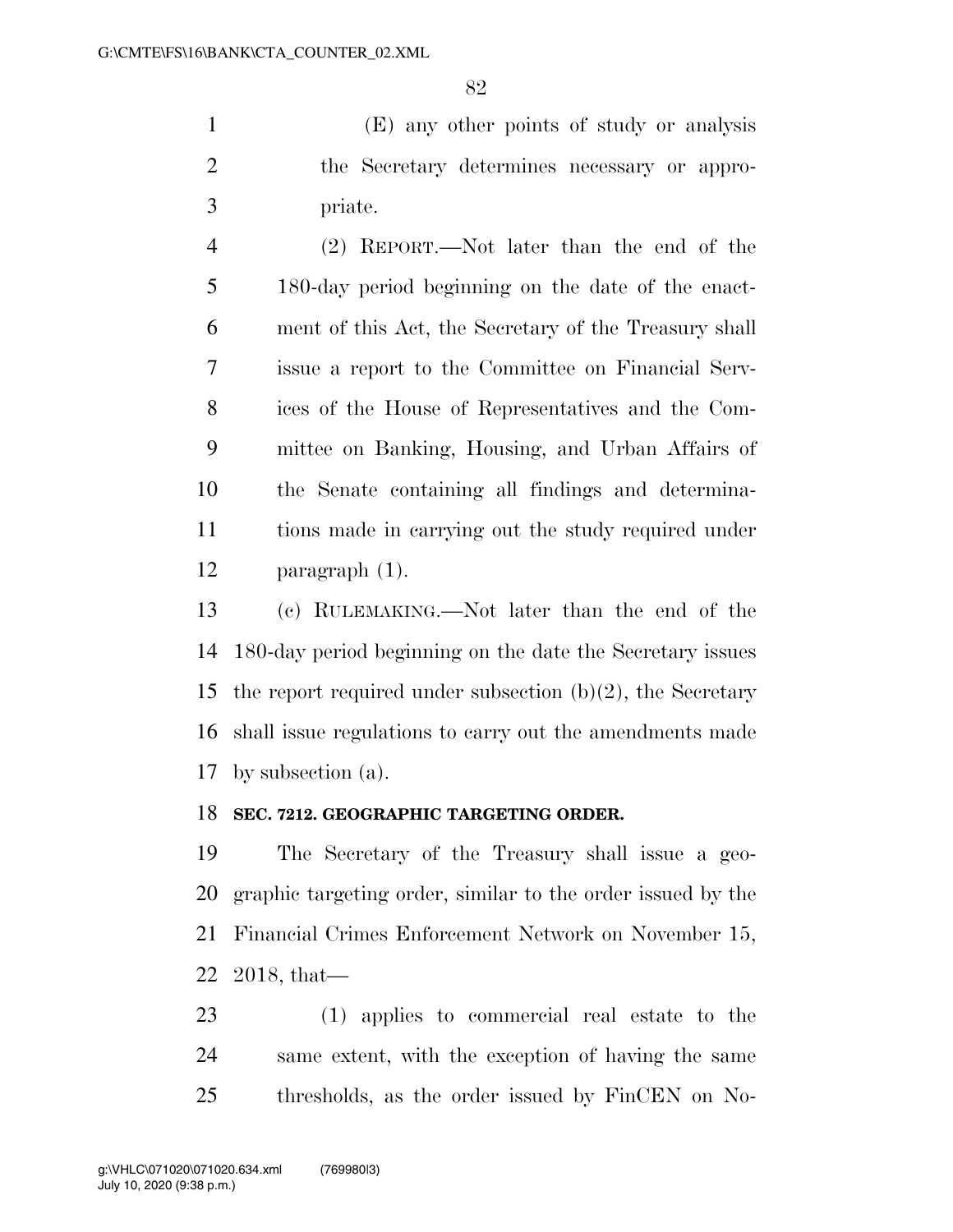| 1              | vember 15, 2018, applies to residential real estate; |
|----------------|------------------------------------------------------|
| $\overline{2}$ | and                                                  |
| 3              | $(2)$ establishes a specific threshold for commer-   |
| $\overline{4}$ | cial real estate.                                    |
| 5              | SEC. 7213. STUDY AND REVISIONS TO CURRENCY TRANS-    |
| 6              | <b>ACTION REPORTS AND SUSPICIOUS ACTIVITY</b>        |
| 7              | <b>REPORTS.</b>                                      |
| 8              | (a) CURRENCY TRANSACTION REPORTS.—                   |
| 9              | (1) CTR INDEXED FOR INFLATION.—                      |
| 10             | $(A)$ In GENERAL.—Every 5 years after the            |
| 11             | date of enactment of this Act, the Secretary of      |
| 12             | the Treasury shall revise regulations issued         |
| 13             | with respect to section 5313 of title 31, United     |
| 14             | States Code, to update each \$10,000 threshold       |
| 15             | amount in such regulation to reflect the change      |
| 16             | in the Consumer Price Index for All Urban            |
| 17             | Consumers published by the Department of             |
| 18             | Labor, rounded to the nearest \$100. For pur-        |
| 19             | poses of calculating the change described in the     |
| 20             | sentence, the Secretary shall<br>previous<br>use     |
| 21             | $$10,000$ as the base amount and the date of en-     |
| 22             | actment of this Act as the base date.                |
| 23             | EXCEPTION.—Notwithstanding<br>(B)<br>sub-            |
| 24             | paragraph (A), the Secretary may make appro-         |
| 25             | priate adjustments to the threshold amounts          |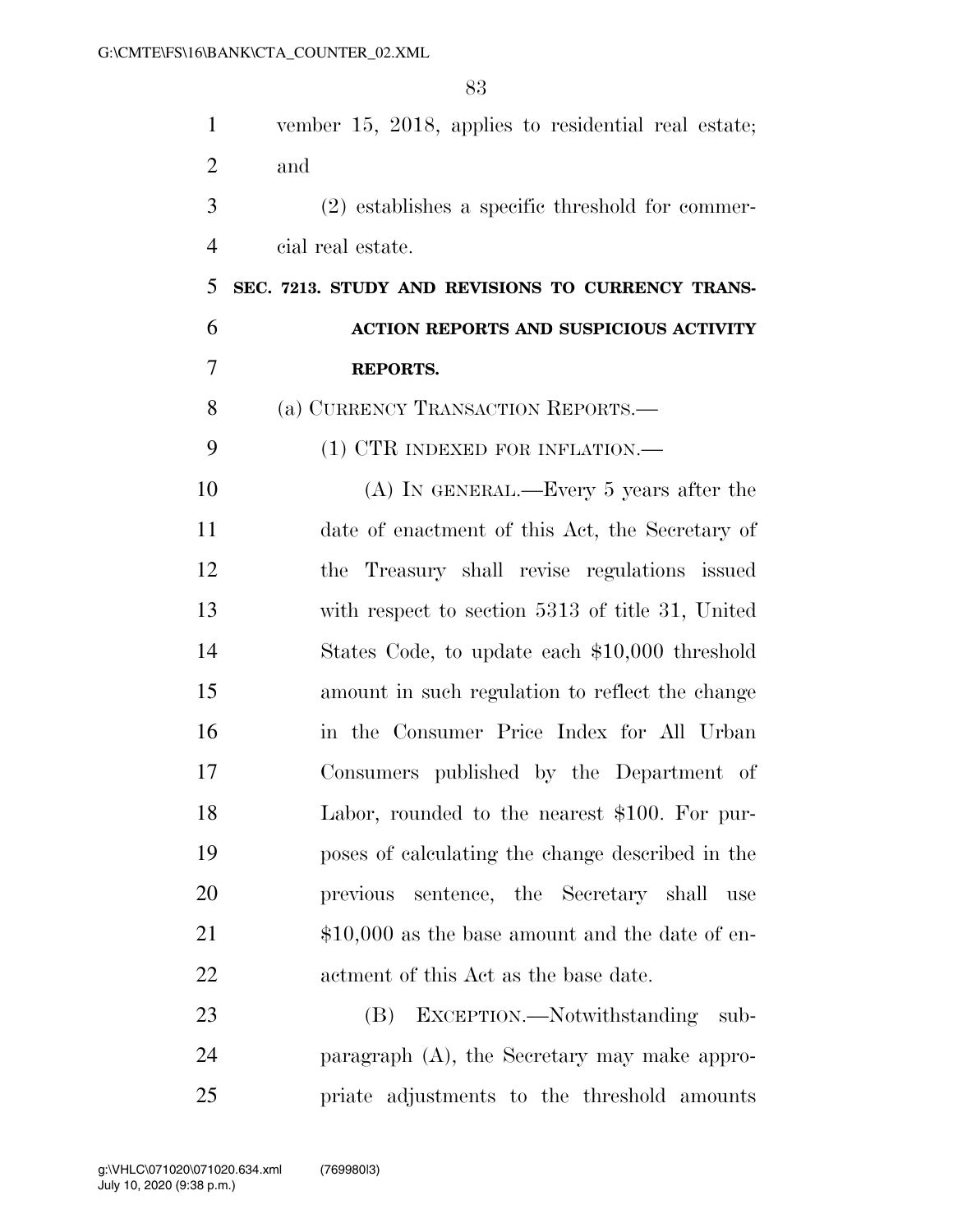| $\mathbf{1}$   | described under subparagraph $(A)$ in high-risk |
|----------------|-------------------------------------------------|
| $\overline{2}$ | areas (e.g., High Intensity Financial Crime     |
| 3              | Areas or HIFCAs), if the Secretary has demon-   |
| $\overline{4}$ | strable evidence that shows a threshold raise   |
| 5              | would increase serious crimes, such as traf-    |
| 6              | ficking, or endanger national security.         |
| 7              | $(2)$ GAO CTR STUDY.—                           |
| 8              | (A) STUDY.—The Comptroller General of           |
| 9              | the United States shall carry out a study of    |
| 10             | currency transaction reports. Such study shall  |
| 11             | include—                                        |
| 12             | (i) a review (carried out in consulta-          |
| 13             | tion with the Secretary of the Treasury,        |
| 14             | the Financial Crimes Enforcement Net-           |
| 15             | work, the United States Attorney General,       |
| 16             | the State Attorneys General, and State,         |
| 17             | Tribal, and local law enforcement) of the       |
| 18             | effectiveness of the current currency trans-    |
| 19             | action reporting regime;                        |
| 20             | (ii) an analysis of the importance of           |
| 21             | currency transaction reports to law en-         |
| 22             | forcement; and                                  |
| 23             | (iii) an analysis of the effects of rais-       |
| 24             | ing the currency transaction report thresh-     |
| 25             | old.                                            |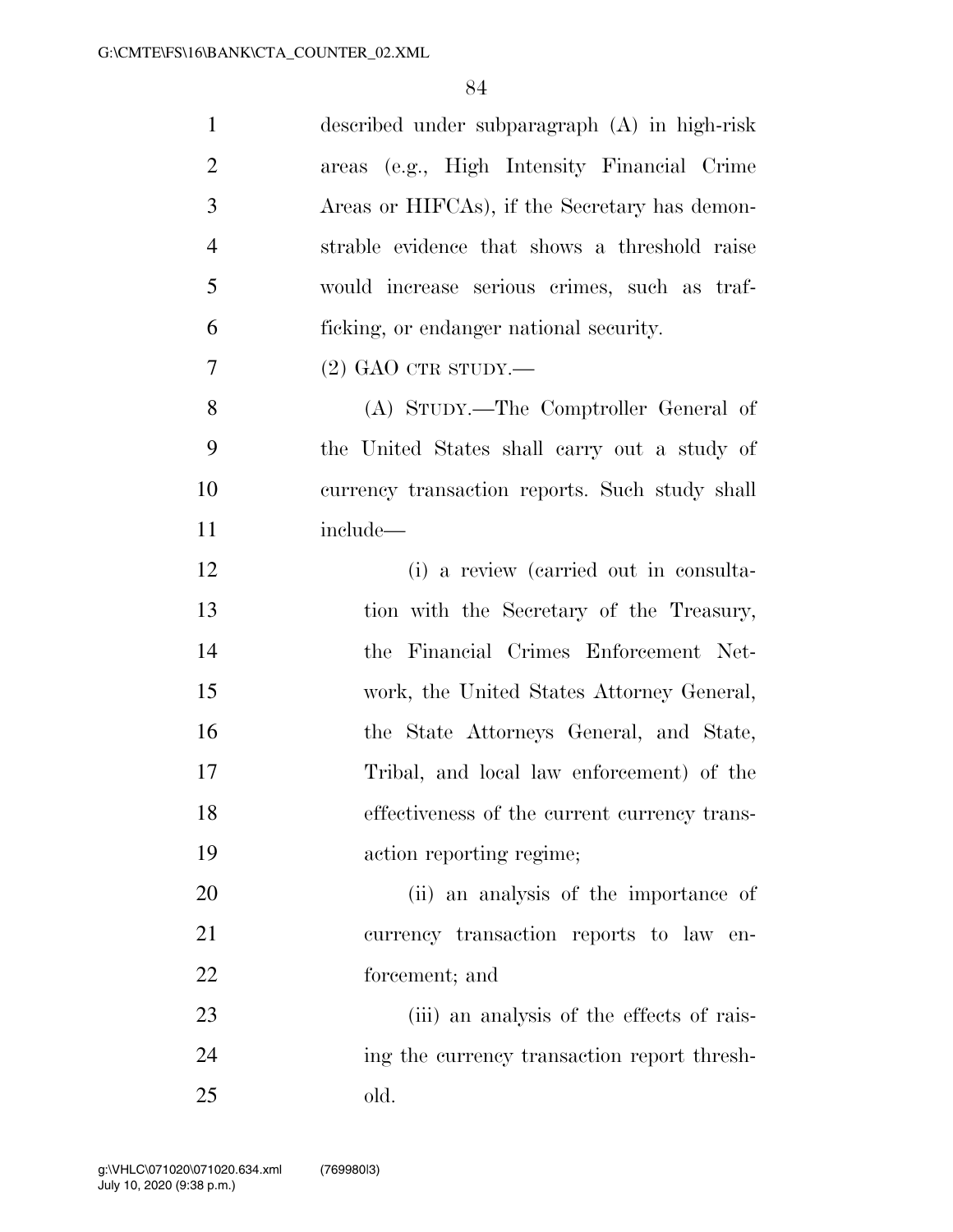| $\mathbf{1}$   | (B) REPORT.—Not later than the end of                  |
|----------------|--------------------------------------------------------|
| $\overline{2}$ | the 1-year period beginning on the date of en-         |
| 3              | actment of this Act, the Comptroller General           |
| $\overline{4}$ | shall issue a report to the Secretary of the           |
| 5              | Treasury and the Congress containing—                  |
| 6              | (i) all findings and determinations                    |
| $\overline{7}$ | made in carrying out the study required                |
| 8              | under subparagraph $(A)$ ; and                         |
| 9              | (ii) recommendations for improving                     |
| 10             | the current currency transaction reporting             |
| 11             | regime.                                                |
| 12             | (b) MODIFIED SARS STUDY AND DESIGN.—                   |
| 13             | (1) STUDY.—The Director of the Financial               |
| 14             | Crimes Enforcement Network shall carry out a           |
| 15             | study, in consultation with industry stakeholders (in- |
| 16             | cluding money services businesses, community           |
| 17             | banks, and credit unions), the Federal functional      |
| 18             | regulators, State bank supervisors, and law enforce-   |
| 19             | ment, of the design of a modified suspicious activity  |
| 20             | report form for certain customers and activities.      |
| 21             | Such study shall include—                              |
| 22             | (A) an examination of appropriate optimal              |
| 23             | SARs thresholds to determine the level at which        |
| 24             | a modified SARs form could be employed;                |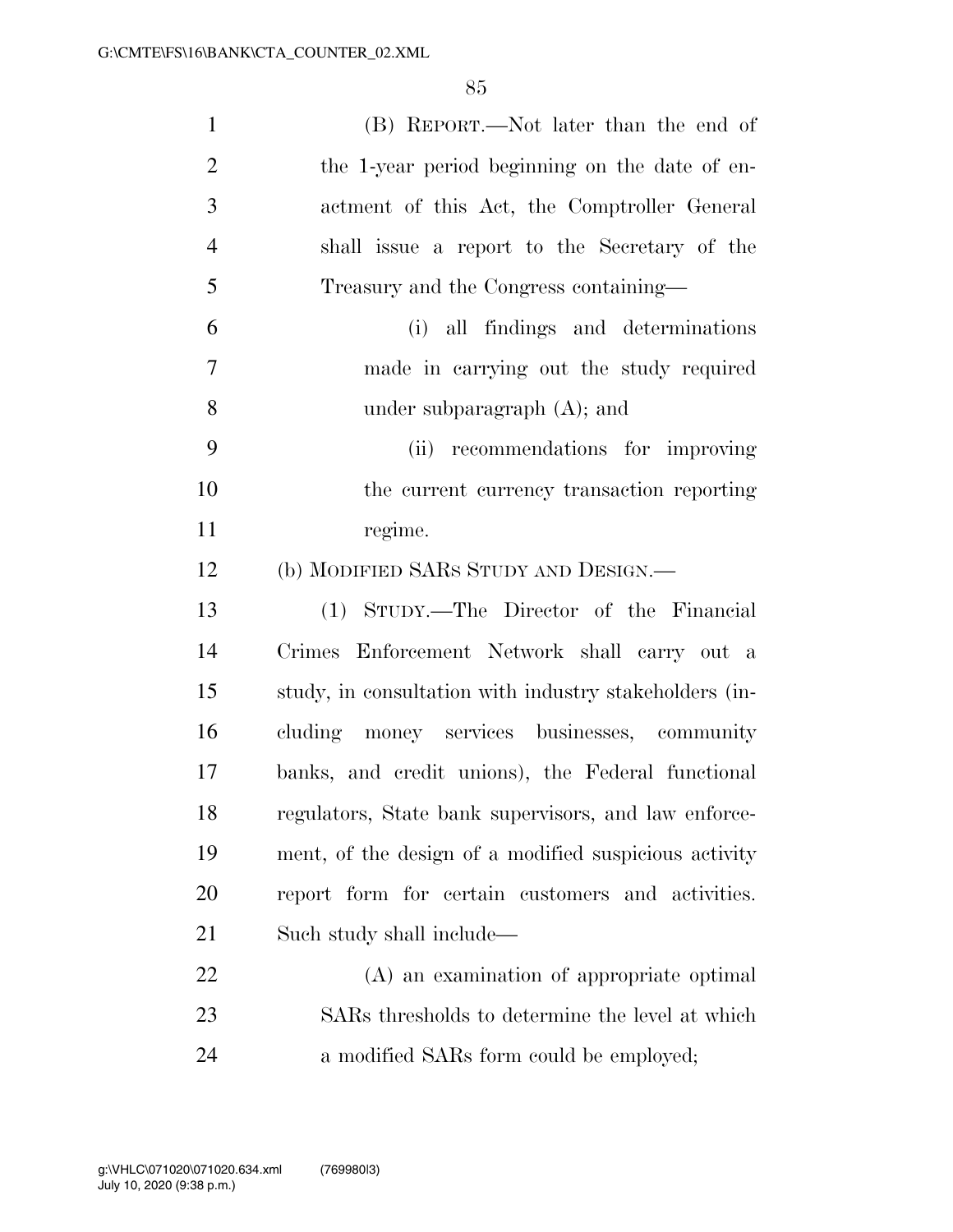| $\mathbf{1}$   | (B) an evaluation of which customers or            |
|----------------|----------------------------------------------------|
| $\overline{2}$ | transactions would be appropriate for a modi-      |
| 3              | fied SAR, including—                               |
| $\overline{4}$ | (i) seasoned business customers;                   |
| 5              | financial technology (Fintech)<br>(ii)             |
| 6              | firms;                                             |
| 7              | (iii) structuring transactions; and                |
| 8              | (iv) any other customer or transaction             |
| 9              | that may be appropriate for a modified             |
| 10             | SAR; and                                           |
| 11             | (C) an analysis of the most effective meth-        |
| 12             | ods to reduce the regulatory burden imposed on     |
| 13             | financial institutions in complying with the       |
| 14             | Bank Secrecy Act, including an analysis of the     |
| 15             | effect of-                                         |
| 16             | (i) modifying thresholds;                          |
| 17             | (ii) shortening forms;                             |
| 18             | (iii) combining Bank Secrecy Act                   |
| 19             | forms;                                             |
| 20             | (iv) filing reports in periodic batches;           |
| 21             | and                                                |
| 22             | (v) any other method that may reduce               |
| 23             | the regulatory burden.                             |
| 24             | (2) STUDY CONSIDERATIONS.—In carrying out          |
| 25             | the study required under paragraph (1), the Direc- |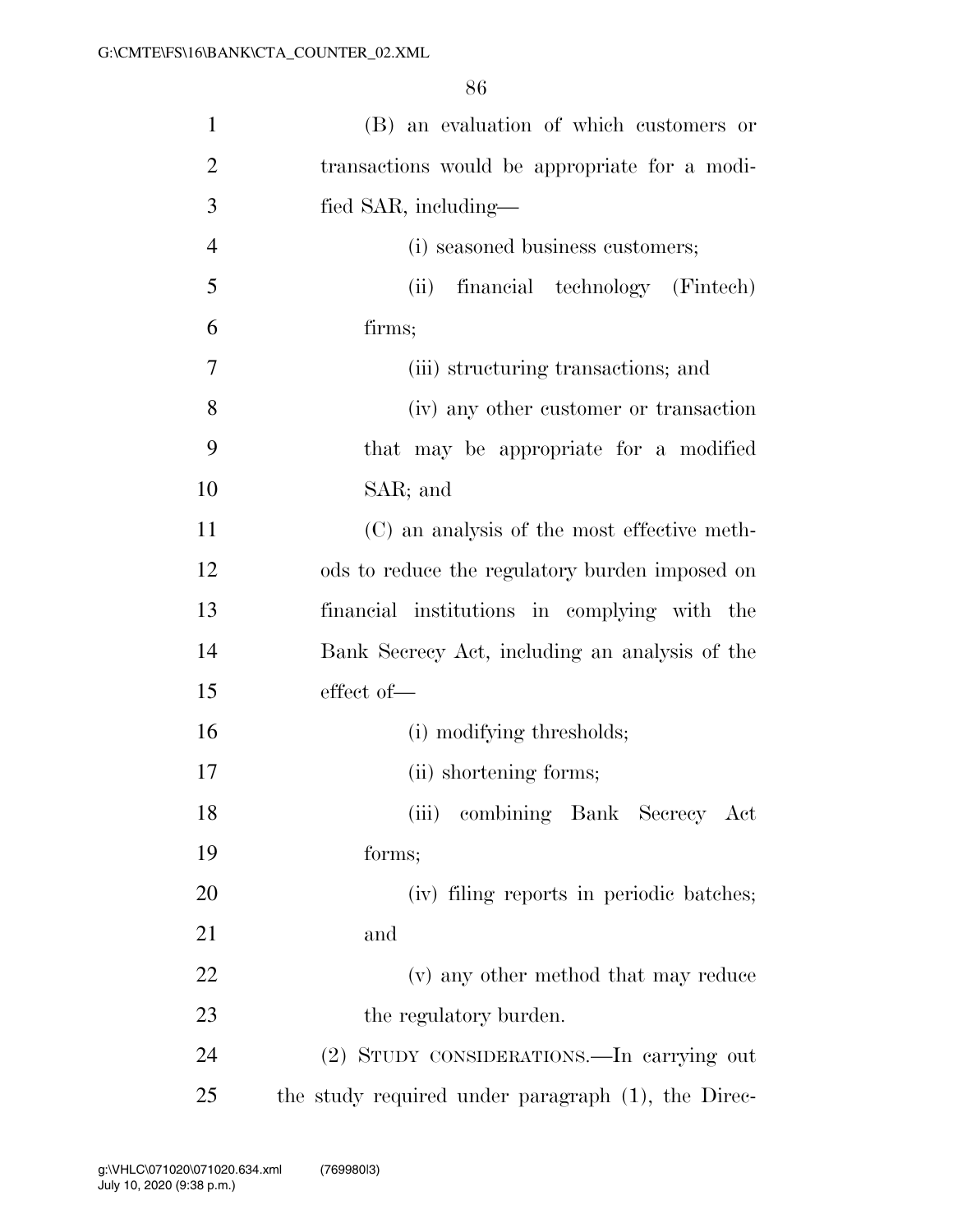| $\mathbf{1}$   | tor shall seek to balance law enforcement priorities,  |
|----------------|--------------------------------------------------------|
| $\overline{2}$ | regulatory burdens experienced by financial institu-   |
| 3              | tions, and the requirement for reports to have a       |
| $\overline{4}$ | "high degree of usefulness to law enforcement"         |
| 5              | under the Bank Secrecy Act.                            |
| 6              | (3) REPORT.—Not later than the end of the 1-           |
| 7              | year period beginning on the date of enactment of      |
| 8              | this Act, the Director shall issue a report to Con-    |
| 9              | gress containing—                                      |
| 10             | (A) all findings and determinations made               |
| 11             | in carrying out the study required under sub-          |
| 12             | section $(a)$ ; and                                    |
| 13             | (B) sample designs of modified SARs                    |
| 14             | forms based on the study results.                      |
| 15             | (4) CONTRACTING AUTHORITY.—The Director                |
| 16             | may contract with a private third-party to carry out   |
| 17             | the study required under this subsection. The au-      |
| 18             | thority of the Director to enter into contracts under  |
| 19             | this paragraph shall be in effect for each fiscal year |
| 20             | only to the extent and in the amounts as are pro-      |
| 21             | vided in advance in appropriations Acts.               |
| 22             | (c) DEFINITIONS.—For purposes of this section:         |
| 23             | (1) BANK SECRECY ACT.—The term "Bank Se-               |
| 24             | crecy Act" has the meaning given that term under       |
| 25             | section 5312 of title 31, United States Code.          |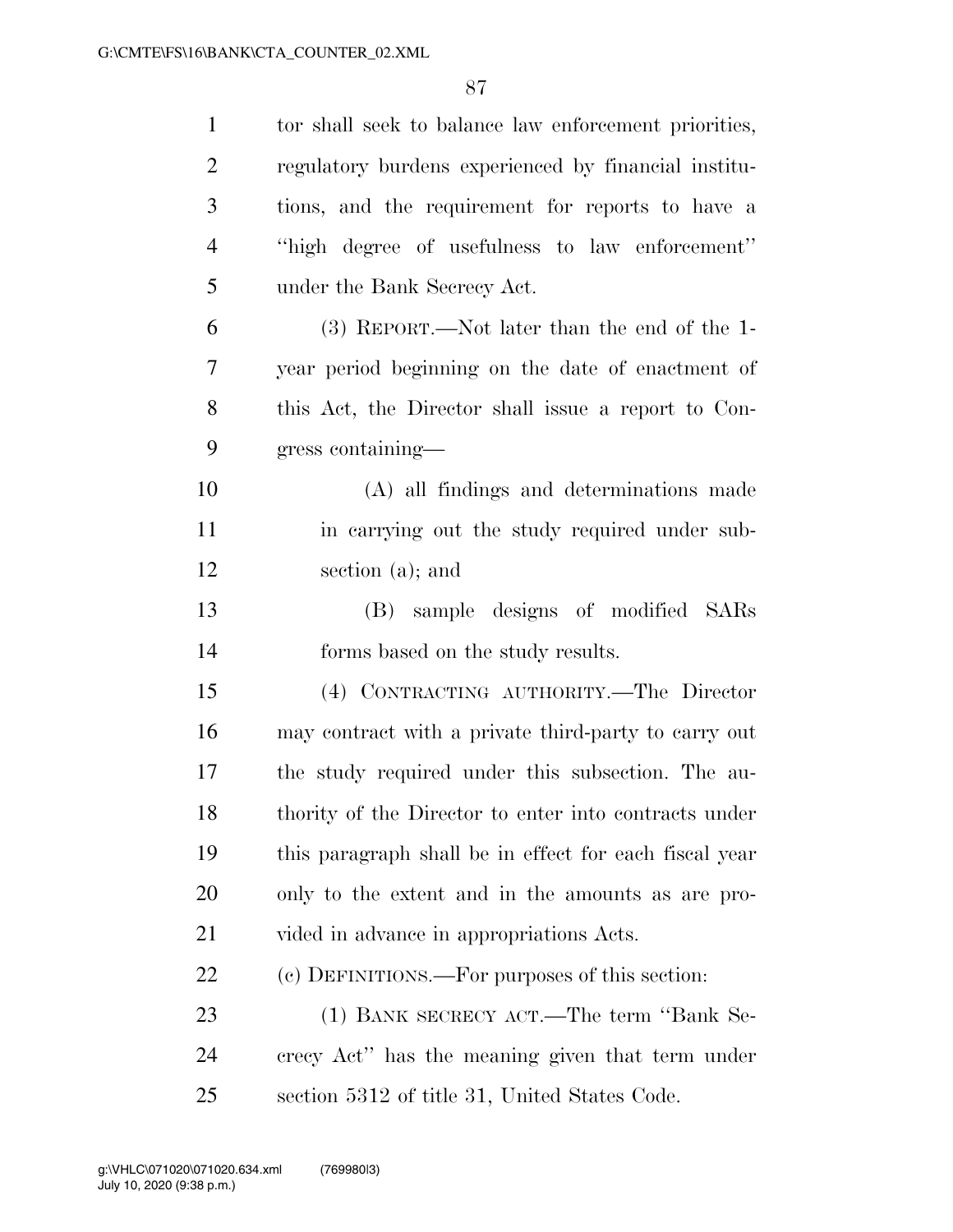| $\mathbf{1}$   | (2) FEDERAL FUNCTIONAL REGULATOR.—The                 |
|----------------|-------------------------------------------------------|
| $\overline{2}$ | term "Federal functional regulator" has the mean-     |
| 3              | ing given that term under section 7103.               |
| 4              | (3) REGULATORY BURDEN.—The term "regu-                |
| 5              | latory burden" means the man-hours to complete fil-   |
| 6              | ings, cost of data collection and analysis, and other |
| 7              | considerations of chapter 35 of title 44, United      |
| 8              | States Code (commonly referred to as the Paper-       |
| 9              | work Reduction Act.                                   |
| 10             | (4) SAR; SUSPICIOUS ACTIVITY REPORT.—The              |
| 11             | term "SAR" and "suspicious activity report" mean      |
| 12             | a report of a suspicious transaction under section    |
| 13             | $5318(g)$ of title 31, United States Code.            |
| 14             | (5) SEASONED BUSINESS CUSTOMER.—The                   |
| 15             | term "seasoned business customer", shall have such    |
| 16             | meaning as the Secretary of the Treasury shall pre-   |
| 17             | scribe, which shall include any person that—          |
| 18             | (A) is incorporated or organized under the            |
| 19             | laws of the United States or any State, or is         |
| 20             | registered as, licensed by, or otherwise eligible     |
| 21             | to do business within the United States, a            |
| 22             | State, or political subdivision of a State;           |
| 23             | (B) has maintained an account with a fi-              |
| 24             | nancial institution for a length of time as deter-    |
| 25             | mined by the Secretary; and                           |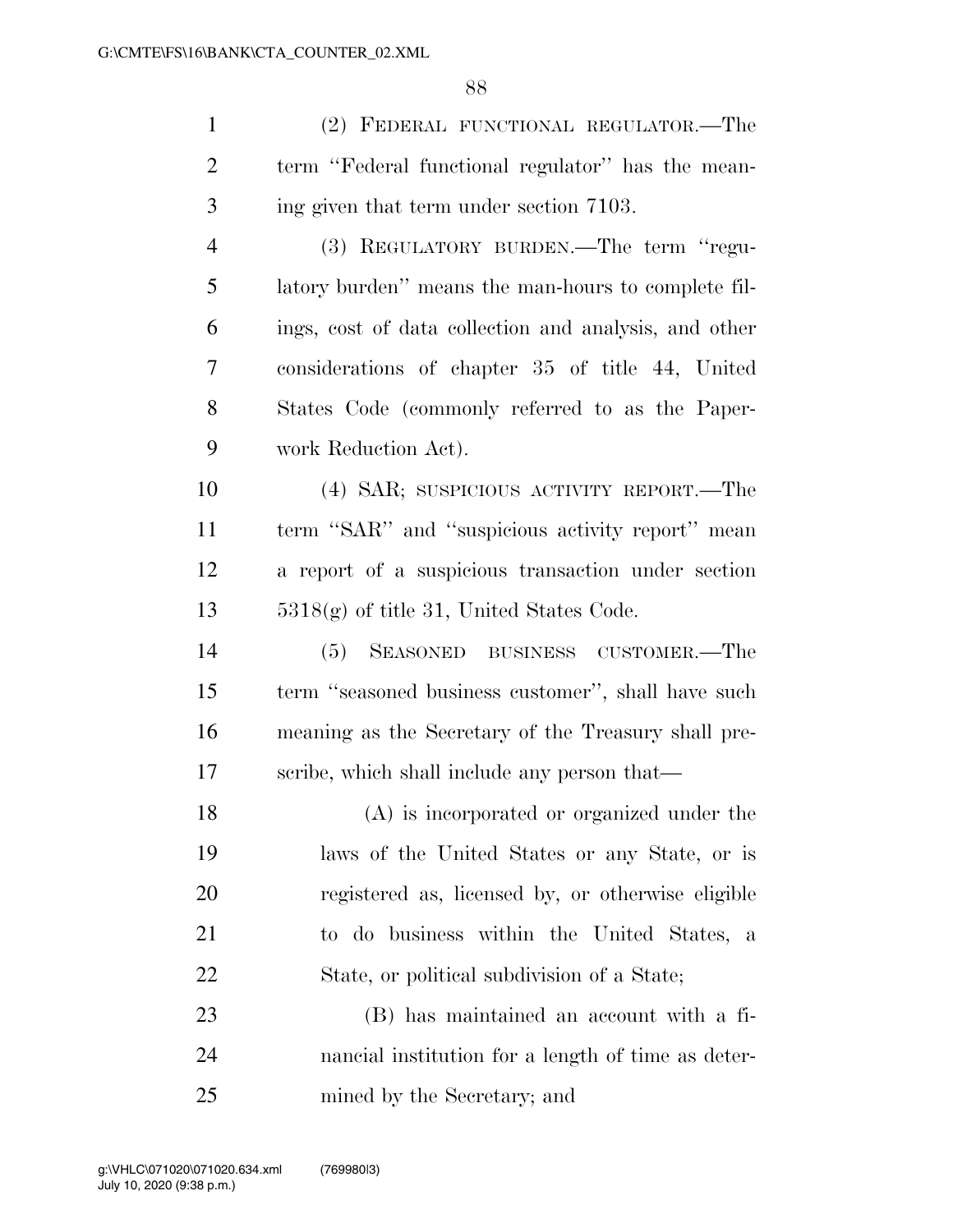(C) meet such other requirements as the Secretary may determine necessary or appro-priate.

 (6) STATE BANK SUPERVISOR.—The term ''State bank supervisor'' has the meaning given that term under section 3 of the Federal Deposit Insur-ance Act (12 U.S.C. 1813).

# **SEC. 7214. STREAMLINING REQUIREMENTS FOR CURRENCY TRANSACTION REPORTS AND SUSPICIOUS ACTIVITY REPORTS.**

 (a) REVIEW.—The Secretary of the Treasury (in con- sultation with Federal law enforcement agencies, the Di- rector of National Intelligence, the Federal functional reg- ulators, State bank supervisors, and other relevant stake- holders) shall undertake a formal review of the current financial institution reporting requirements under the Bank Secrecy Act and its implementing regulations and propose changes to further reduce regulatory burdens, and ensure that the information provided is of a ''high degree of usefulness'' to law enforcement, as set forth under sec-tion 5311 of title 31, United States Code.

 (b) CONTENTS.—The review required under sub-section (a) shall include a study of—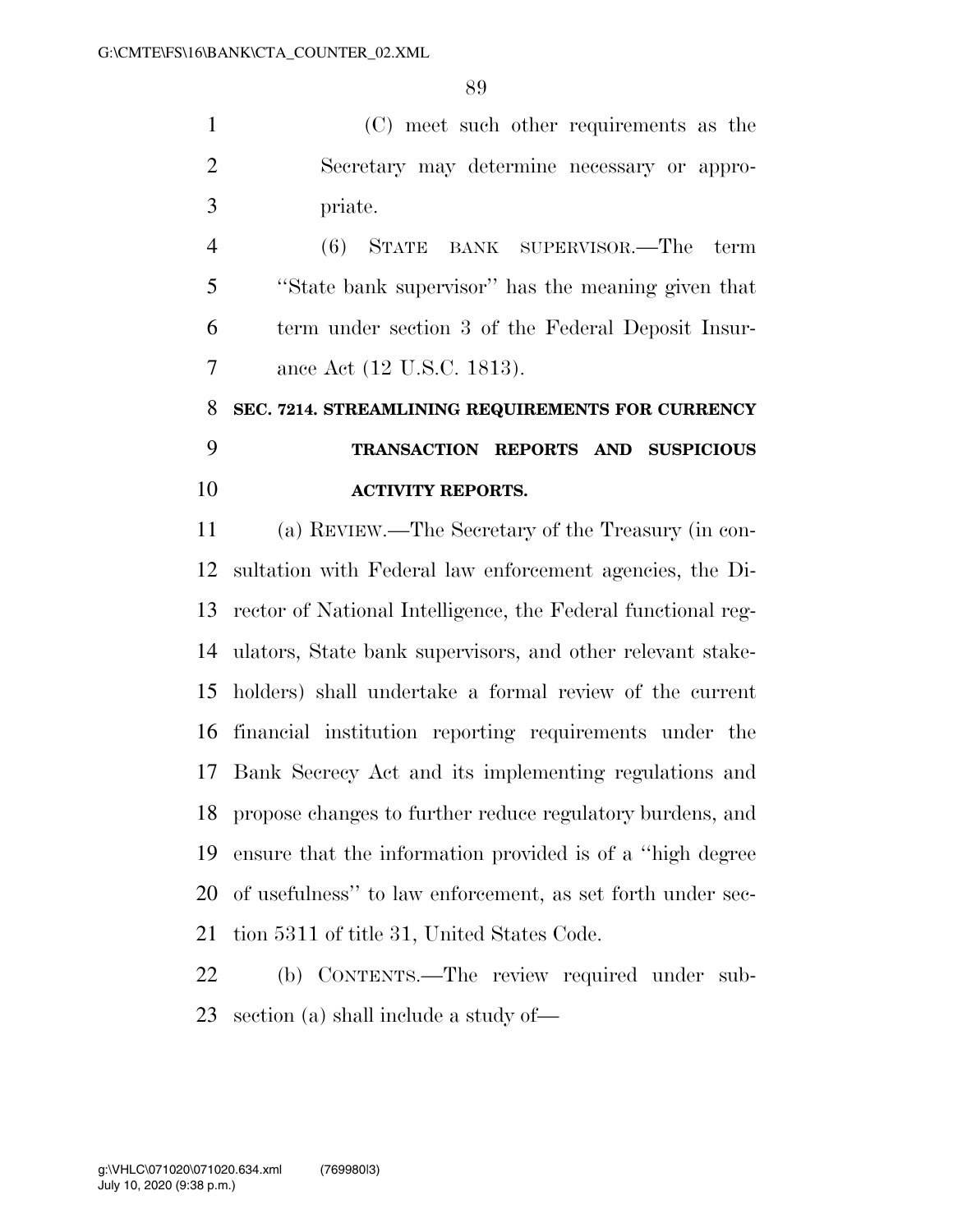(1) whether the timeframe for filing a sus- picious activity report should be increased from 30 days;

 (2) whether or not currency transaction report and suspicious activity report thresholds should be tied to inflation or otherwise periodically be ad-justed;

 (3) whether the circumstances under which a fi- nancial institution determines whether to file a ''con- tinuing suspicious activity report'', or the processes followed by a financial institution in determining whether to file a ''continuing suspicious activity re-port'' (or both) can be narrowed;

 (4) analyzing the fields designated as ''critical'' on the suspicious activity report form and whether 16 the number of fields should be reduced;

 (5) the increased use of exemption provisions to reduce currency transaction reports that are of little or no value to law enforcement efforts;

 (6) the current financial institution reporting requirements under the Bank Secrecy Act and its implementing regulations and guidance; and

 (7) such other items as the Secretary deter-mines appropriate.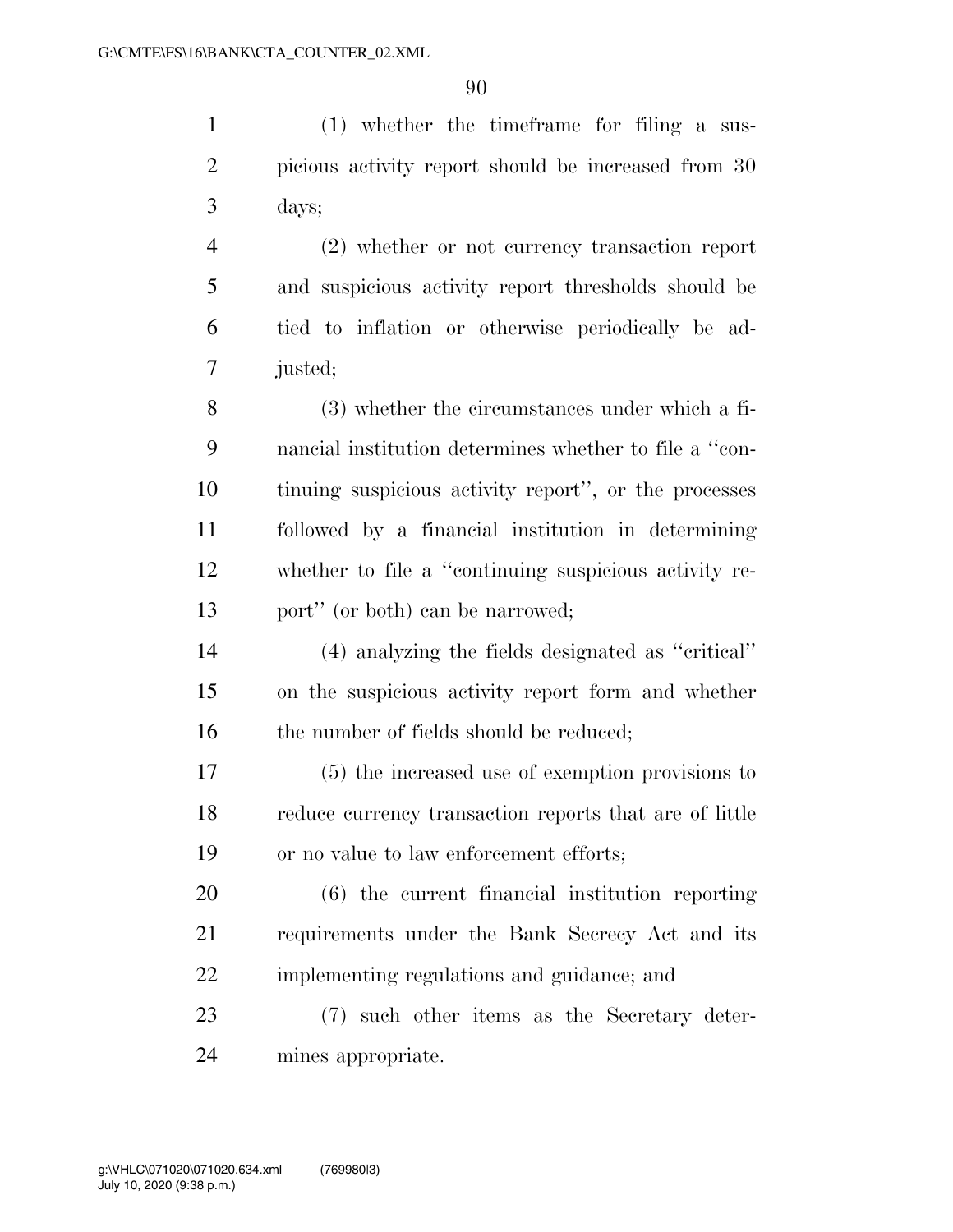(c) REPORT.—Not later than the end of the one year period beginning on the date of the enactment of this Act, the Secretary of the Treasury, in consultation with law enforcement and persons subject to Bank Secrecy Act re- quirements, shall issue a report to the Congress containing all findings and determinations made in carrying out the review required under subsection (a).

(d) DEFINITIONS.—For purposes of this section:

 (1) FEDERAL FUNCTIONAL REGULATOR.—The term ''Federal functional regulator'' has the mean-11 ing given that term under section 7103.

 (2) STATE BANK SUPERVISOR.—The term ''State bank supervisor'' has the meaning given that term under section 3 of the Federal Deposit Insur-ance Act (12 U.S.C. 1813).

 (3) OTHER TERMS.—The terms ''Bank Secrecy Act'' and ''financial institution'' have the meaning given those terms, respectively, under section 5312 of title 31, United States Code.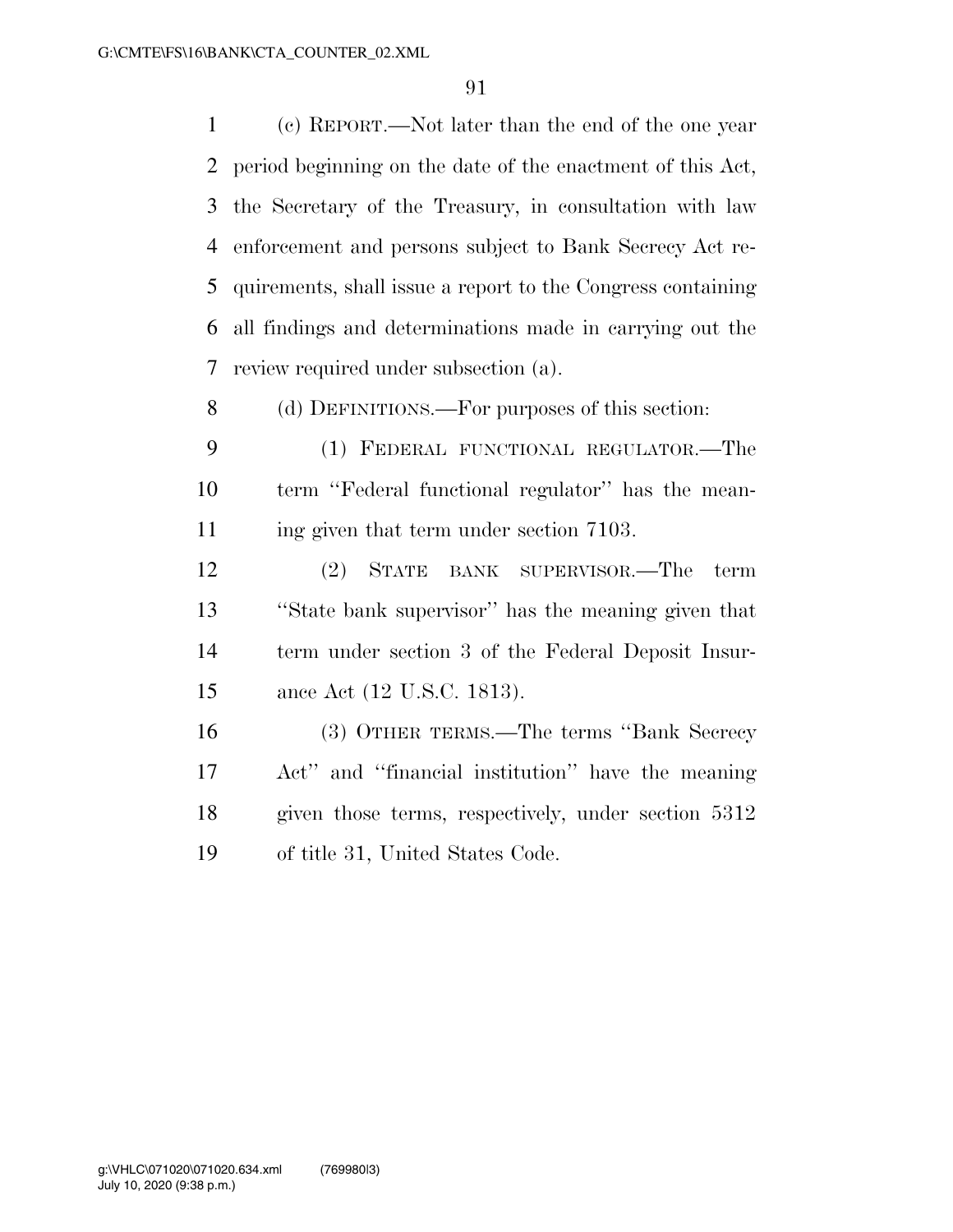# **TITLE III—MODERNIZING THE AML SYSTEM**

**SEC. 7301. ENCOURAGING INNOVATION IN BSA COMPLI-**

**ANCE.** 

 Section 5318 of title 31, United States Code, as amended by section 7202, is further amended by adding at the end the following:

8 "(p) ENCOURAGING INNOVATION IN COMPLIANCE.— 9 "(1) IN GENERAL.—The Federal functional reg- ulators shall encourage financial institutions to con- sider, evaluate, and, where appropriate, responsibly implement innovative approaches to meet the re- quirements of this subchapter, including through the use of innovation pilot programs.

 ''(2) EXEMPTIVE RELIEF.—The Secretary, pur- suant to subsection (a), may provide exemptions from the requirements of this subchapter if the Sec- retary determines such exemptions are necessary to facilitate the testing and potential use of new tech-nologies and other innovations.

21 "(3) RULE OF CONSTRUCTION.—This sub- section may not be construed to require financial in- stitutions to consider, evaluate, or implement innova- tive approaches to meet the requirements of the Bank Secrecy Act.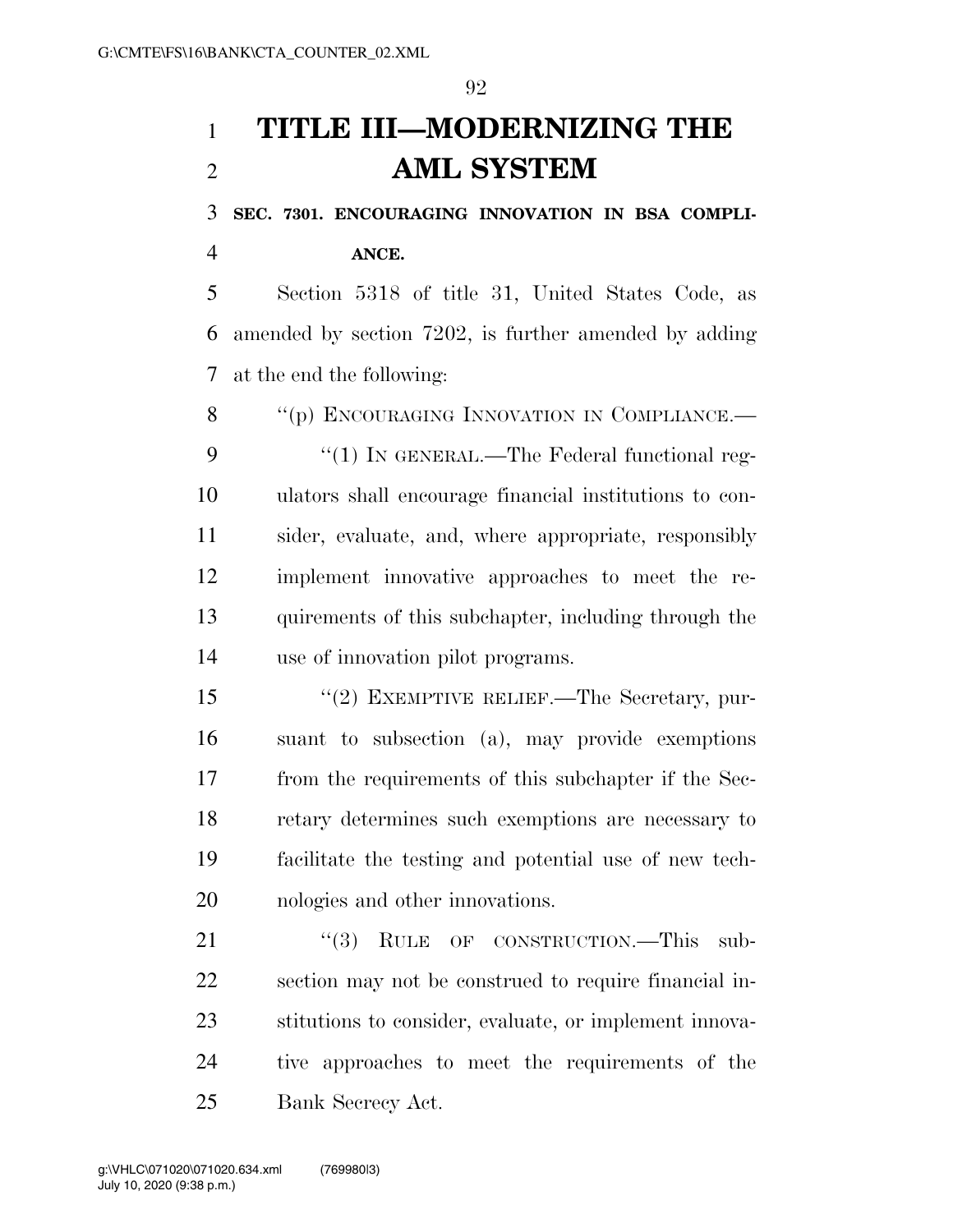1 "(4) FEDERAL FUNCTIONAL REGULATOR DE- FINED.—In this subsection, the term 'Federal func- tional regulator' means the Board of Governors of the Federal Reserve System, the Comptroller of the Currency, the Federal Deposit Insurance Corpora- tion, the National Credit Union Administration, the Securities and Exchange Commission, and the Com-modity Futures Trading Commission.''.

#### **SEC. 7302. INNOVATION LABS.**

 (a) IN GENERAL.—Subchapter II of chapter 53 of title 31, United States Code, is amended by adding at the end the following:

#### **''§ 5333. Innovation Labs**

 ''(a) ESTABLISHMENT.—There is established within the Department of the Treasury and each Federal func-tional regulator an Innovation Lab.

 ''(b) DIRECTOR.—The head of each Innovation Lab shall be a Director, to be appointed by the Secretary of the Treasury or the head of the Federal functional regu-lator, as applicable.

21 "(c) DUTIES.—The duties of the Innovation Lab shall be—

23  $\frac{1}{2}$  (1) to provide outreach to law enforcement agencies, State bank supervisors, financial institu-tions, and other persons (including vendors and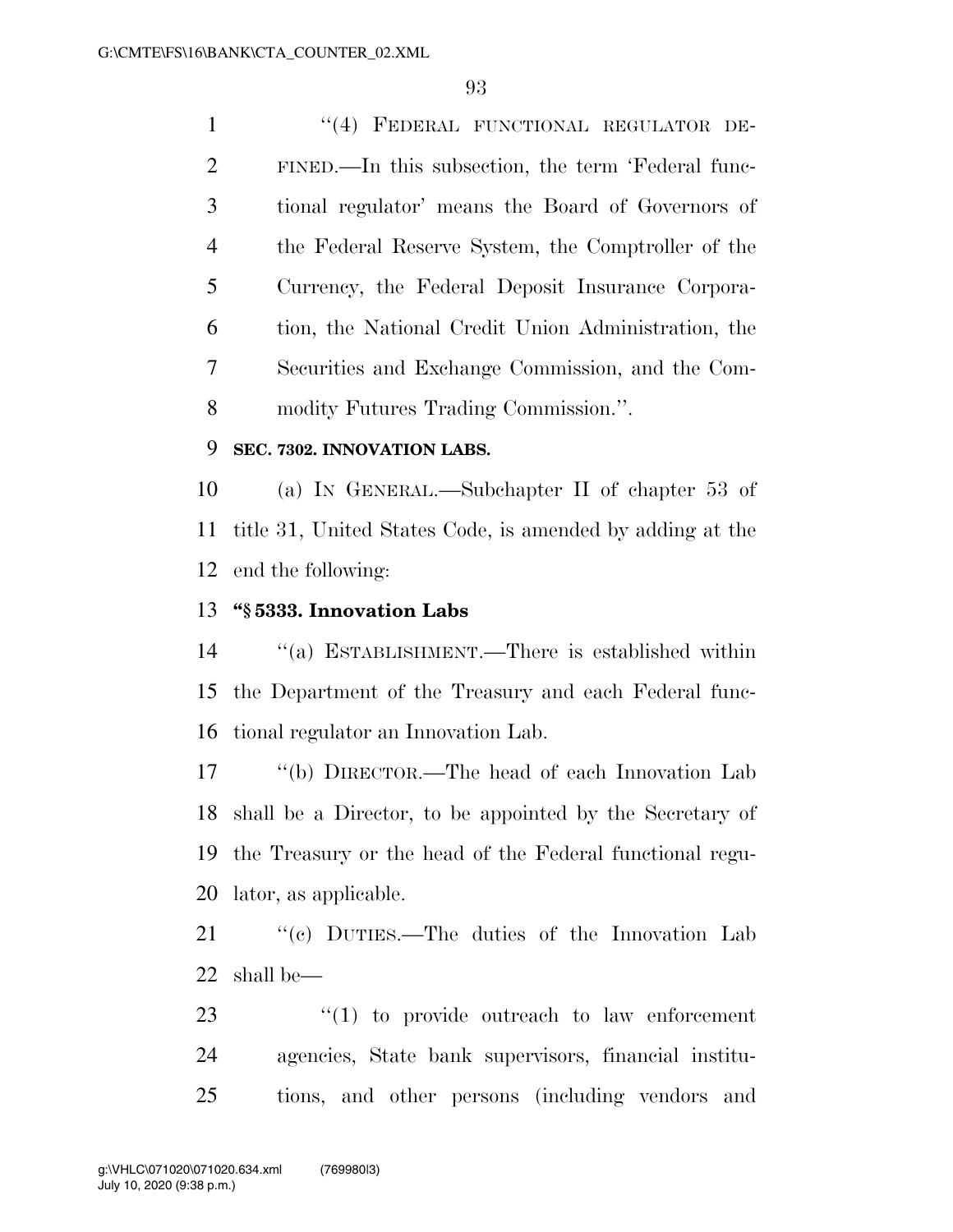| $\mathbf{1}$   | technology companies) with respect to innovation                 |
|----------------|------------------------------------------------------------------|
| $\overline{2}$ | and new technologies that may be used to comply                  |
| 3              | with the requirements of the Bank Secrecy Act;                   |
| $\overline{4}$ | $\lq(2)$ to support the implementation of respon-                |
| 5              | sible innovation and new technology, in a manner                 |
| 6              | that complies with the requirements of the Bank Se-              |
| 7              | crecy Act;                                                       |
| 8              | $\cdot\cdot\cdot(3)$ to explore opportunities for public-private |
| 9              | partnerships; and                                                |
| 10             | $\cdot$ (4) to develop metrics of success.                       |
| 11             | "(d) FINCEN LAB.—The Innovation Lab established                  |
| 12             | under subsection (a) within the Department of the Treas-         |
| 13             | ury shall be a lab within the Financial Crimes Enforce-          |
| 14             | ment Network.                                                    |
| 15             | "(e) DEFINITIONS.—In this section:                               |
| 16             | "(1) FEDERAL FUNCTIONAL REGULATOR.—The                           |
| 17             | term 'Federal functional regulator' means the Board              |
| 18             | of Governors of the Federal Reserve System, the                  |
| 19             | Comptroller of the Currency, the Federal Deposit                 |
| 20             | Insurance Corporation, the National Credit Union                 |
| 21             | Administration, the Securities and Exchange Com-                 |
| 22             | mission, and the Commodity Futures Trading Com-                  |
| 23             | mission.                                                         |
|                |                                                                  |

'State bank supervisor' has the meaning given that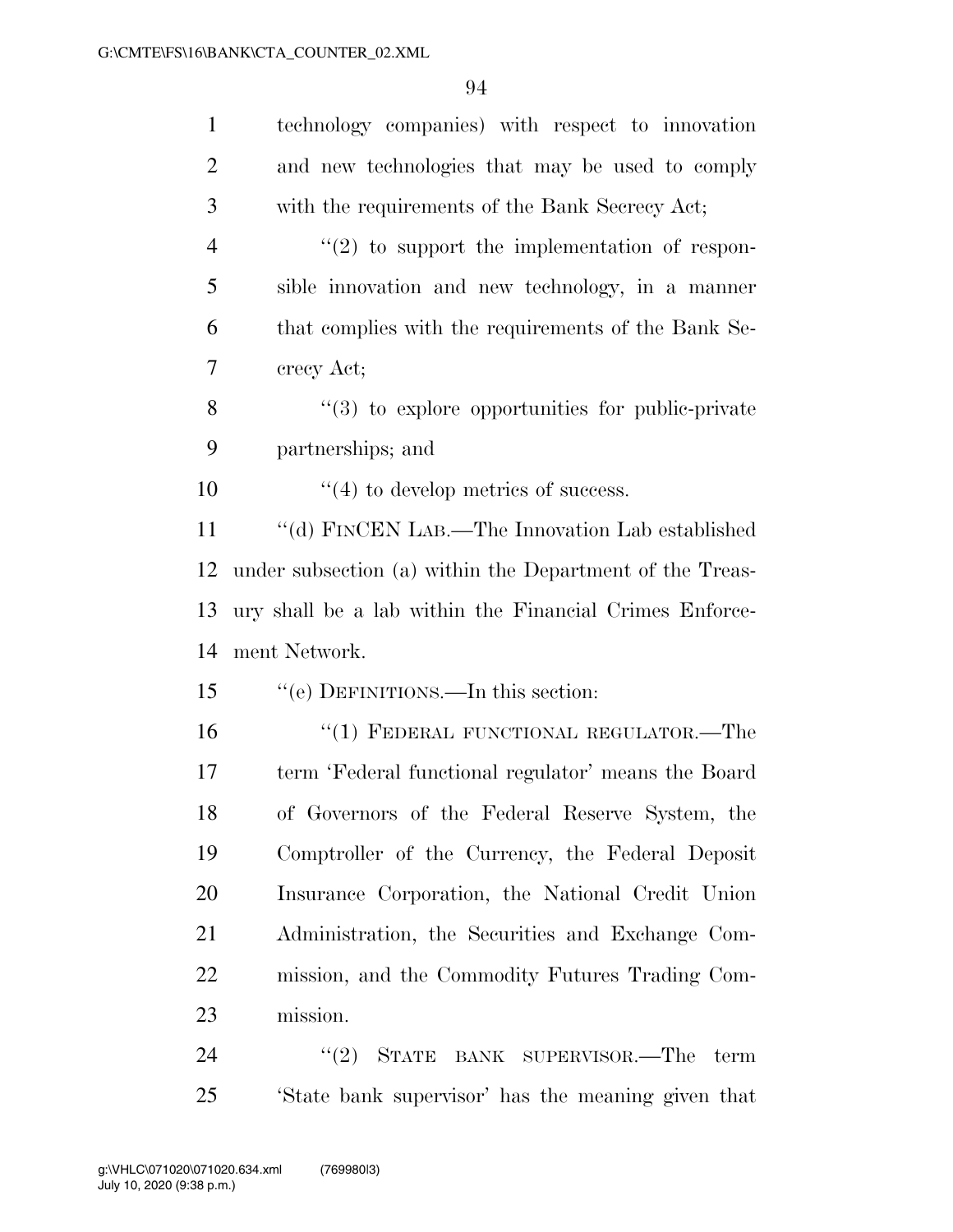- term under section 3 of the Federal Deposit Insur-
- ance Act (12 U.S.C. 1813).''.
- (b) CLERICAL AMENDMENT.—The table of contents for subchapter II of chapter 53 of title 31, United States
- Code, is amended by adding at the end the following: ''5333. Innovation Labs.''.

#### **SEC. 7303. INNOVATION COUNCIL.**

 (a) IN GENERAL.—Subchapter II of chapter 53 of Title 31, United States Code, as amended by section 7302, is further amended by adding at the end the following:

#### **''§ 5334. Innovation Council**

 ''(a) ESTABLISHMENT.—There is established the In- novation Council (hereinafter in this section referred to as the 'Council'), which shall consist of each Director of an Innovation Lab established under section 5334, a rep- resentative of State bank supervisors (as defined under section 3 of the Federal Deposit Insurance Act (12 U.S.C. 1813)), and the Director of the Financial Crimes Enforce-ment Network.

 ''(b) CHAIR.—The Director of the Innovation Lab of the Department of the Treasury shall serve as the Chair of the Council.

 $\cdot$  "(c) DUTY.—The members of the Council shall co- ordinate on activities related to innovation under the Bank Secrecy Act, but may not supplant individual agency de-terminations on innovation.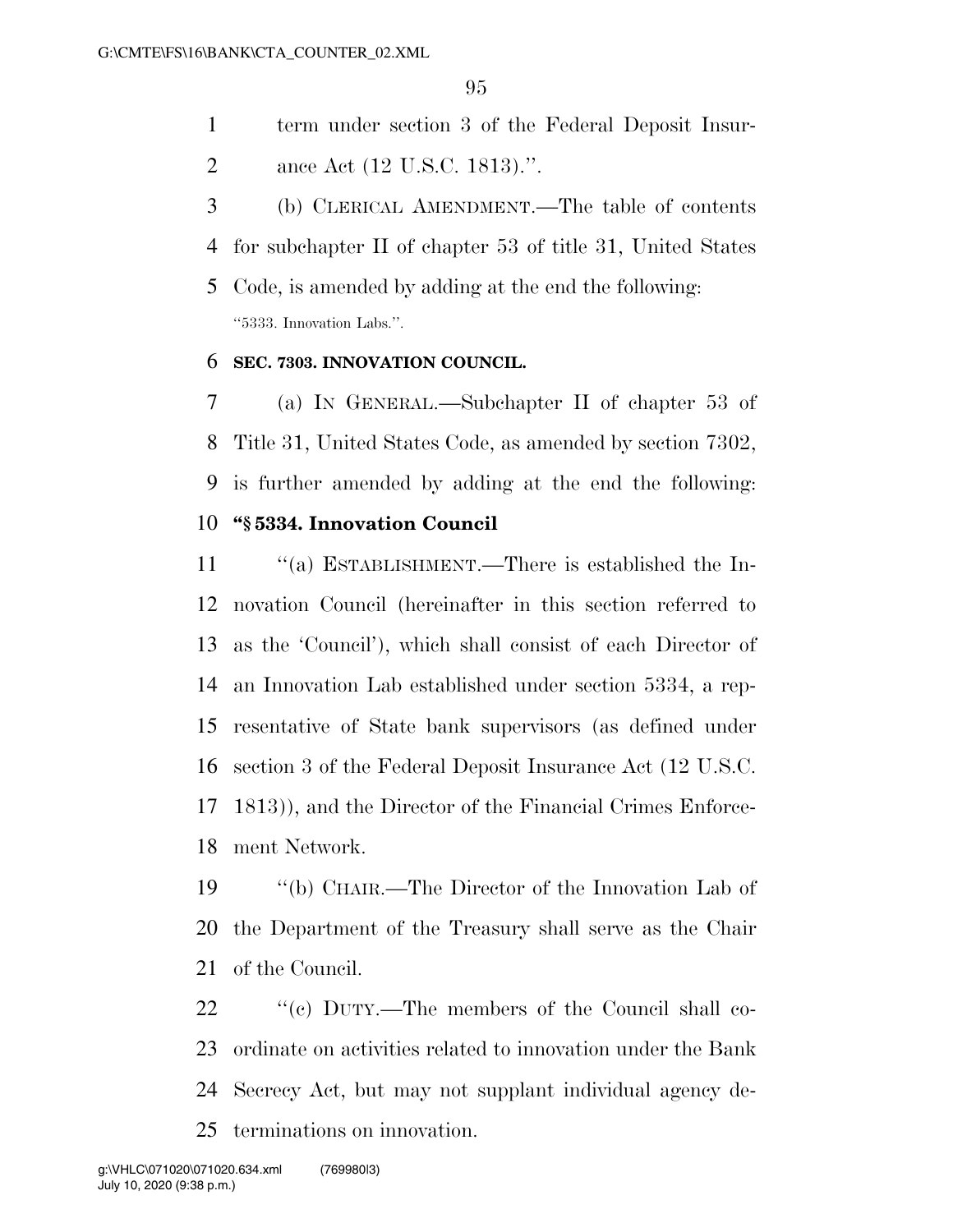| $\mathbf{1}$   | "(d) MEETINGS.—The meetings of the Council—                    |
|----------------|----------------------------------------------------------------|
| $\overline{2}$ | "(1) shall be at the call of the Chair, but in no              |
| 3              | case may the Council meet less than semi-annually;             |
| $\overline{4}$ | $\lq(2)$ may include open and closed sessions, as              |
| 5              | determined necessary by the Council; and                       |
| 6              | $\cdot\cdot\cdot(3)$ shall include participation by public and |
| 7              | private entities and law enforcement agencies.                 |
| 8              | "(e) REPORT.—The Council shall issue an annual re-             |
| 9              | port, for each of the 7 years beginning on the date of en-     |
| 10             | actment of this section, to the Secretary of the Treasury      |
| 11             | on the activities of the Council during the previous year,     |
| 12             | including the success of programs as measured by metrics       |
| 13             | of success developed pursuant to section $5334(c)(4)$ , and    |
| 14             | any regulatory or legislative recommendations that the         |
| 15             | Council may have.".                                            |
| 16             | (b) CLERICAL AMENDMENT.—The table of contents                  |
| 17             | for subchapter II of chapter 53 of title 31, United States     |
|                | 18 Code, is amended by adding the end the following:           |
|                | "5334. Innovation Council.".                                   |
| 19             | SEC. 7304. TESTING METHODS RULEMAKING.                         |
| 20             | (a) IN GENERAL.—Section 5318 of title 31, United               |
| 21             | States Code, as amended by section 7301, is further            |
| 22             | amended by adding at the end the following:                    |
| 23             | $``(q)$ TESTING.—                                              |
| 24             | IN GENERAL.—The Secretary of the<br>``(1)                      |

Treasury, in consultation with the head of each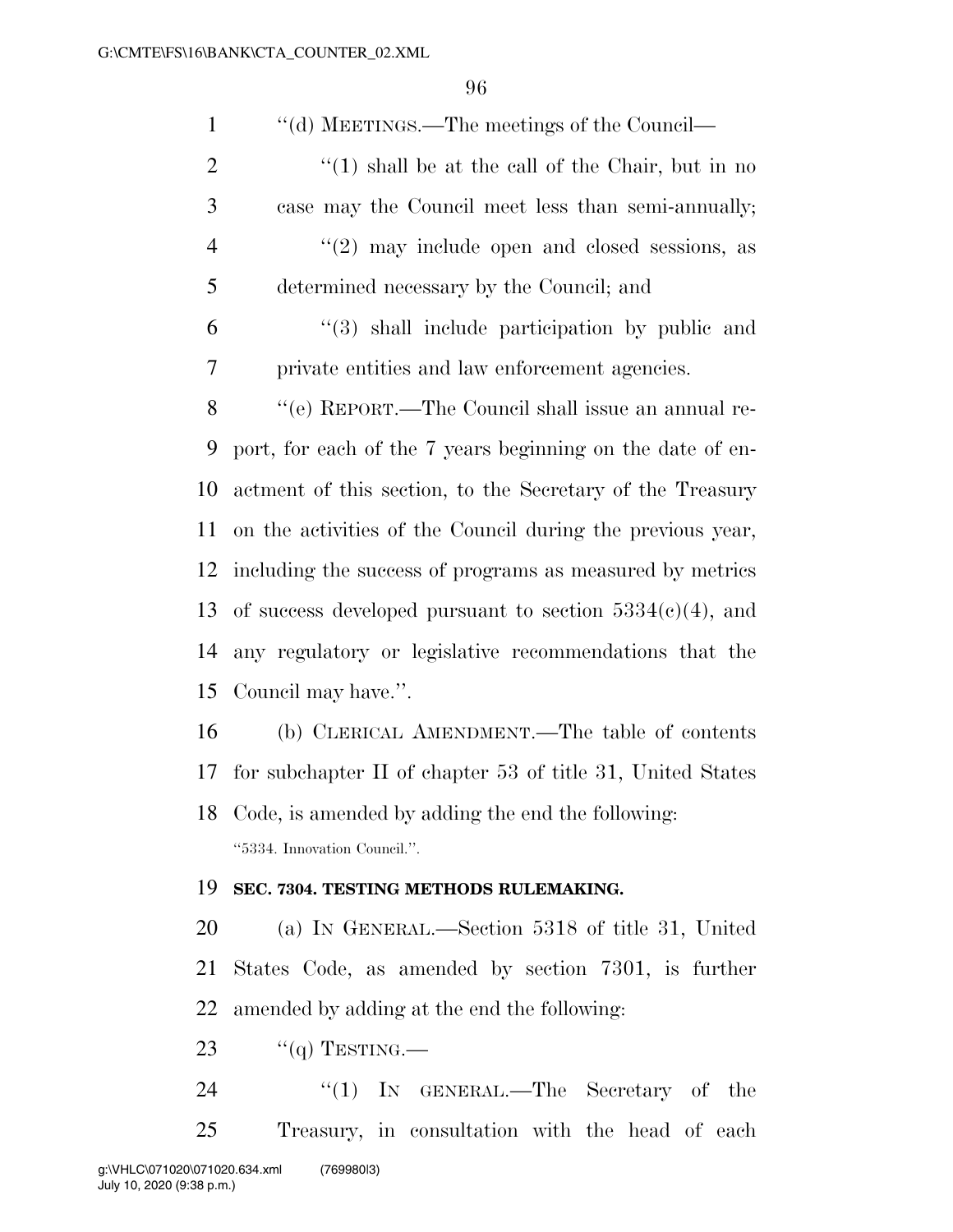agency to which the Secretary has delegated duties or powers under subsection (a), shall issue a rule to specify—

 ''(A) with respect to technology and related technology-internal processes ('new technology') designed to facilitate compliance with the Bank Secrecy Act requirements, the standards by which financial institutions are to test new technology; and

 $\langle G \rangle$  in what instances or under what cir- cumstance and criteria a financial institution may replace or terminate legacy technology and processes for any examinable technology or process without the replacement or termination being determined an examination deficiency.

 ''(2) STANDARDS.—The standards described under paragraph (1) may include—

18 ''(A) an emphasis on using innovative ap- proaches, such as machine learning, rather than rules-based systems;

21 ''(B) risk-based back-testing of the regime 22 to facilitate calibration of relevant systems;

23  $\cdot$  (C) requirements for appropriate data privacy and security; and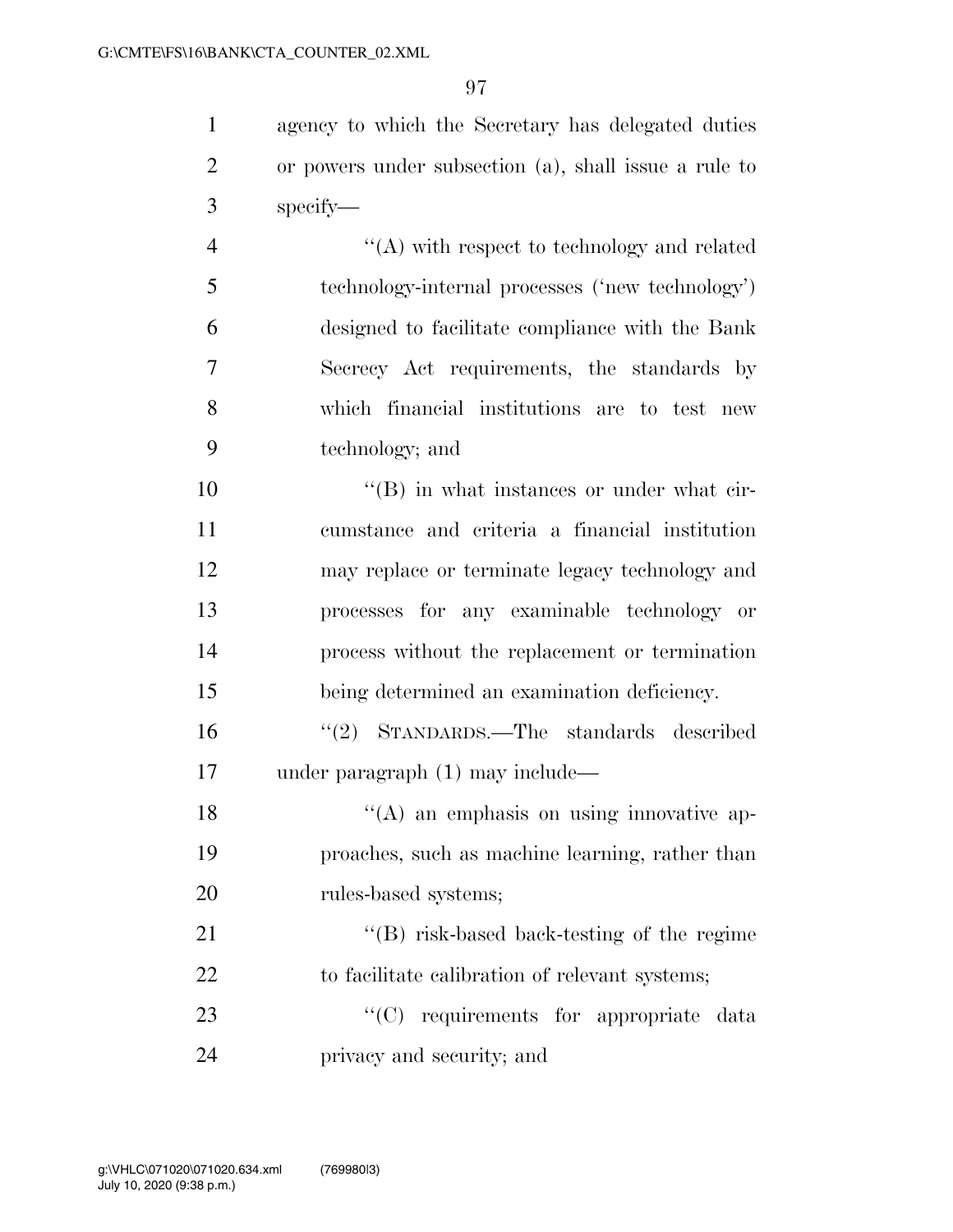1  $\langle (D)$  a requirement that the algorithms used by the regime be disclosed to the Financial Crimes Enforcement Network, upon request.

4 "(3) CONFIDENTIALITY OF ALGORITHMS.—If a financial institution or any director, officer, em- ployee, or agent of any financial institution, volun- tarily or pursuant to this subsection or any other au- thority, discloses the institution's algorithms to a Government agency, such algorithms and any mate- rials associated with the creation of such algorithms shall be considered confidential and not subject to public disclosure.''.

 (b) UPDATE OF MANUAL.—The Financial Institu-tions Examination Council shall ensure—

 (1) that any manual prepared by the Council is updated to reflect the rulemaking required by the amendment made by subsection (a); and

 (2) that financial institutions are not penalized for the decisions based on such rulemaking to re- place or terminate technology used for compliance with the Bank Secrecy Act (as defined under section 5312 of title 31, United States Code) or other anti-money laundering laws.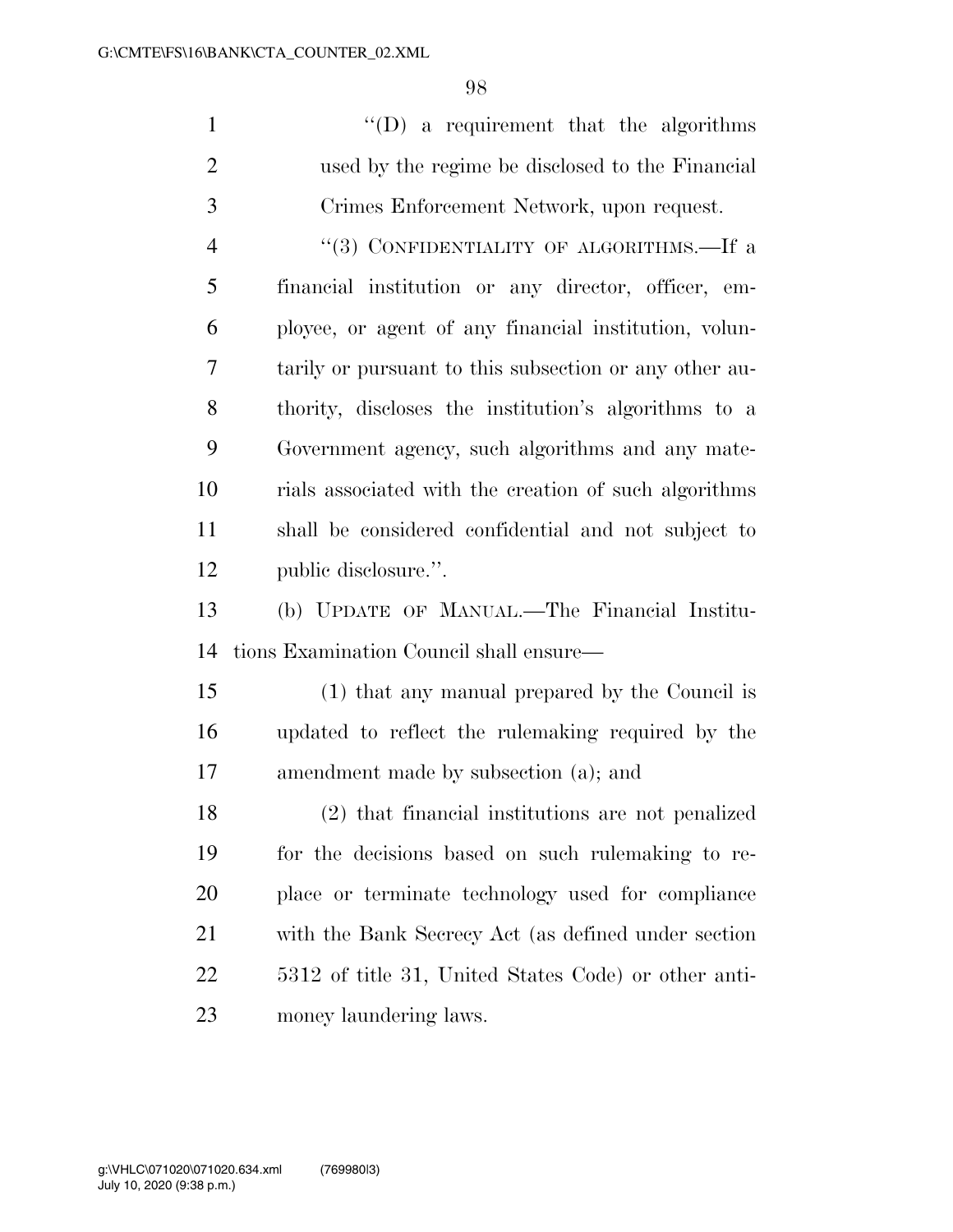| 1              | SEC. 7305. FINCEN STUDY ON USE OF EMERGING TECH-  |
|----------------|---------------------------------------------------|
| $\overline{2}$ | NOLOGIES.                                         |
| 3              | (a) STUDY.—                                       |
| $\overline{4}$ | (1) IN GENERAL.—The Director of the Finan-        |
| 5              | cial Crimes Enforcement Network ("FinCEN") shall  |
| 6              | carry out a study on—                             |
| $\overline{7}$ | $(A)$ the status of implementation and in-        |
| 8              | ternal use of emerging technologies, including    |
| 9              | artificial intelligence ("AI"), digital identity  |
| 10             | technologies, blockchain technologies, and other  |
| 11             | innovative technologies within FinCEN;            |
| 12             | (B) whether AI, digital identity tech-            |
| 13             | nologies, blockchain technologies, and other in-  |
| 14             | novative technologies can be further leveraged    |
| 15             | to make FinCEN's data analysis more efficient     |
| 16             | and effective; and                                |
| 17             | (C) how FinCEN could better utilize AI,           |
| 18             | digital identity technologies, blockchain tech-   |
| 19             | nologies, and other innovative technologies to    |
| 20             | more actively analyze and disseminate the infor-  |
| 21             | mation it collects and stores to provide inves-   |
| 22             | tigative leads to Federal, State, Tribal, and     |
| 23             | local law enforcement, and other Federal agen-    |
| 24             | cies (collective, "Agencies"), and better support |
| 25             | its ongoing investigations when referring a case  |

26 to the Agencies.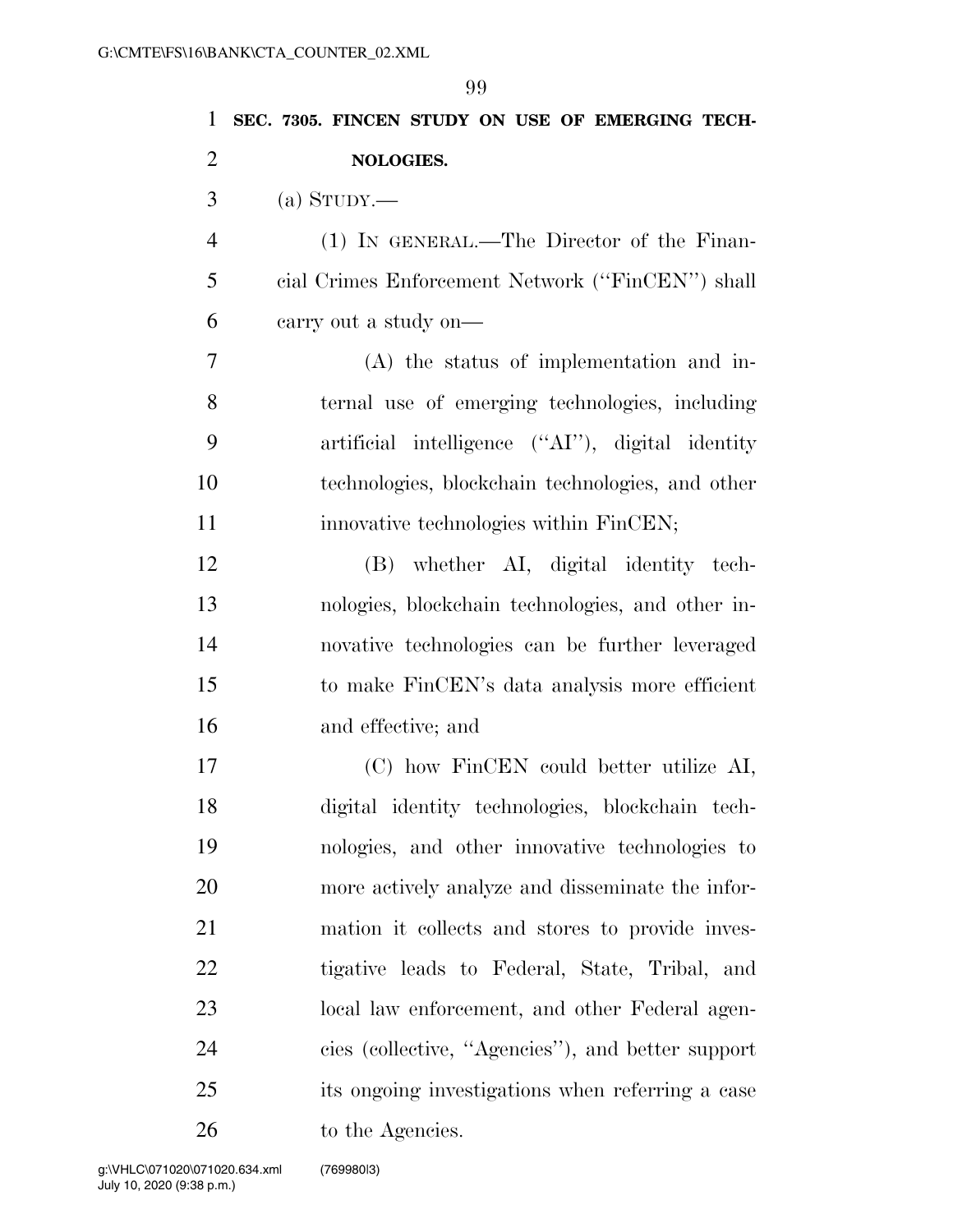(2) INCLUSION OF GTO DATA.—The study re- quired under this subsection shall include data col- lected through the Geographic Targeting Orders 4 ("GTO") program.

 (3) CONSULTATION.—In conducting the study required under this subsection, FinCEN shall con- sult with the Directors of the Innovations Labs es-tablished in section 302.

 (b) REPORT.—Not later than the end of the 6-month period beginning on the date of the enactment of this Act, the Director shall issue a report to the Committee on Banking, Housing, and Urban Affairs of the Senate and the Committee on Financial Services of the House of Rep-resentatives containing—

 (1) all findings and determinations made in car-rying out the study required under subsection (a);

 (2) with respect to each of subparagraphs (A), 18 (B) and (C) of subsection  $(a)(1)$ , any best practices or significant concerns identified by the Director, and their applicability to AI, digital identity tech- nologies, blockchain technologies, and other innova- tive technologies with respect to United States ef- forts to combat money laundering and other forms of illicit finance; and